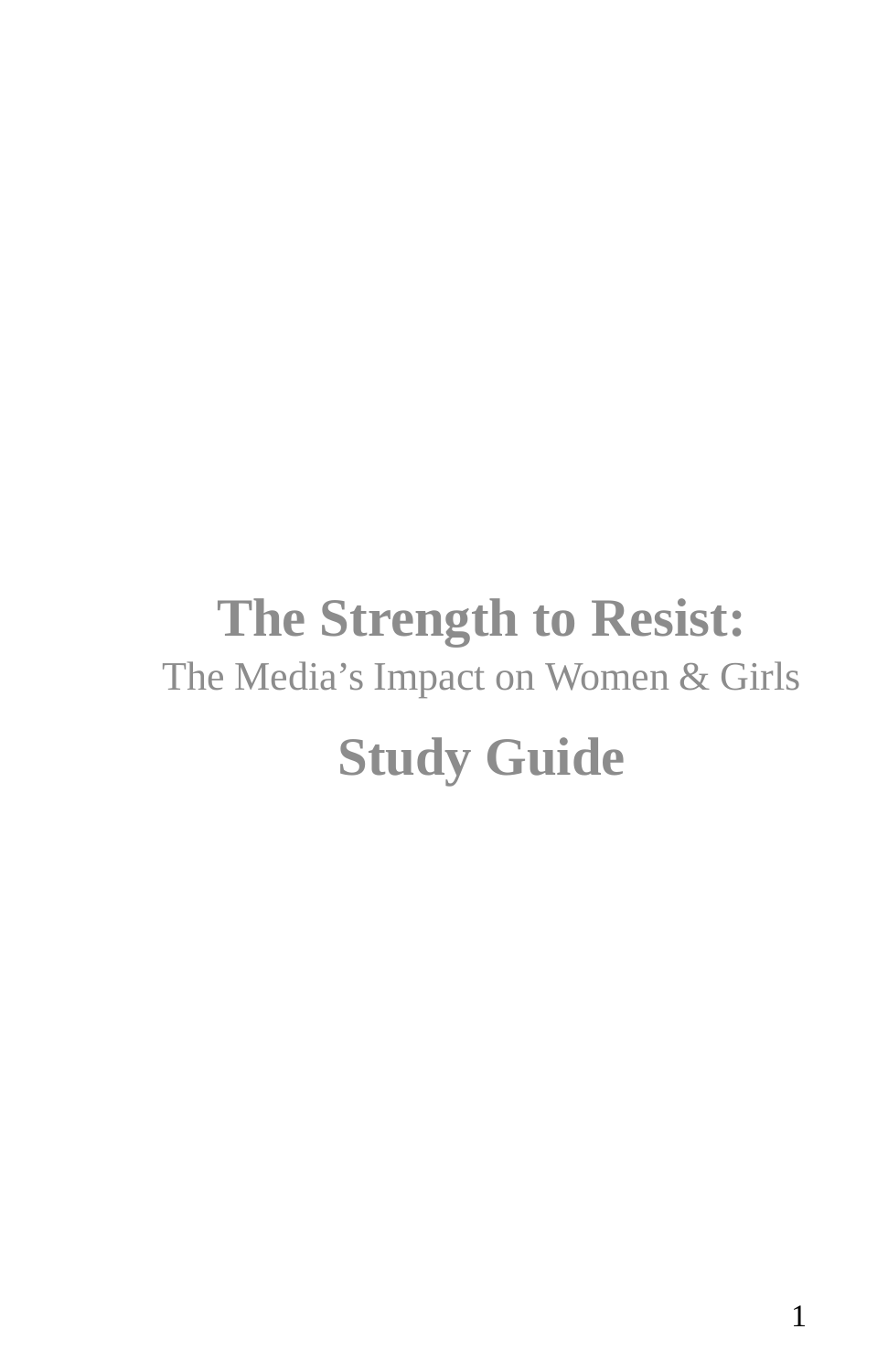# *Table of Contents*

 $\overline{1}$ 

Tof C

|                 | Table of Contents             |                                        |               |
|-----------------|-------------------------------|----------------------------------------|---------------|
| $\blacklozenge$ | Acknowledgements              |                                        | $\frac{2}{3}$ |
| $\blacklozenge$ | The Study Guide: Introduction |                                        |               |
| $\blacklozenge$ | Section 1:                    | Looking Through the                    | 8             |
|                 |                               | Lens of Race                           |               |
|                 | Section 2:                    | Using the Film with Middle             | 20            |
|                 |                               | and High School Students               |               |
|                 | Section 3:                    | Using the Film with College            | 30            |
|                 |                               | <b>Students and Adults</b>             |               |
|                 | Section 4:                    | The Voices of Girls                    | 48            |
|                 | Section 5:                    | <b>Additional Essays and</b>           | 56            |
|                 |                               | Curriculum                             |               |
|                 |                               | -Working With Girls Ages 10-12         |               |
|                 |                               | -Speak! Using the Voice and Body       |               |
|                 |                               | -Media Images and their Effects on     |               |
|                 | Asian-American Women          | -Marketing "Woman" to Women Online     |               |
|                 |                               |                                        |               |
|                 |                               | <b>Section 6:</b> Additional Resources |               |
|                 |                               | Cambridge Documentary Films, Inc       |               |
|                 | P.O. Box 390385               |                                        |               |
|                 |                               | Cambridge, MA 02139-0004               |               |
|                 | email: cdf@shore.net          | $(617)$ 484-3993 fax- $(617)$ 484-0754 |               |
|                 |                               | www.cambridgedocumentaryfilms.org      | 2             |
|                 |                               |                                        |               |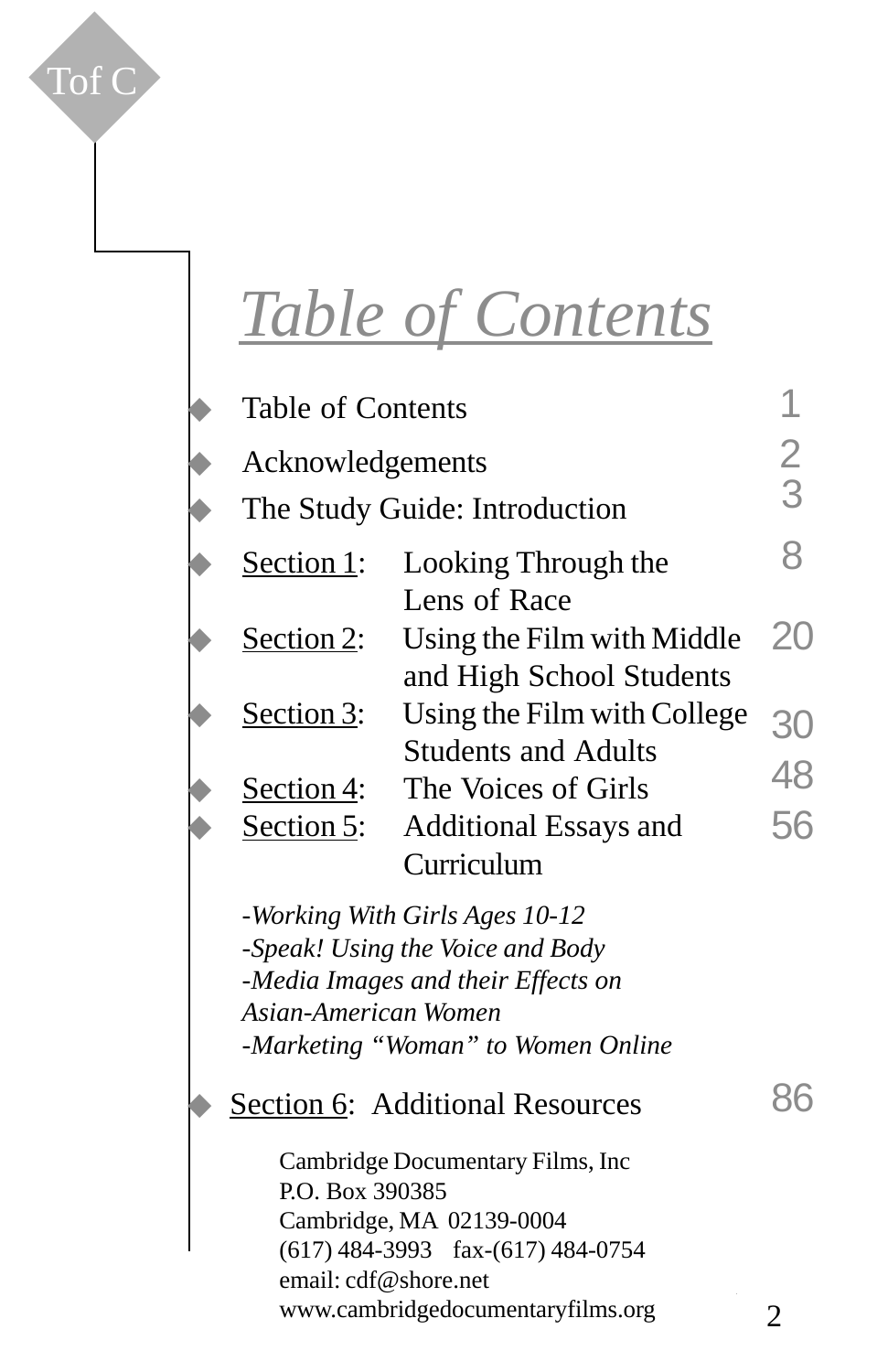# *The Study Guide*

# **Uses of the Film**

Intro

This study guide accompanies the 33 minute documentary The Strength to Resist: The Media's Impact on Women & Girls. The film looks at the toxic and degrading messages imbedded in the images of girls and women that dominate the media and the risks that these messages pose to both mental and physical health.

The film goes beyond merely analyzing the issues and aims at developing in the viewer critical thinking skills, an ability to resist media manipulation, and a commitment to activism. The video presents the ideas of several leading authorities in the fields of psychology of women and girls, eating disorders, anti-racism, violence against women, and media literacy, all of whom focus on potential long term solutions**.**

The film has been used by schools and colleges, as well as professional and community groups, to look at women's representation in the media and its impact on gender roles from such perspectives as health, gender studies, sociology, media literacy, psychology, and teacher education.

# **Study Guide Content**

The study guide is designed with two populations in mind: students from middle school through high school, and college students and other adults. Although Section 2 focuses on the adolescent and Section 3 on the adult viewer, you may find ideas,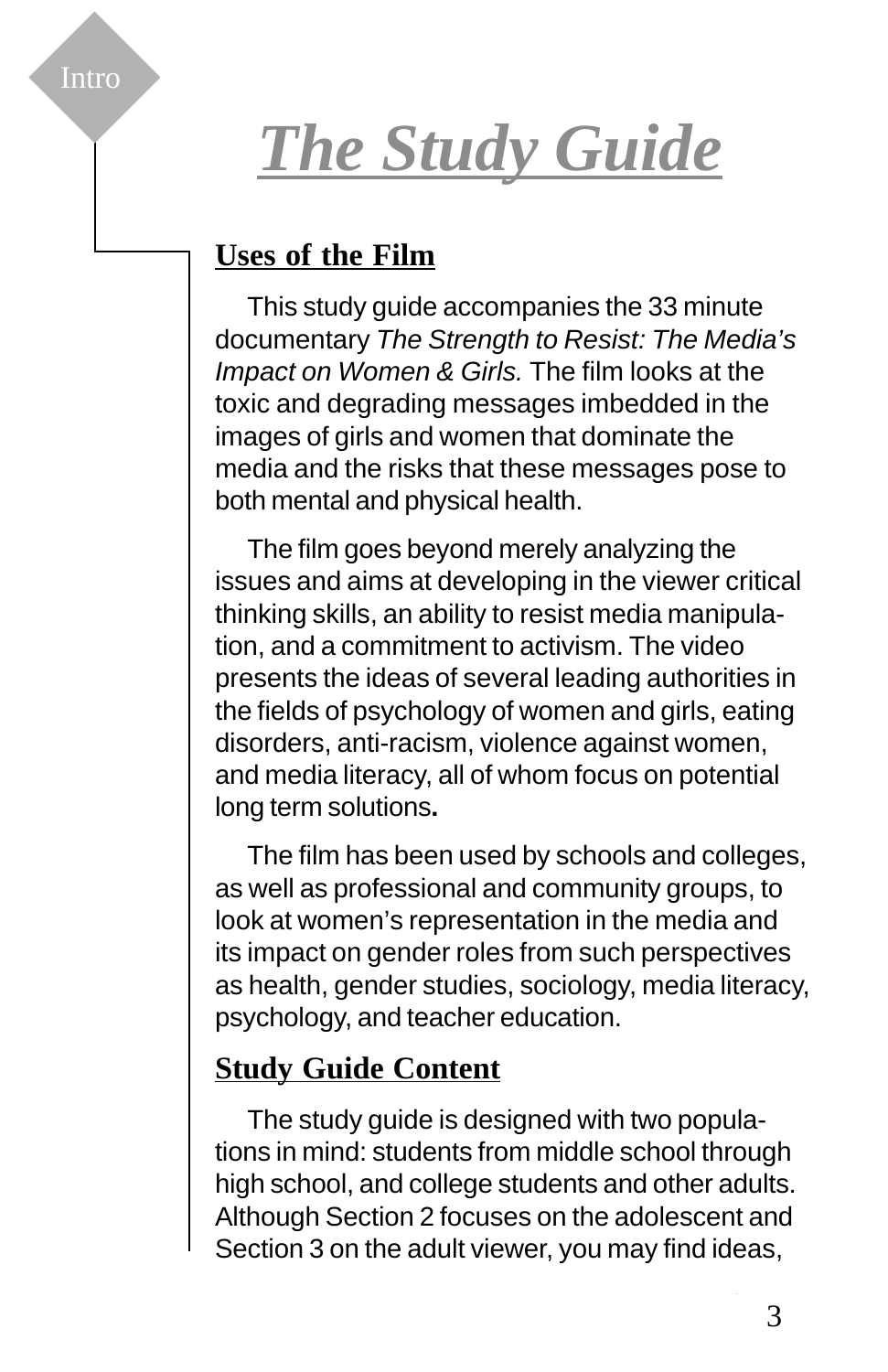questions and activities in each that can be used with both of these age levels.

Although the film looks primarily through the lens of gender, the issue of race and racism is critical to understanding the role and impact of media images of girls and women. We have devoted Section 1 to this topic. We think you will find it useful to read Section 1 as well as the curriculum that is appropriate for your age group and to incorporated the ideas and some of the suggested questions in your discussions.

#### **Section 1** — **"Looking Through the Lens of Race"** by Valerie Batts, Ph.D.

In order to more effectively analyze the implicit messages of contemporary media, Dr. Batts (who is featured in the film) highlights some of the differences between the overt racism of the first half of the 20th century and the "modern racism" of today. This section also includes questions that will help students analyze aspects of institutional racism and oppressive biases in the media, and provides some suggestions for ongoing activism

### **Section 2 — "Using the Film with Middle and High School Students"** by Linda Mizell

This section includes a series of questions and activities developed to help adolescents think critically about the ways in which they are influenced by the images they see every day. It includes activities to support students' healthy resistance to the media's narrow definition of what is "good, right and beautiful" in its depiction of body types, relationships and cultural images.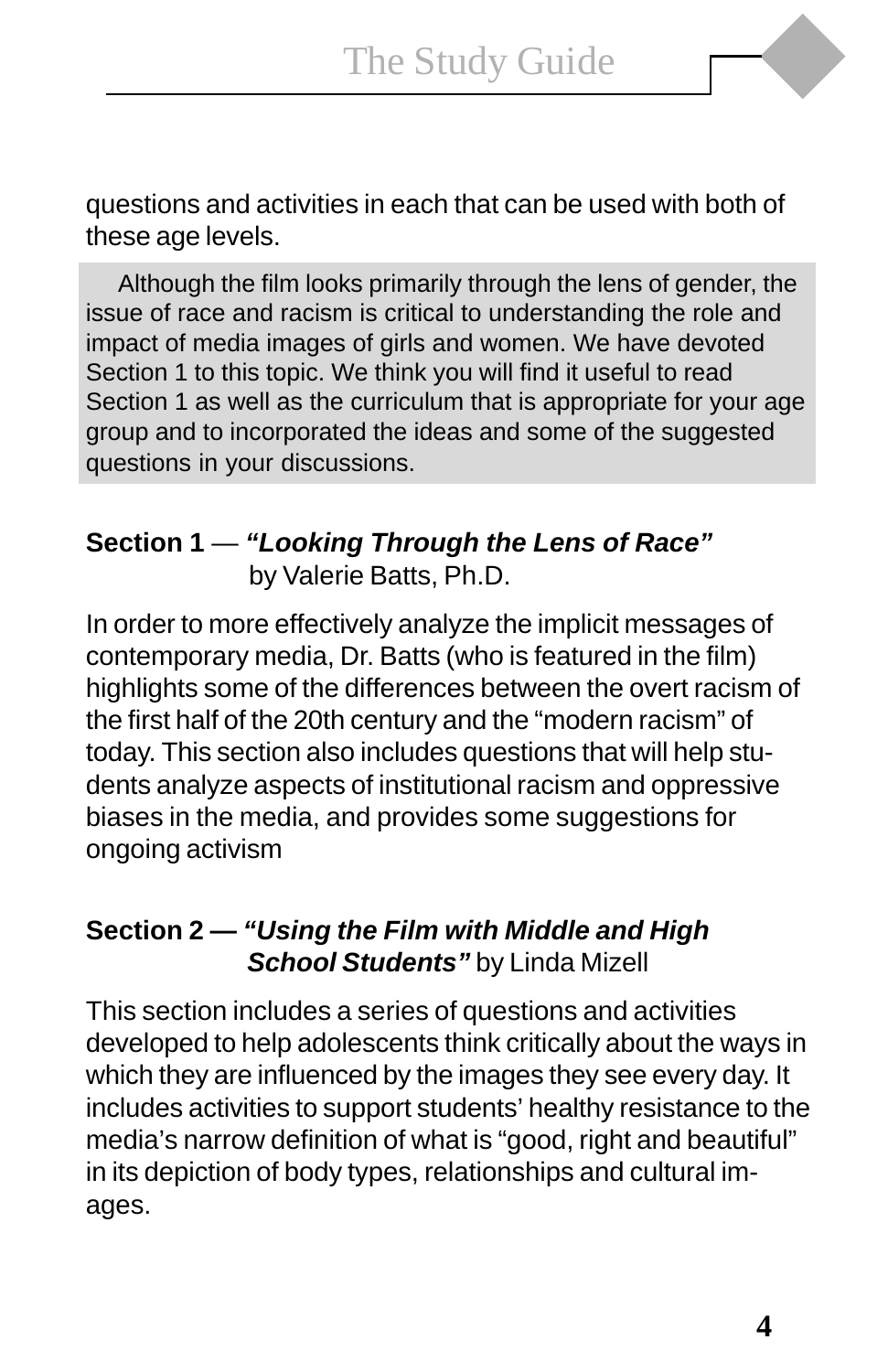#### **Section 3 — "Using the Film with College Students and Adults"** by Gail Dines, Ph.D.

In this section, Professor Dines (who is featured in the film) explores in depth the issues she addresses in the film: our image-based culture, the ideology of images, pornography, body image and resistance to media images. Her teaching points and the accompanying activities encourage a complex analysis of the media's affect on gender relations and violence against women, as well as the influence of corporate consolidation of the media and the drive for profit on the images produced.

#### **Section 4 — "The Voices of Girls"** by Jamila Capitman and Briana Deutch

In this section, two teenage girls offer their thoughts on issues such as racism, make-up, weightism and the importance that strong women role models have made to each of them personally in keeping their "voices" at an age when many other girls are losing theirs.

# Section 5 -- Additional Essays and Curriculum

We have included (1) a special curriculum designed by media educator, Cheryl Hirshman, for girls 10 to 12 years old, (2) an essay by playwright and director Deborah Lake Fortson about using the voice (as in acting or singing) as an alternative to athletics as a resistance strategy, (3) an essay by psychologist Teresa Mok on images and stereotypes of Asians in the media and (4) a humourous and scathing look by Noy Thrupkaew at online marketing to women.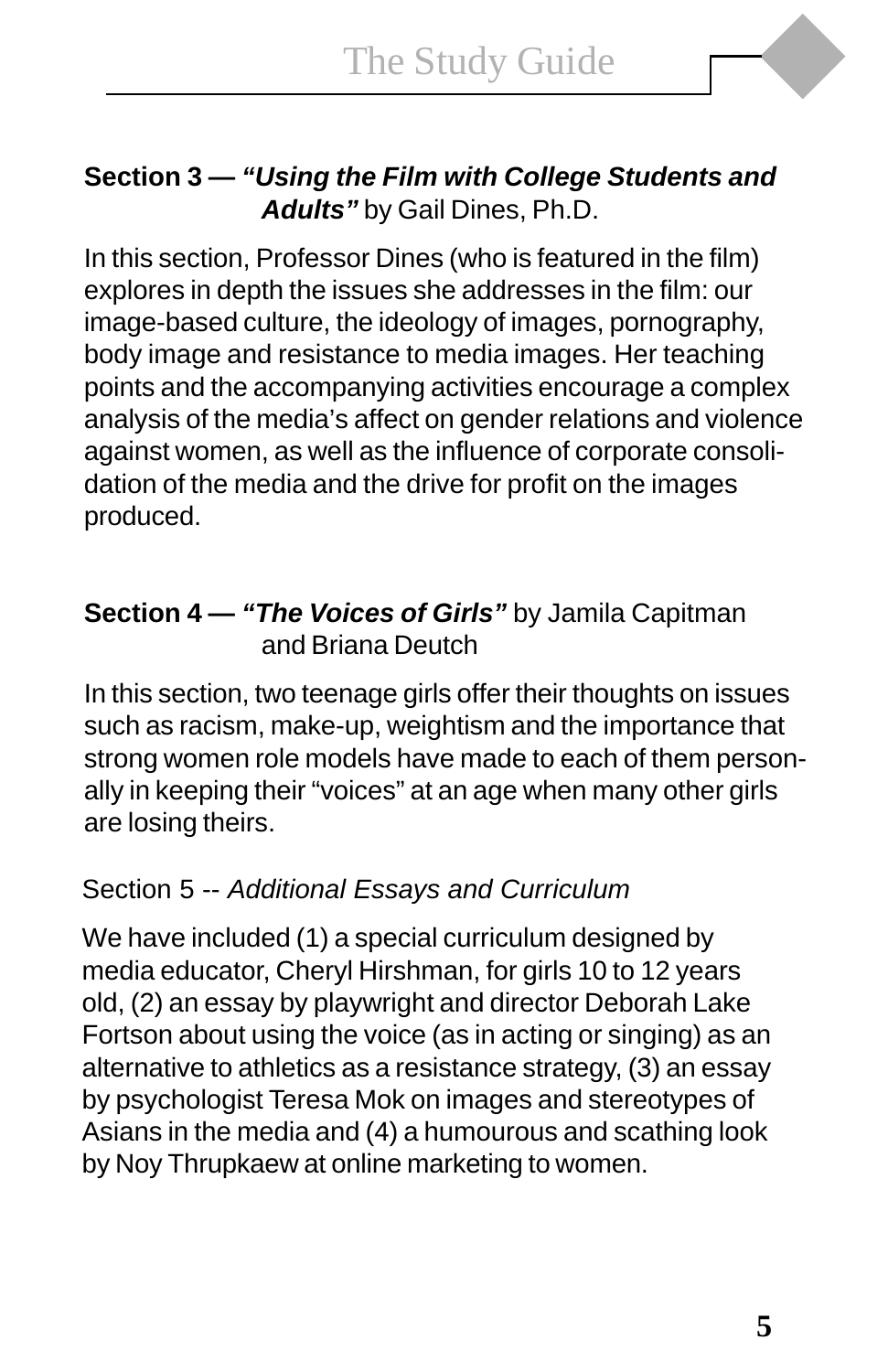

A brief listing of additional resources and materials which are available to supplement this guide are included in this section. A more extensive listing, as well as opportunities to comment and share insights are all included online at

**www.cambridgedocumentaryfilms.org** where you can click on the link for The Strength to Resist: The Media's Impact on Women & Girls.

# **Study Guide Contributors**

**Valerie Batts**, who is featured in the film, is a licensed clinical psychologist and is the Executive Director of VISIONS, Inc., a consulting firm with a focus on cultural diversity, multiculturalism and issues of oppression. Since 1975, Dr. Batts has provided consultation and training nationally and internationally to human service providers, psychotherapists, educators, clergy, and private sector managers in a variety of areas. She has written several articles on modern racism and multicultural organizational change strategies and is the author of Modern Racism: New Melody for the Same Old Tunes.

**Linda Mizell** is a writer and educational consultant who has worked extensively with schools, colleges, and other organizations on the creation of multicultural, anti-racist institutions. She is the author of Think About Racism (a text for young adult readers) and a number of articles on anti-racist teaching practice. Among her curriculum projects are the award-winning Teacher's Guide to the PBS series Africans in America and a literature-based language arts curriculum for a Southern urban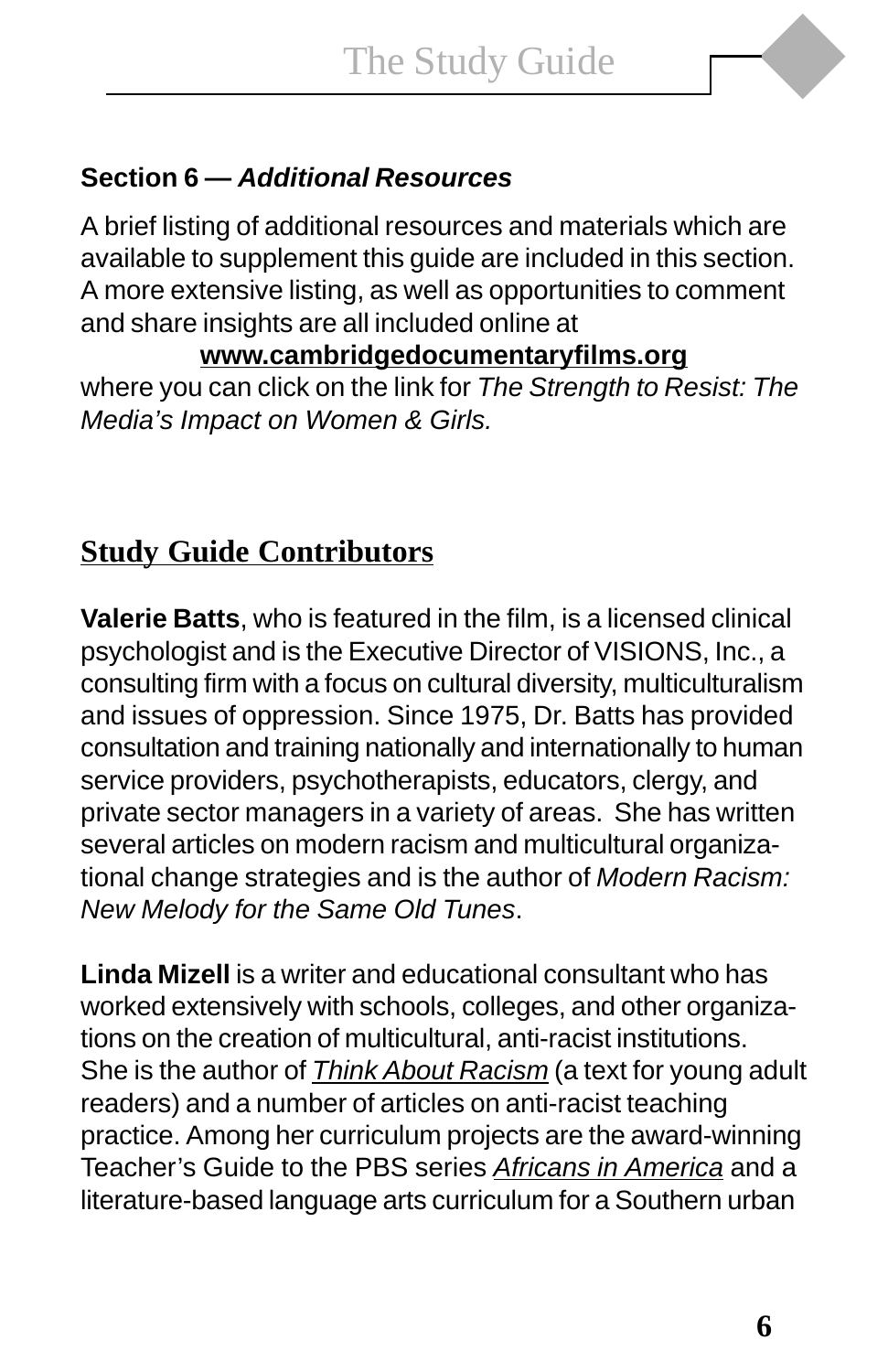school district. Mizell is a doctoral candidate at the Harvard Graduate School of Education.

**Gail Dines**, who is featured in the film, is an Associate Professor of Women's Studies and Sociology at Wheelock College. She is the author of Gender Race and Class in Media and Pornography: The Production and Consumption of Inequality. A staunch advocate for media literacy, Professor Dines lectures across the country about the hidden codes and conventions of advertising and the pervasive themes of violence against women.

**Jamila Capitman**, who is featured in the film, is an eighth grader at Cambridge Friends School in Cambridge, Massachusetts. She is interested in drama and has acted in several amateur productions in the Cambridge area. Jamila also enjoys soccer, dance and socializing with her friends.

**Briana Deutch** is also an eighth grader at Cambridge Friends School. She is likes to write, play soccer and hang out with friends. Briana is active in several organizations concerned with issues of social justice.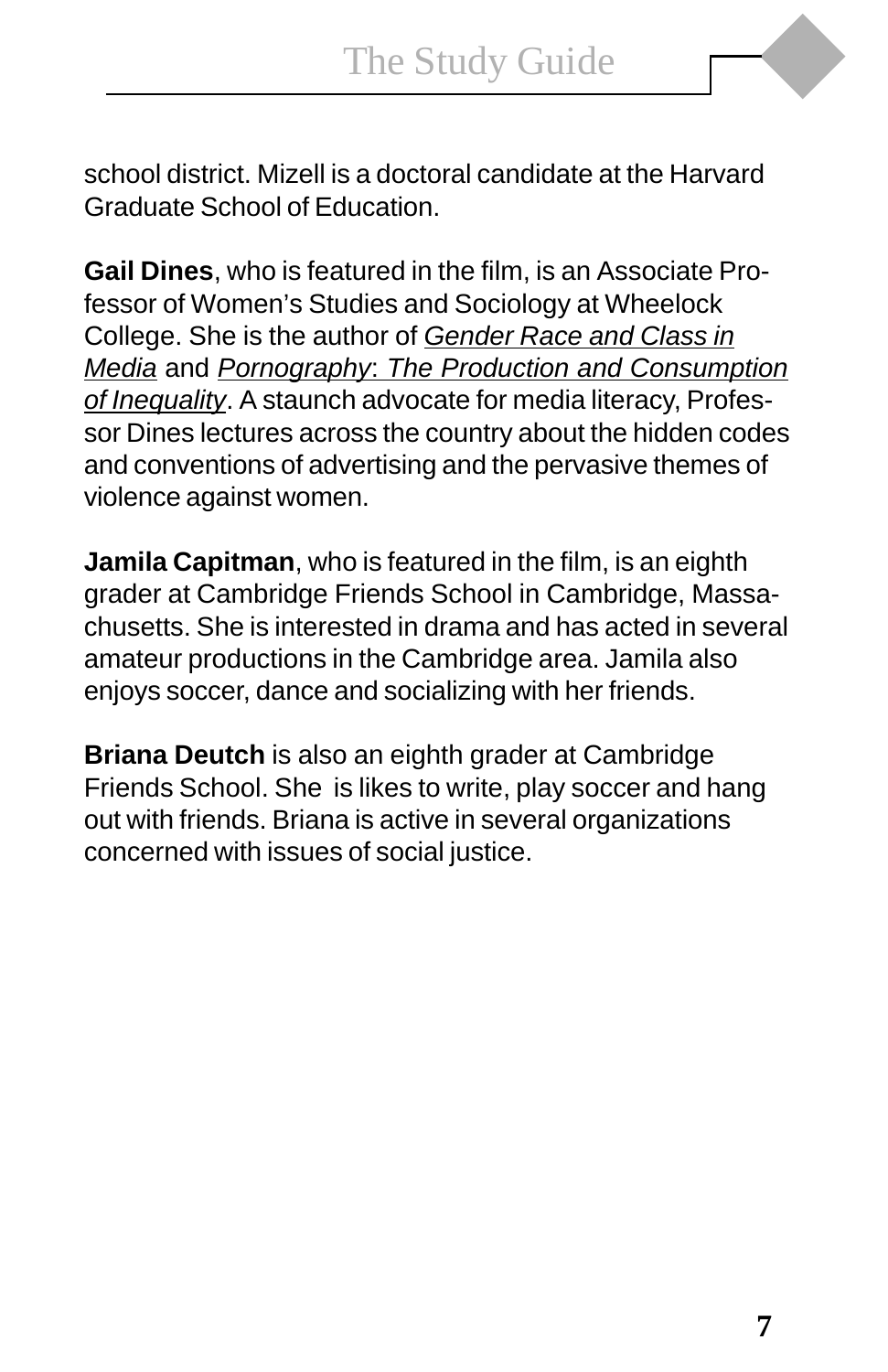*Looking Through The Lens of Race by Valerie Batts, Ph.D.*

Why is it important to explicitly name race in a discussion of the impact of the media? Clearly, media images have become the central form of communication for most young people in the United States. Our country is based on the assumption that "White is Right and West is Best." The media has been a primary carrier of this message. The video, The Strength to Resist: The Media's Impact on Women & Girls begins to challenge this assumption, and this discussion of race and racism is an attempt to deepen that challenge.

Talking about race and racism is often difficult for teachers. Many white teachers fear saying or doing "the wrong thing." Others practice "color blindness" and claim to treat everyone the same — usually the same as other white middle class children — thus ignoring the impact of racism on many of their students' lives.

 Many teachers of color believe racism will always be a factor and that talking about it won't make any difference. Each of these positions, though understandable, actually keep us from using our power as teachers to get young people to think critically about their world so that they may become advocates for real and lasting social and economic change.

We need a common language to find our voices and empower our students and ourselves. Educators need to understand what talking about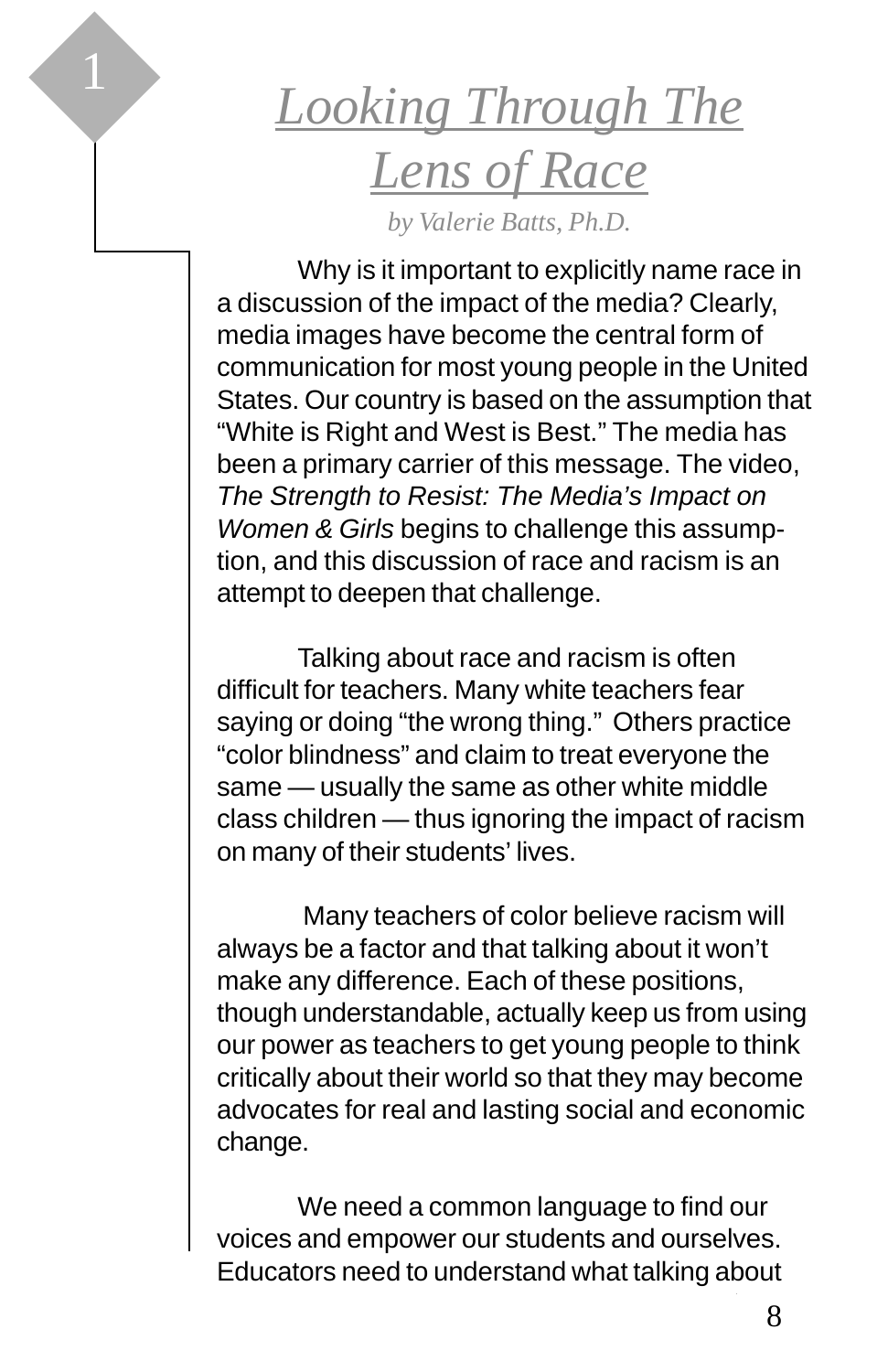these issues brings up for them, personally, before they begin group discussions with other teachers or with students. To assist in this self-understanding, personal reflection questions have been interspersed in italics throughout this article.

#### **Developing a Common Language**

Racism is "a system of advantage based on race." It is created and sustained on 4 levels:

- Personal (individual thoughts and feelings)

- Interpersonal (individual behavior in relation to others)

- Cultural (values, definitions of beauty, preferred modes of thought and communication — what's "good, right, beautiful and normal")

- Institutional (rules, practices, laws, histories, power structures of society and its institutions)

NOTE: The difference between personal and interpersonal racism is the "acting out" of biases. The difference between cultural and institutional racism is that the prevailing values and culture of the privileged are legitimized and institutionalized. It becomes an institutional "acting out" of held beliefs.

# **Racism Defined**

Many people associate racism with people holding prejudiced ideas or acting toward another person in a prejudiced way. We all have individual biases and prejudices, but racism in the United States goes further than individual acts of bias or meanness. When we talk about racism, we are talking about a system of advantage based on race. It is sometimes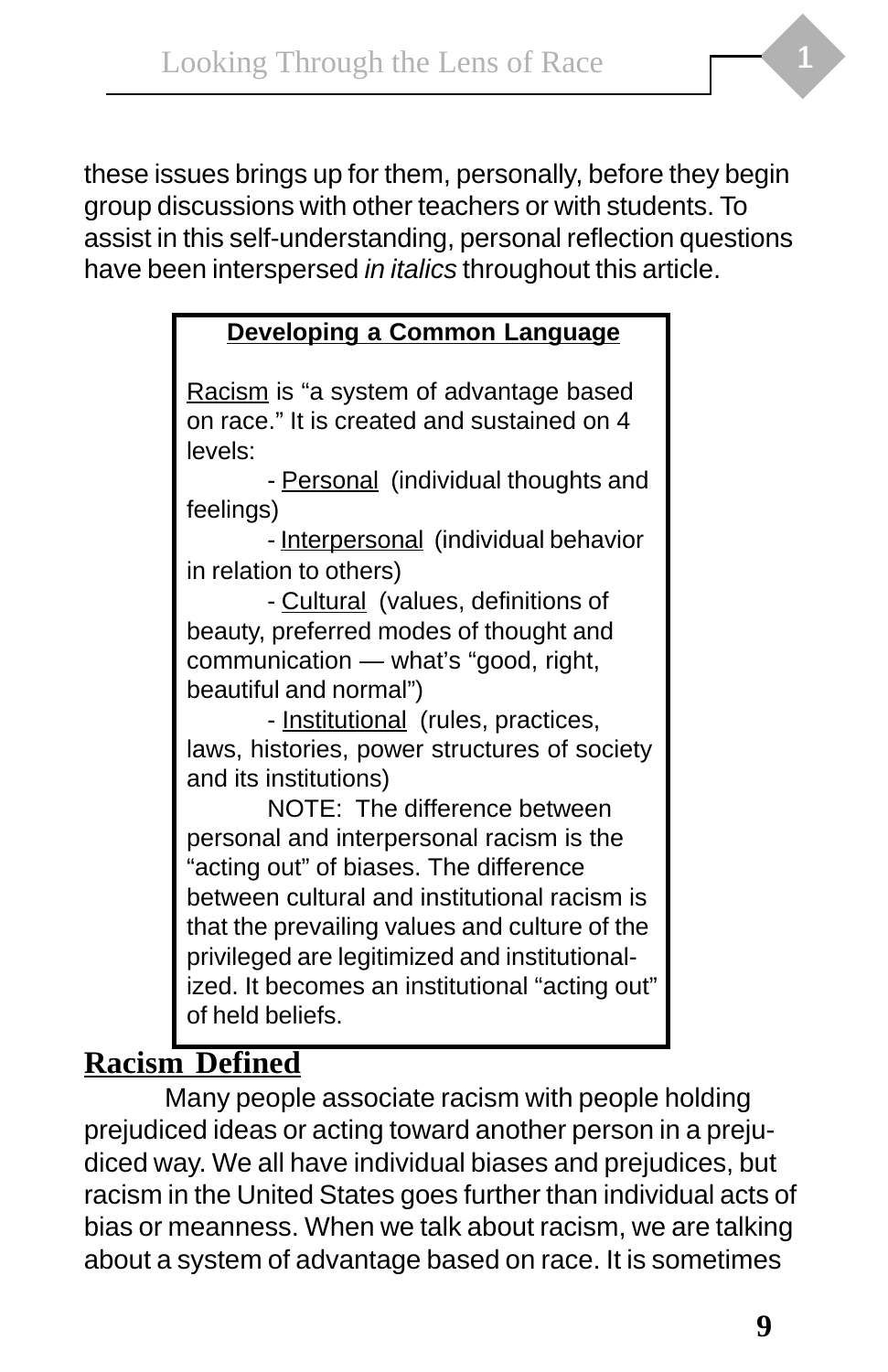defined as "prejudice plus power." It is the ability of one group — white people — to define what is the "right" way of doing things, what is "normal", what is "beautiful" or "good" coupled with the power of institutions, organizations, and government to put in place policies, procedures, and practices that give advantage to whites.

> Questions for teachers: How have you defined racism up until now? Which levels of racism (personal, interpersonal, cultural or institutional) do you feel most able to identify? Which are more difficult? What feelings do you notice as you discuss these aspects of racism?

# **"Old-fashioned" Racism**

"Old-fashioned" racism refers to overt acts of racism at the personal, interpersonal, cultural and institutional levels:

> Personal racism (Example: believing that blacks and other people of color are inferior) Interpersonal racism (calling people racist names) Cultural racism (seeing black culture as "less than" or impoverished) Institutional racism (Jim Crow laws)

Such types of racism were the "law of the land" in many parts of the United States throughout our history and remained in the Southern region until the passage of the l964 Civil Rights Act. Institutional racism results in the targeting of certain groups to receive fewer of society's resources. This means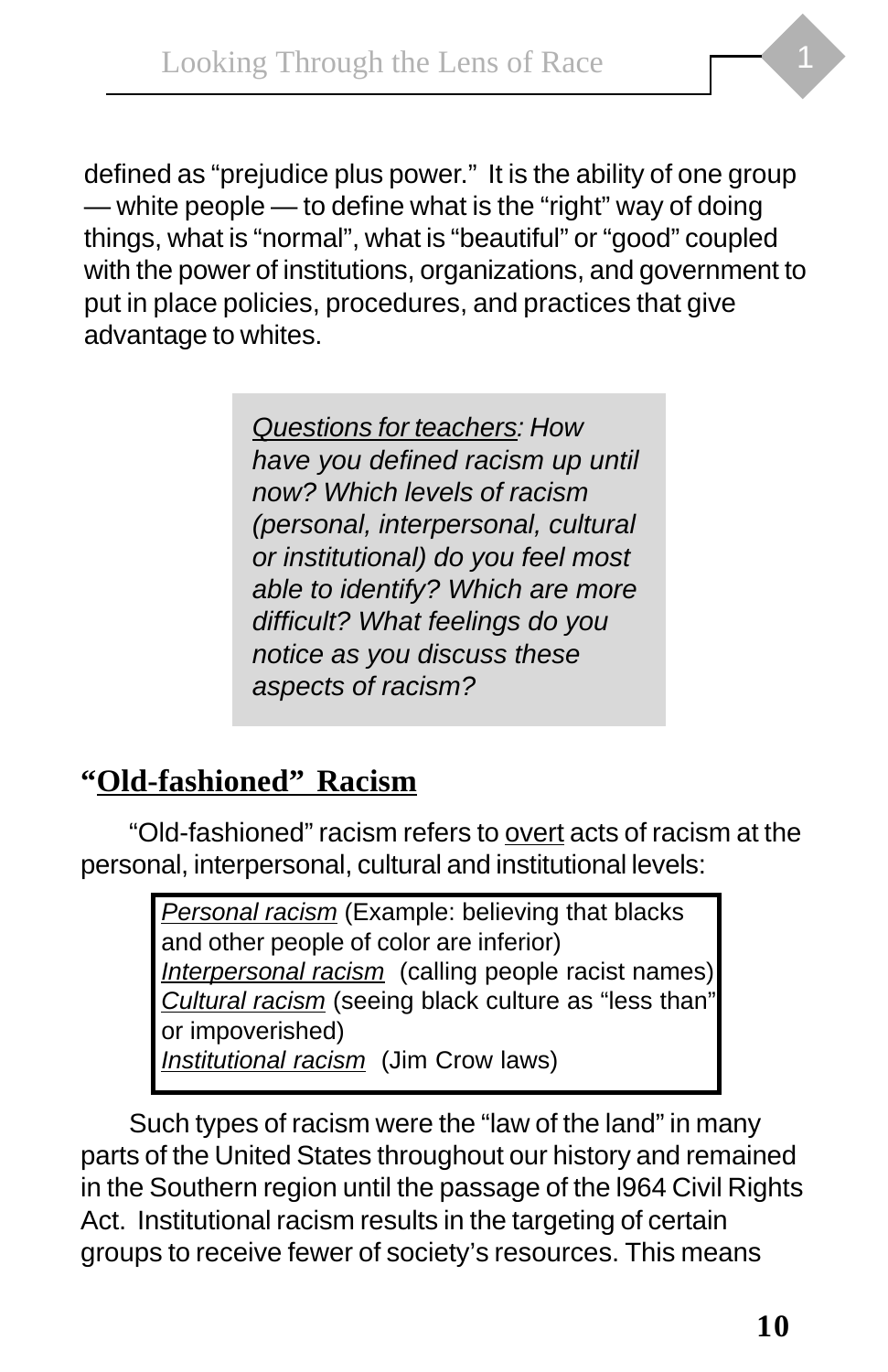that the chances for their success are less, and the chances of success for the privileged group are better.

In advertising, examples of old-fashioned racism include symbols of black women such as Aunt Jemima or the lack of black women in ads altogether. Aunt Jemima was a television commercial and advertisement character that represented a stereotypical image of black women who served as domestic workers for whites. She was a typically loved character who was not supposed to be smart, beautiful or powerful, but sweet, lacking in sensuality and loving at all times. Women of color from Asian, Latina and Native American communities were virtually non-existent in advertising but, when included, were uniformly stereotypical.

As an African American woman growing up in the South in the l950's, I experienced old-fashioned racism in its interpersonal, cultural and institutional dimensions. By the time I was in graduate school in l975 at Duke University in Durham, North Carolina, the social psychology literature was suggesting that racism had all but disappeared in this country. What was disappearing was old-fashioned racism (although studies show that 25% of people still hold old-fashioned racist views), and something new and harder to pin down was taking its place.

> Questions for teachers: What feelings and images does the word "racist" conjure up for you first? As you reflect on this question and the section above, do you tend to think first about racism in terms of its "old-fashioned" form?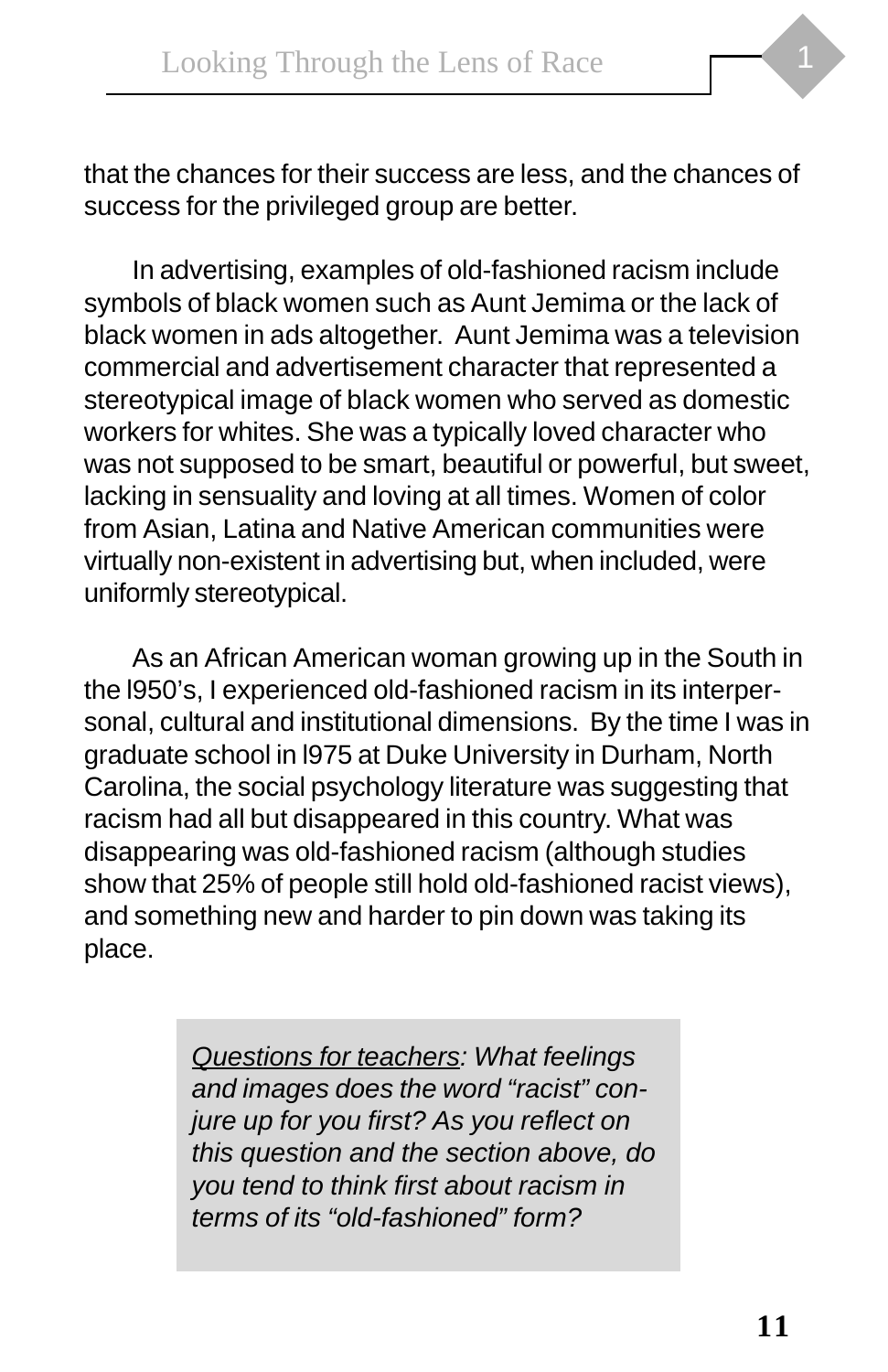

"Modern racism", by contrast, uses non-race related reasons for denying equal access to opportunity.

"It's not the blacks, it's the busing I object to," is one common refrain. "It's not that we don't want to hire people of color, but we need qualified applicants, "is another.

When my daughter and I were exploring how decisions are made about which models are used in commercials, she was told by advertising agency representatives that the cornrows she was wearing might be seen as "too ethnic." The underlying assumptions of this opinion are all examples of modern racism.

- It assumes that white consumers will not find beauty in a particular black woman's style. It does not provide them an opportunity to stretch their perspectives about what is "right and beautiful."
- It assumes that consumers from all backgrounds share this bias. For too long women and men of color have been trained to disregard the standards of beauty traditional to our group or cultural heritage and to feel a need to strive for white images.
- It defines what is beautiful in European "ethnic" terms. This is as damaging to people of color as is the stereotypical image of the "mammy" and to whites as is the stereotypical image of the "china doll".
- And finally, it begins to create an image of what is beautiful that is so narrow that very few can see themselves, unless they strive to be white-looking Asians, Blacks, Latinas or Native Americans.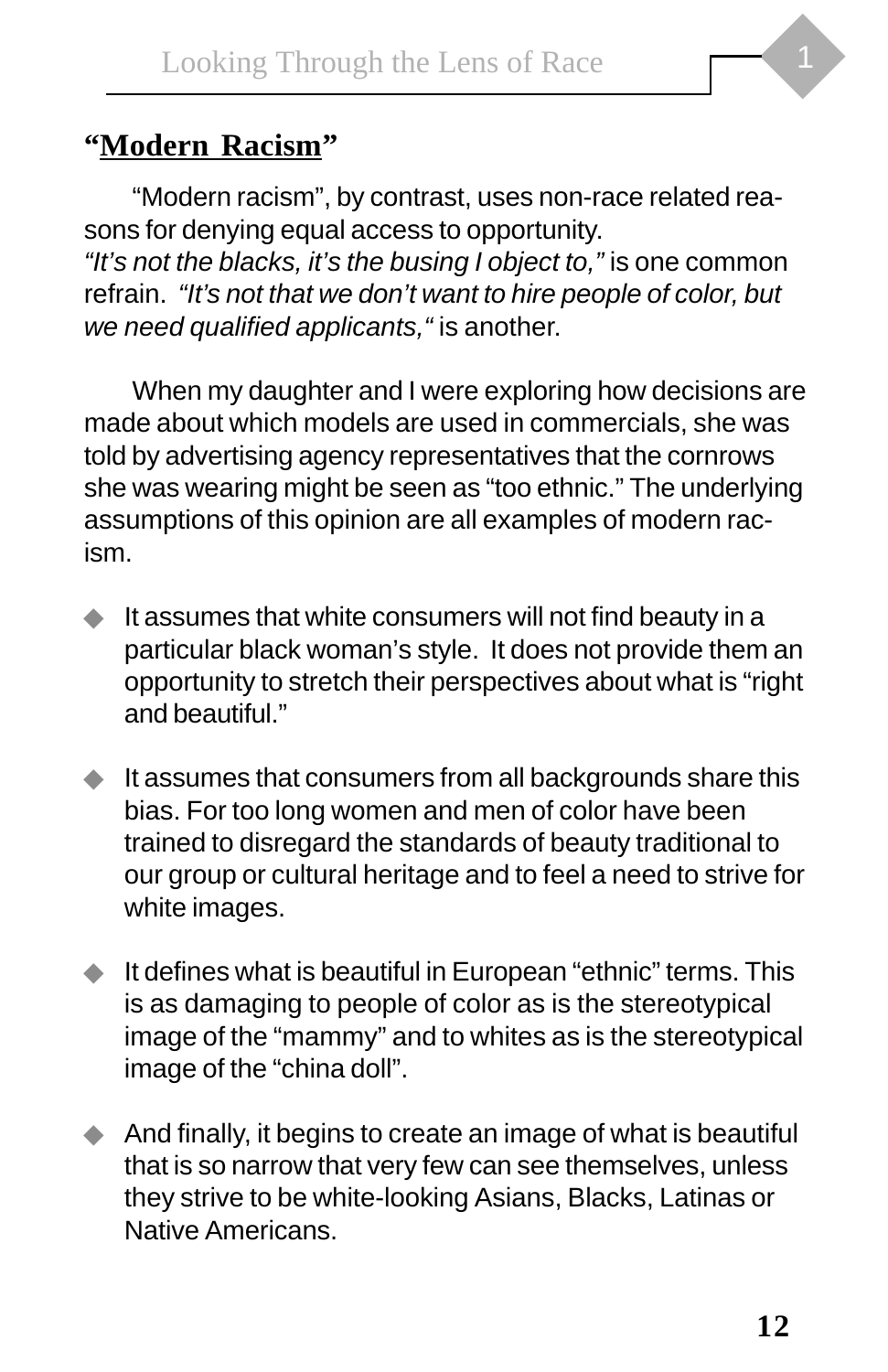As Gail Dines points out in the video, the media is controlled by a few U.S. corporations who make profits globally from the marketing of this narrow perspective of beauty. All of us become victims of this media imaging and, over time, lose touch with the fact that very few people of any racial or cultural group look like what is on the television or movie screen. This distortion of reality for economic gain is cultural and institutional racism at its most extreme...and it is happening all over the world.

> Question for teachers: If you are European-American in heritage, have you ever thought of yourself as looking "ethnic"? How does this alter your perspective? If you are a person of color, what are images of beauty in your culture?

# **Internalized Oppression**

As people of color, we struggle to hold diverse images of ourselves in a country that still communicates through its media that "white is right" and white images are what sell. Against this barrage of white images, we have to remind ourselves to value the normal and natural ways that we look, dress, talk and walk when we are not attempting to assimilate into white culture. This pressure to assimilate and the racism we face when we do not sometimes causes us to devalue these and other expressions of our natural selves — a reaction described as "internalized oppression."

In its modern form, internalized oppression is when people of color, as "targets" of oppression, engage in behaviors and beliefs that undermine ourselves and our community. It is when we seem to collude in our own oppression and it often hap-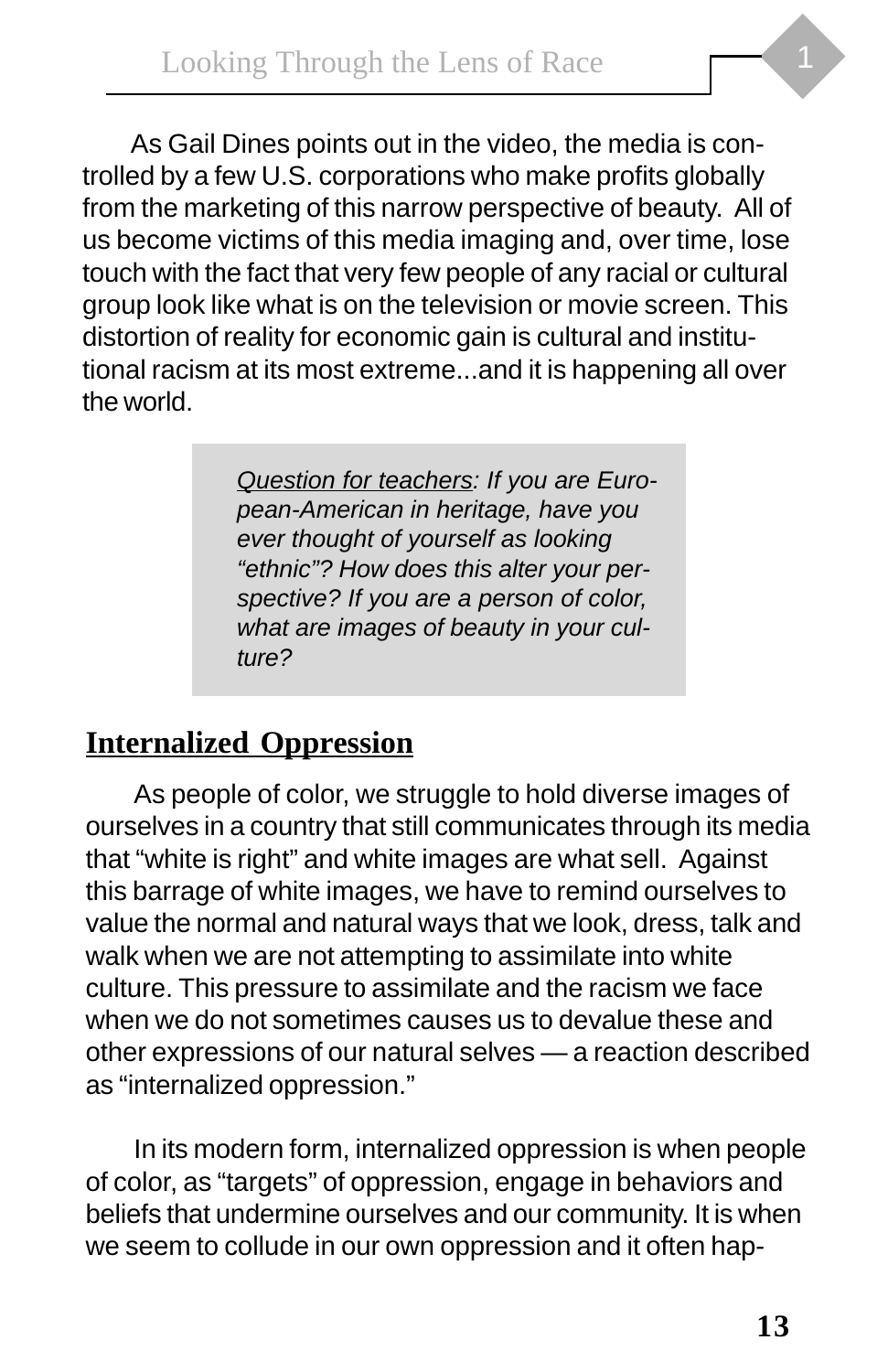pens on a level that is quite unconscious. When we choose a white doctor over a doctor from our own cultural group because we think the white doctor is probably more qualified that is internalized oppression at work. When we lighten our skin or get cosmetic surgery because we believe that our skin or features are not beautiful as they are — again, that is internalized oppression.

Internalized oppression is inevitable, given the intensity of racism, and is first and foremost a "survival strategy". In the slavery and Jim Crow days, smiling, agreeing with the white man, and acting "simple" meant that you could live another day, both literally and figuratively. It was a functional response to racism. It was self-preservation. It is still difficult to avoid these "traps" of behaving in ways that used to be effective as survival mechanisms, but have now out-lived their usefulness. We can bring these behaviors into our awareness and then seek support from others in our community to practice "letting go" of internalized oppression behaviors and find new strategies for getting our needs met in the world.

⇑ What are 3 steps we as individuals can take to challenge

Questions for teachers of color: What are some examples of the misinformation we have been taught about ourselves as people of color? What are some of our behaviors that limit our success that we need to address? What are some personal reflections on the concept of internalized oppression?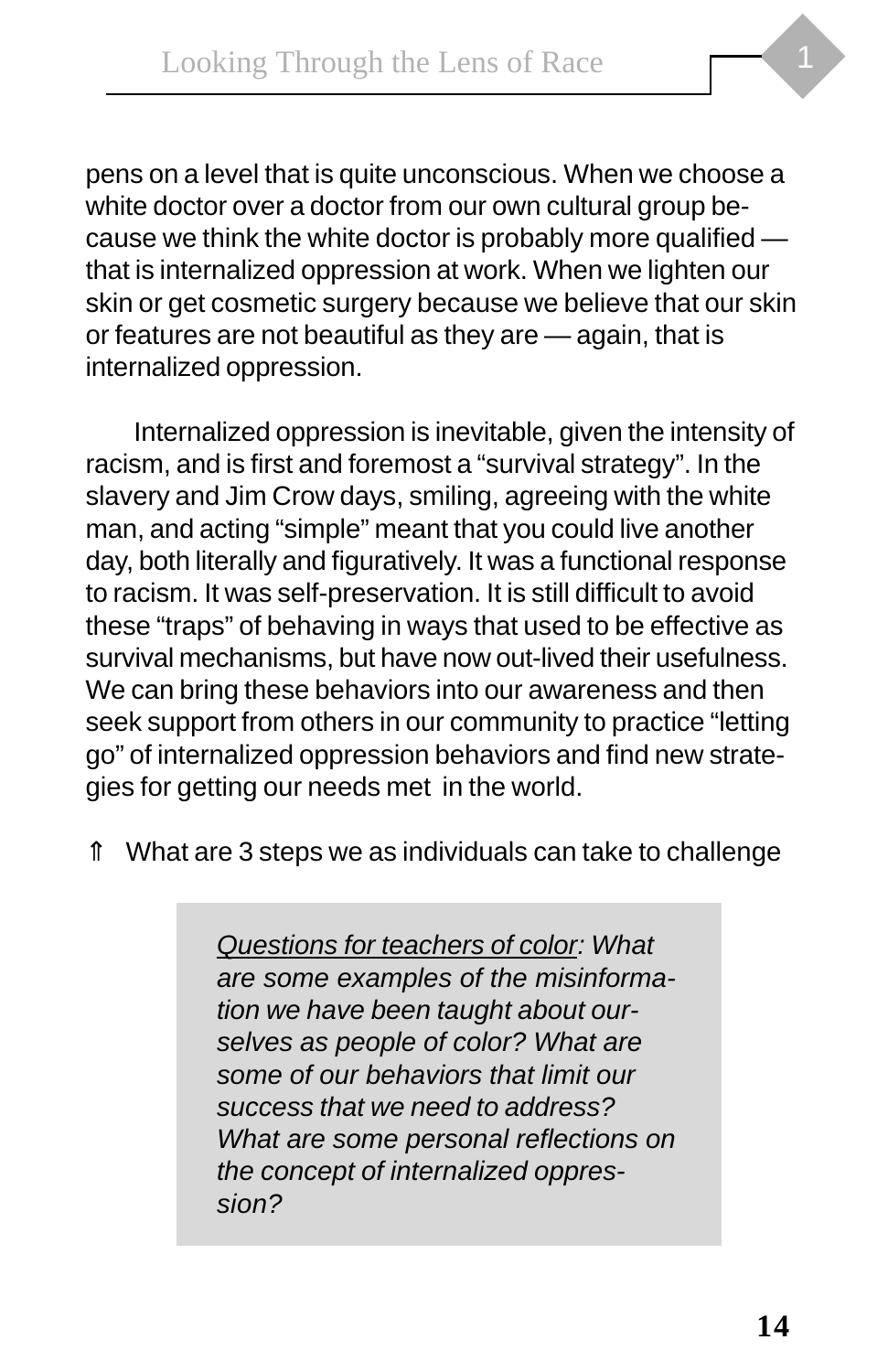Questions for white teachers: Think about an area where you may be a "target" of oppression — due to gender (female), class (working class or poor), language (English as a second language), age (youth or elderly), physical ability (disabled), sexual orientation (gay/lesbian) etc. What are some behaviors or beliefs that limit your success that might relate to internalized oppression?

# **So what can we do about racism in the media?**

So what can we do? We educate ourselves. We engage in the dialogue. We come to recognize our biases as well as our buying practices. This includes recognizing the ways in which we have come to accept current media images of beauty as ideal. We need to develop a strategy for confronting racist and "Westernist" images in our personal lives as well as in our families and communities.

We can choose not to purchase materials or products that add to personally unhealthy and economically debilitating outcomes. We can write media executives, advertisers, and government officials to make our positions clear. We can organize to support programs that promote media literacy, both locally and globally. We can object to gender and racial stereotyping wherever it occurs.

And, as we view The Strength to Resist, we can use the following questions both with our peers and with our students to explore the impact of race on our experience with the media, on our image of ourselves, and on our perceptions of what is "right, good and beautiful" in our culture.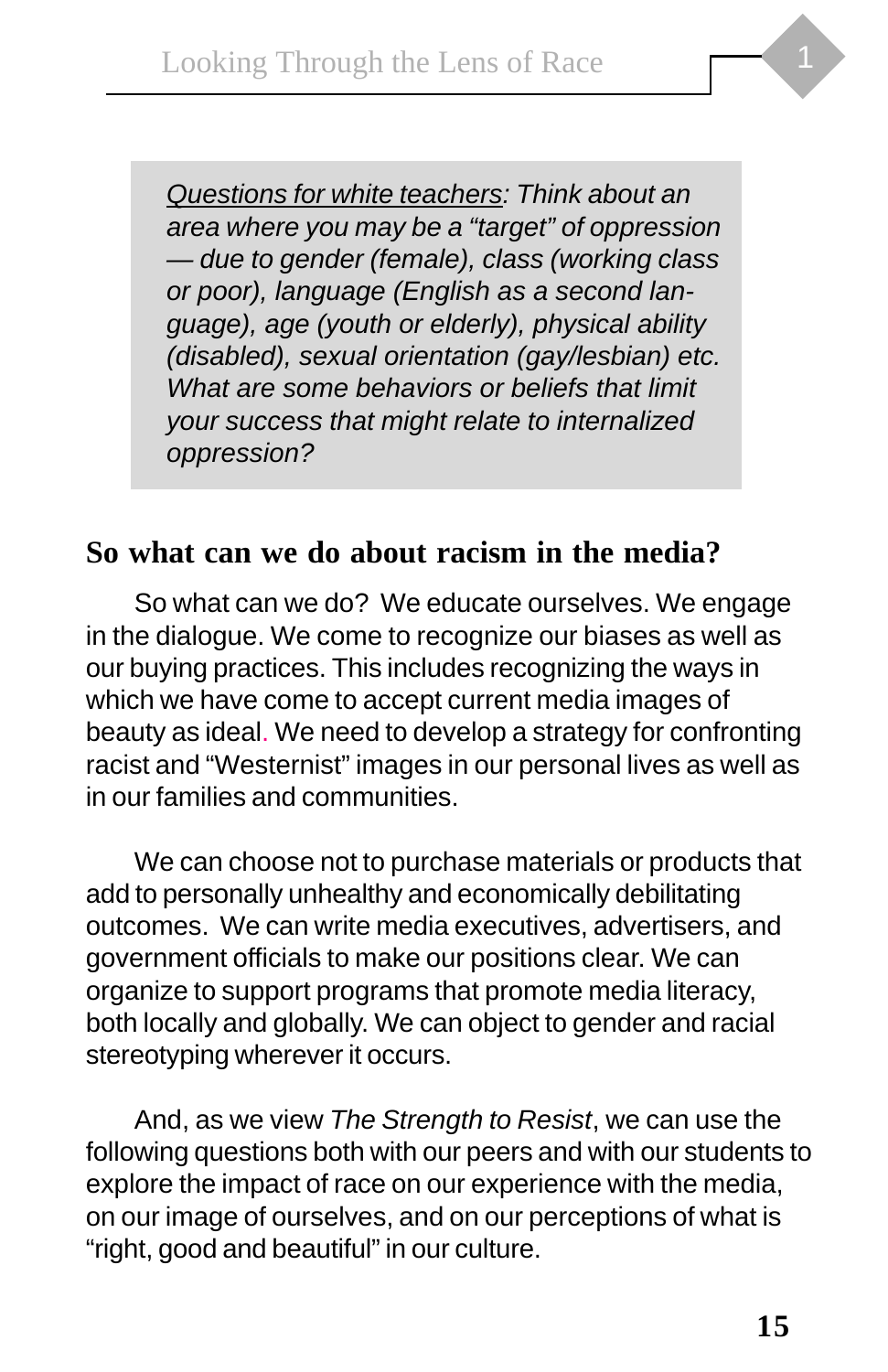

# **1. Getting started**

- ◆ What do you know now that you didn't know before...or what did you know before that you now understand in a different way?
- ◆ What questions about racism does the video raise for you?
- ◆ What did you think was missing?
- ◆ Give one example of how each of the following was discussed in the video: Personal prejudice, Interpersonal racism, Cultural racism/bias, and Institutional racism

# **2. Reflections of the Culture**

Let's look at this film through the lens of race:

- ◆ Who were the experts about the subject matter? Who were the experts about their experience?
- ◆ How many minutes had passed before the topic of racism was introduced? Does this make a difference? What does positioning imply about the importance of a topic?
- ◆ Describe two examples of racism being identified or confronted in the video?
- ◆ If you were going to remake this video, what might you add? What might you change?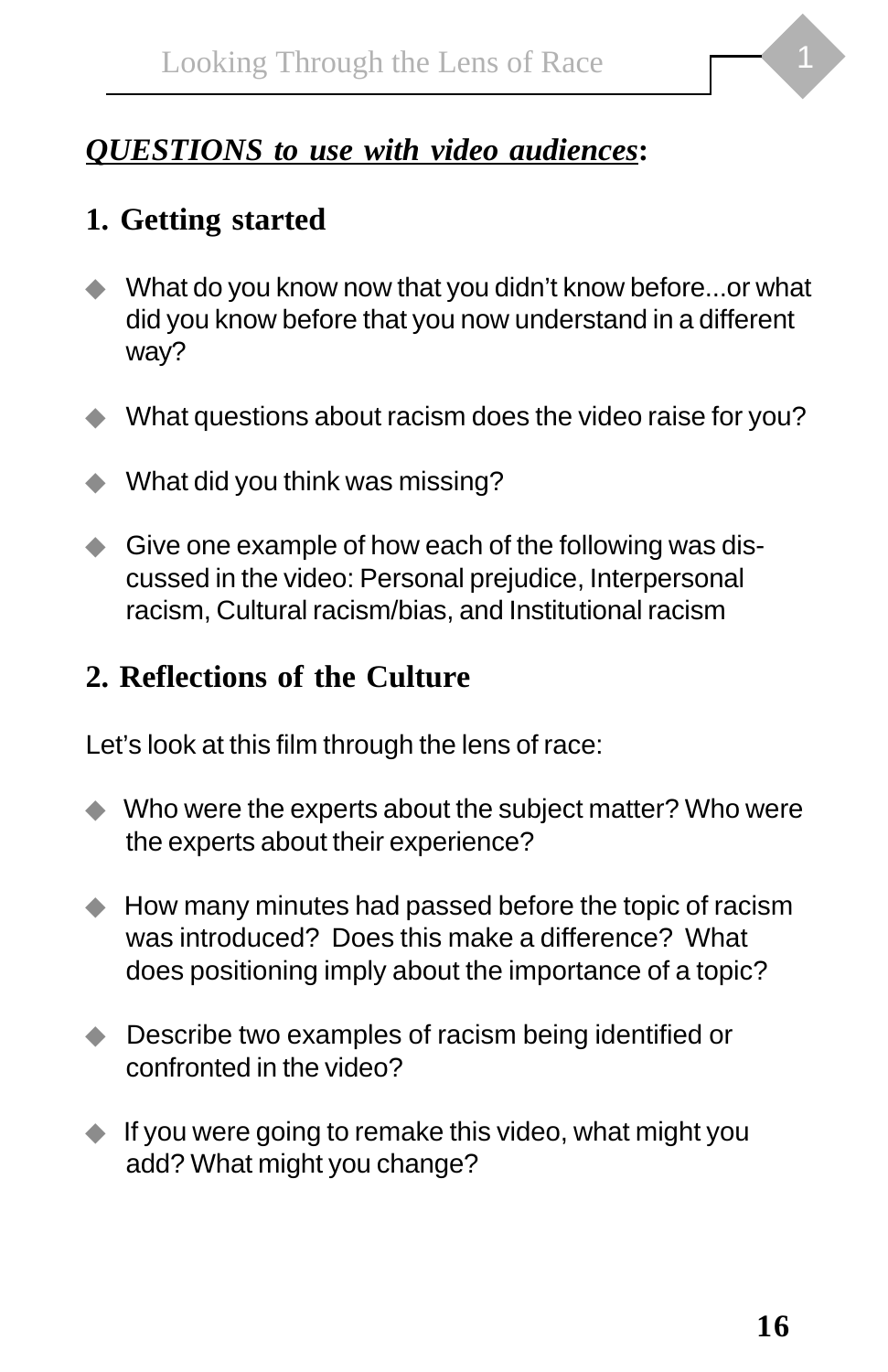

# **3. Racism in the media industry**

- Notice your evening newscasts. Who are chosen as the "content experts" and who are chosen as representatives of the "experiences" of their group.The pattern of choosing whites as the former and people of color as the latter is common in media portrayals of serious issues. If the white group continues to "use" people of color in this way, they are practicing a form of modern racism. If the person of color continues to participate in events in this way, she or he needs to look at whether the behavior is currently functional for the cause of community building, or whether it has become a kind of internalized oppression and needs to be confronted.
- When you think historically of women of color in advertising, what images come to mind? To whom were these images/ ads directed? Why? Do these images reflect "old-fashioned racism"? (If possible, bring in magazines from the 1940's through the 1960's so that students can see the older ads. You might also consider showing something like the video "Ethnic Notions" to give students some background.)
- ◆ When you think of current images of women of color in advertising, what images comes to mind? To whom are these images/ads directed? Why? How might some of these images reflect "modern racism"? (In addition to some magazines such as "Cosmopolitan" or "Seventeen" or "Life", you might bring in some magazines targeted at various racial/ethnic groups within your audience's age group, or progressive magazines that show a diversity of images.)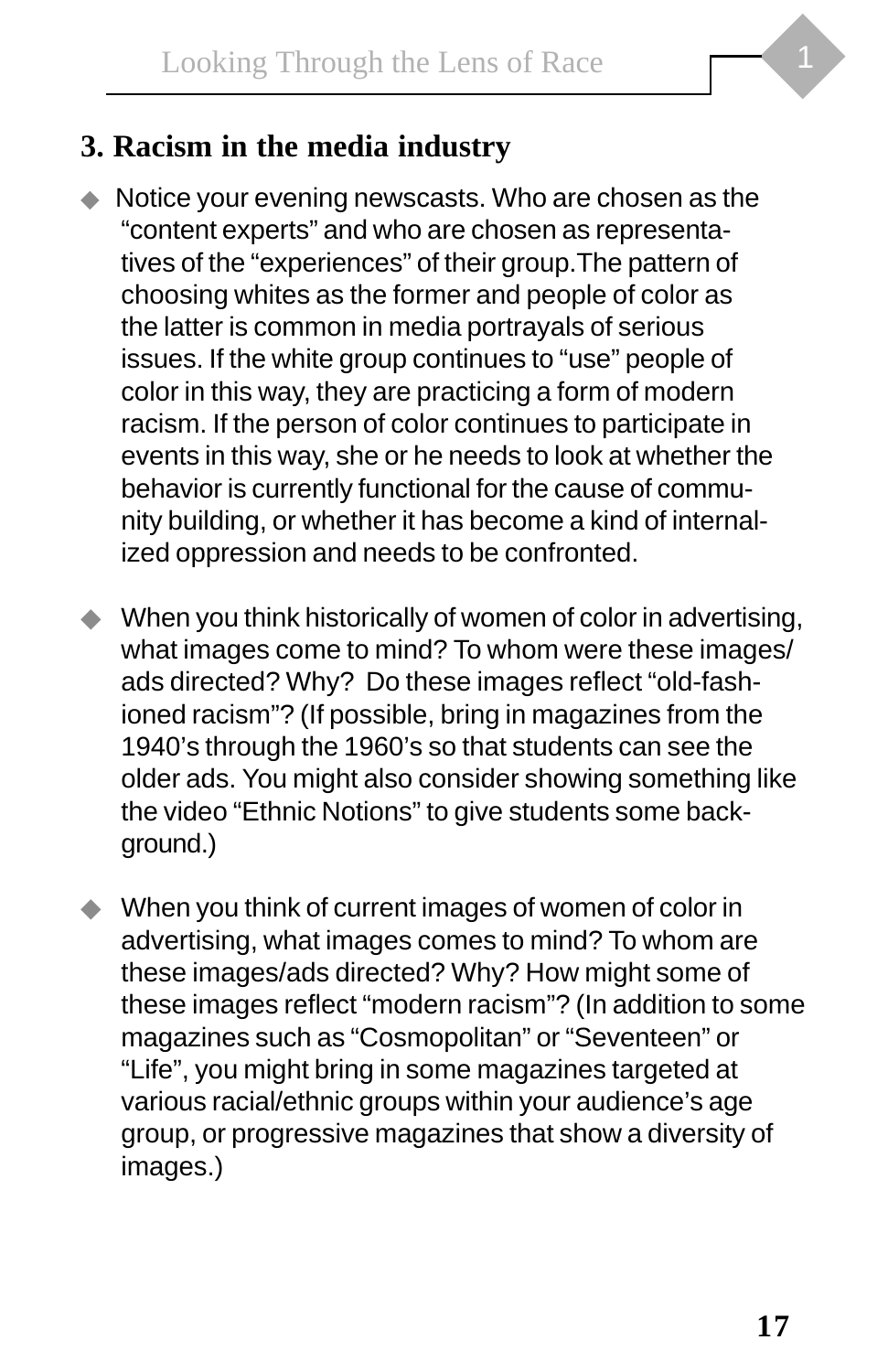

- What are 3 steps we as individuals can take to challenge racism in the media?
- An excellent essay by Dr. Teresa Mok on Asian-Americans in the media is included on the Cambridge Documentary Films website. She comments,

"Asian American women are forced to struggle with the consequences of both racism and sexism, although we live in a culture that often views racial differences through a monochromatic black-and-white lens. This can often lead to confusing feeling of being "invisible" racially and culturally in this country. Yet, at the same time, Asian Americans are often seen as foreign, exotic, or "different" — suggesting that, indeed, race and culture do matter and are noticed."

Have students read Mok's essay. How is the portrayal of Asian Americans, Latinas/os, and Native Americans in the media similar to and different from the portrayal of African Americans? What are the stereotypical images/representations used?

# **4. Bringing it closer to home**

- ◆ What magazines aimed at cultural groups other than white European-American exist in your school or community library? Do these magazines focus on issues of interest to that group? How are the magazines different than similar magazines focused primarily on white audiences?
- Are there programs or classes in your school or community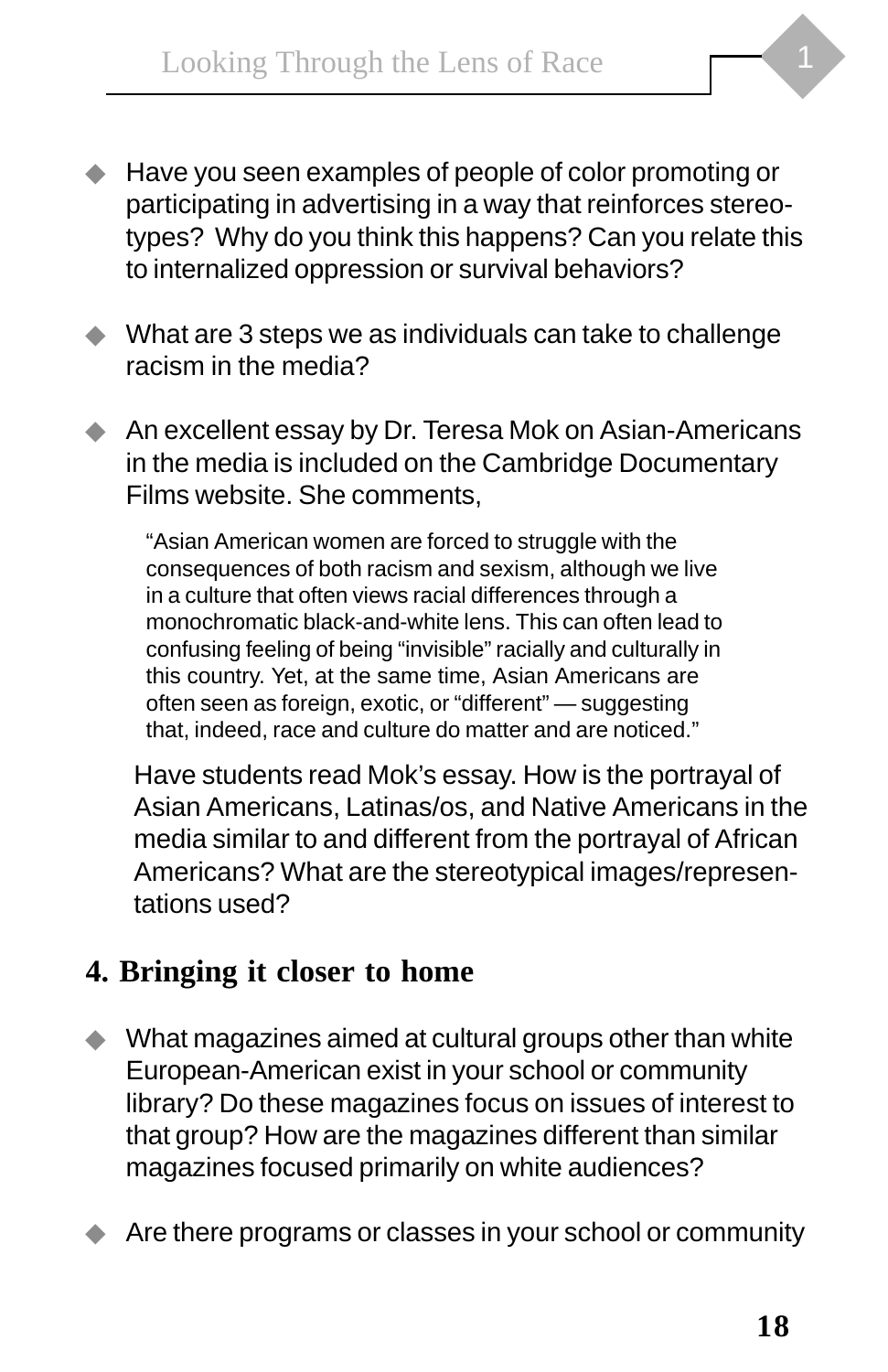

that teach media literacy? Is the issue of racism being addressed?

◆ Notice the local billboards, advertisements, store promotions, newspaper stories, etc. Who is included? Are their people of color? How are they portrayed? What are the similarities and differences in the representation?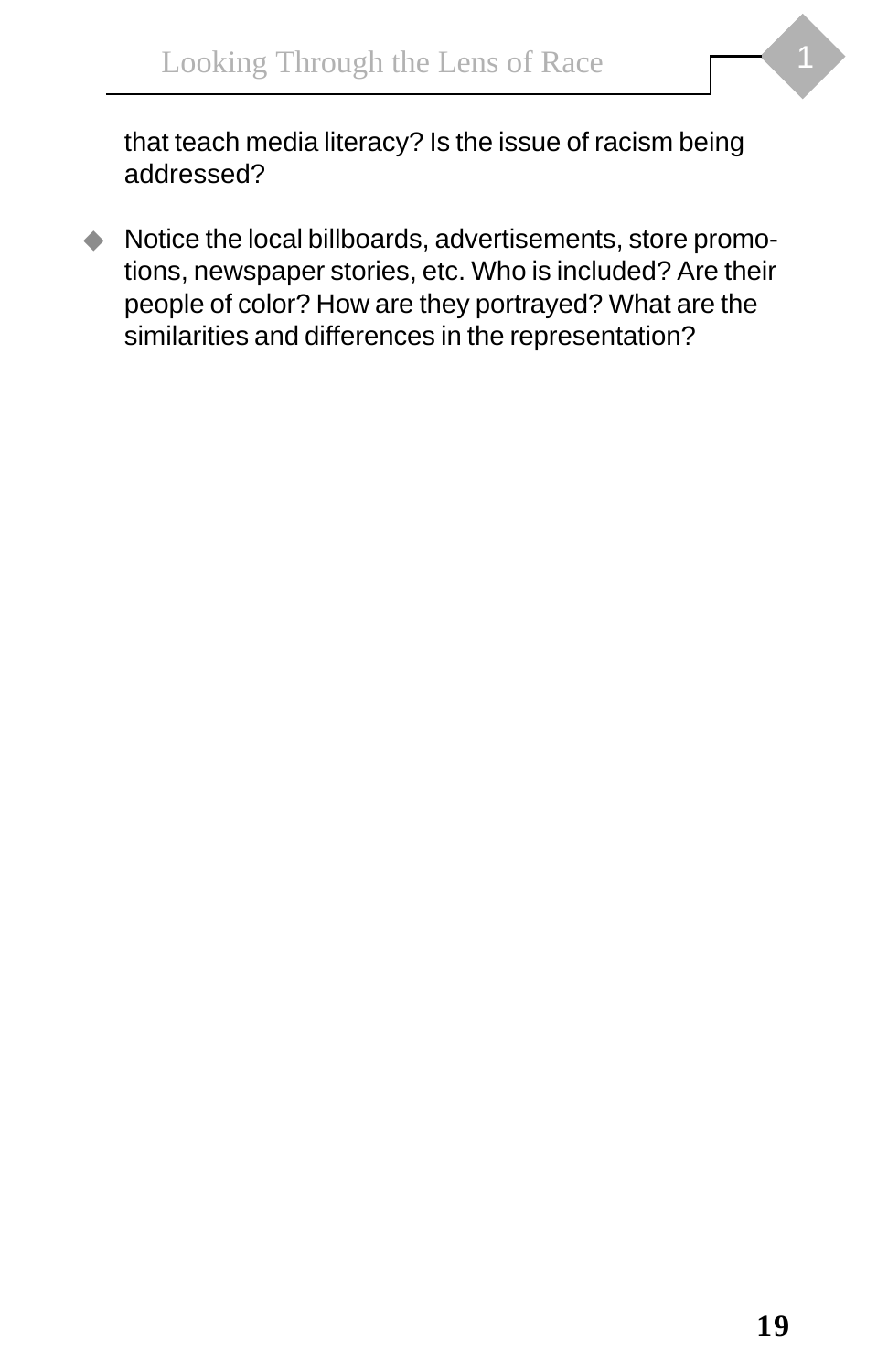*Using the Film with Middle*

*and High School Students by Linda Mizell*

You are now the first image-based generation to come of age....Today the major form of communication is the image. What does that mean to move from print to image?....Let's talk about how this affects you, how this affects the way you think about yourselves, the way you think about your bodies, the way women think about femininity, the way men think about masculinity and the connections between the two. Gail Dines, TheStrength to Resist: The Media's Impact on Women & Girls

The following questions and activities are designed to help adolescents think critically about the ways in which they are influenced by the images they see every day. Activities like these have been used by teachers in middle and high school classrooms in a variety of settings: suburban and urban, public and independent schools, and after school programs. Teachers have used the film in English, social studies, health, journalism, media literacy, and other subject areas.

 $\begin{pmatrix} 1 & 1 \\ 1 & 1 \end{pmatrix}$ 

2

Most of these questions and activities do not need additional resources in order to com plete them; however, we have included references to additional materials and resources which are available on the film's website link at: **www.cambridgedocumentaryfilms.org**.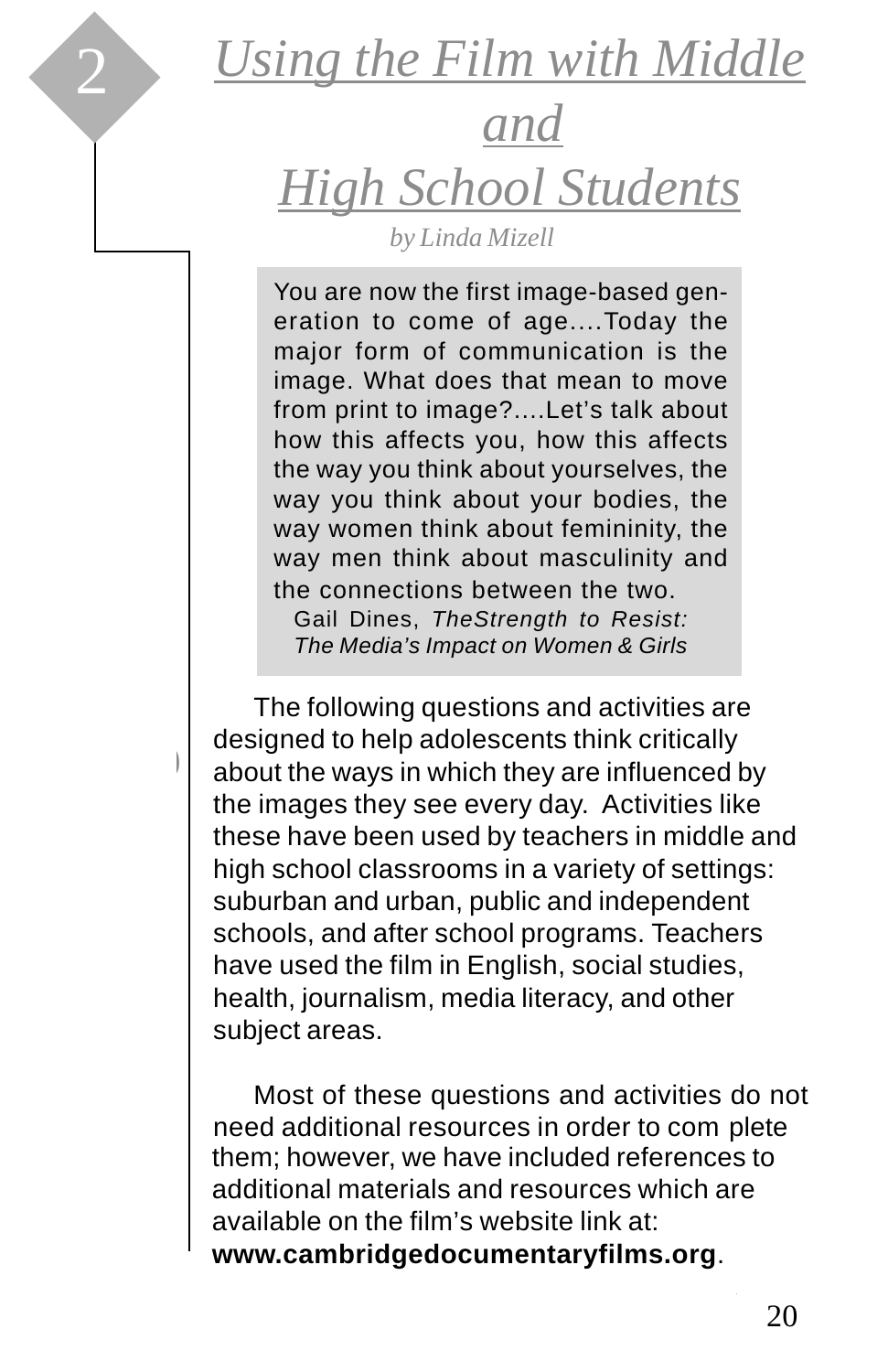Although you can pick one or two activities to accompany the film if time is very limited, most teachers have found that a minimum of three class sessions seems to be most effective in working with this film as a teaching unit.

# **I. STUDENT DISCUSSION QUESTIONS**

Before watching the video, ask students:

- ◆ How do you decide how you should look?
- ◆ Who or what influences your ideas about how you should look?

Record key points of the discussion on the board. As students watch the film, encourage them to note words, phrases, images or concepts (including but not limited to those from the film) that relate to their own experiences or feelings.

After watching the video, ask students:

- ◆ In what ways has the film challenged any of your previous beliefs or ideas? In what ways does it support any of your previous beliefs or ideas?
- ◆ Which media do you think have the most influence on you? In what ways? Which have the least?
- ◆ In what ways can you recognize negative media influences? How did you come to recognize them? In what ways have you resisted them?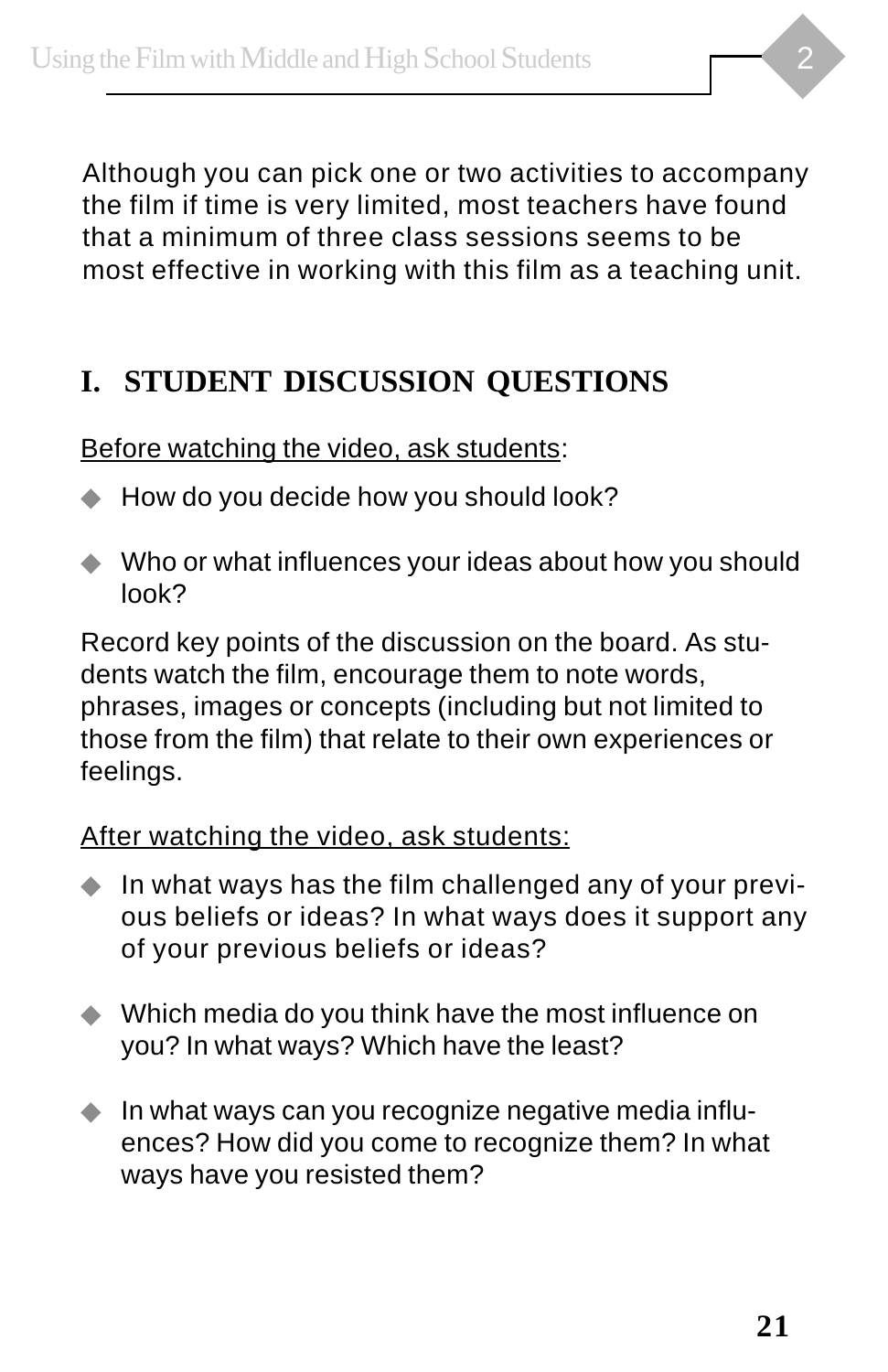◆ Jamila, the 13 year old girl in the film, describes the dilemma she faces in sorting through what is truly her and what is the media's influence: (see Section 4, The Voices of Girls)

> "It is hard to be sure I am being true to myself all the time. I think sometimes, 'Do I try to look nice because I want to? Or is it because I feel I have to?' I don't know how I make the decision about what looking nice is, or whether I do look good or not...."

How do you know whether you are dressing a certain way or acting a certain way because you want to and you are being true to yourself, or whether you are reacting to all of the messages that surround you?

# **II. STUDENT ACTIVITIES**

Prior to starting these, you may wish to start a class collection of media images that can be used by students for these activities. Have students bring in copies of magazines they've recently read, covers from their favorite CDs, etc. You also may wish to review excerpts from the film as part of these activities. Suggested segments are included.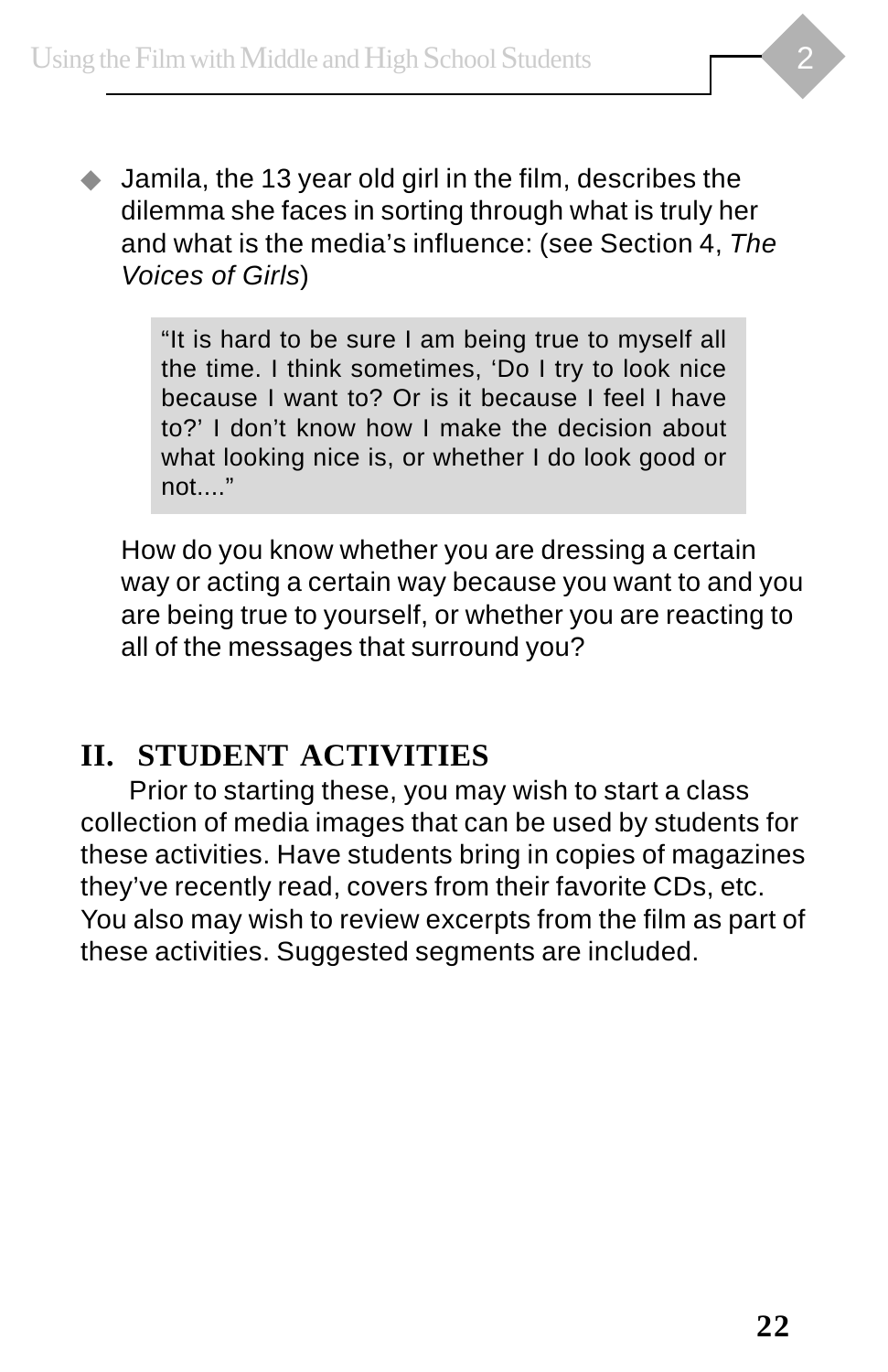#### *1) Images of Beauty*

Segment: Gloria Steinem @ 4:58min.

#### Before watching:

Ask each student to collect images (from magazines, newspapers, CD covers, internet sites, etc.) of five women who they think best represent their ideal of beauty.

#### After watching:

Organize the class into pairs. After students have shared their image collections with their partners, ask each of them to address the following questions as their partners take notes:

◆ What physical characteristics do the women in these images have in common? (Consider such features as hair color and texture, skin color, height, weight, etc.)

◆ Did you consider anything other than physical characteristics when you chose these five images?

◆ Do you think your best friend would choose images that are similar to the ones you chose? Why or why not?

Ask each pair to review their notes and discuss whether the film has challenged or supported their analysis. Reassemble the class and engage a discussion of the students' analysis. Encourage them to use specific examples to explain their ideas. Ask students:

◆ Where would you look for images if you did this activity again?

◆ Were there any general differences that you noticed in the images that boys picked vs. girls?

◆ What role do boys play in deciding who/what is beautiful? How are you affected by this?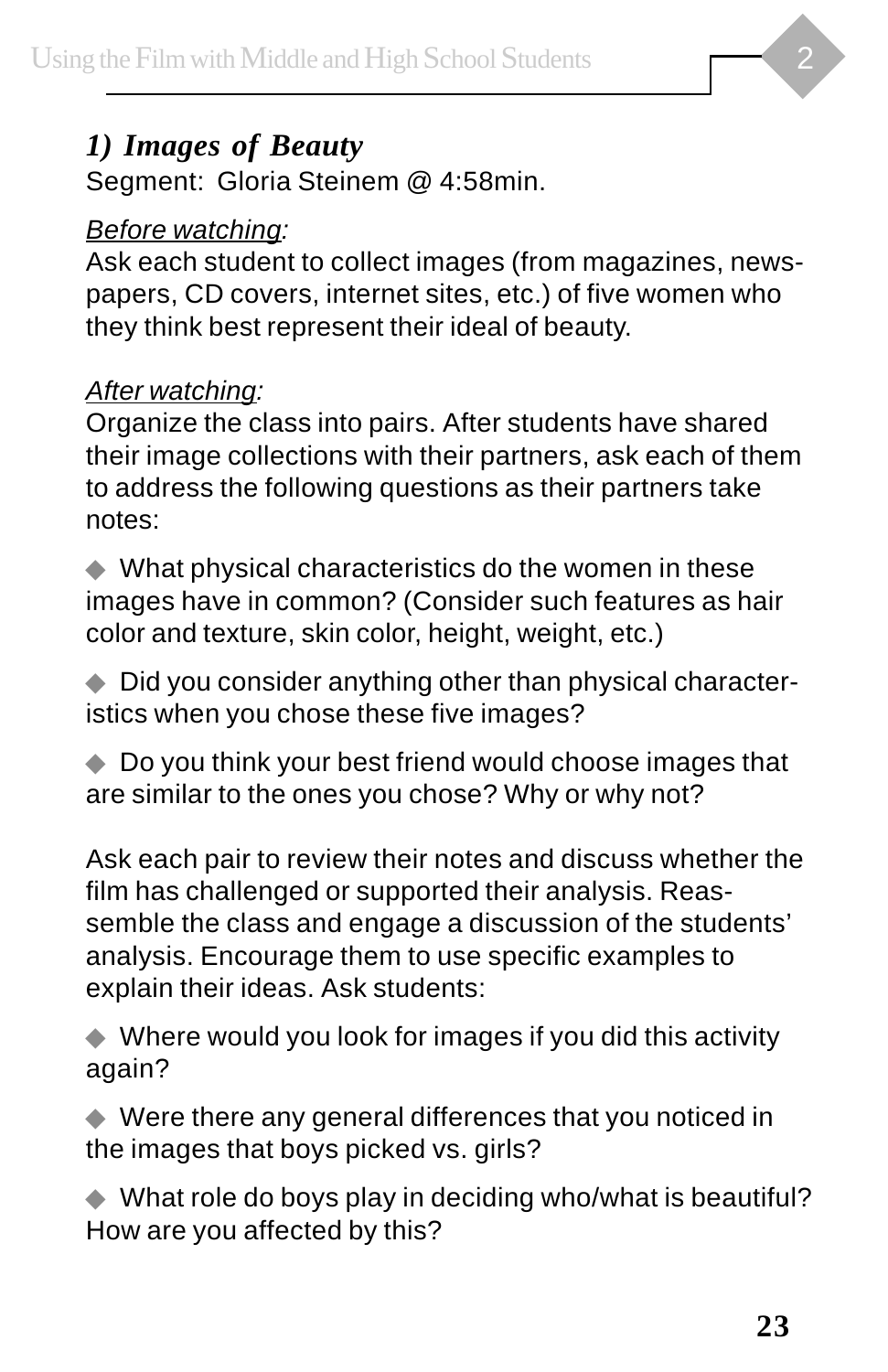#### *2) Self Portraits*

Segment: Gloria Steinem @ 22:51min.

Ask students to create a self portrait that reflects, as accurately as possible, the way they see themselves. They may make use of drawings, photographs, magazine cutouts, computer generated graphics, or other visual media to create their self portraits.

 Next, ask them to add single words or short phrases that describe how they see themselves.

As an alternative, students may use the following suggestions to create a "word portrait."

| TITLE   | Your name (first middle, last or nickname)<br>in capital letters                      |
|---------|---------------------------------------------------------------------------------------|
| Line 1  | Four characteristics that best describe you                                           |
| Line 2  | [Brother, sister, son, daughter, foster child,<br>etc.] of [relative/guardian's name] |
| Line 3  | Friend of [name]                                                                      |
| Line 4  | Who loves <i>[list three objects,</i>                                                 |
|         | people or places]                                                                     |
| Line 5  | Who feels [three items]                                                               |
| Line 6  | Who needs [three items]                                                               |
| Line 7  | Who fears [three items]                                                               |
| Line 8  | Who gives [three items]                                                               |
| Line 9  | Who would like to see [three items]                                                   |
| Line 10 | [Choose your own descriptor]                                                          |
| Line 11 | Repeat the name you used in the title                                                 |

◆ What parts of your self portrait (either your images or words) do you see reflected in the media?

◆ Are these images presented as positive or negative?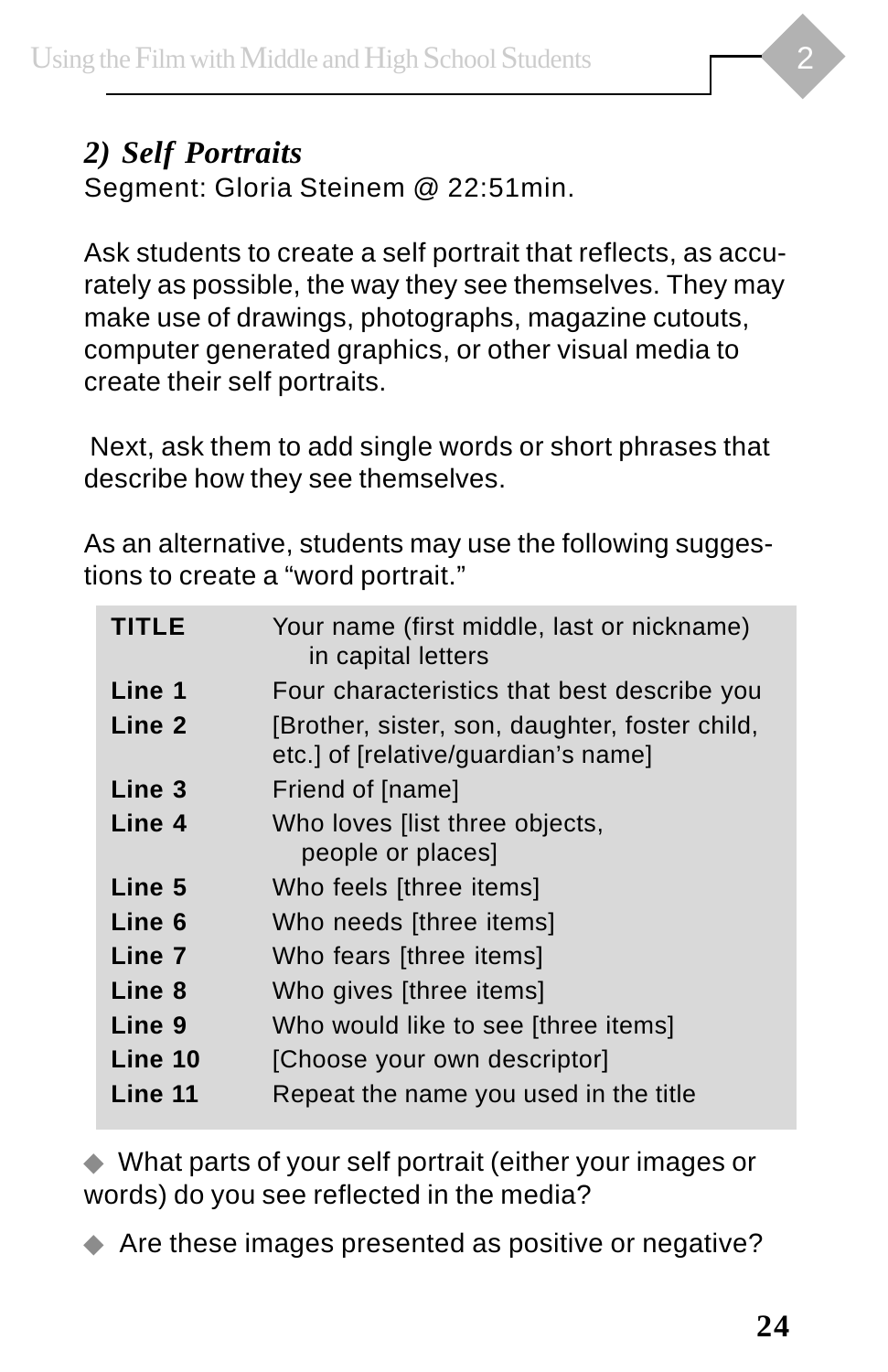#### *3) Men and Women*

Segment: Gail Dines @ 14:55 min.

Before you view, ask each student to find an image (from magazines, newspapers, CD covers, internet sites, etc.) that includes both women and men (or girls and boys).

After viewing, organize the class into small groups. Ask each group to analyze how men and women are portrayed in the images, and to list their observations, specifically noting:

- ◆ Who is placed higher in the shot? Who is lower?
- ◆ Who is in the background? Who is in the foreground?
- ◆ Who is looking at whom or what?
- ◆ How are the men dressed? How are the women dressed?
- ◆ What attitudes are conveyed by their body language?
- ◆ Who appears to be the most powerful? Why?
- ◆ Do the images support the assertions made by the people in the film?

Ask students to comment on the following quote from Jamila, the 13 year old girl in the film (see Section 4, The Voices of Girls):

"Whenever I see an image of a young man hurting a

women or acting tough and "manly," I feel sad. Not just because women can never be portrayed in charge of themselves like that, but because of what it does to boys my age. Boys grow up thinking this is how they have to be. Not only is it a body image, but a whole aura that they have to show."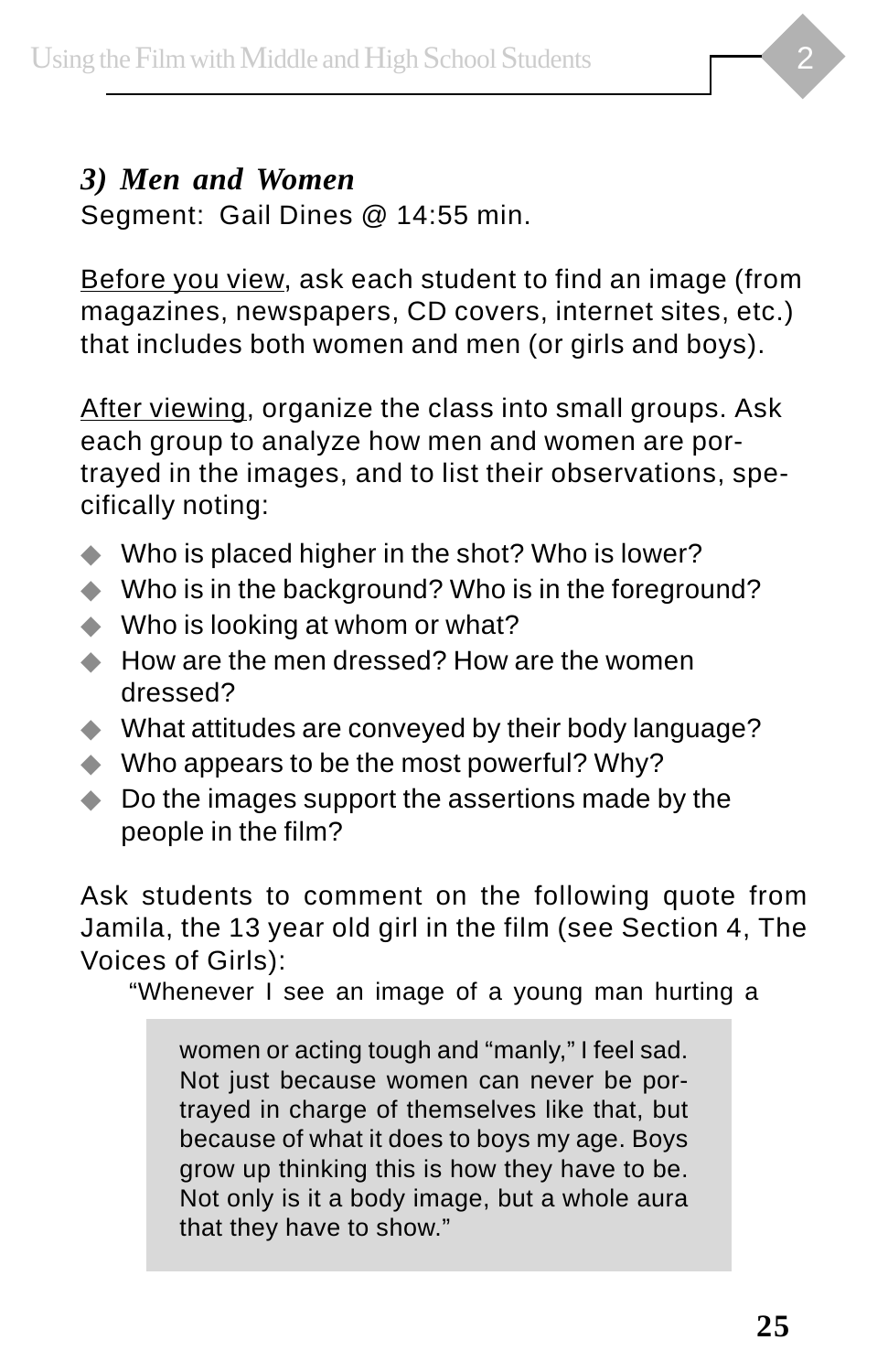#### *4) Music Videos*

Segment: Brittany Spears @ 1:22 min.

Ask students to watch six music videos (two by male artists, two by female artists, and two by groups), with the following questions in mind. For each one, they should record the time the video was shown, the network on which it was shown, the name of the artist, and the title of the song.

- ◆ Describe the physical appearance of the women in the videos. What did most or all of these women have in common?
- ◆ What were the women doing? What were the men doing? What did their actions have to do with the lyrics of the song?
- ◆ What are some of the themes than run through the videos?
- ◆ How many of the videos you watched portrayed women in a negative way? What made them negative?
- ◆ How many portrayed women in a positive way? What made them positive?
- ◆ Were the videos by female artists significantly different from those made by male artists? If so, in what ways?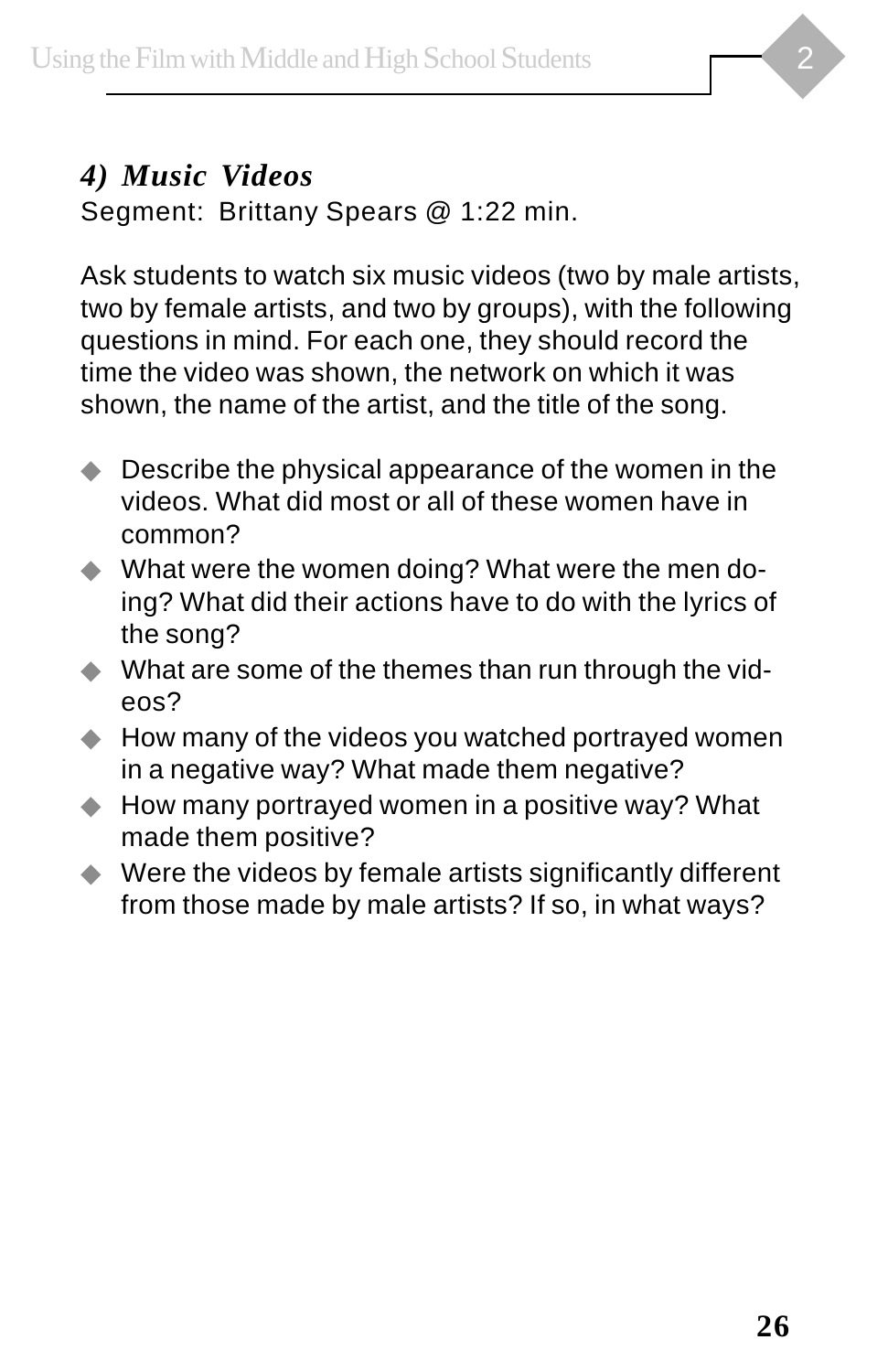*5. Using Your Body*

Segment: Athletics/Boxing @ 24:02 min.

One of the strategies suggested in the film to resist the media's unrealistic images of beauty is to use your body physically — to get to know your body as something other than a reflection in a mirror or a source of dissatisfaction.

> NOTE TO TEACHERS: For some students who viewed this video, there was too much emphasis on athletics to achieve this body knowledge which limited options for people who were not interested in athletics or who were physically challenged.

- Have students get together in small groups and brainstorm options for appreciating your body — it's strength, power, usefulness — other than athletics. What were some other suggestions made or implied in the video?
- Ask students to act out these alternatives for their classmates, using words, music, dance, mime or other forms of physical expression.
- Have students read and comment on Deborah Lake Fortson's essay on using the voice -- as in singing or acting -- as an alternative resistance strategy. (The essay is available on the film's website link.) You might want them to write a short reaction and then read it out loud with lots of expression! — to the class.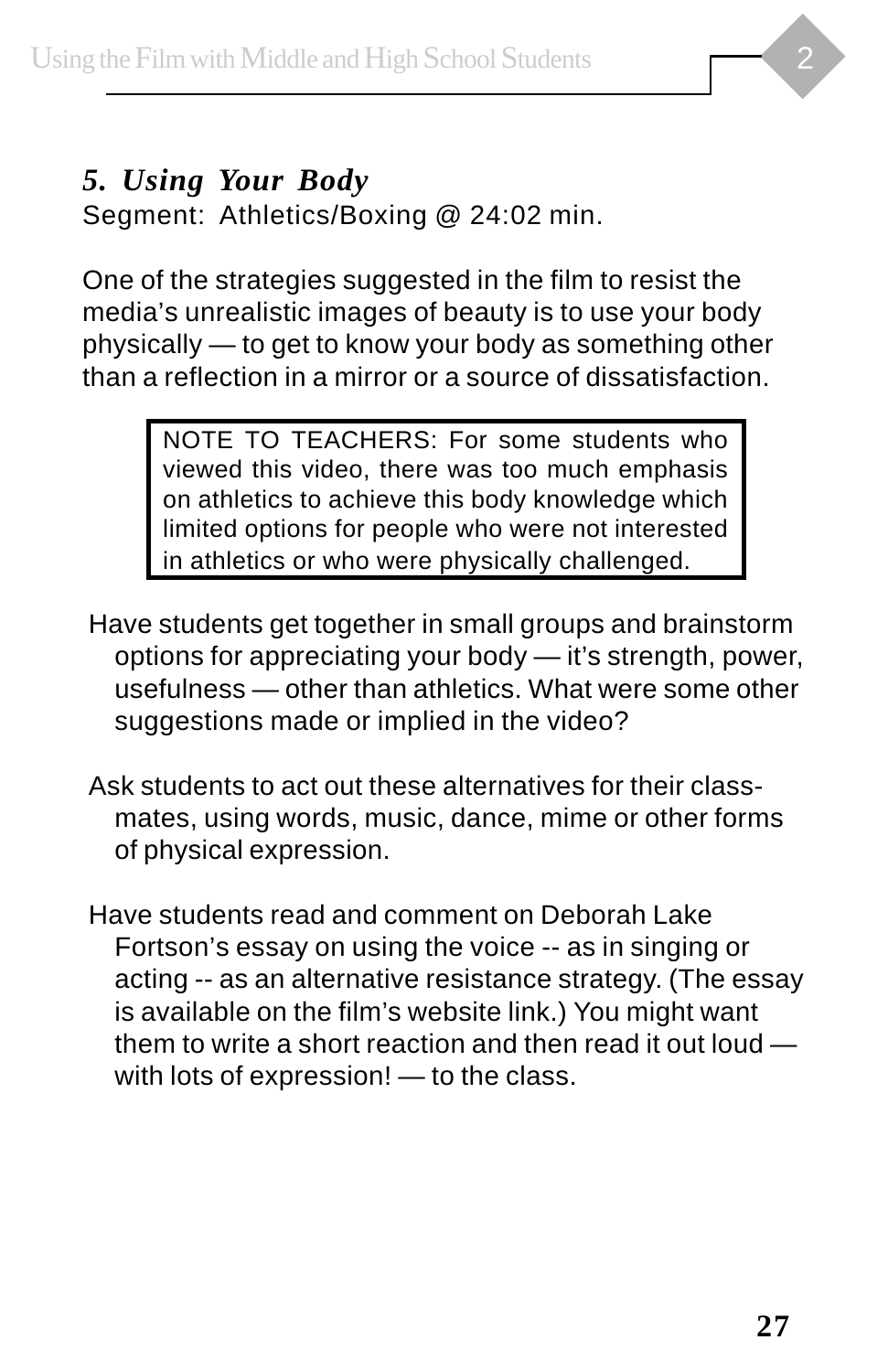# *6. Getting Real—Images of Real Women*

Segments: Gloria Steinem & Photo montage @ 23:00 min. and Catherine Steiner-Adair (photo tree activity) @ 28:48 min.

Ask each student to bring in pictures of two women they admire, look up to, or who have been positive influences in their lives.

Have students design a bulletin board to display these images.

As students place their two pictures on the board, ask them to introduce these women and describe why they admire them.

At the end of the period, ask students to reflect in writing about what it means to focus on real women...

...and/or ask them to reflect on this quote from Briana, a 14 year old girl (see Section 4, The Voices of Girls): "It has helped me so much to have my mother and

Sister as role models to me. They look just like a woman should, and they are beautiful. They are opinionated, assertive and loud, and encourage me to be as well. And I am. These are not the only strong, confident women in my life. I have a whole community of them, and I can't tell you how much they have helped me....(cont. on next page)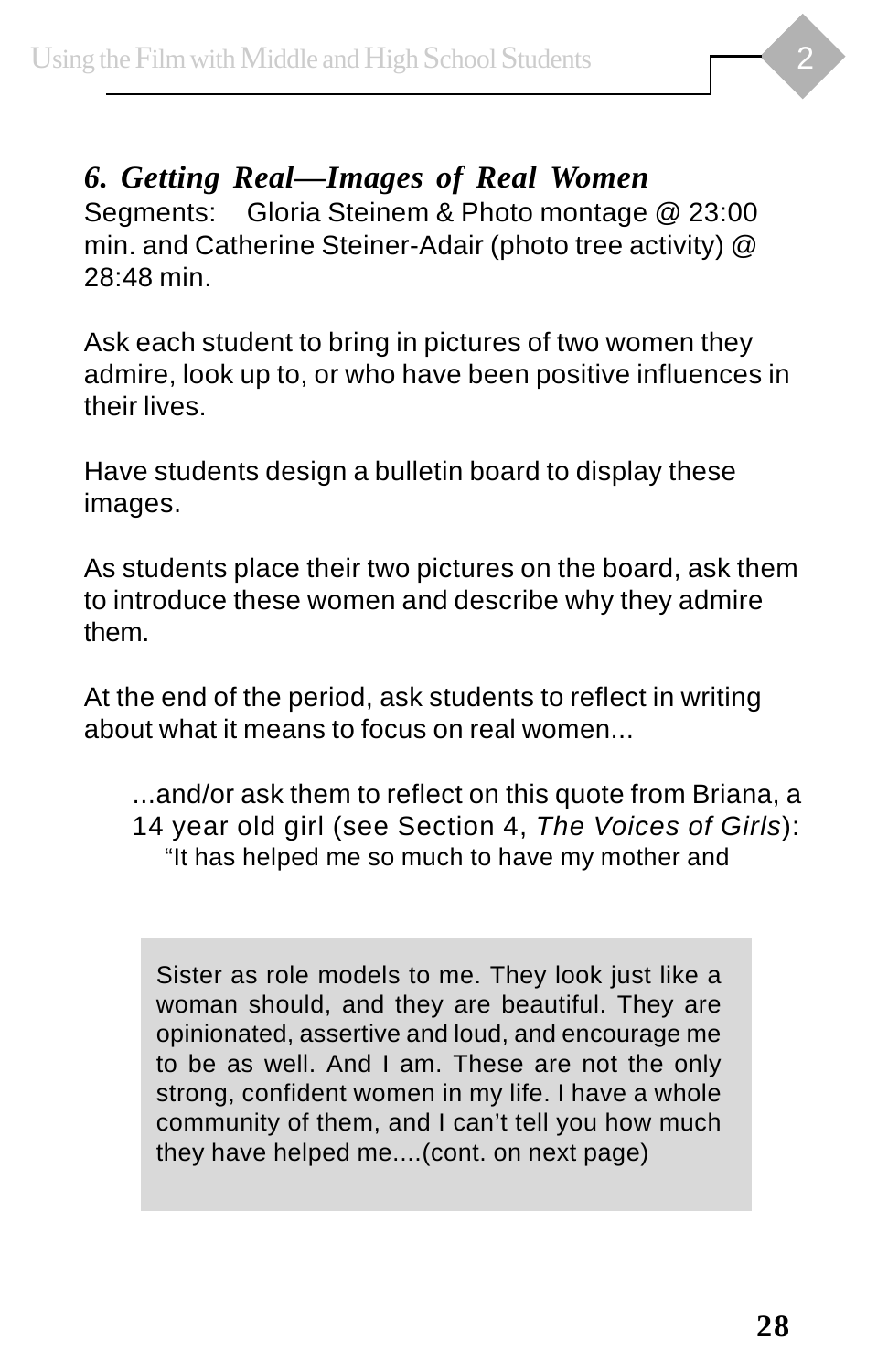Just like the models in the magazines influence young girls, my role models influence me to be who I am — but in a good way. Obviously, I, being 5'7" and over 110 pounds with curly brown hair, a Jewish nose, big hips and big thighs, am not perfect in the society's image. But I am per-

fect in many other peoples' image, and I am just fine to me....Why can't we just be ourselves?"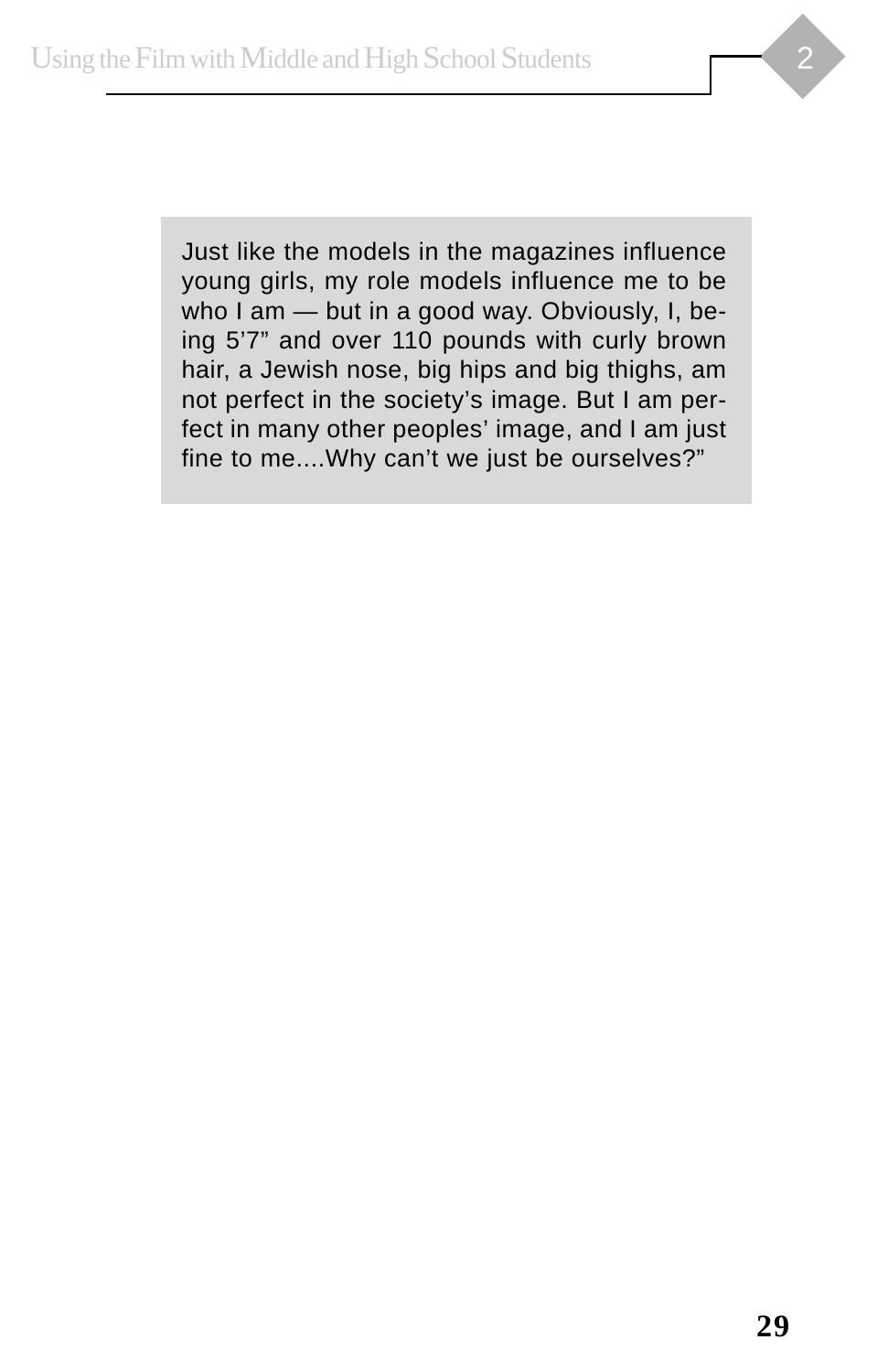# 3 *Using the Film with College Students and Adults*

*by Gail Dines, Ph.D.*

The following curriculum guide expands the topics presented in the film:

- ⇑ **Analysis of Image Based Culture**
- ⇑ **Images and Ideology**
- ⇑ **Body Image**
- ⇑ **Pornography**

# ⇑ **Resistance to Media Images**

and allows students to actively take their analysis to deeper levels. College instructors can use any or all of these topics with their classes — particularly in media studies, gender studies, women's studies and sociology — and additional materials and suggested resources can be found on the film's web site link at:

**www.cambridgedocumentaryfilms.org**.

Educators working with adult groups for a single event or within a very limited timeframe may want to select an area of concentration or choose one question or activity from each area. Section 2, *"*Questions and Activities for Middle and High School Students" will also have some material that may be appropriate for use.

# **I. Analysis of Image Based Culture**

Within media studies, there is a growing discussion on the nature and importance of moving from a print-based culture to an image-based culture. The main argument here is that the major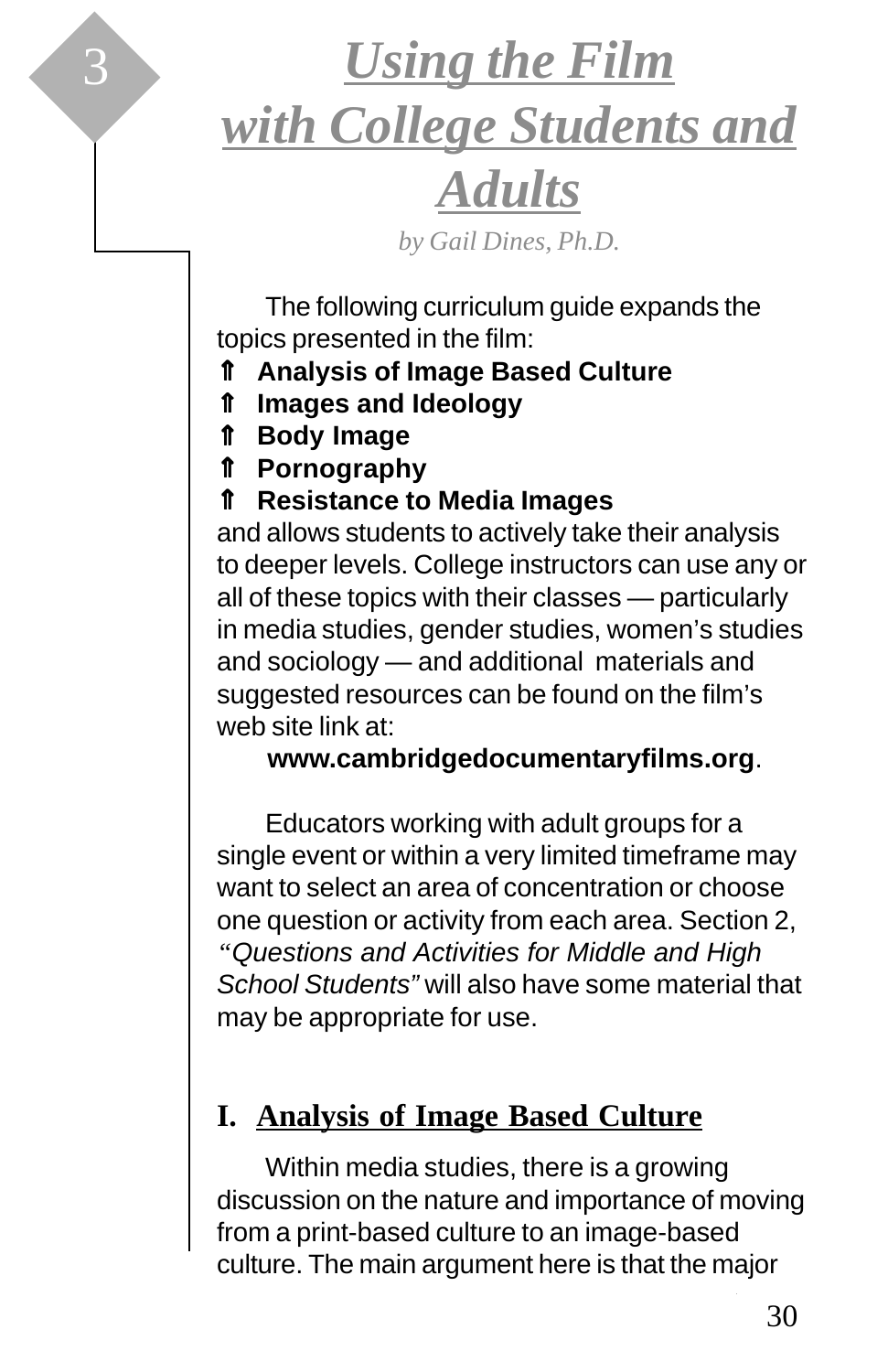form of communication today is the image rather than print. Media theorists argue that this shift has brought about changes in the way we think, process and decode information.

Annabelle Sreberny-Mohammadi sees the difference between a print-based culture and an image-based culture as one where images "undermine the power of logos, the slow development of rational understanding and analysis, in favor of rapid and fragmented bits of information; instead of abstract conceptual language, it provides vivid, particularistic images, and instead of intellectuals, it creates celebrities."1

# **Issues to Consider:**

- While many of the images we see are stills, increasingly we are bombarded with moving images from television, film, video and the internet. These images move at the speed of the producer, not the consumer. This takes the power away from consumer to process at his or her own speed. The pace of the images today makes it impossible to critically analyze the messages. We see them but do not have enough time to deconstruct the meaning within the images.
- Print allows us to go back to the text and analyze it at our own pace. We can put the text down and come back to it. Moving images are here one second and gone the next. Ultimately, they all just collapse together into a confusing, but often disturbing, mush.
- To produce print, you need literacy, access to writing materials and the printing press. This was always political in that only some people (elite classes) had access to main stream distribution. But print based culture did allow for a range of ideas to be disseminated since the technology needed was relatively inexpensive.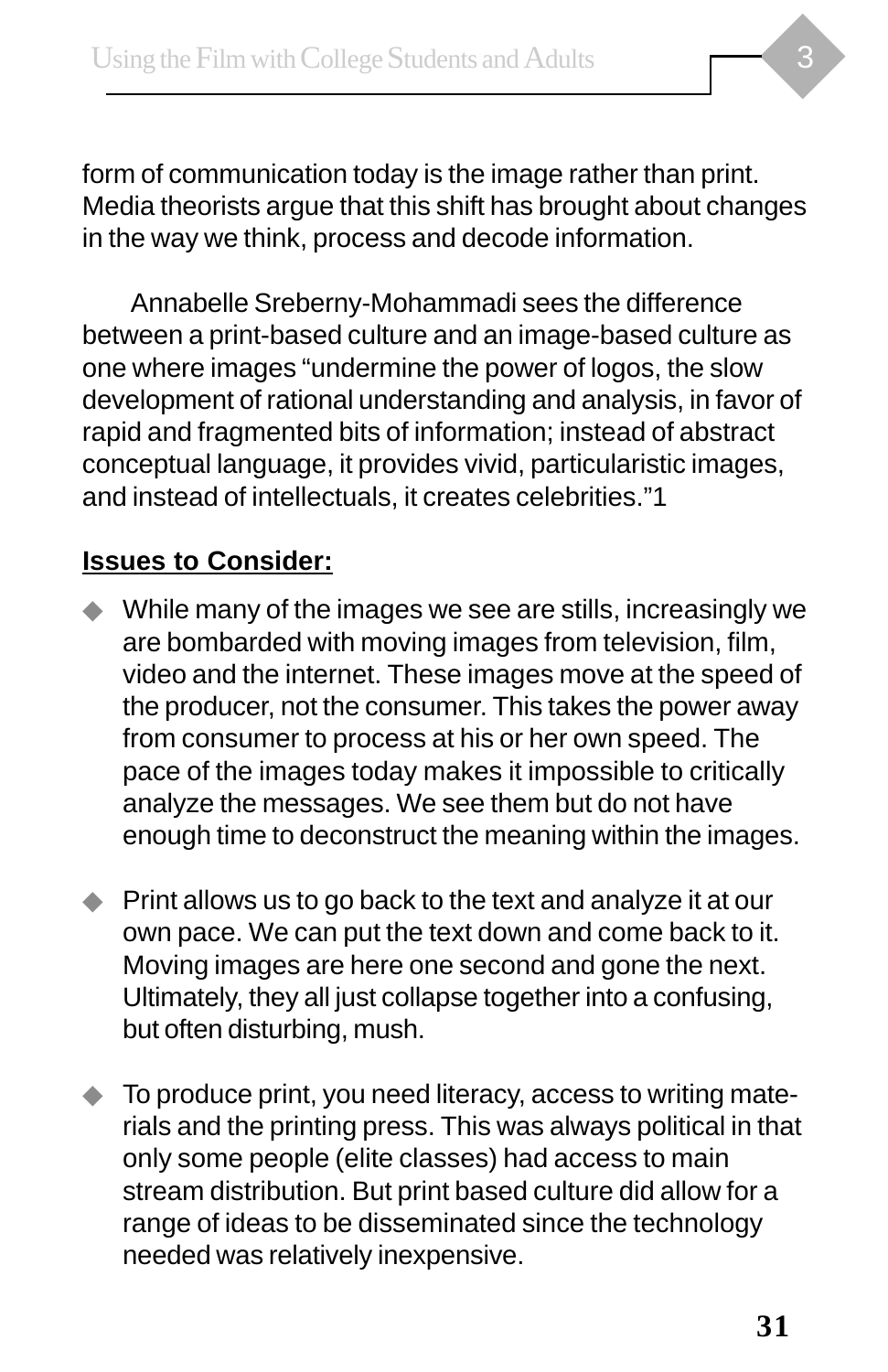- ◆ To produce the moving image, you need expensive equipment and skills that few have. Producing this type of image media is much more complex and requires sophisticated technology that few can afford.
- Images are more seductive than any other kind of communication. They draw us in and speak to us in ways that short circuit critical analysis. They have the appearance of always telling the truth because we are seeing it with our eyes.
- Moving images require less energy than print. We become much more passive when consuming the image since we really do not need to use our imagination. All the work is done for us. (Example: Think about reading a book and then seeing the film. The characters rarely look like they do in our mind's eye. We often are disappointed with the film and can never really go back to our own images that we have constructed from the book.)
- Images surround us everywhere. The visual landscape has been taken over by corporate produced images designed to sell us products. It is impossible to ignore images. They are on buses, on billboards, at bus stops, in the supermarket, checkout, in stores, on the television, in magazines, and over the Internet. We are now in an image-cluttered environment where the producers are competing for our eyes.
- The staple of the image-based culture is the sexualized body of young, thin, white women. Whereas print allowed for a diversity of women's bodies, the image culture has narrowed the diversity to an almost single body shape. As women, we constantly compare ourselves to the image of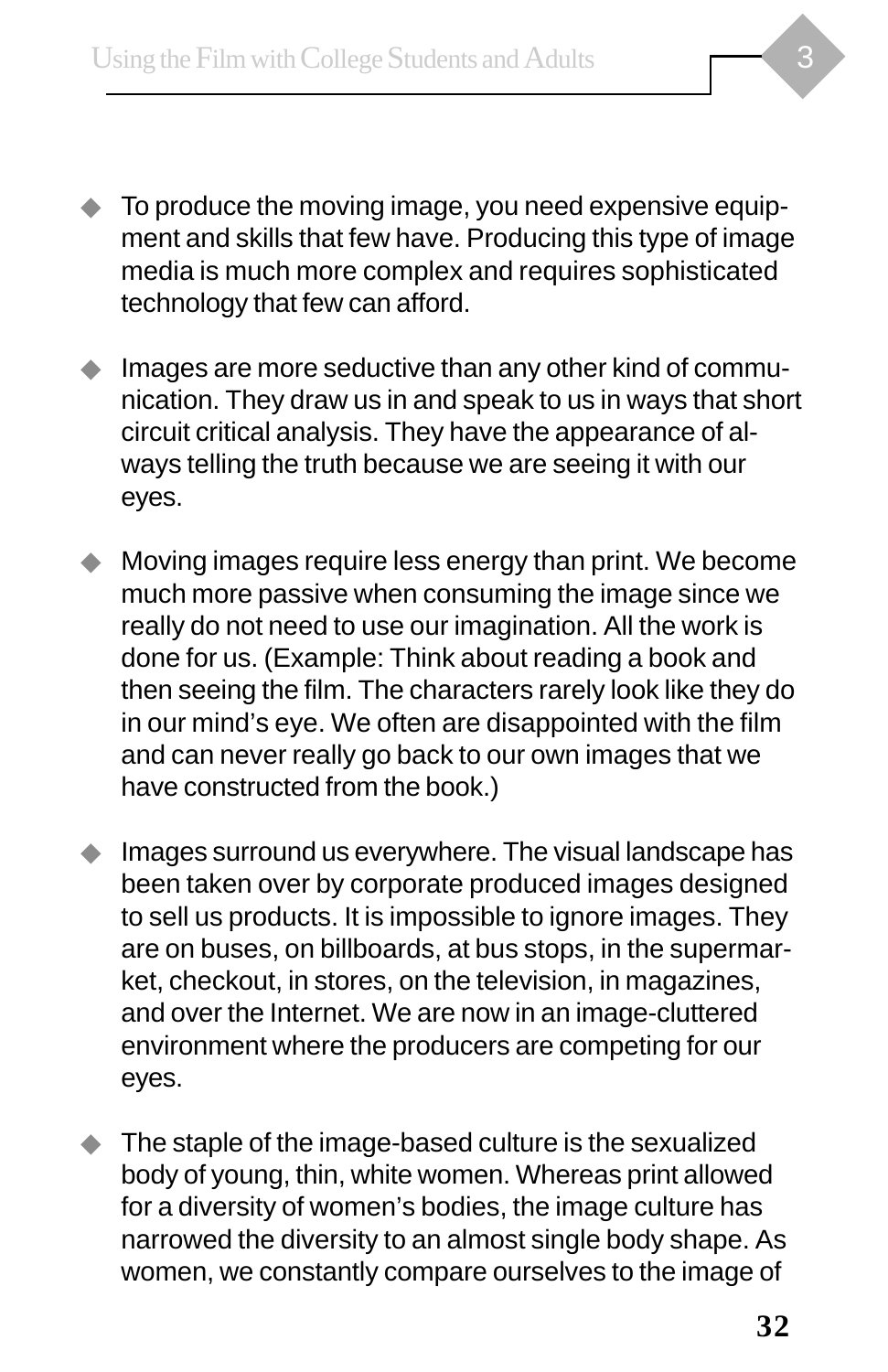the "perfect" body. We can never actually meet the standard since it is a constructed image that has little connection to real women's bodies.

# **Ask students to:**

- ◆ Keep a log of the number of the advertising images they see each day as they go about their normal daily routine. Write down what the image was selling and what clues helped them understand what the image was selling, both overtly and covertly.
- ◆ Watch television to research how often the screen changes from one scene to the next. It is useful to separate the genres so that students can time screen changes for advertisements, drama shows, news, MTV and children's shows, especially cartoons. Which genre has the most screen changes? What do screen changes do to/for the viewer?
- ◆ Read a book and then watch the movie version. Require them to write a description of the visual aspects of two or three characters as they imagine them from reading the book. After seeing the movie, they can discuss in class how they now see the characters. The next project could be to reverse the process whereby students watch the film first and then read the book. One issue to explore here is to examine which genre was more powerful.
- ◆ Watch an old movie and keep a log of how often the screen changes. Also, explore how the dialogue, the camera techniques and the development of the story are different from present day movies.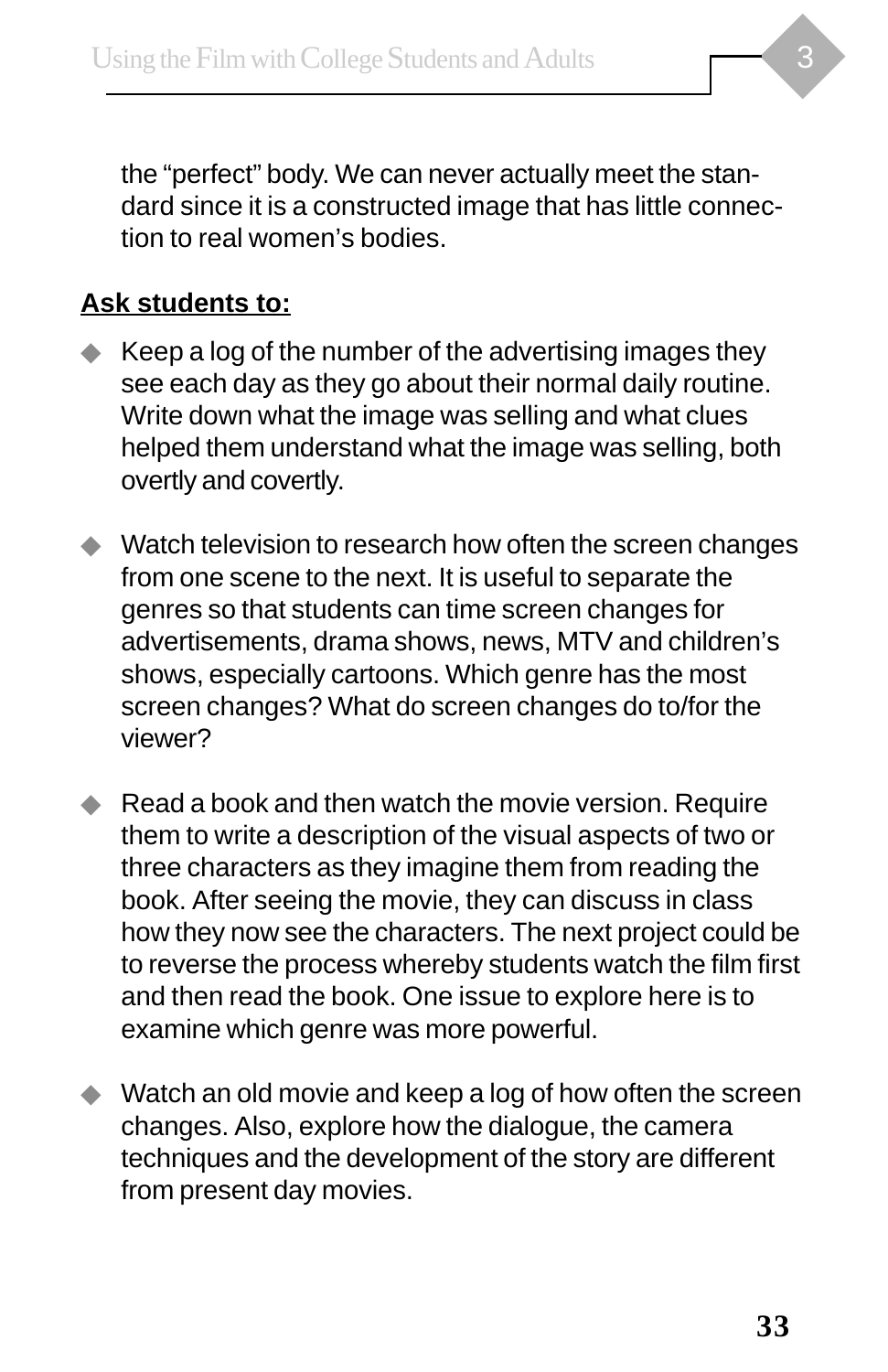# **II. Images and Ideology**

Media theorists in that last decade have tended to adopt a more "cultural studies approach" to understanding the way media images construct reality. Rather than talking simply in terms of short-term "effects", a more psychologically based concept; the discussion now focuses on the long-term ideological effects of living in an image-based culture that is controlled by corporate interests. This kind of analysis necessarily raises questions about how we construct notions of reality from the media and whose reality is actually being portrayed.

One of the main arguments put forward by cultural studies theorists is that the media only tells the stories of a select group of elites and either distorts or renders invisible the lives of minorities. Larry Gross has called this "Symbolic Annihilation" and argues that those without the money and power to own or control the media do not get to have their voices heard in the market place of ideas. (See Valerie Batts' *"*Looking through the Lens of Race" included in this study guide.)

#### **Issues to Consider**

- ◆ All images are encoded with ideological messages. There is no such thing as an innocent image since it has been carefully constructed to meet a particular standard in order to sell a product.
- Images rarely, if ever reflect reality. All images are a distorted view of reality since they are highly stylized. They are not a slice of life but a constructed version of reality.
- Many theorists argue that the version of reality encoded in images is that which serves the interests of the dominant group such as corporations and wealthy, white, heterosexual men.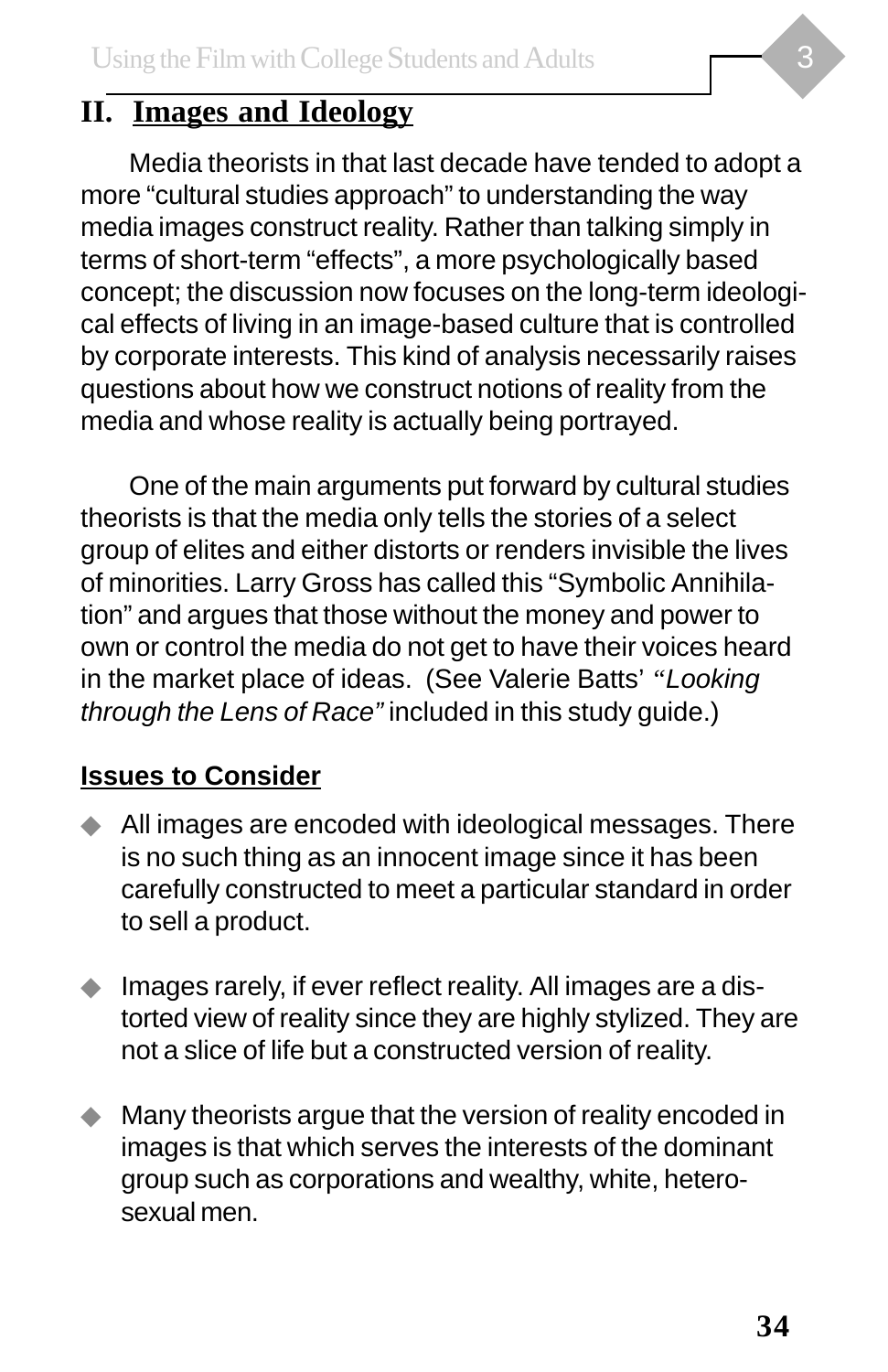◆ This process has been termed "hegemony" and is defined by Michelle Barrett as "the organization of popular consent to the ideology of the dominant group and for 'hegemony' to be secured everyone must accept, at the level of 'common sense' knowledge, the view of the dominant class."

### **Ask Students to:**

- ◆ Watch the evening news on the same channel every day for one week. Who actually gets to speak? What do they speak about? Are they "subject matter experts" or do they have another role? Which groups do these people represent? Observe how often during the week the stories of racial or cultural groups other than white European-Americans are featured.
- ◆ Examine how minority groups are represented, how they are depicted. Are they shown as experts in a field or as examples of people who do not conform to the American dream through choice rather than lack of opportunity?
- ◆ Watch several sit-coms, police dramas and talk shows to see whether minority groups are "symbolically annihilated".
- ◆ Find examples of alternative media. Discuss in class what makes the text and images challenge the prevailing, mainstream media.
- Explore how consumerism is promoted as a way of life and as a solution to problems that are created as a result of the unequal distribution of money and power.
- Design an advertising campaign for a product which students find useless. Their job is to sell the product to the class in a way that makes it appealing. Consider what goes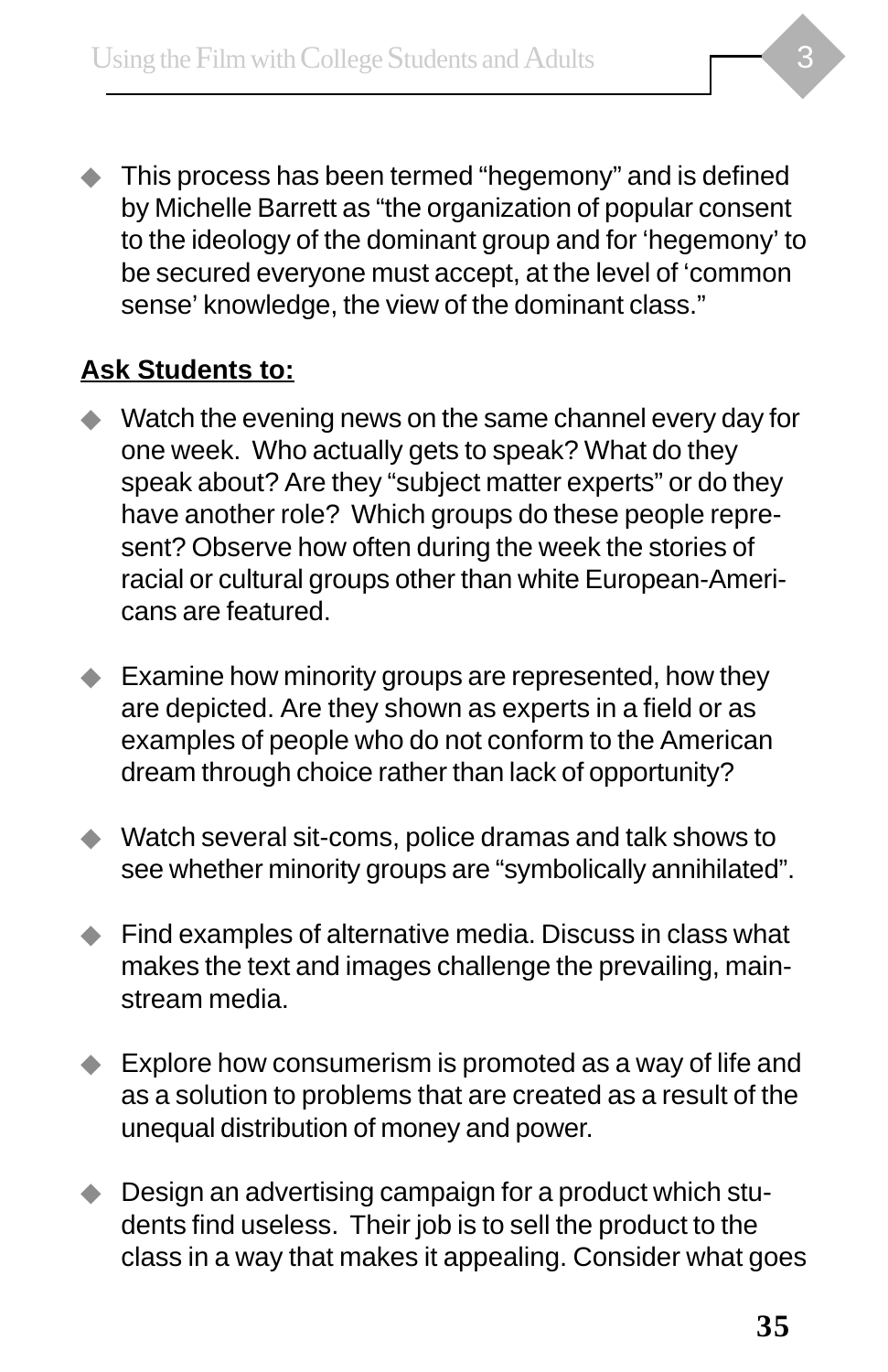into a "real" advertising campaign: target audience(s), geographics, profit potential, creating a need for products that may have little use or value, etc.

# **III. Body Image**

Studies show that girls and women are extremely dissatisfied with their bodies, often to the point of hating their bodies, as well as themselves. While this is not a new phenomenon, the images of women have become more and more impossible to live up to. Models are thinner today than they have ever been and there are fewer and fewer alternative images in the media. From movie stars to TV anchorwomen, women in the public eye are expected to conform to a narrow standard of beauty, which is achieved through plastic surgery, excessive dieting, exercising and sophisticated air brushing technology.

Given that real women come in multiple shapes and sizes and skin colors, there is a growing rift between the ideal beauty standard and reality. However, as we become a nation of image consumers, the line between media and reality blurs since we take the media to be a representation of real women.

#### **Issues to Consider**

- How can we, as women, appreciate our own bodies on their own terms when we are "symbolically annihilated" in the media?
- ◆ Why have media images of women become so limited in their standard of beauty? How does this tie in with the massive growth in plastic surgery, the dieting industry, and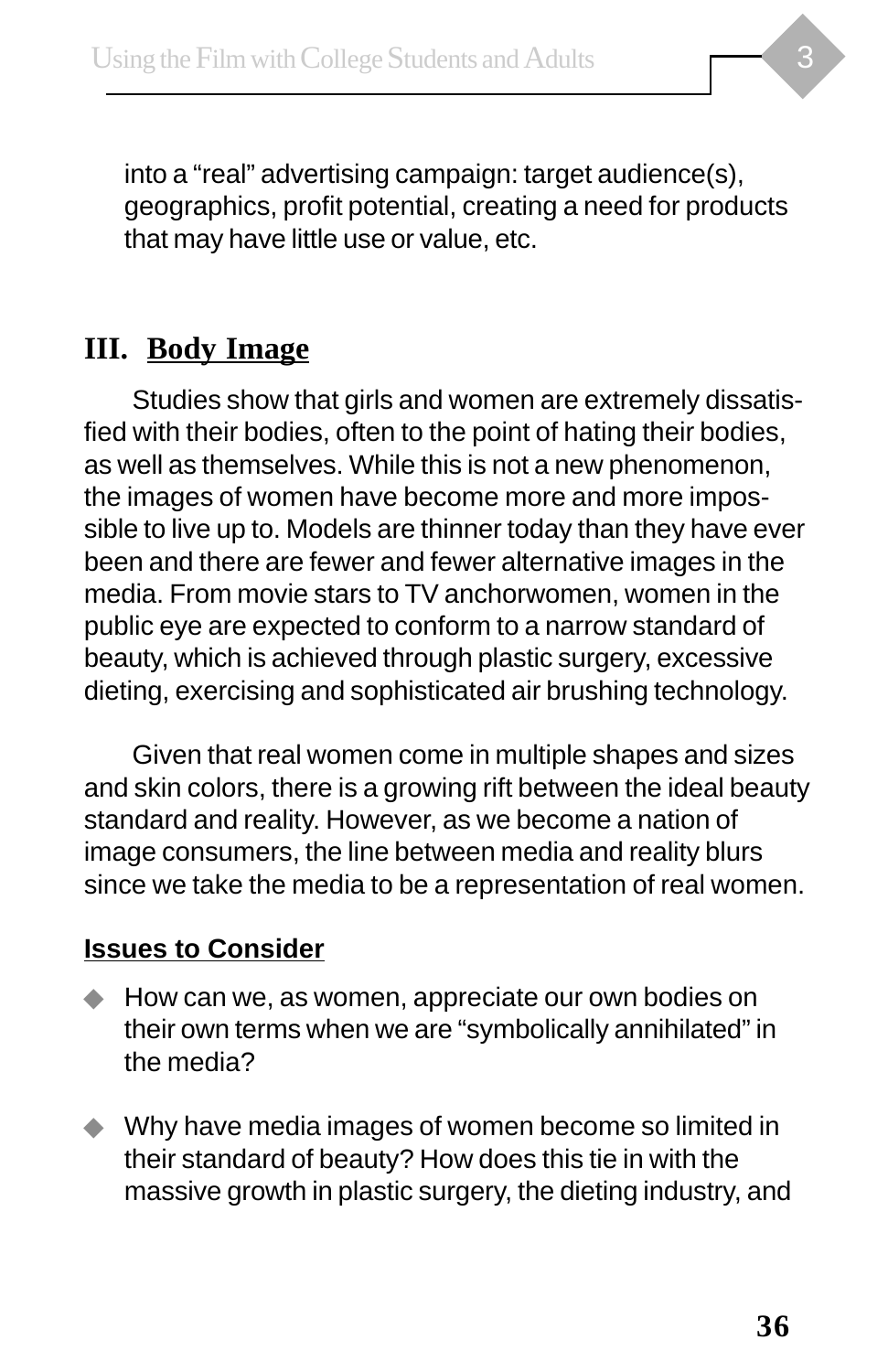

the sales of cosmetics?

- ◆ What does it mean to walk around in a body we are at war with? How does this affect the way we feel about ourselves and our rights to demand equality?
- ◆ In what ways do such images impact on our relationship to food? Having a healthy appetite is often seen as a sign of gluttony and lack of self-control. The problem here is that we need food to live and that healthy eating is a sensuous experience that should fill us with pleasure.
- ◆ In many developing countries, women are the last to be fed. They are denied food because of its scarcity and their political standing in society. In this country, where most women do have access to enough food, we are now starving ourselves rather than being purposely starved.
- ◆ What is the relationship between the images of women and eating disorders? Eating disorders in the extreme are anorexia and bulimia, but many women have a difficult relationship to food, one fraught with guilt, shame, and secrecy. This could be seen on a continuum of eating disorders, not as a rare, deviant behavior exhibited by a few anorexics and bulimics.
- In the past, women with large hips and sturdy thighs were seen as sexual and desirable. Why have we now moved to a culture where these traits are seen as "fat and ugly" and it is only extremely thin women who are viewed as the most desirable?
- Do standards of beauty differ between various ethnic and racial groups? If so, what are some of those differences?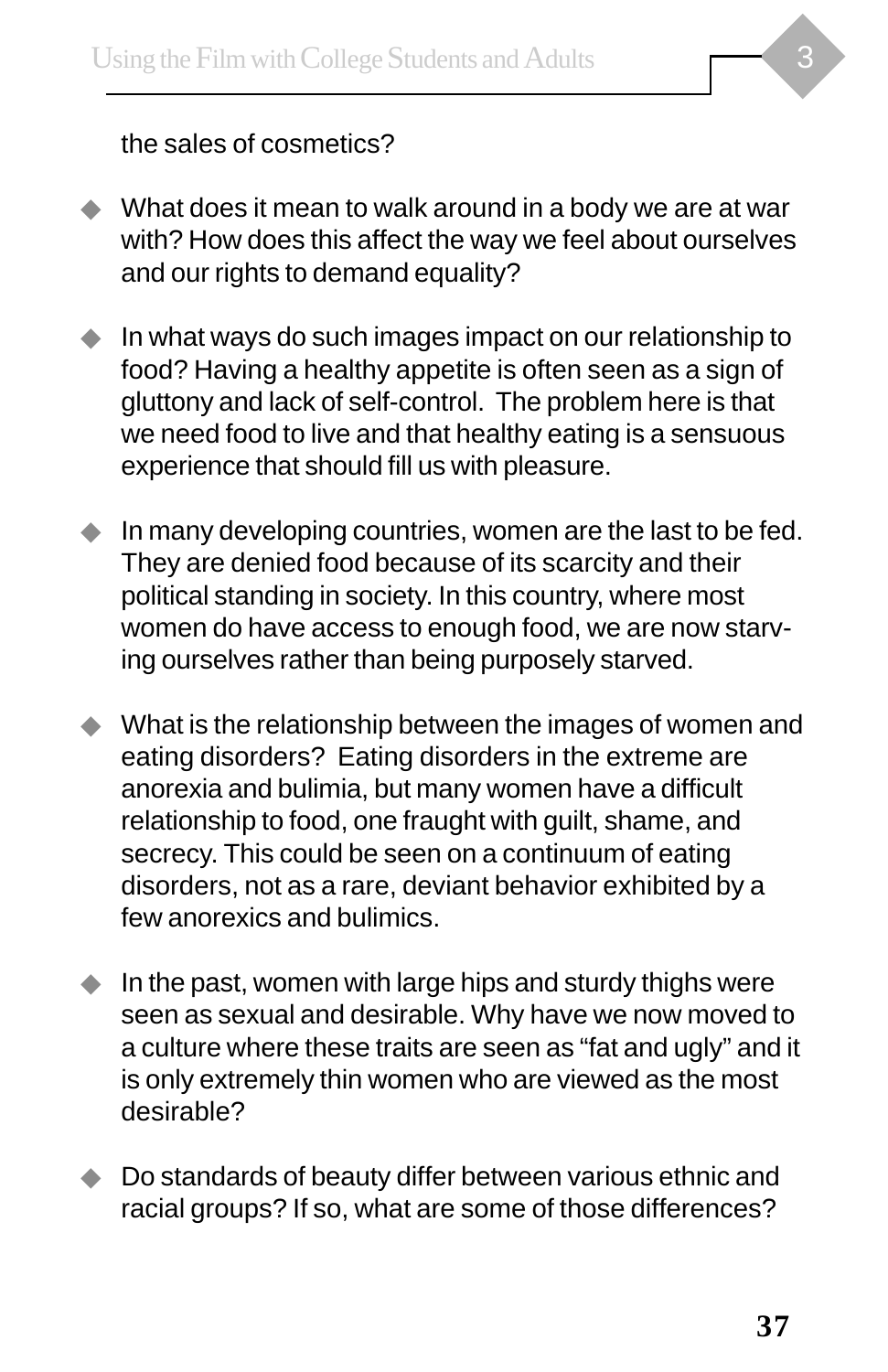### **Ask Students to:**

- ◆ Think aloud how they feel about their bodies. Write the responses on the board so they can get a sense of what others think and the commonalties and differences between the feelings. (Or, you could hand out 3X5 index cards and ask each student to write down 5 phrases which indicate how the student feels about her or his body. Then you could write the comments up on the board, putting checkmarks by the duplicate answers.)
- ◆ Bring in advertisements of women in order to explore how these images construct particular notions of femininity.
	- ⇑ What do they say about what it means to be feminine in our culture?
	- ⇑ What are the dominant ways of representing women in advertisements? Look at facial expressions, body poses, the point of view of the camera and the story encoded in the image.
	- $\hat{p}$  Develop a list of the themes that run through the ads.
	- ⇑ Compare the images of women and men in the ads. Explore how the images differ in terms of the messages of what constitutes the "perfect female" and the "perfect male".
	- ⇑ Examine ads for their racial diversity. Are there any common themes of how women of different ethnic groups are represented?
	- ⇑ Compare images in magazines geared to white audiences versus those geared to black audiences. How are femininity and masculinity constructed in the magazines?
- ◆ Examine magazines geared to "larger women" to see if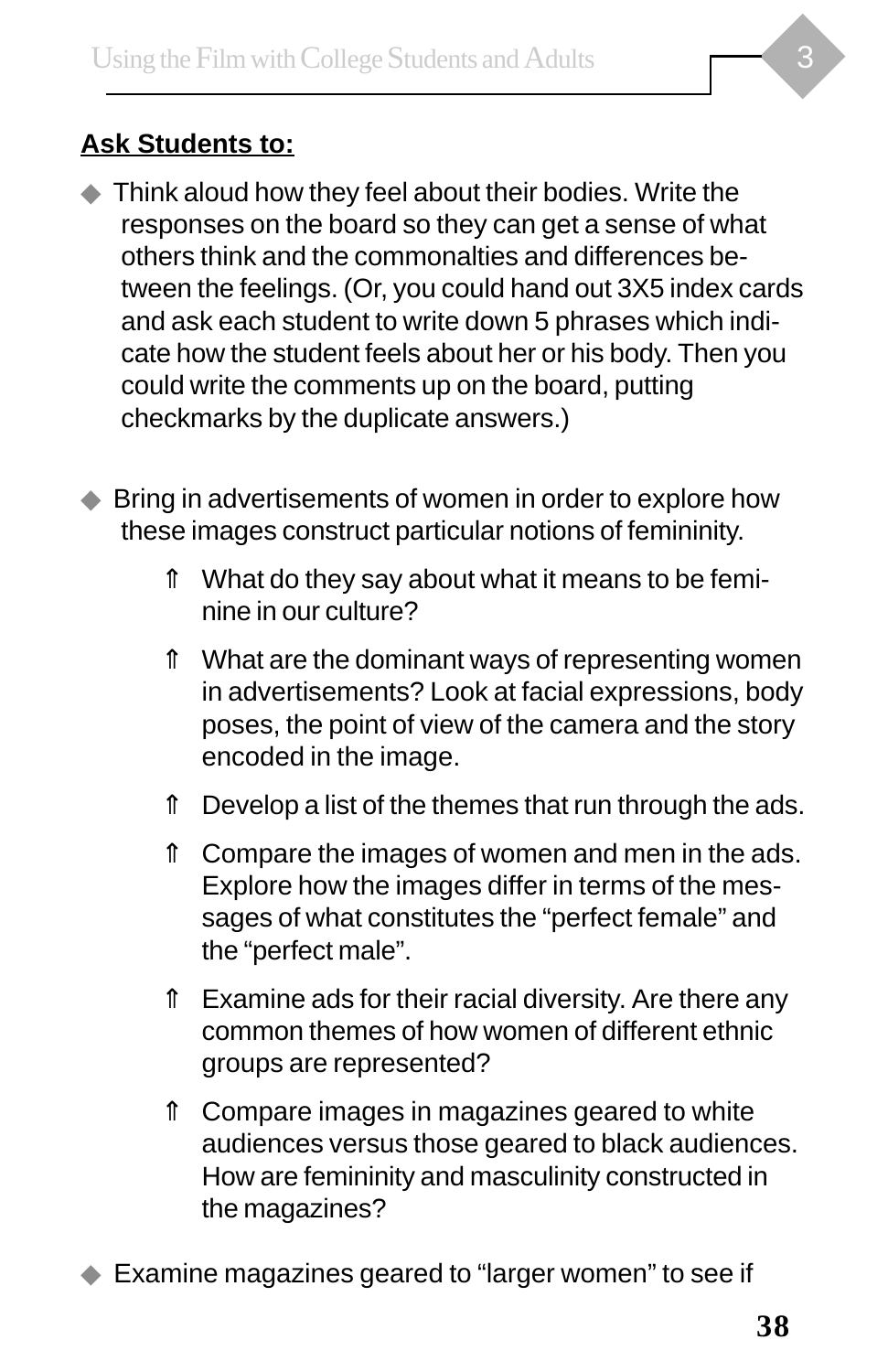these models are portrayed differently than those in the regular magazines. And importantly, how large are these women really, who represent the "larger women"?

- ◆ Explore the placements of food ads in the magazines. Are they located near an image of a thin model or any ad or article on diets?
- ◆ Look for alternative images of women. What makes these images challenge the predominant, mainstream images?

# **IV. Pornography**

This topic is extremely controversial in both academic and non-academic circles. Many students will come to class with strong opinions on both sides and the aim should be to explore the different sides of the debate using a range of readings. The brief discussion in the documentary takes the position that much of pornography is a threat to women's dignity and their right to be safe in their homes, workplaces and communities. From this framework, pornography is seen as a propaganda tool used by patriarchy to legitimize, condone and celebrate violence against women.

The argument is not that pornography causes individual men to rape women, but rather produces and sustains notions of femininity and masculinity that perpetuate violence against women. The pro-pornography position argues that pornography is a form if sexual fantasy that allows for both women and men to explore their sexuality in a sexually repressed society.

To assume that pornography is just fantasy, however, ignores the economic dimensions of the industry. It is also argued that any attempts to limit pornography will result in the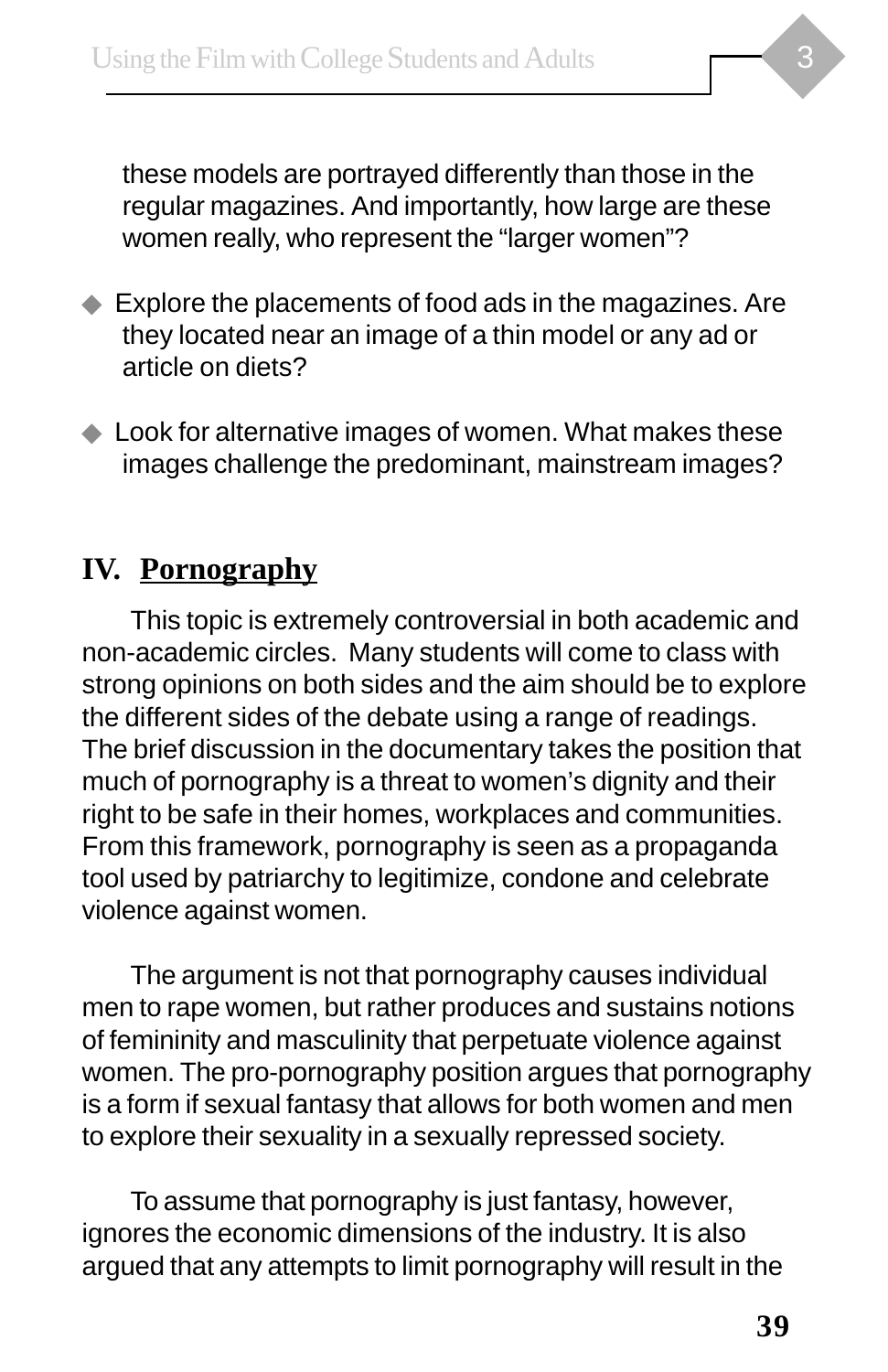censorship of sexual expression and freedom. Yet those who do not have money, cannot produce their own forms of sexual expression. It is also useful to ask whose image of sex is being depicted, male or female.

NOTE: This is a difficult subject to teach in class. Some students may be very upset by seeing pornographic images, especially videos. There are usually students in class who have histories of sexual abuse and the topic could trigger memories. Students should not be forced to look at pornography; other options should be discussed in class.

#### **Issues to Consider**

Pornography is not just fantasy, rather it is a multi-billion dollar a year industry that is produced in a capitalist, patriarchal system. This means that we need to explore the conditions of its production in terms of who controls the industry and the lives of the women who are used in the industry.

- Some of the women who work in the industry have written about their experiences. It would be useful to examine the range of experiences these women discuss.
- ◆ There is a growing body of literature on the relationship between the trafficking of poor women and the production of pornography. Since pornography is a multinational industry, it is important to examine how women from developing countries are increasingly being exploited and abused by a global sex industry.
- Pornography uses specific codes and conventions (the "come get me" look, bondage, women enjoying rape, etc.) to represent the female body. Exploring these codes and conventions facilitates a development of a definition of what pornography actually is.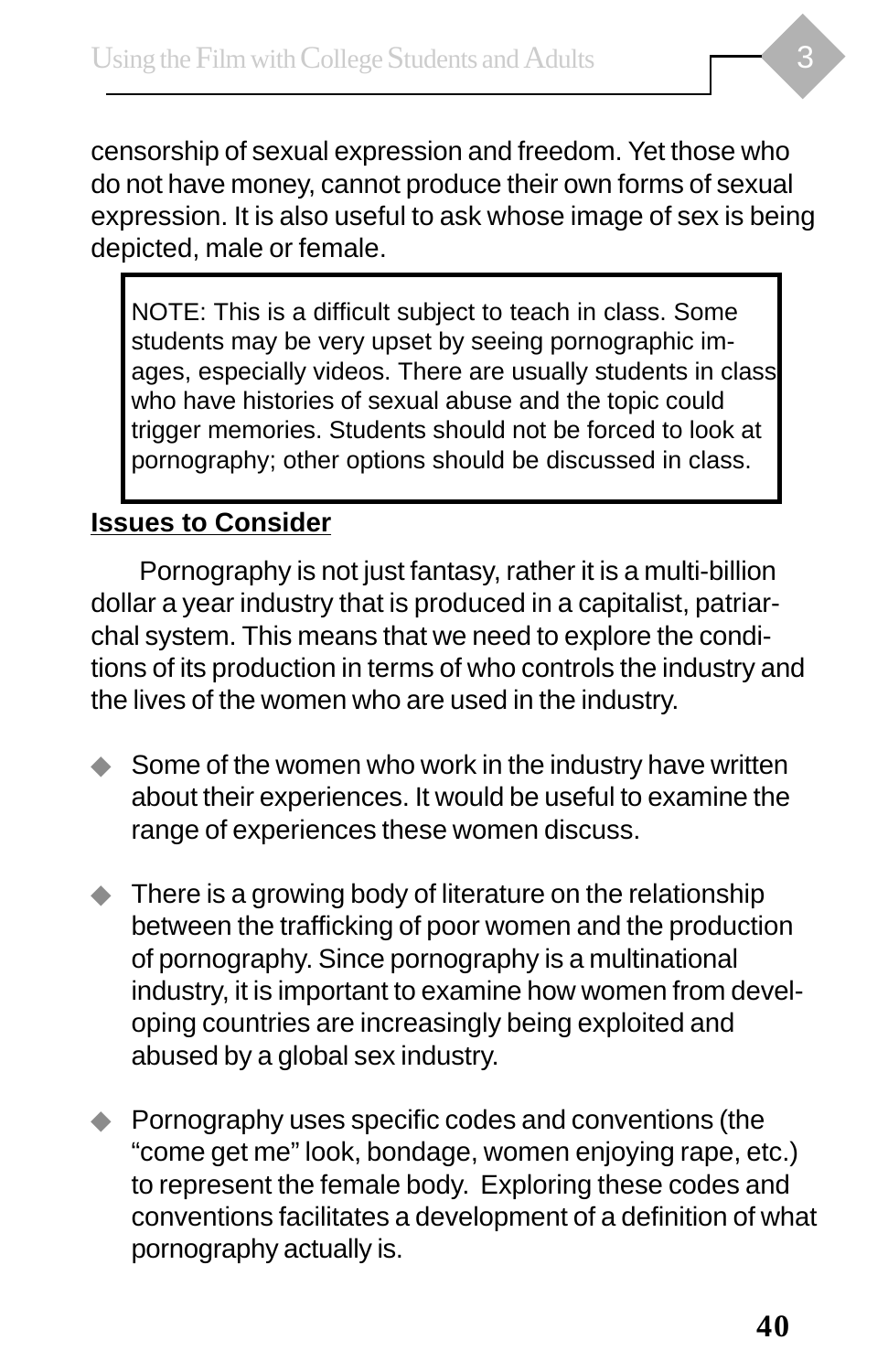- ◆ The pornographic codes and conventions filter down to mainstream images of women, especially in advertising. This means that we are often viewing pornographic images without consciously recognizing it. What impact may this have on our acceptance as pornography as mainstream media?
- ◆ Pornography is now a major part of the Internet. To gain a full understanding of pornography, we need to explore the accessibility and nature of Internet pornography.
- ◆ The video pornography industry has grown over the last 10 years to the point that the industry magazine (Adult Video News) has reported that approximately 10,000 new videos were released last year, compared to about 3,000 in 1994. Clearly, the Internet has played a role in the marketing of pornography, but this does not completely explain the growth. What could be the long and short-term effects of this increase?

#### **Ask Students to:**

(These suggestions should be discussed with students first. Some may decide they do not want to participate.)

- ◆ Discuss their experience with pornography. When did they first see it and what affect did it have on them?
- ◆ Visit an adult bookstore (if students feel okay about this, do not go alone but go in groups). Take notes on the titles of the movies and the different genres on sale. Observe the social interactions of consumers in the store. Can they discern patterns of interaction that are different to those in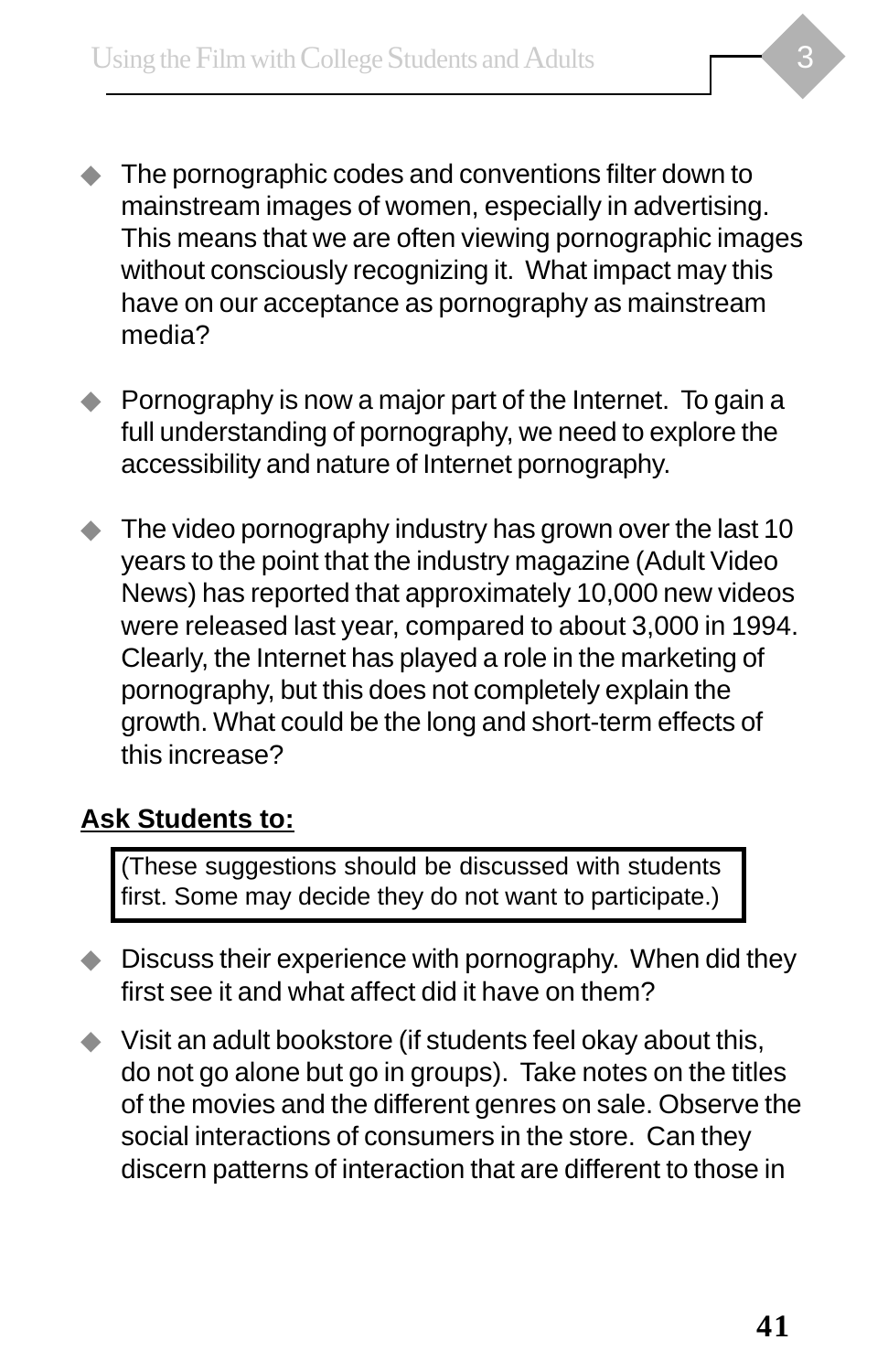other stores?

- ◆ Explore the themes in pornography.
- ◆ Analyze from whose point of view is the image? Does it take on the position of the female or the male?
- $\blacklozenge$  Examine how the female body is portrayed, what are the facial expressions, does she look like she is enjoying the sex, are there suggestions of violence and coercion?
- ◆ How are men portrayed, are their bodies scrutinized by the camera in the same way as women's bodies?
- ◆ Are there any connections between the participants other than sexual?
- ◆ Consider what the image would look like if women made it? Would sex be portrayed in the same way?
- ◆ Think about what is actually missing from the image/story? Does the images seem like a realistic representation of sex in this culture?
- ◆ Develop ideas on how sexual representation could be constructed differently to show an egalitarian relationship between the participants.
- ◆ Explain why the majority of pornography is still bought by men. While there is a tendency in the media to say that women are now buying pornography in greater numbers, the empirical evidence suggests that this is industry hype.
- ◆ Examine if there are any differences between erotica and pornography? For those who see differences, ask them to find images of erotica and to explore how these images differ from mainstream pornography.
- ◆ Consider what is sexual liberation for women and men? What type of images would provide illustrations of this liberation?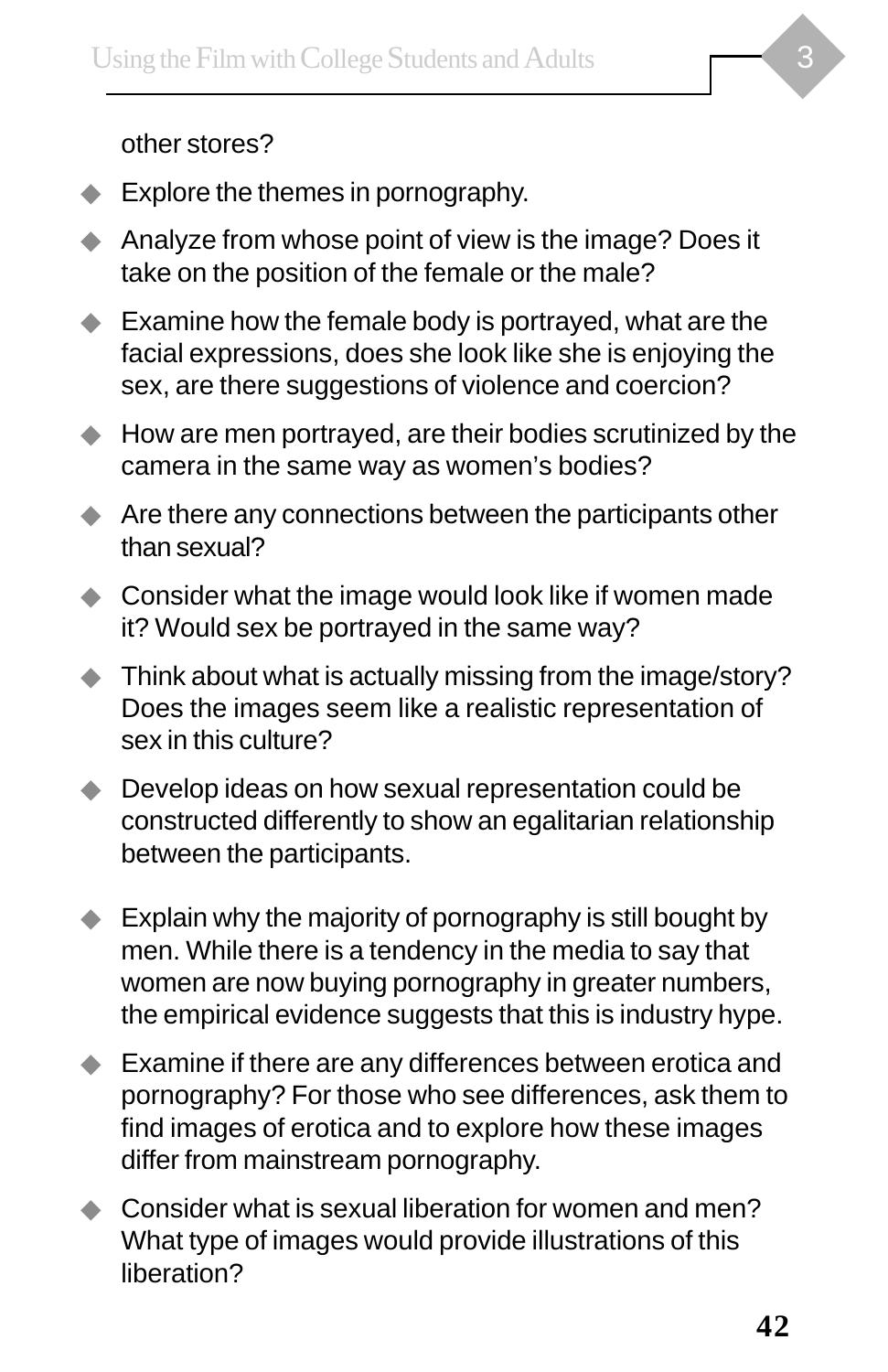- 
- ◆ Explore what sexual images might look like if penetration was not the main theme.
- ◆ Research how pornography is linked to major corporations who own pornographic web sites. How have pornographers adopted business models to develop the industry? What is the estimated size of the industry? (This material can be found in the business magazines such as Forbes and computer magazines.)

### **V. Resistance to Media Images**

One of the themes developed in cultural studies is the notion of resistance. Media scholars have explored the concept theoretically in order to discern what resistance actually means. Some theorists argue that consumers do not necessarily decode the images in ways that they were encoded. This has been termed "reading against the grain" whereby individuals bring their own histories, world-views, and experiences to a text which results in them making a range of meanings not necessarily intended by the producers.

Other scholars however, have argued that this "reading against the grain" is a pseudo form of resistance, since it does not change the political and economic context of media production. It is important to keep in mind that texts are polysemic (have multiple meanings) while also acknowledging that texts are encoded within a dominant ideological framework.

Given this debate, it is useful to think of resistance in terms of both individual resistance and organized resistance, which calls for structural changes in the ownership and control of media production and distribution and more access to alternative media.

#### **Issues to Consider:**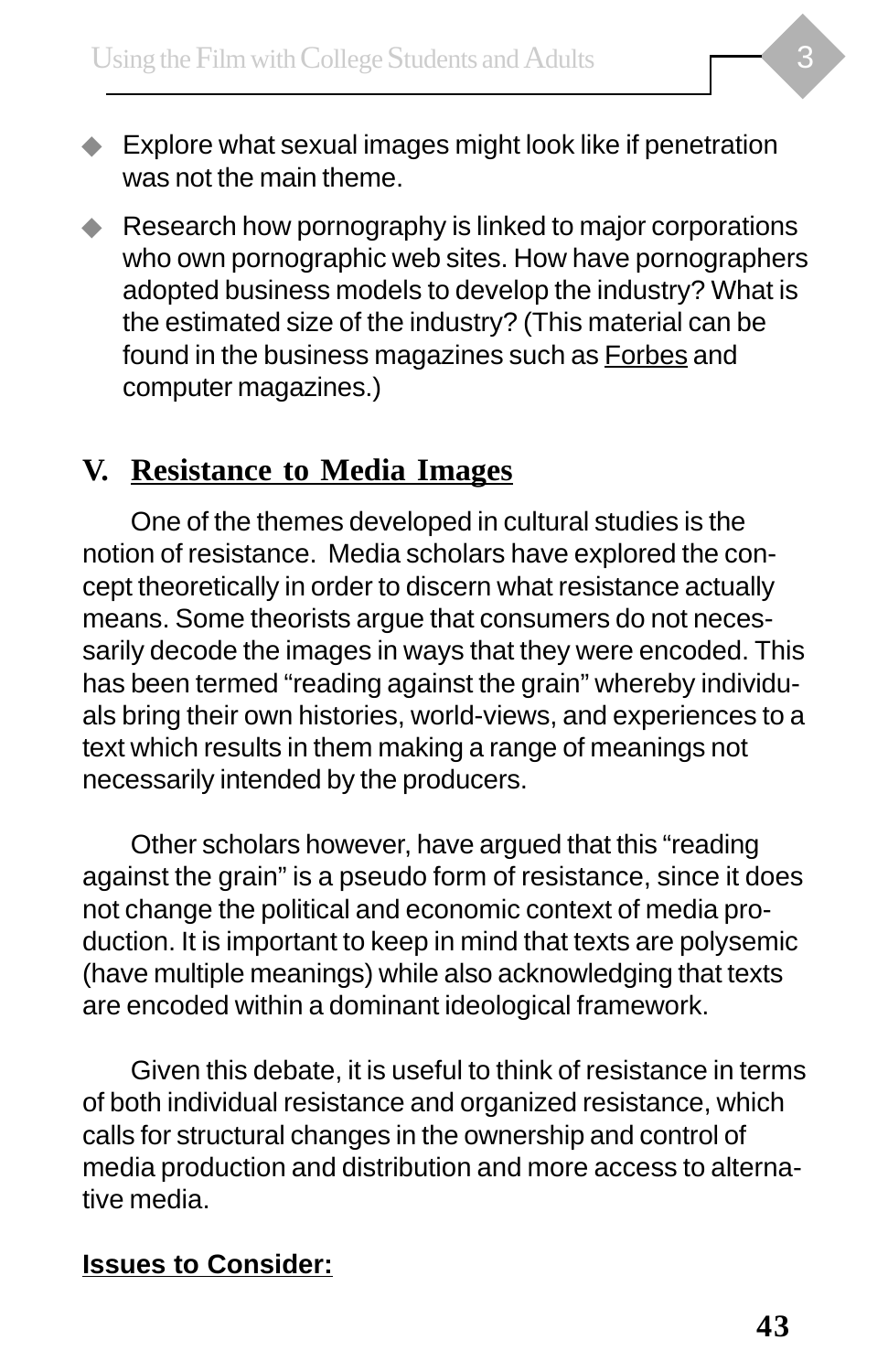- ◆ How does capitalism as an economic system shape media production and distribution? The last few years has seen the incredible growth in mergers of multinational corporations that have resulted in six major corporations controlling a vast amount of the media worldwide. Thus the question: How can free speech really exist in capitalism?
- ◆ The international nature of these conglomerates has enormous implications for the authentic culture of countries. If the United States is exporting its media across the world, what happens to the culture industries of poorer countries?
- Corporations have political interests in creating and sustaining ideologies that legitimize consumerism as a way of life. What does this mean for democracy since to flourish, it needs a range of ideas and information?
- ◆ What role can the Internet play in opening up debates and allowing access to ideas that are not found in the corporate controlled media?
- Groups that are excluded from the mainstream have tended to produce their own media, often in the forms of magazines and newspapers. The aim of this media is often to create a community among the minority group and to provide a forum for discussion of issues that directly impact on the lives of their members.

#### **Ask Students to:**

Decode the mainstream media to see how hegemonic ideas are encoded in mainstream genres such as news, shows, sit-coms, etc. (You might have students get into small groups and each group analyze one genre.) Examples of hegemonic (dominant) ideas might be that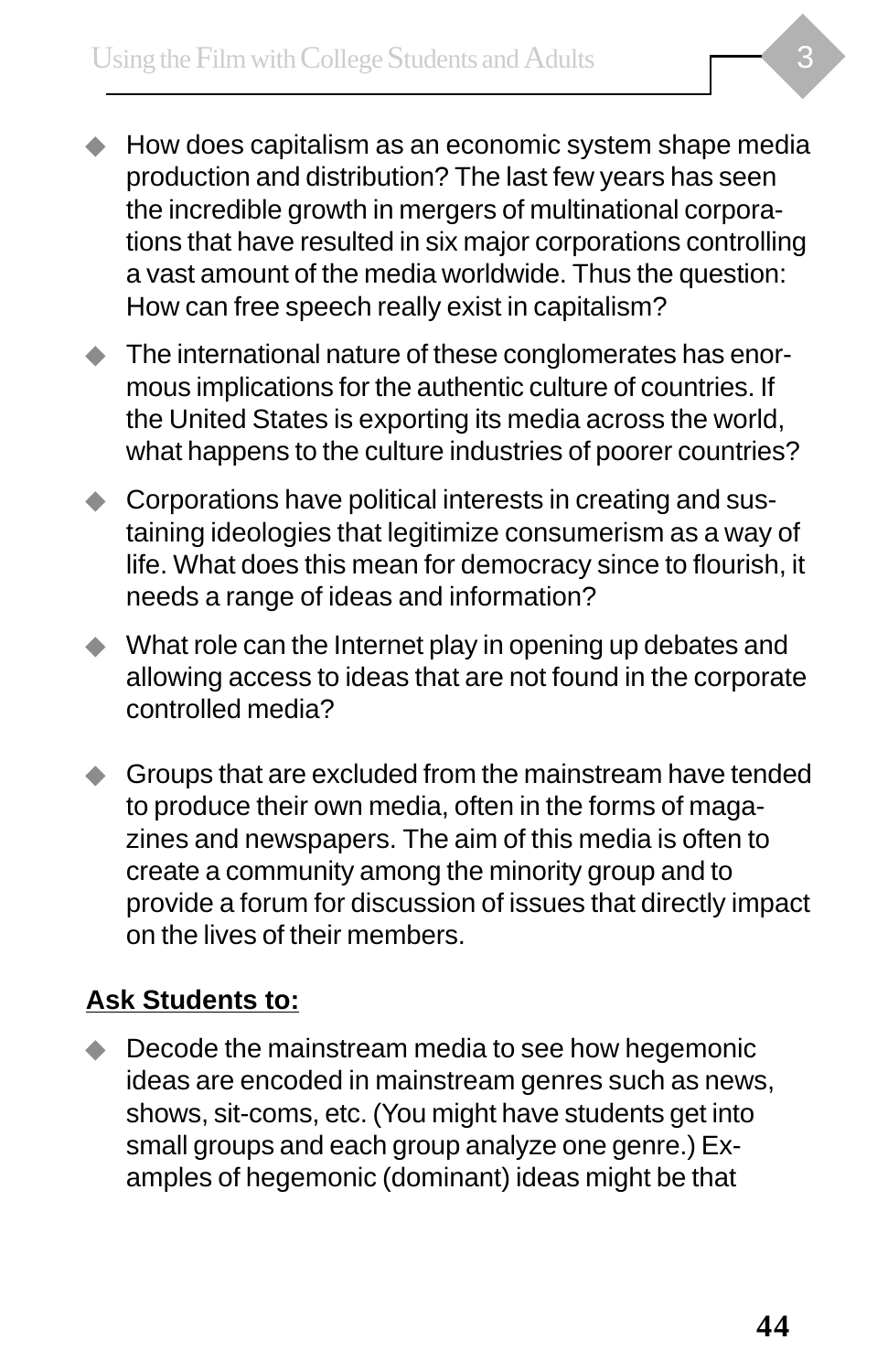America is a meritocracy, that women exist to be looked at, that capitalism is the only economic system that works, that African-Americans are violent by nature, that the poor are poor because they are less intelligent and not because we live in a society that has poverty built into the economic system.

- ◆ Examine how texts can be polysemic. One useful method is for all the class to see a movie and discuss how they interpreted the text. Often, there will be a range of interpretations and this highlights how the text is not a closed meaning system.
- ◆ Find examples of progressive and conservative alternative media and examine how they differ from mainstream media owned by corporations. A good example is to compare mainstream teen magazines with "Teen Voices," a pro-feminist, multicultural magazine aimed at teenage girls. "Ms. Magazine" is another good source. For the conservative magazines, students could use right-wing religious magazines aimed at youth. Another way would be through internet sites.
- ◆ Watch some independent movies see how they differ from mainstream movies in content, narrative structure and ideology.
- Take a particular event in the news and examine how progressive alternative magazines such as "The Nation," "Mother Jones" or "Utne Reader" approach the issue. What kind of points do these magazines explore and how do they frame these issues within a progressive paradigm. Compare the coverage of the event to that of a conservative magazine such as "New Republic" or even mainstream media such as "The Wall Street Journal."
- Find magazines that are more conservative than main-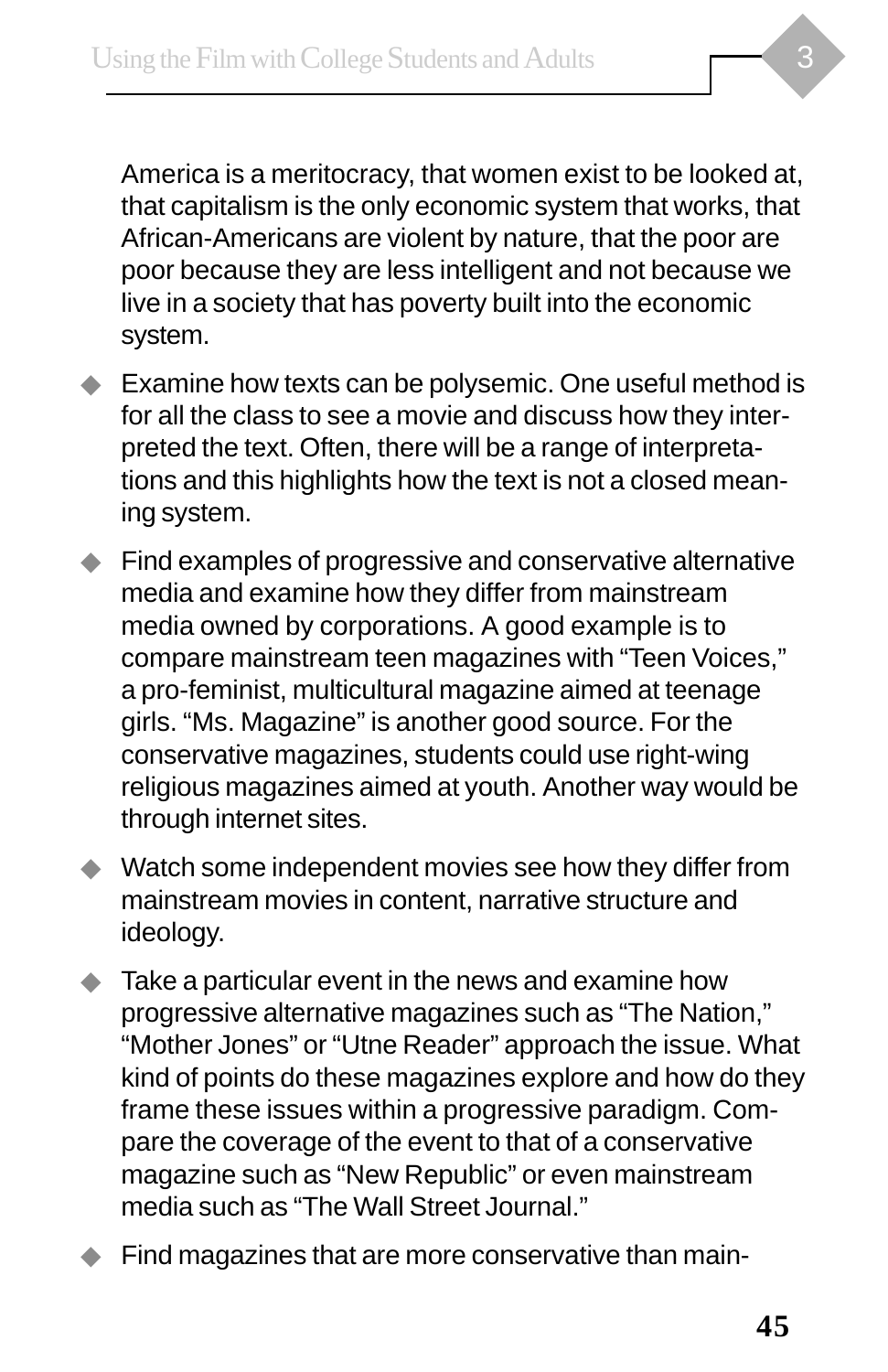stream media and explore the "taken for granted assumptions" in the stories. A good example would be the magazines of the N.R.A. or the right to life movement.

- ◆ Write an article on a topic of interest and submit to a progressive magazine/newspaper or produce a video and submit it to community television in your area.
- Interview the editors, writers or owners of some alternative magazines to explore how they perceive their role in providing a different way of thinking about events and issues.
- ◆ Search the Web to see how alternative organizations are using this technology to organize their supporters and plan events such as protests, letter writing, boycotts, conferences and local meetings.
- ◆ Choose at least one area where you can take a personal activist stance:
	- $\leftarrow$  Write letters to protest images, advertisements or stories that you find offensive;
	- $\leftarrow$  Boycott corporations/products that have sexist or racist ads;
	- $\leftarrow$  Organize a protest, start a petition or letter writing campaign; or
	- $\leftarrow$  Join an organization that promotes group activism around a media issue that concerns you.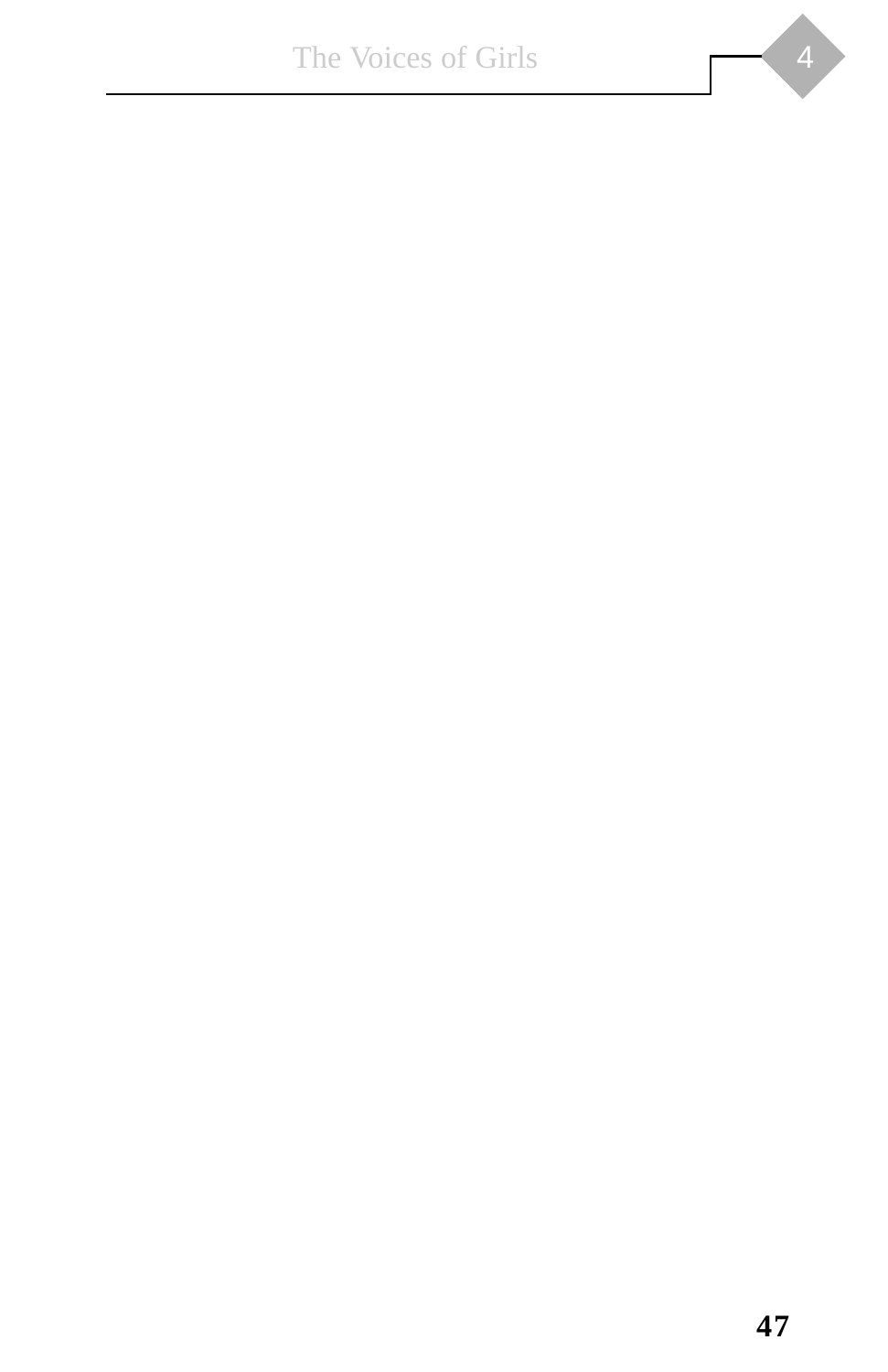

*essaus by Jamila Capitman and Briana Deutch*

### *Briana — October 28, 2000*

5

My name is Briana. I am in the 8th grade at Cambridge Friends School. I am 13 years old (almost 14).

It used to be that when someone saw a young girl who was around 5'3" and over 100 pounds, they'd keep living their lives and wouldn't comment on it. Now, if a girl is the weight she should be, she is criticized by the world. One form of this criticism is teen magazines. They send subliminal (or not so subliminal) messages to young teen girls telling them to live up to the expectations of the society.

The magazines put skinny blonde white girls in their pictures and pretend not to realize that these fake women are what the future women of our world look up to as role models. These "role models" are usually wearing tight, popular, cute clothes that many teen girls either can't fit into or can't afford.

When girls realize this, they think of some way to change it, but the only thing they can change is the "fitting into" part. They set to work, making themselves skinnier, and they usually don't stop. Eating disorders are taking over the world, and teen magazines certainly aren't helping to stop them.

Teen magazines are also making girls want to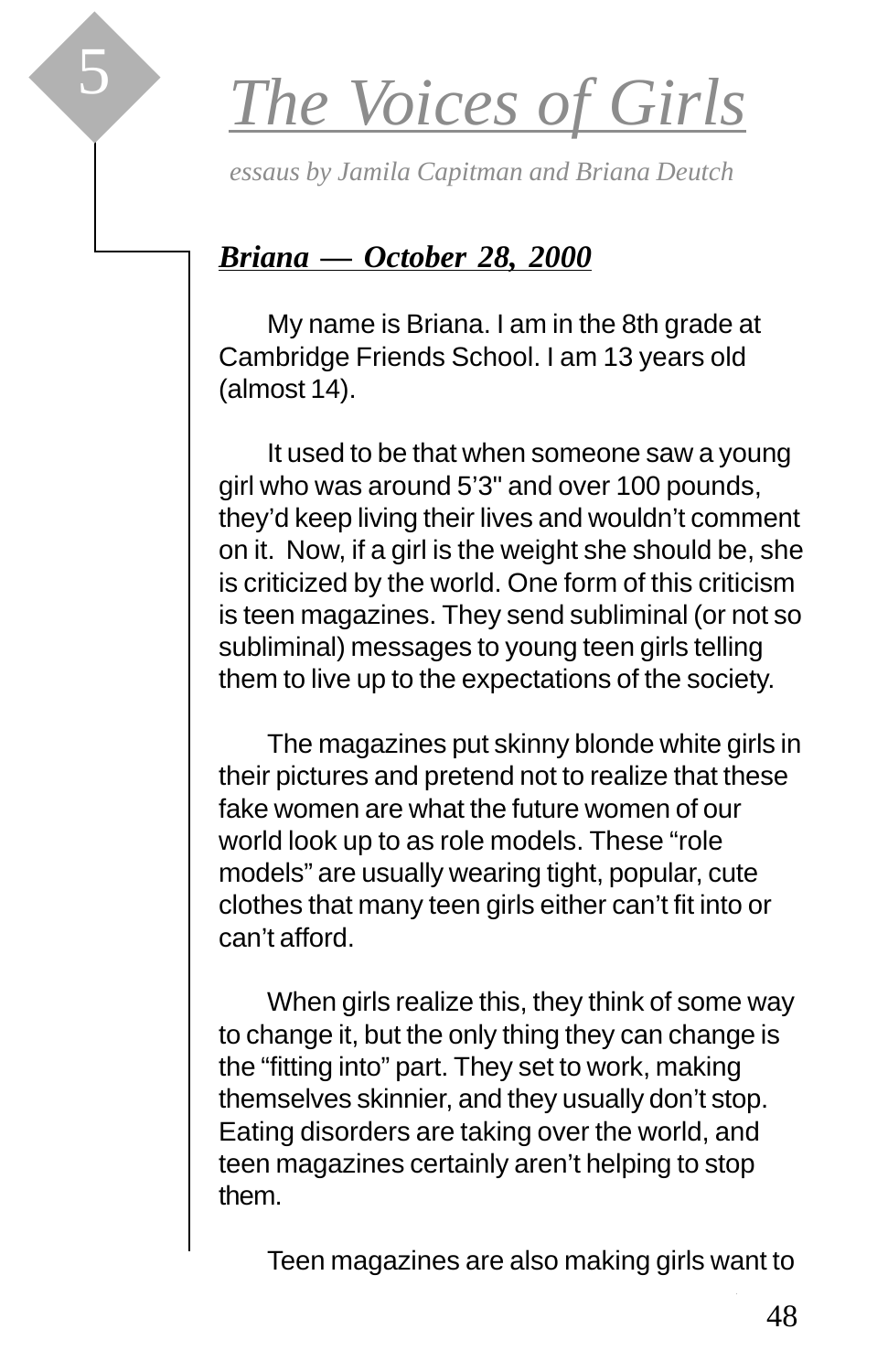be dumb. The models often pose in positions with their finger in their mouth, looking stupid yet innocent. Teen girls already have trouble speaking their minds because they are afraid to look inferior to boys, but the magazines encourage girls to act stupid and just be giggly and shy. When these girls become anorexic or bulimic, they don't have the courage to speak up to themselves and tell themselves to eat, or to keep their food down.

If a model isn't looking stupid, she's looking sexy. Magazines have commercials in them with women lying on the floor, touching their bellies, or something. And they almost always look depressed, but nobody ever notices that because they're too busy staring at the fake breasts that are popping out of the model's shirt (if she's even wearing one.) Of course, girls want to be beautiful, so they go and get implants or surgery and destroy their natural beauty, which can never be recovered; once you have wanted to be different, there is no way you can ever be the same.

If it weren't for our strong women of the world, we teenagers wouldn't survive. It has helped me so much to have my mother and sister as role models to me. They look just like a woman should, and they are beautiful. They are opinionated, assertive, and loud, and encourage me to be as well. And I am. These are not the only strong, confident women in my life. I have a whole community of them, and I can't tell you how much they have helped me. Just like the models in the magazines influence young girls, my role models influence me to be who I am — but in a good way.

In the video, some psychologists said that something happens to girls when they go from being young girls to being young women. They lose some part of them, the loud part and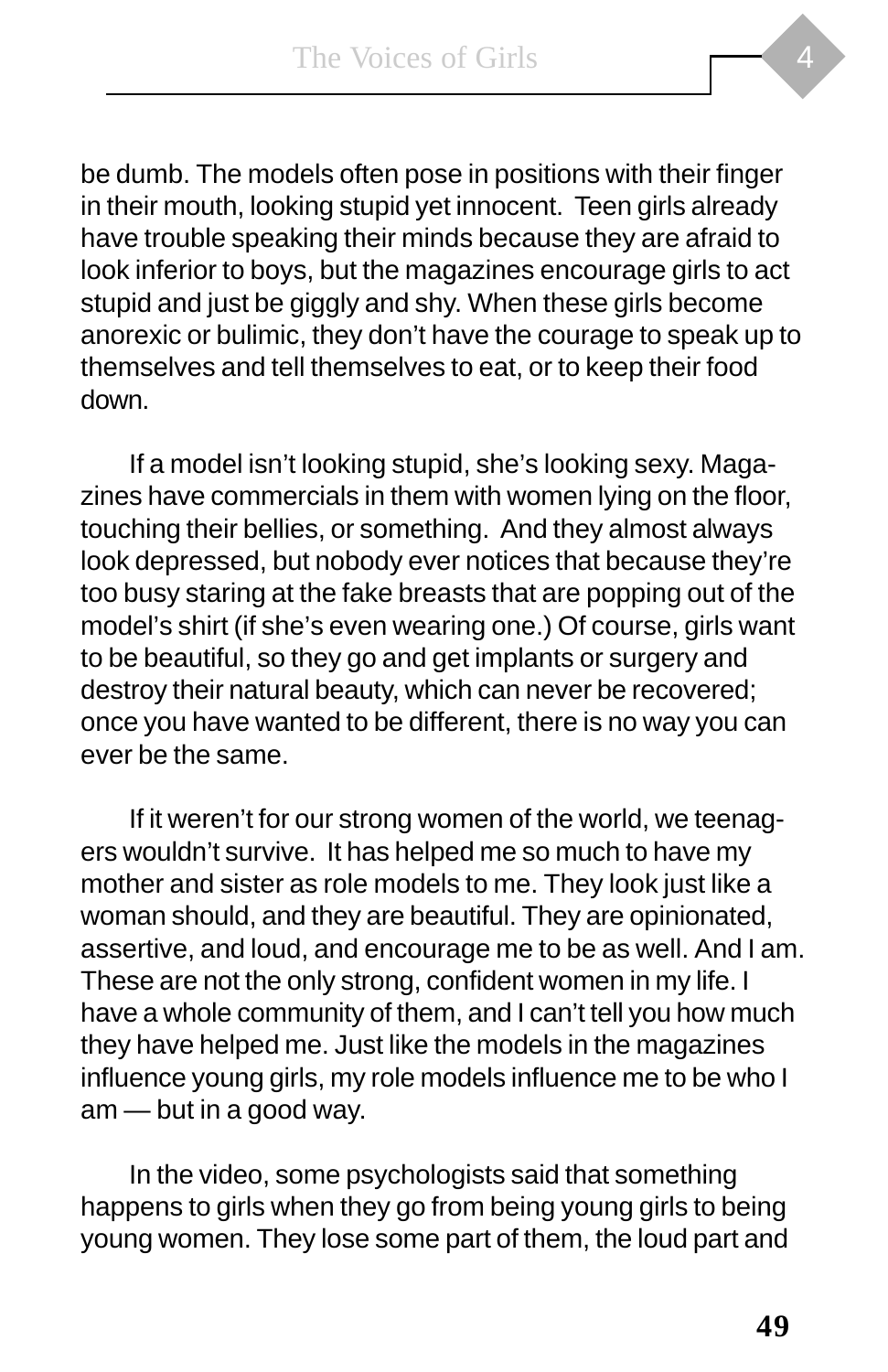the opinionated part.

 I do agree with this idea, but I think that it happens more to girls who don't have a big community of strong women. I can't say that it didn't happen to me at all, but I know it happened less to me than it did to other girls I know, and I think this is because I have a huge community of strong women who I am very close with. In the video, someone said that they "give themselves up" to be liked by others. I think this is true, not only for girls, but for boys too. I think it happens to girls more and it is also more noticeable in girls because they lose their loudness and their opinions and they give themselves up to be liked by others at the same time.

Some of the women in the film said that the way you react to media images is that you lose sight of how you really look. I agree that this is one of the many ways of reaction to media images. You see all these pictures of skinny blonde white girls and then you see all these people who have been affected by that image and have tried to match themselves to the image, and then you lose sight of what women really look like, and what women should look like.

You start to think that blonde, skinny and white is the norm because that's what everyone looks like in the ads. Instead of trying to make everyone see what's happening, and trying to make everything go back to normal, you make yourself look like everyone else and ignore the lies that are swirling around right in front of your eyes.

I think that when girls say that they don't want to be fat, they are really saying that they don't want to grow into their mature bodies. They don't want to have hips, or a stomach, or big thighs, which is a woman's mature body, and actually, most people are attracted to it, which is what girls want. They don't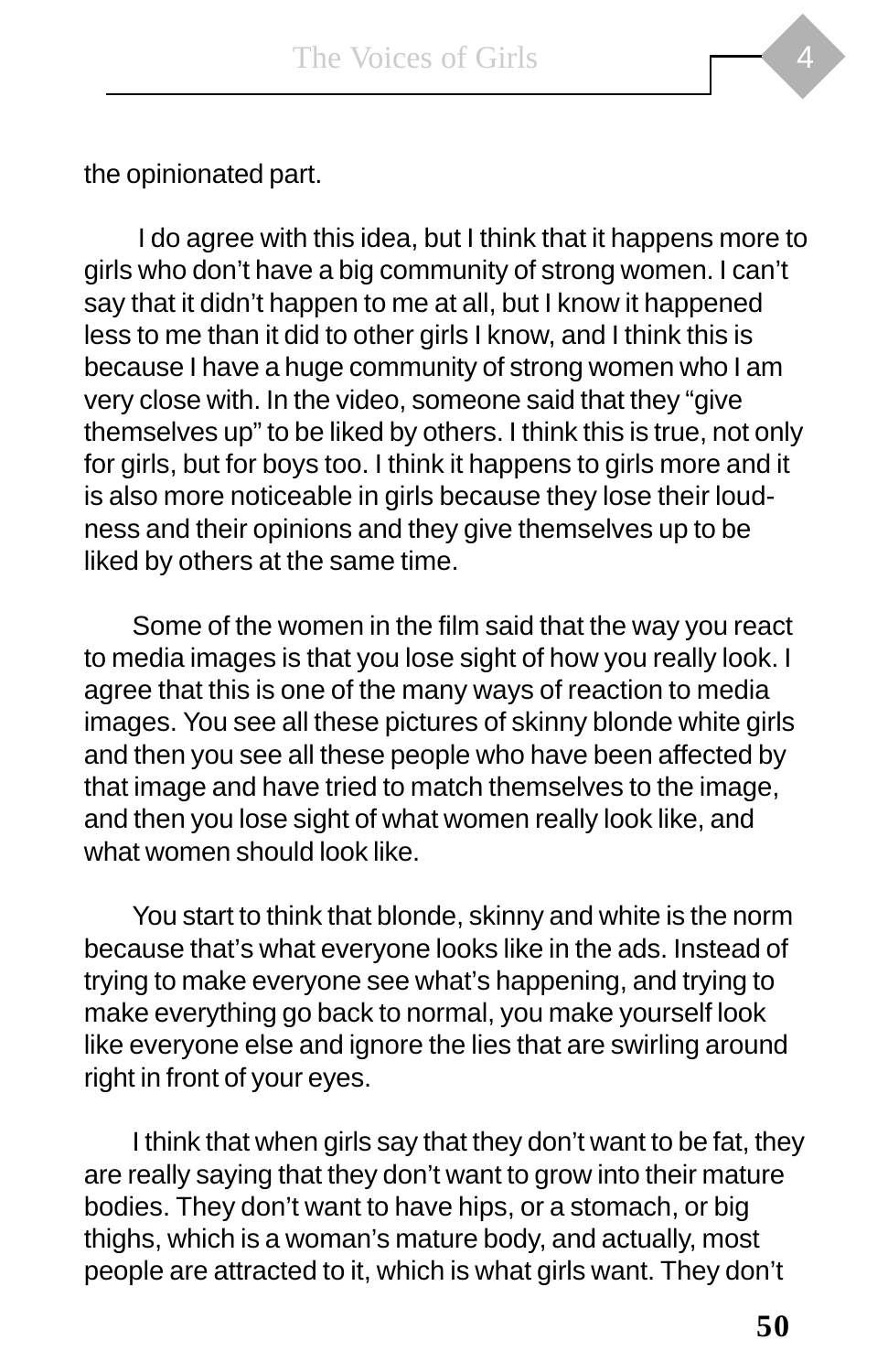want to grow into their mature bodies because they think they won't be attractive, when it's actually the other way around.

Some people might think that the film is too harsh on the cosmetics industry, and that cosmetics are just playful and fun, and don't send messages to girls to fit a certain image. I think that is definitely not true. Cosmetics commercials are always advertising new things that you can put on quickly and just throw in your bag, things that won't wear off easily, so that in situations like when you have a meeting, you don't have to keep re-applying your lipstick or cover-up. You don't put cosmetics on for fun when you're going to a serious meeting. Also, if cosmetics commercials weren't sending a message to young girls to fit a certain image, there wouldn't only be blonde skinny white girls advertising the products. This is the image that society tells us to fit. Why can't we just be ourselves?

Changes need to be made in our society, and I think this video can help. Obviously, I, being 5'7" and over 110 pounds, with brown hair, a Jewish nose, big hips and big thighs, am not perfect in the society's image. But I am perfect in many other peoples' image, and I am just fine to me.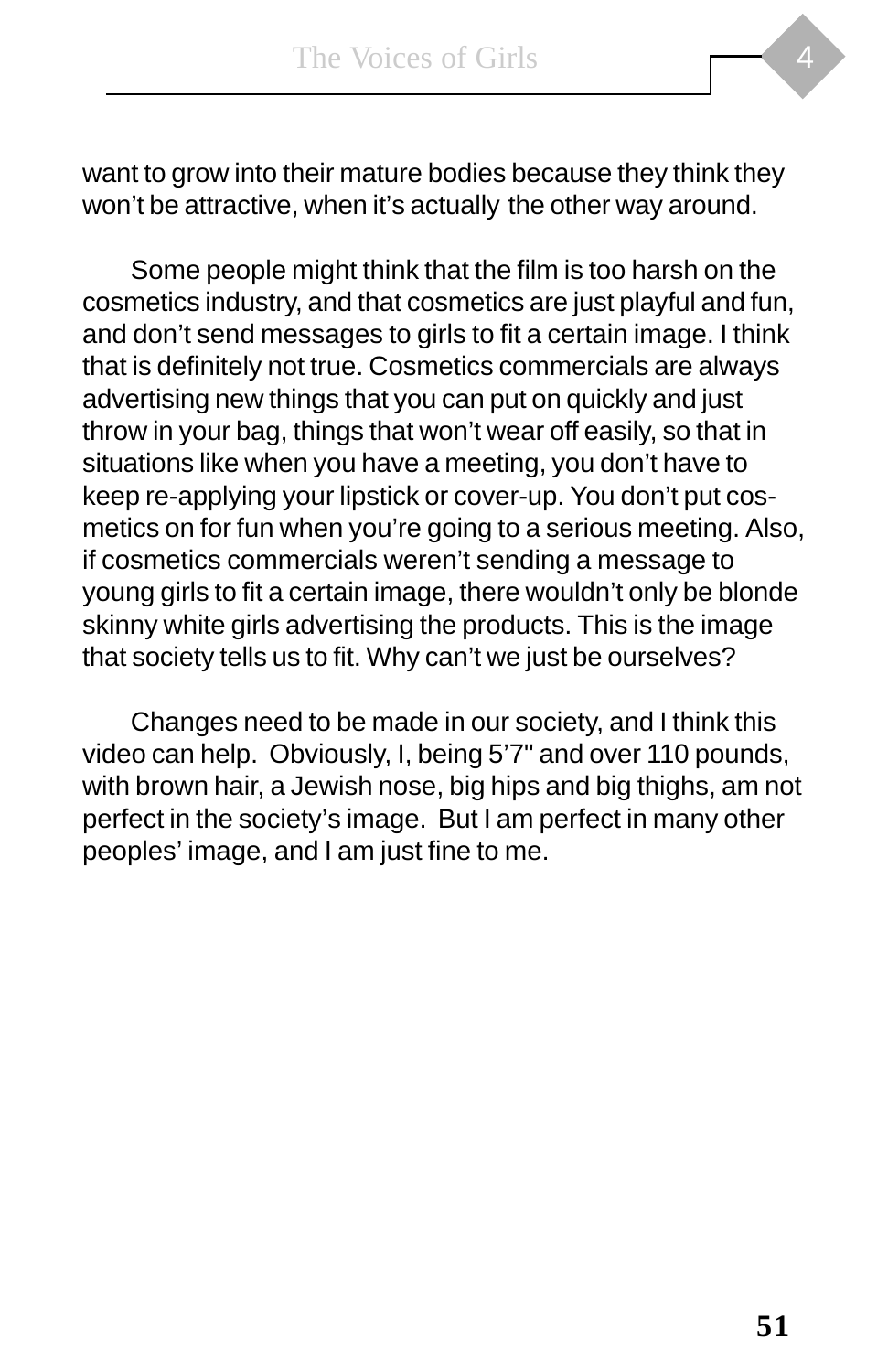# **Jamila — October 28, 2000**

My name is Jamila. I am thirteen years old and I go to school in Cambridge. I live in Arlington with my Mom and Dad — my brother is away at school. I like dancing, soccer and music, and I spend a lot of time with my friends. I really enjoyed being in the video with my mother. It gave me a chance to talk about some very important issues and learn about the technical process of making a movie.

After seeing the film I found myself wanting to talk about the role of race in media images. There are by far less black women in the media than white. This is very confusing to young black girls because, unlike the white girls they know, no matter how hard black girls try, they can never become white. Black girls can starve themselves, can straighten their hair and even sometimes lighten their skin but, no matter what, they are still black.

Another part of the race issue is the "exotic look". In magazines, TV and movies, Asian and Latina and Black women are portrayed to have a sort of unearthly charm. Most often, these women do not really look fully Asian, Latina or Black. Boys that I know have talked about models and singers of color being attractive but they are usually referring to the light skinned, straight haired Black models or the Latina Jennifer Lopez looka-likes.

Obviously, the push to be skinny is a major factor in the media today. I personally feel that weightism is just as important as racism, sexism and homophobia. The difference is that people can control their weight. This would not be such a problem because there is nothing wrong with being healthy, but when the images that young girls strive to be like are unhealthy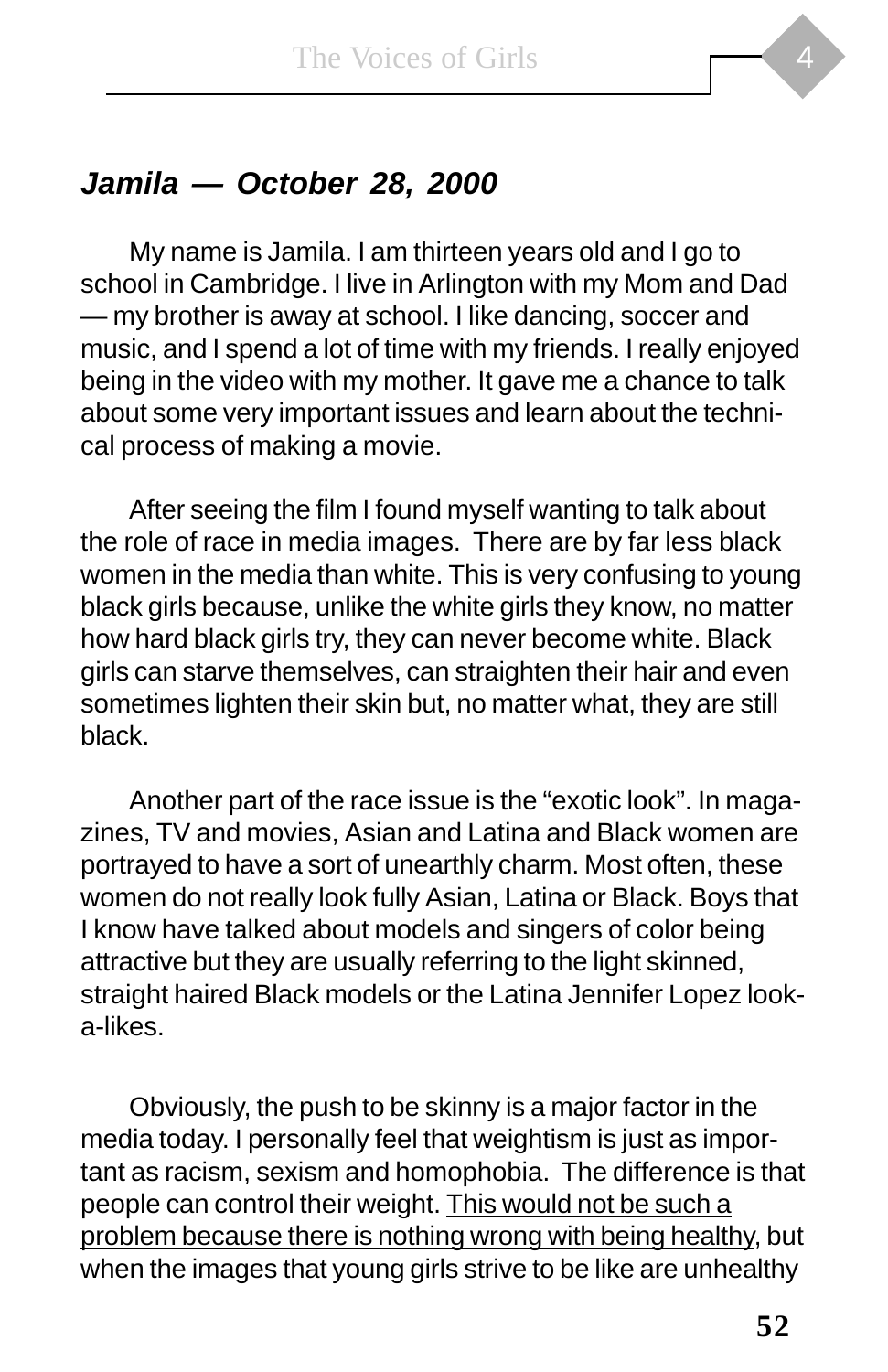it is a problem. The control can turn to chaos, or eating disorders.

I think one of the biggest problems about the push to be skinny is that it is meant to be attractive to men. Not only do women get taught by the fashion magazines, but by men as well. It is really only a few men who choose these standards, not normal men we see on the street. Women are constantly told, get smaller, and men are constantly told that woman should get smaller. They lose sight of what real women's mature bodies look like and think that these skinny super models are perfect and everyone else is fat.

As teenagers in our world, we want to be cool, we want to have fun and we want to have friends. All the time, everywhere we go, someone is trying to tell us how to do this: "Wear these clothes, listen to this music, be like this." Media screams these things at us and even if we try not to, we have to hear.

These images, about how to dress and how to act, really limit us. If I do choose to buy these clothes and listen to this music, I am limited in my choices of my appearance and what music I listen to. I am nothing but these clothes and this music. It puts me in a clique of people who dress like me, and because of my "category" I am from a completely different planet then, for instance, a close friend who chooses to dress a different way.

Much of today's media is targeted to young people. It get us in their trap and makes us fall in love with it. We don't usually notice how much media images make us hate ourselves. It is not fair for us, as the main consumers, to be given such a narrow perspective of how life for young people is and should be. We accept this version which hurts us and we don't even notice it is doing us harm. There needs to be a revolu-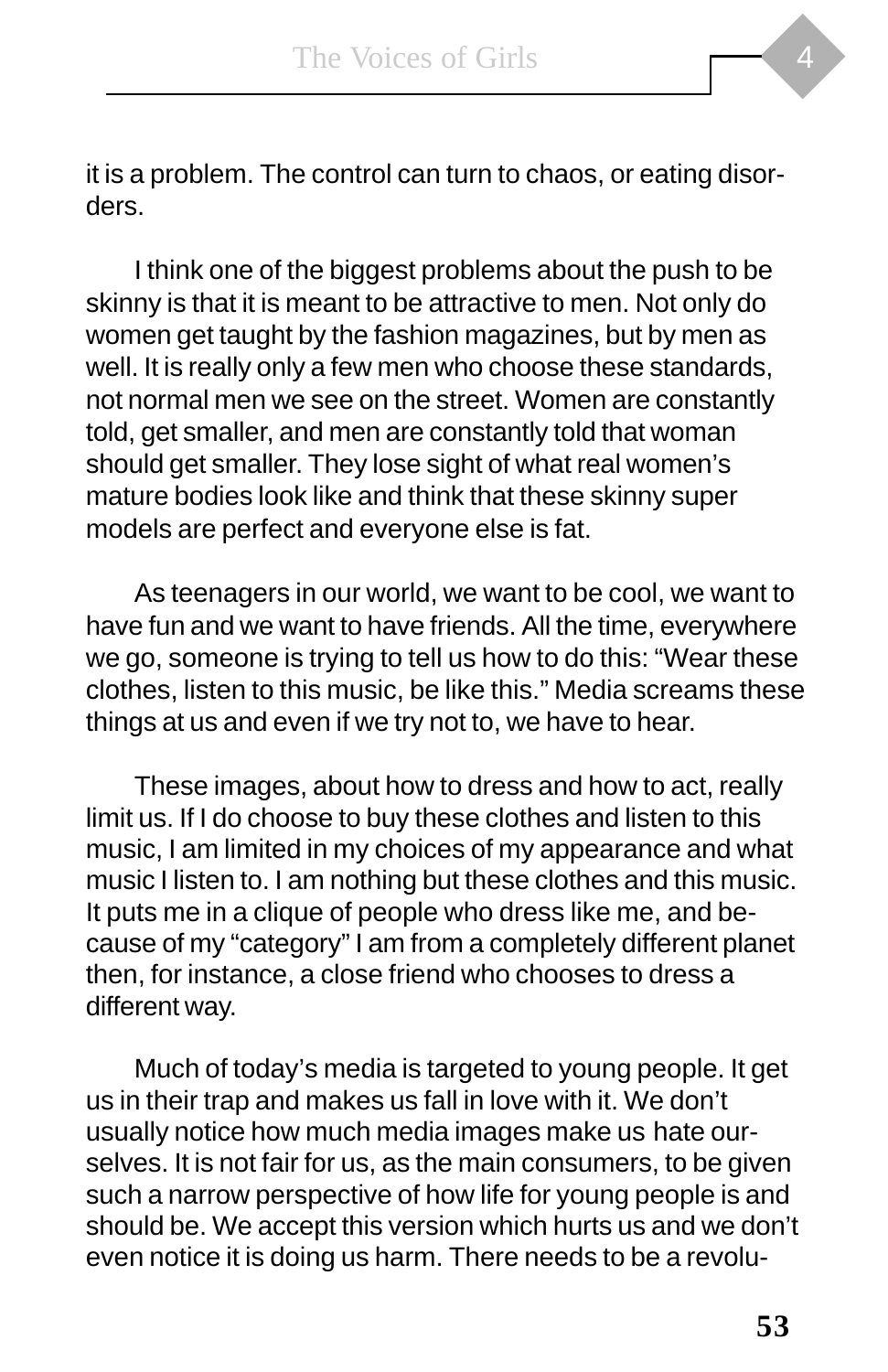#### tion!

Whenever I see an image of a young man hurting a woman or acting tough and "manly," I feel sad. Not just because women can never be portrayed in charge of themselves like that, but because of what it does to boys my age. Boys grow up thinking this is how they have to be. Not only is it a body image but a whole aura that they have to show.

Black men watch these stereotypes of other black men and think that is how they should look and dress. I personally think that if someone wants to wear baggy jeans, they should be allowed to without being looked at suspiciously, but since this is not the case, young black men need to see positive role models that are not always dressed a certain way. Women need to see men who are different so that men do not feel so concerned about being "manly" enough.

I think that experimenting with clothing and make-up can be a lot of fun for young girls. I love nail polish and make up because I enjoy seeing myself in new ways. I certainly don't feel as though I need these things to be who I am, or to be beautiful, but I enjoy the decision. I don't think there is any reason why young people should not be allowed to have make up, just so long as they know they don't need it.

The girls we see on television are always heavily made up and, if we see them get out of bed in the morning the first thing they do is put on more. Girls think that is beauty, that is how I must be, so I need make up. I certainly go through never leave the house without lip gloss fazes, but when I stop and really ask myself if I want to wear lip gloss for me, or because of the ad I saw on TV some times I put it down and sometimes I don't.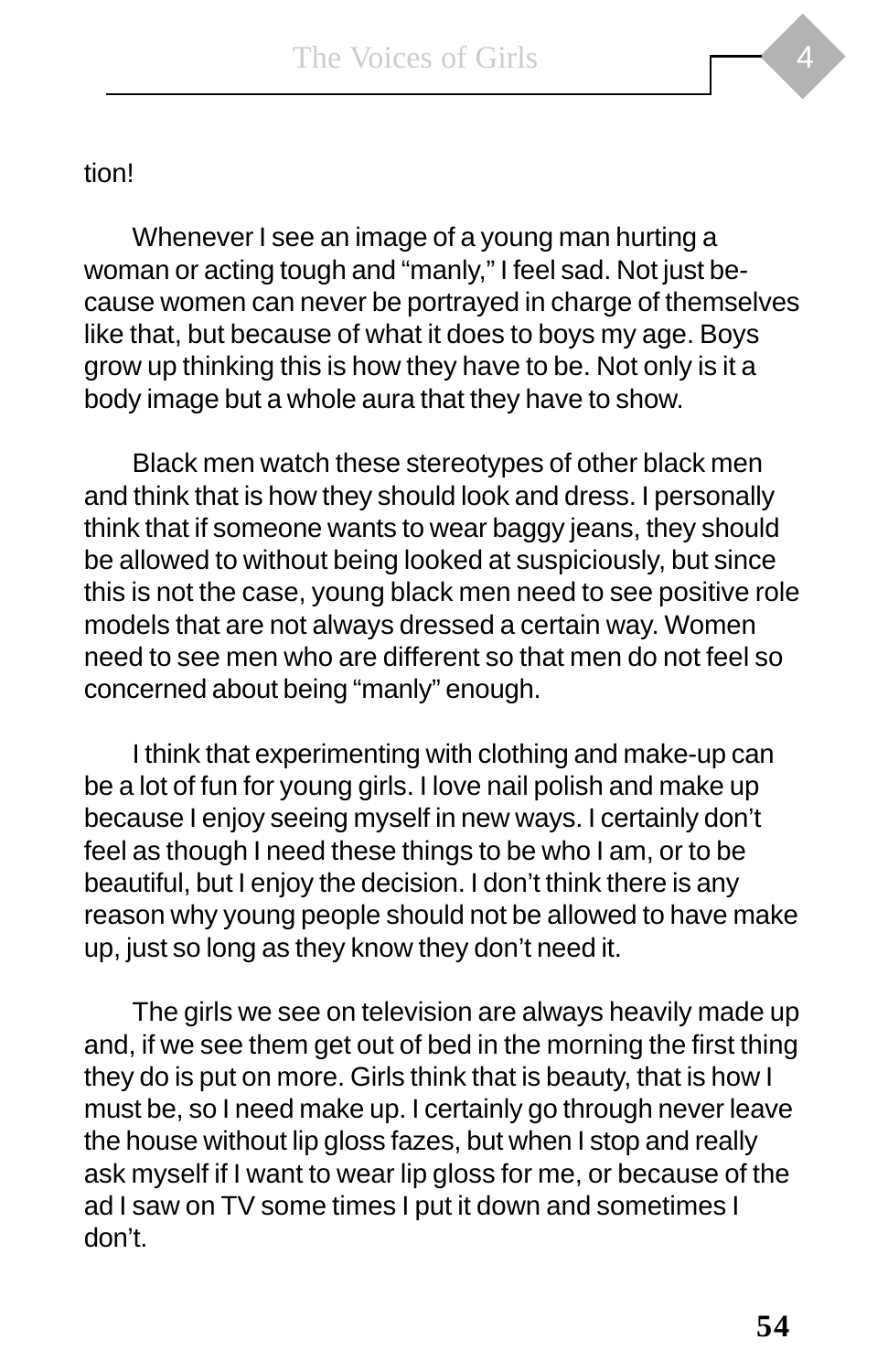It is hard to be sure I am being true to myself all the time. I think sometimes, do I try to look nice because I want to? Or is it because I feel I have to? I don't know how I make the decision about what looking nice is, or whether I do look good or not, but I usually am happy with myself. It is important for girls to explore options, there is more than one way to be.

I think that the strong women in my life have played a very important role in keeping me healthy and confident about myself. Stories of my grandmothers, my mother and my many Aunties — all of these women who are not fashion models, but role models — have shaped my life. I think for a girl to grow up with strong assertive women around her is a wonderful gift. For some young girls it ends up being the gift of a voice in teen years. I love all the strong women in my life for being themselves and loving themselves, and I also am inspired by remembering all the struggles they went through to get where they are now.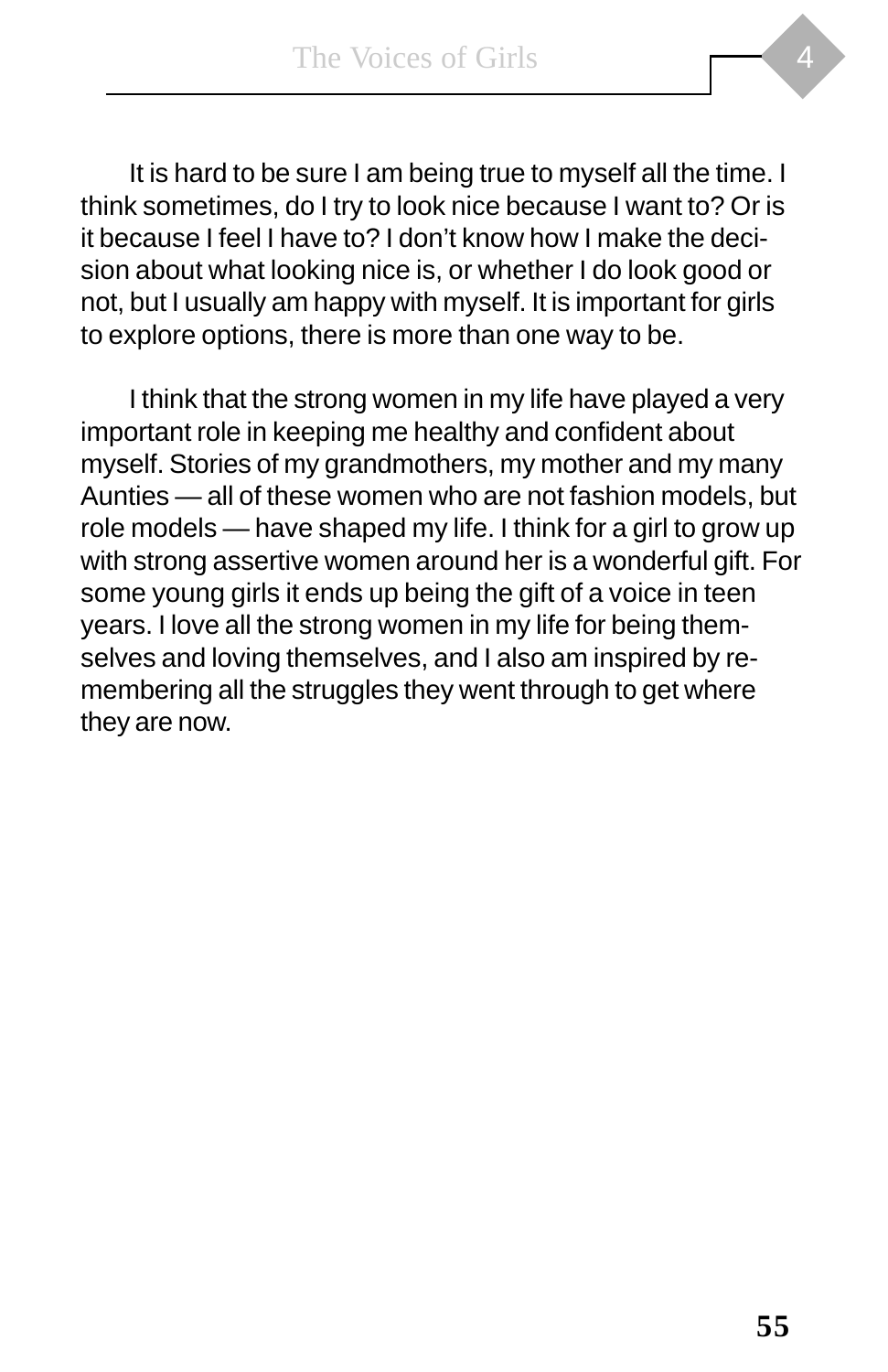

# **Working with Girls 10-12**

*by Cheryl Hirshman*

(Cheryl Hirshman is an artist, founder and former director of the New England Children's Film Festival and a media literacy teacher in the Lincoln, MA school system)

**I would like to share some of my experiences using this video with younger girls in the 10-12 age group. I first want to present some of my ideas about media and children that I have developed after working over 15 years in this field.**

#### **Background**

As parents and educators we accept the arduous task of helping our children navigate the hills and valleys of childhood, while they strive to become adults. Along the way we attempt to provide them with experiences that they can use to build strong values and find purpose and meaning in their lives.

The challenge is made harder by media imagery and rampant commercialism that rely on and support social stereotypes. No longer are parents, teachers, community and churches alone in providing the fuel for a child's life journey. Now, more than ever, we find ourselves co-parenting with disturbing media messages that predominate our society.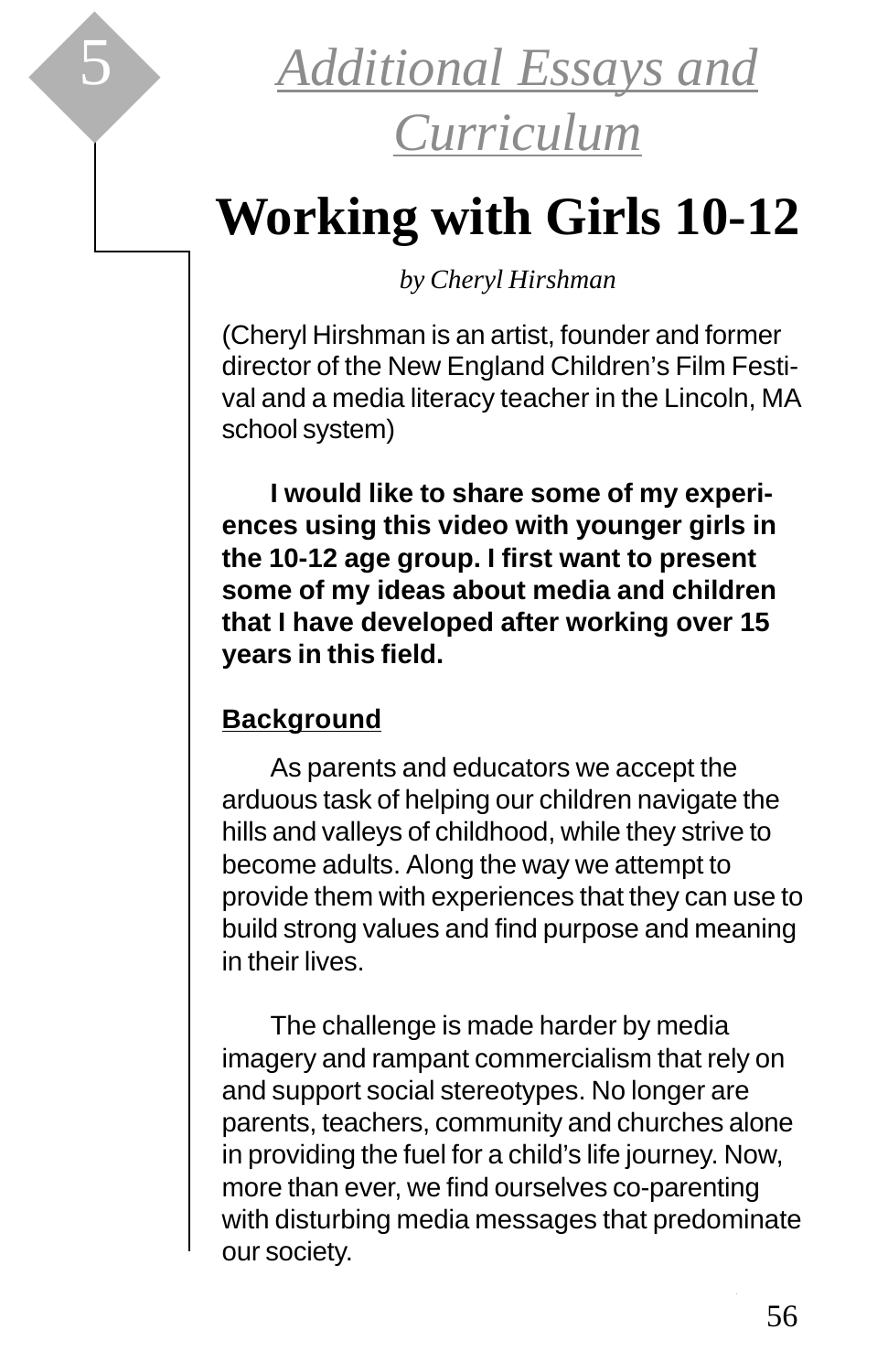Gender conditioning begins from the moment a child is born. Being male or female pre-determines how society will view and teach them about the meaning of their role in the community. Even before the ink is dry on the birth certificate, marketers have begun to target the newborn with"free" samples and coupons such as his or hers disposable diapers. Male children are most often welcomed into this world with paraphernalia decorated with images that symbolize masculinity: footballs, baseballs, cars, trucks and boats; while female children are given frilly, pastel colored items adorned with flowers and hearts.

The mood is set. Females receive the message that they are supposed to be nurturing, passive, cooperative and emotional, while males are defined as independent, aggressive, assertive, and ambitious. By the time children reach puberty they have been subjected to intense marketing campaigns, woven with themes of racism, sexism, ageism and violence.

According to recent studies, children spend an average of 1,456 hours watching TV in one year, while viewing at least 20,000 commercials during that time. These statistics do not include the number of programscartoons -- sitcoms and madefor-TV movies -- increasingly using product placement in the production. In addition, over the last few years we have seen a greater number of marketing campaigns directed at children via printed materia -- magazines, newspaper ads, billboards, posters and web sites -- more than ever before. Companies that are not only selling products, but also image and lifestyle are pursuing younger and younger children.

In response to this commercial blitz, we must provide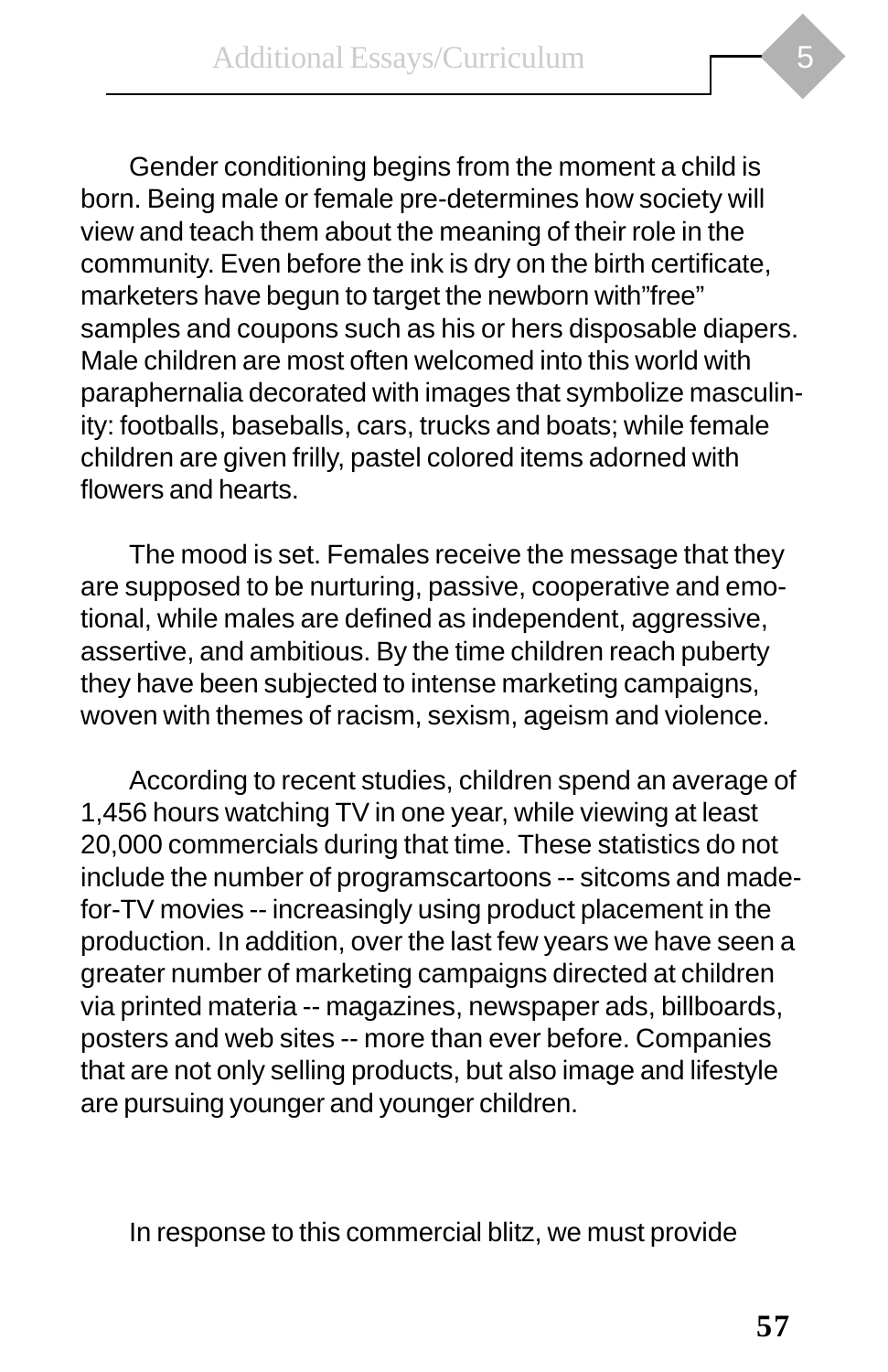children with the tools to become media literate citizens; so that they may fully understand the impact that message laden commercialism has on their well-being.

### **Beyond Killing Us Softly: The Strength to Resist**

Though "Beyond Killing Us Softly: The Strength to Resist," was initially intended as an educational video for high school and college age students, I was curious to see how the documentary would translate to younger girls between the age of 10-12. Adolescents in this age group are just on the cusp of discovering their place as women in our culture. They are perhaps the most vulnerable when it comes to media messages and gender stereotyping. After discussion with a number of parents and girl-scout troop leaders, I was given permission to screen the video with a group of girl-scouts. They were all suburban, white, middle-class children. There were 13 girls and four adults participating.

#### **Pre-Screening Discussion**

1) The children were told that they were going to be watching a video about images of women in advertising. They were asked if they knew what advertising was. We then discussed what is meant by:

◆The promotion of products, goods and services

◆The promotion of ideas

◆The promotion of values

2) They were asked to make a list of where advertisements are found.

3) They were asked what was meant by brand names and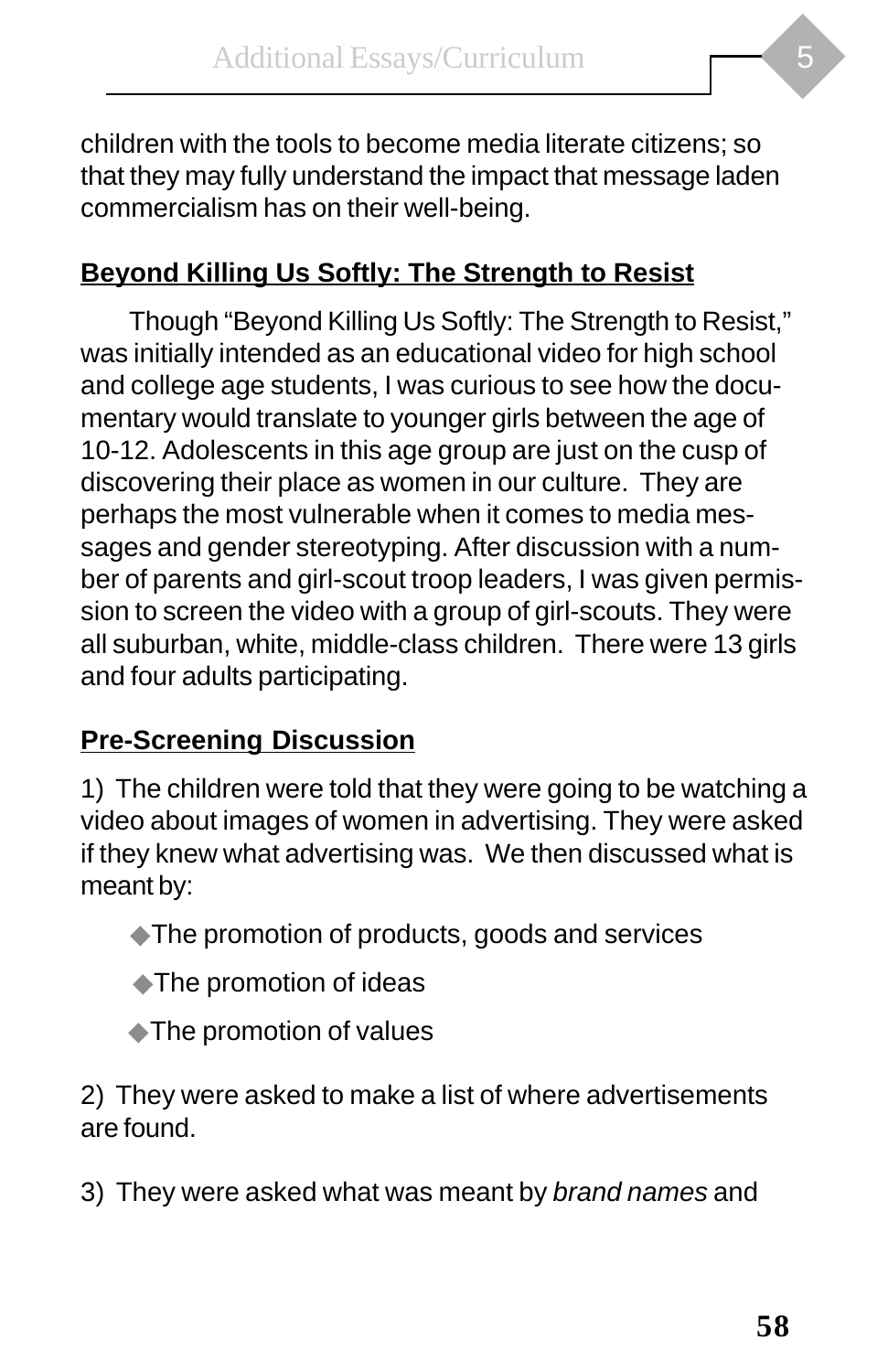name recognition. I used the example of my name and what images my name conjured up for them—mother of one of the scouts, teacher, filmmaker, artist, etc.—then compared that to images that are conjured up when thinking about Nike or other brand names. We then talked about product symbols and logos.

4) They were asked to look at their own clothing and belongings and to make a list of the logos they were advertising. We discussed the idea of being walking billboards and advertising company logos.

5) They were asked if they identified with the company logos of the items they were wearing.

6) They were asked whether they thought they deserved to get paid for advertising the company.

- 7) We then discussed advertising concepts, defining:
	- ◆ The product
	- ◆ The package
	- ◆ The pitch
	- ◆ The place an ad appears (magazine, TV, billboard)
	- ◆ The audience the product is directed to

#### **Activity**

1) Each child was given a piece of paper about the size of a standard magazine cover.

2) They were asked to design the cover of a magazine utilizing the following scenario: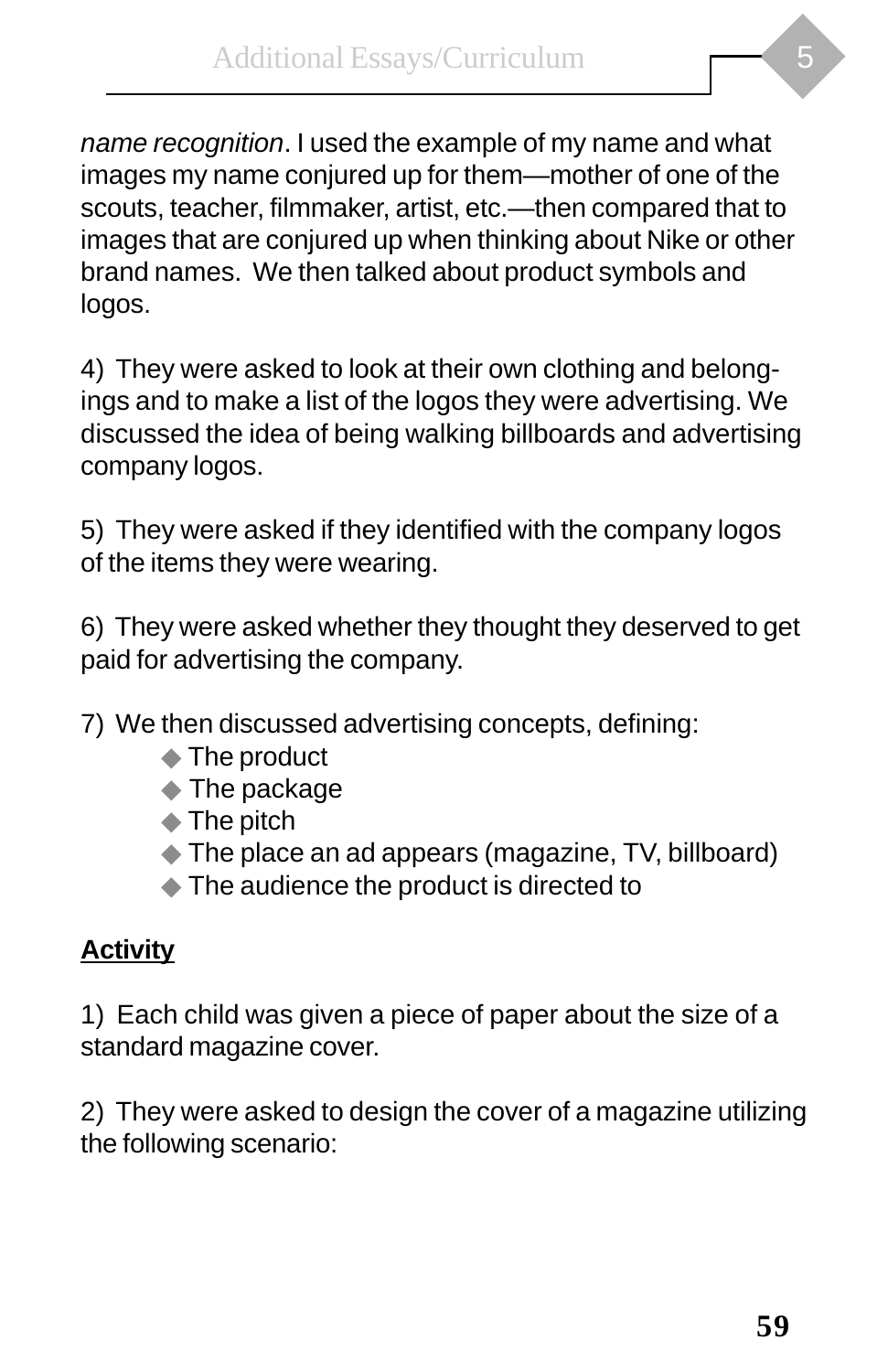"You have just been voted Ms. Teen USA. A number of magazines have approached you to appear on their cover. Choosing one of the following magazines, design the cover layout. Decide how you should look, be posed and what caption should be used to describe you. Also, include other graphics and picture inserts." Choose one magazine cover:

- ◆ Seventeen
- ◆ Teen People
- ◆ World Soccer
- ◆ American Girl
- ◆ Time Junior

3) When they completed the drawings we hung them up and discussed each of them.

- 4) We then looked at real magazines.
- 5) We discussed advertising techniques:
	- ◆ Posture of figure
	- ◆ Point-of-view of photo
	- ◆ Position of model in frame
	- ◆ What props are used

#### **Vocabulary Words**

Media Literacy **Stereotypes** Anorexia Bulimia Sex Trafficking **Culture** Cultural Norms Breast Augmentation

#### **Screen Video**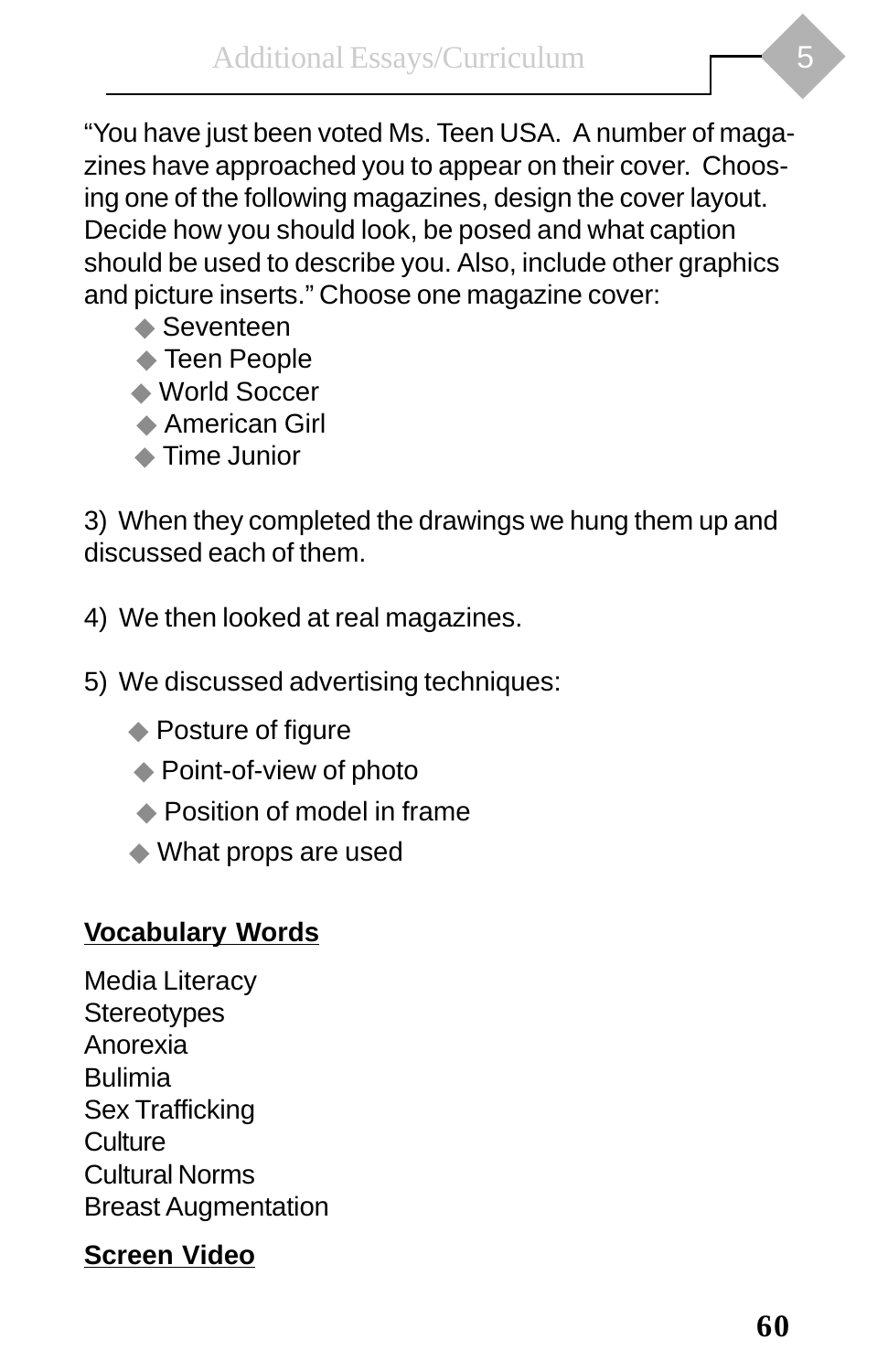I recommend that the facilitator stop the video from time to time to discuss some of the issues posed in the film, particularly after the statements by Gail Dines. A discussion will also aid in helping children to understand some of the vocabulary and visual images presented.

#### **Topics for Further Discussion**

These topics sprung up during the screening of the video. Most of the students participating did not know anything about them. I believe that studying a brief history of the women's movement will greatly benefit young girls and allow them to better understand the content of the video.

> History of the Women's Movement. Eating Disorders Body Image

#### **Post-Screening Discussion**

1) Using the "Three R's of Media Critique: REVIEW, REACT, RESPOND," conduct a post-screening discussion.

2) REVIEW the video and discuss some of the points that the students found interesting.

3) REACT to the information, by discussing how it felt to see the visuals illustrating the topic and the messages those visuals symbolize.

4) Discuss the various things that make a person who they are:

- ◆ Cultural background (Ethnicity, Race, Religion, Class)
- ◆ Family
	- ◆ Community
	- ◆ Peer group
	- ◆ Education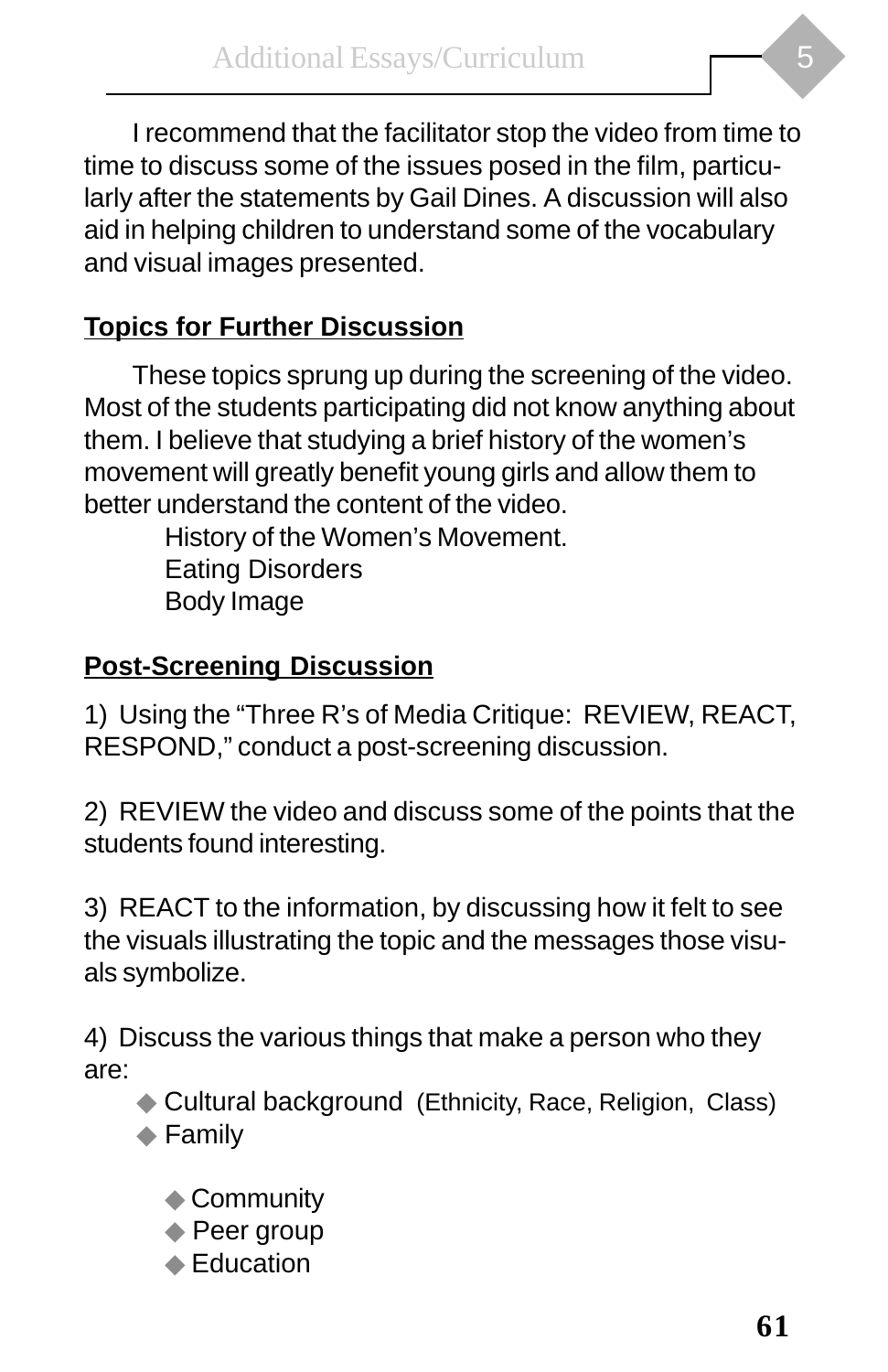- ◆ Environment/where you live
- ◆ Misc. experiences

5) Have a discussion about how others see us. Ask students if they were to walk in a room where they didn't know anybody, what criteria would they use in order to chose whom to sit next to. Discuss what information we use in judging someone.

6) Discuss peer pressure.

7) The students talked about how they could RESPOND or take action against the companies that promote negative, violent and sexist images of women. We discussed letter writing campaigns, boycotts and teach-ins.

# **Post Screening Activity**

### A. Cultural Identity Tree

1) The scouts were asked to draw a tree with roots, trunk and leaves.

 2) We discussed that the leaves would represent the outside or appearance of a person or group as seen through clothing, body language and verbal language. We further discussed that this is often how we first begin to judge someone.

3) We talked about the symbolism of the trunk, that it would represent a person or groups traditions and customs, giving us yet another layer of understanding about that person or group.

4) We discussed that the roots would represent the philosophy, laws and beliefs of a person or group and that it is in this layer that we begin to really understand where a person or group is coming from, why they have the tradition and customs that they have and why they might dress or behave in a certain manner.

5) They were asked to fill in the tree with information about themselves.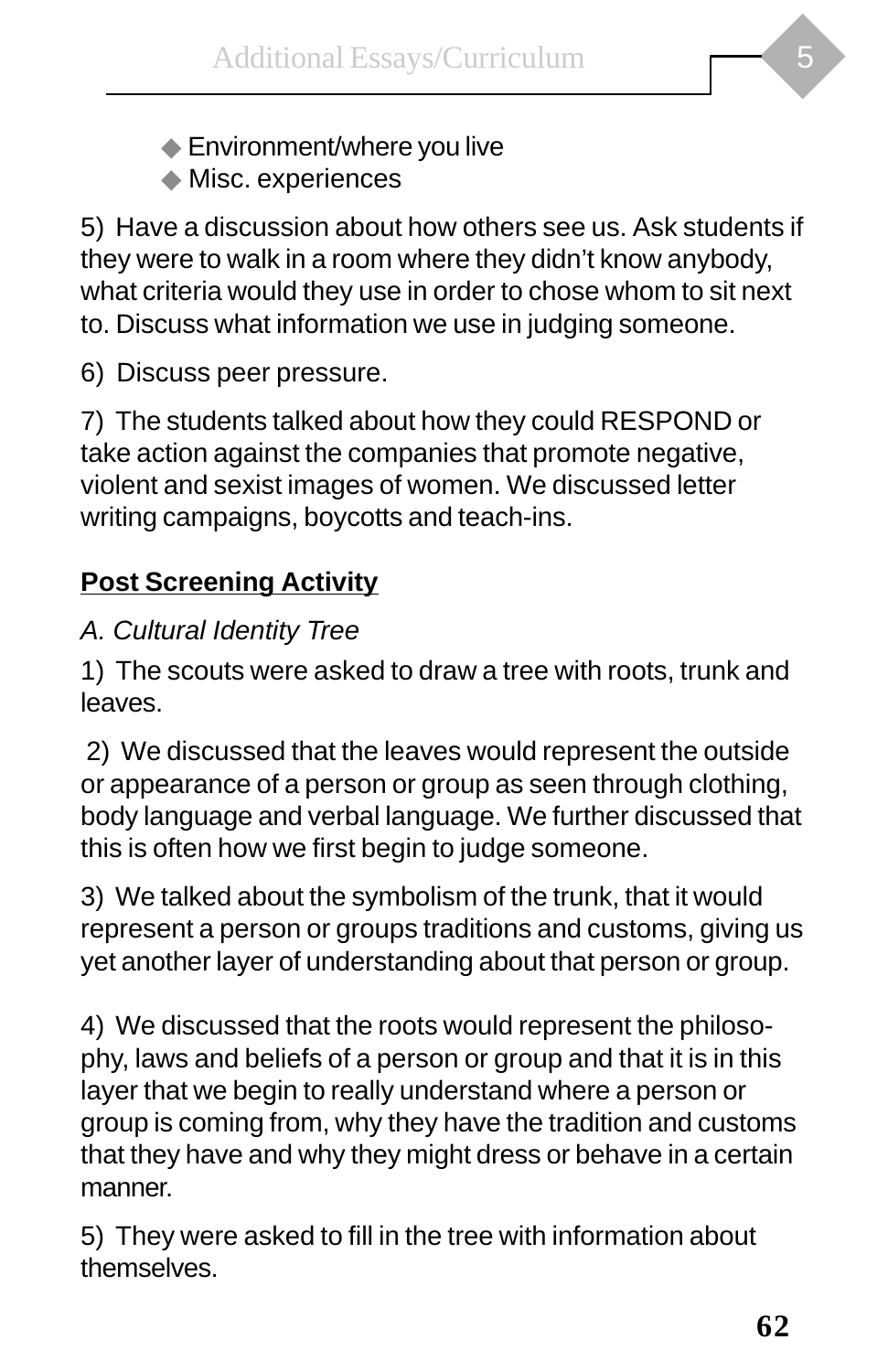#### B. Readers Theatre

1) Using a provocative ad from a fashion magazine the students were asked to study the picture and write a brief story about the model, answering the following questions:

- ◆ What is the model's name, and age?
- ◆ Where does she come from?
- ◆ What does she do?
- ◆ Why is she in the place in the photo?
- ◆ What recently happened to her?
- ◆ Is she waiting for someone?
- ◆ Has she been left alone?

2) After the girls completed their descriptions, they were placed in groups of three and were asked to share what they wrote with each other.

3) They were told that they were going to produce a play for "Readers Theatre". I read them a definition written by theater educator, Marianne Adams, which says, "Readers Theatre is a form of oral interpretation, which uses a variety of written forms, novels, plays, poetry, etc. Two or more actors stand or sit, usually with scripts, and present the text expressively, using gesture and movement. The focus is on the words and making them come to life in the listeners' mind. The actors' focus is out towards the audience. The simplicity of the format emphasizes gestures, nuance in language, and the placement of actors as important elements of the performance."

4) The students were asked to choose elements from each of the three writings in their small group and combine them into one story, creating a script.

5) They were told that they would decide how their joint script would be performed, what words or phrases they wanted to emphasize, what stage directions they wanted and what ges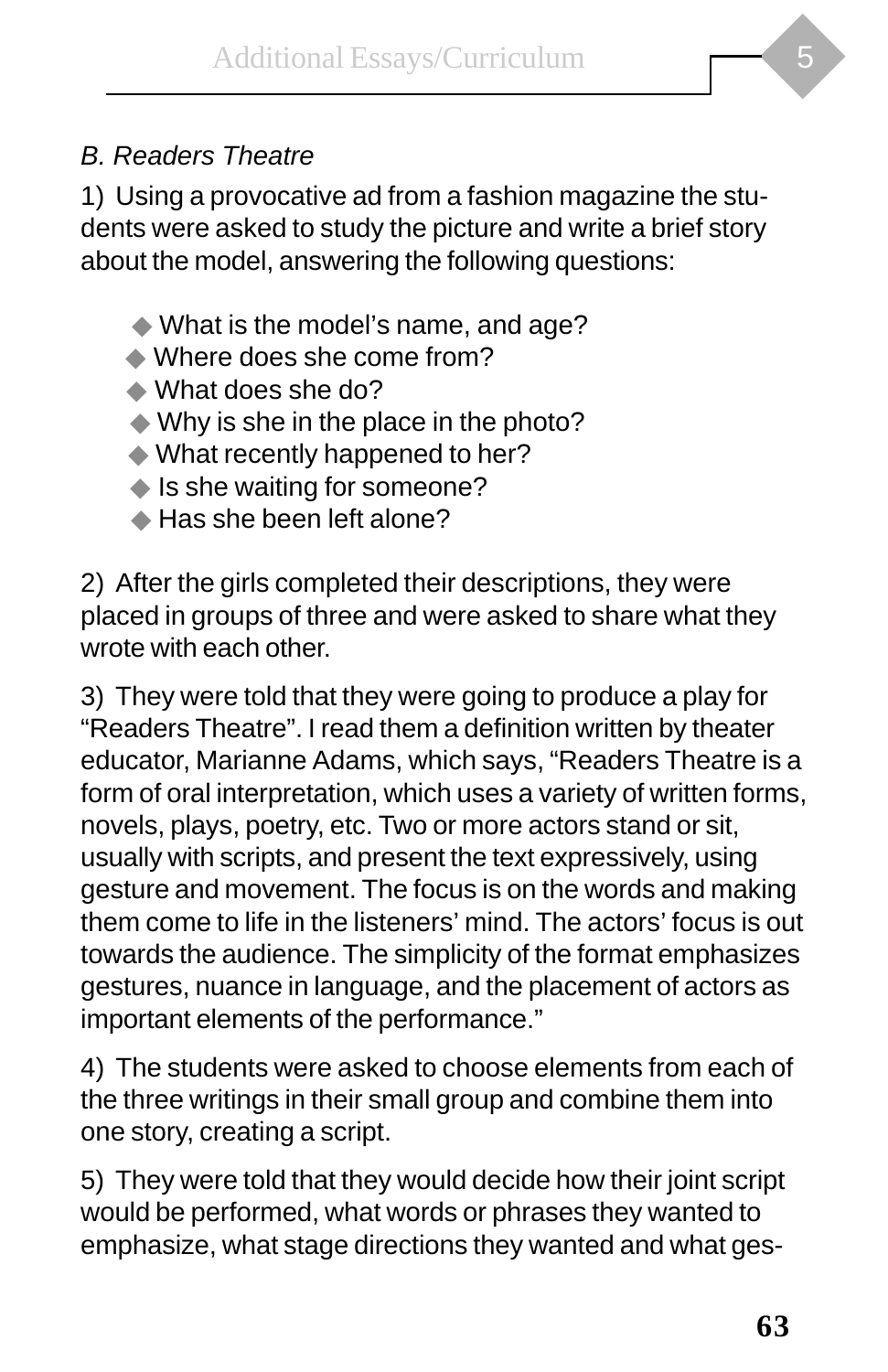tures they wanted to use.

6) After rehearsing a few times, each group performed their piece.

7) The performance was videotaped in order to discuss and critique the content and execution of the pieces.

8) After completion of the performances, we watched the tape and discussed:

- ◆ What worked well?
- ◆ How something might have been more clearly pre sented.
- ◆ Was the process helpful in creating an alternative meaning to the message the ad provoked? Did they create their own message?
- ◆ What did it feel like to give the ad model a voice?

◆ If you could, what would you tell the model, or the company?

#### **Comments**

The screening and the pre and post activities took three 2 hour sessions. The girls could have continued with this topic for many more sessions. I do think that having pre-screening discussions about the topic with this age group is important. It prepares them for the information to follow. I would however, caution facilitators to carefully assess the readiness of the girls in their group before showing the video. Though the subject matter is vital material for all young people to consider, the language of the piece is directed at an adult level and may lose children under the age of 10.

At first, like many of the other adults participating in the screening, I was skeptical that the girls would understand the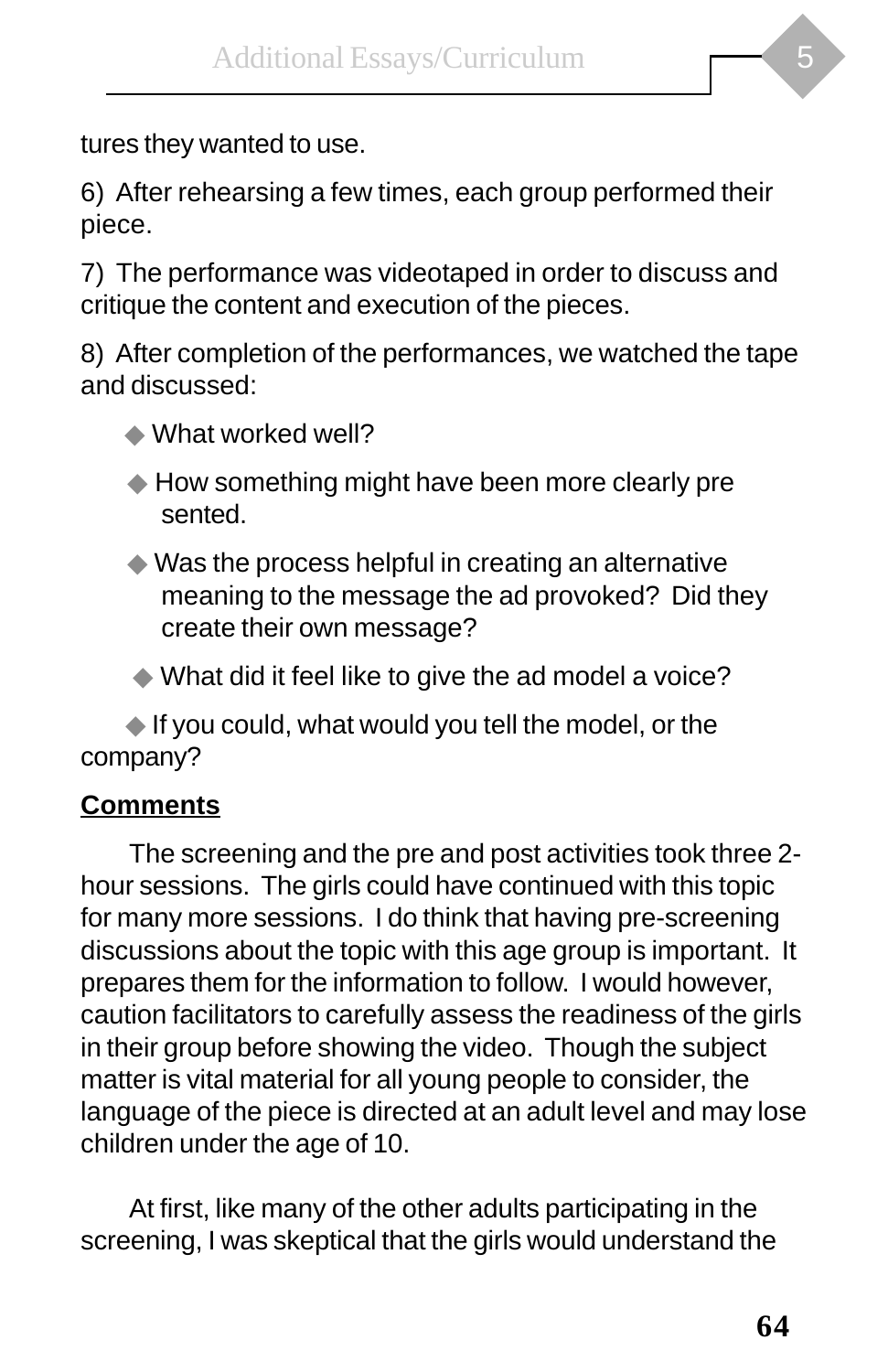information in the video. Some of the parents thought that the images would actually frighten the children or stimulate them to want to mimic some of the postures and attitudes portrayed in the ads. We were pleasantly surprised by the in-depth discussion the girls initiated after the screening. Their comments were insightful, intelligent and mature. They discussed color imagery in children's ads and commercials and were able to clearly articulate their feelings about the images. They were very interested in the use of light skinned black women in the ads and the absence of other women of color. They summarized the messages presented in the ads as telling women to be, "Perfect, pretty, thin and vulnerable." They talked about their own comfort levels, what they liked to wear and why.

John Dewey, the father of progressive education, believed that successful education should, "help children learn to see what they look at, hear what they listen to, and feel what they touch." Following those sentiments, if we provide opportunities for young people to become media literate—critical viewers of media—then we are giving them a most useful tool to navigate through life.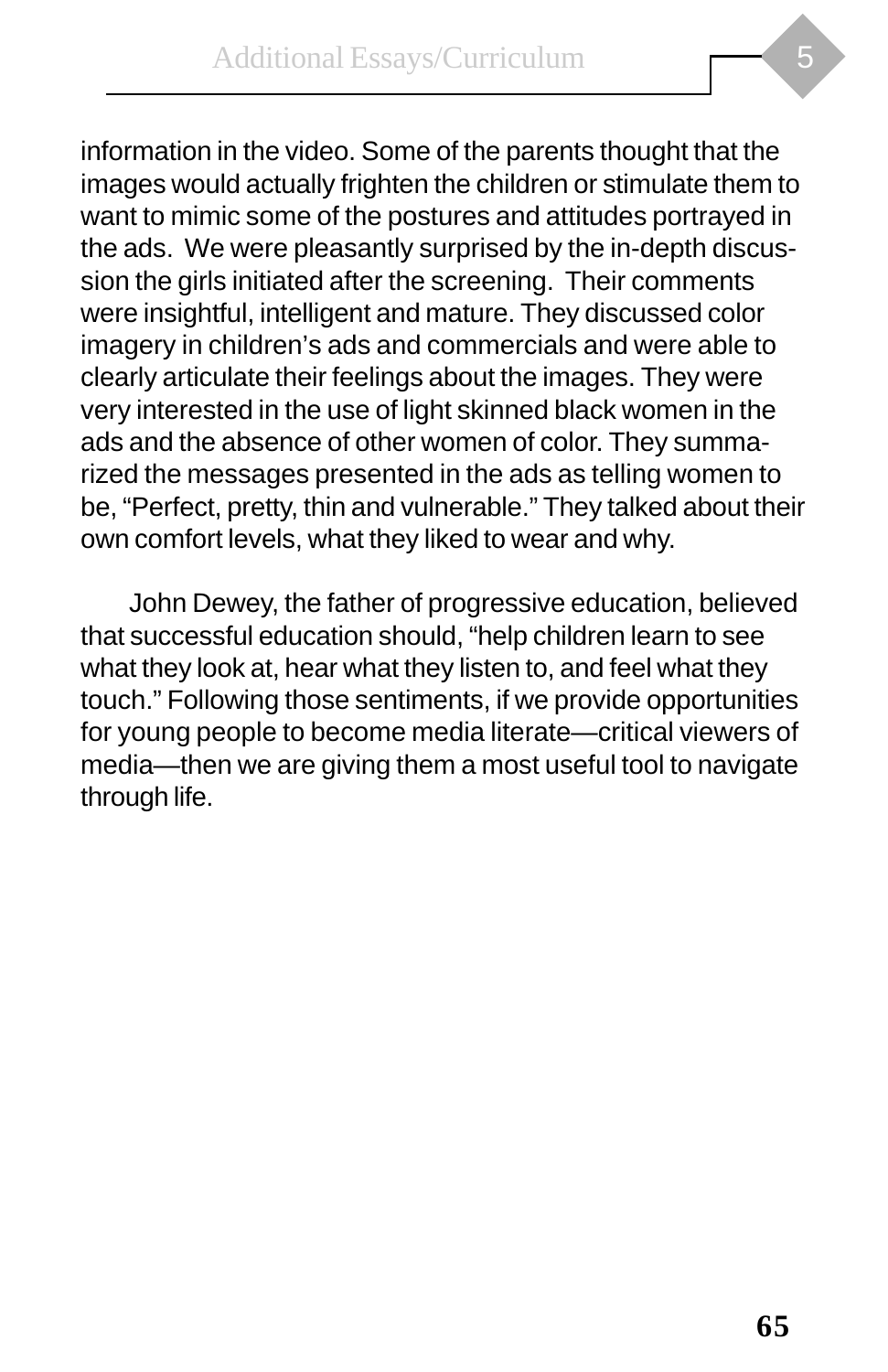

# 5 *Additional Essays and Curriculum*

# SPEAK!

*by Deborah Lake Fortson. actor/playwright/ director, Tempest Productions, Inc.*

How to preserve girls' resilience and energy, their truth-telling, passionate nine, ten, eleven year old voices? To speak with passion in front of people enlarges who a girl is. She takes up more space: her vibrations penetrate the world around her like waves coming off a stone thrown into water. When the listeners are appreciative, they send back waves of vibration and the speaker feels affirmed and psychically large.

Speaking thoughts and feelings aloud to a group can feel great for all of us, parents and children. Physical activity gives most of us a sense of well being and a strong sense of self. So we tell young people to do sports. What if a girl doesn't like sports? Using her voice can be just as satisfying. Speaking and singing are physical activities as well as expressive activities.

Voice training is a physical training just like swimming or running. It increases oxygen supply and builds new muscles. It makes you feel taller, more three-dimensional and more powerful. Where can a young person build and exercise a full voice?

A theme of this film and of the work of Carol Gilligan and her associates Normi Noel, Annie Rogers and others, is to give girls safe environ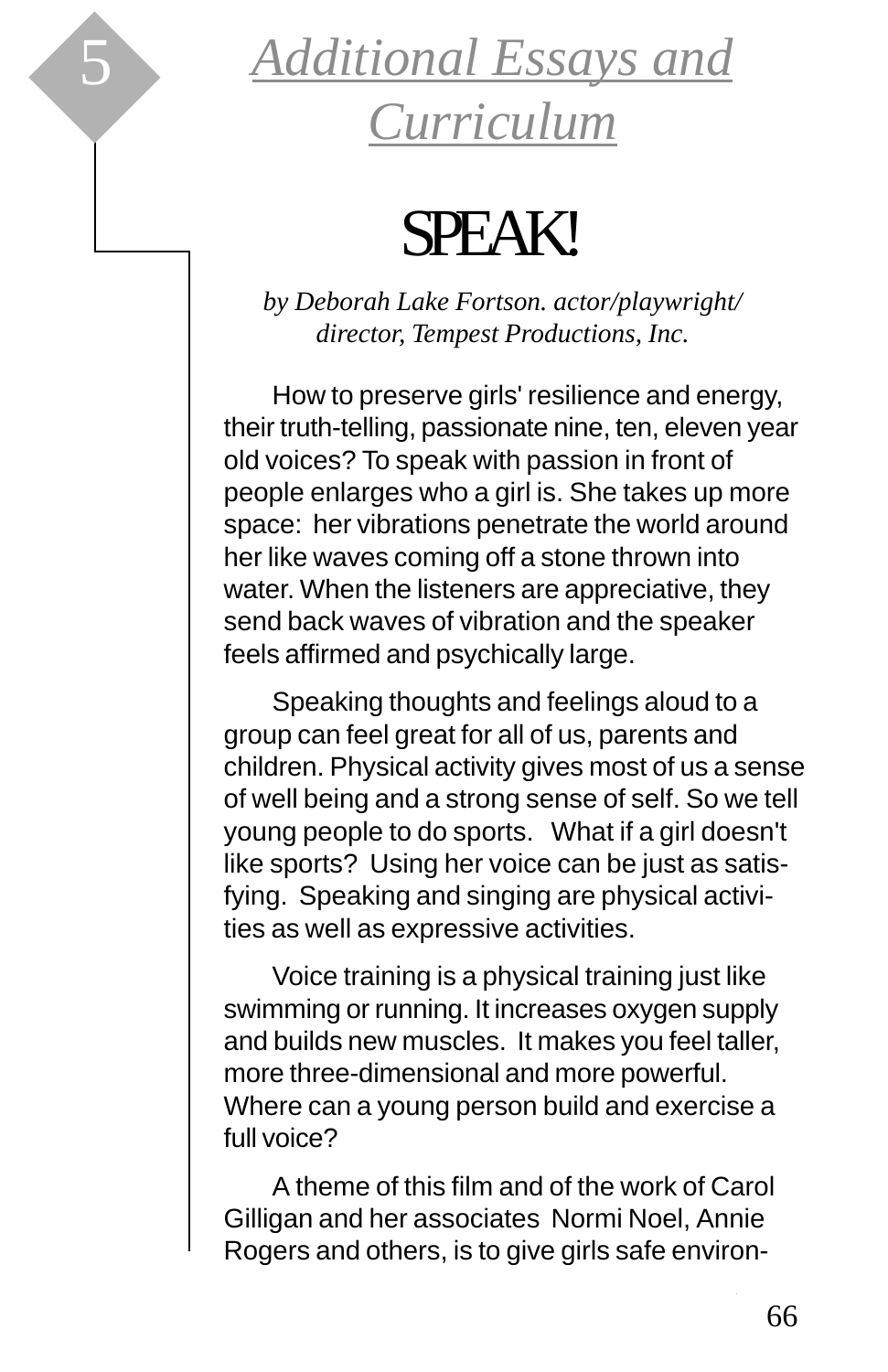ments in which to exercise their voices and practice doing it.

#### *1. Debating, Drama and Voice Training.*

Debating is terrific as a forum where girls and boys can strut their stuff both intellectually and physically, speaking for an audience and being physically on stage.

Putting on a play is a time-honored confidence builder. Creating plays which young people write themselves is an even bigger booster and builder of clear expression.

Training the voice to speak is a physical activity as much as an expressive one. Perhaps schools could have voice training for their acting companies and their debating teams the way they have fitness training for their football teams! Why shouldn't the kids who want to think or speak poetry on their feet have the physical training support that the athletic teams have?

#### *2. Voice, Feeling and Action.*

But of course, voice is not only physical. It connects thought and feeling to an action with the body, to a vibration made with the body in space. As Carol Gilligan has said, voice is "a powerful psychological instrument and channel, connecting inner and outer worlds."

After a session with a voice trainer, expanding breathing capacity, flexing muscles, a young person can feel more able to speak loudly and effectively, and will tend to say more what she feels, be more sure of her convictions. Sure enough to say them loudly and unexpectedly to a group of people. It is important that training be connected to opportunities for expression. Expression can lead to action on the issues being felt and spoken about!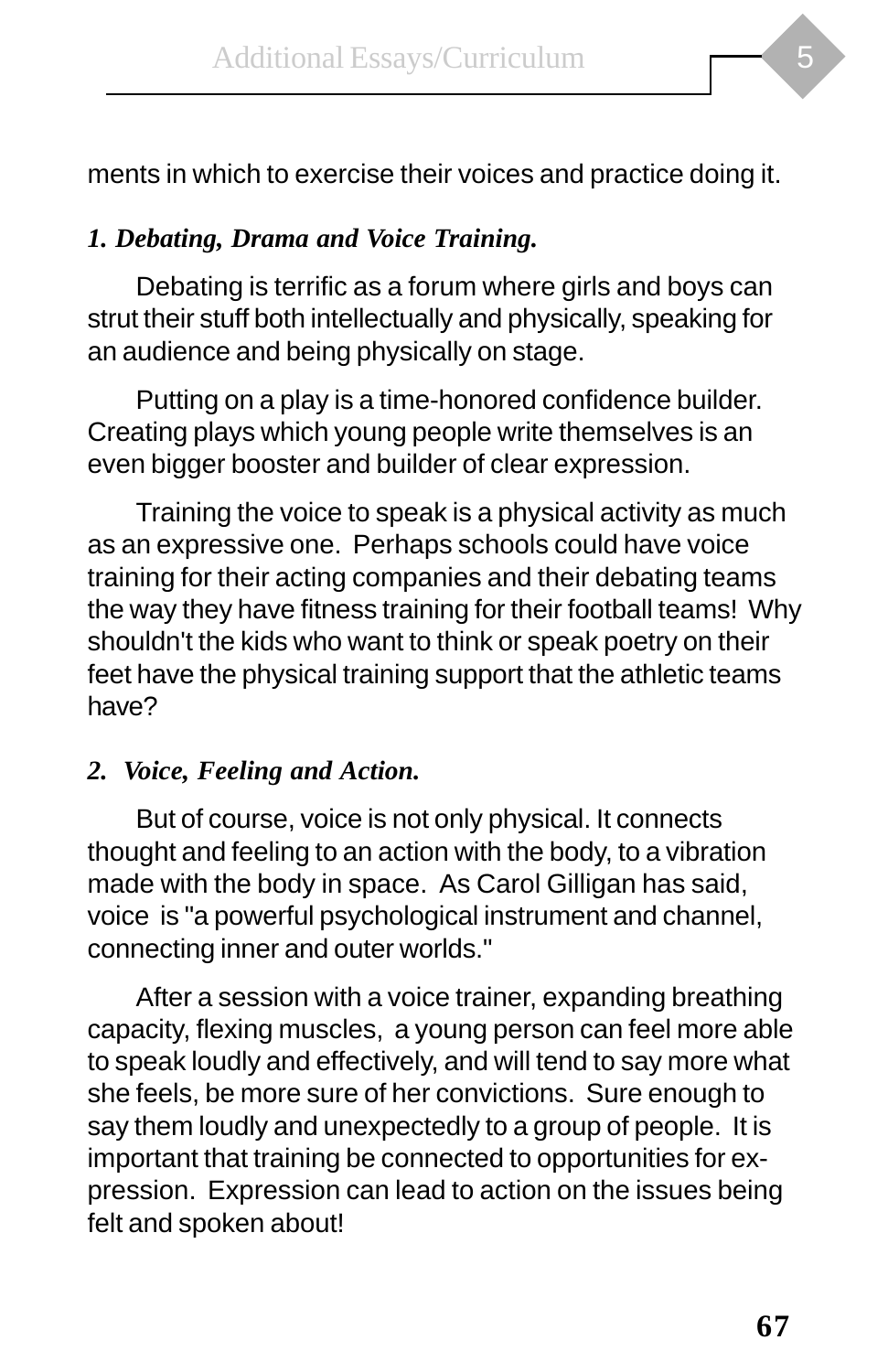

#### *3. Rehearsal, Role-Playing for Life, with Tempest Productions.*

An important preparation for speaking is rehearsing. Speaking up in real life a girl can run a greater risk than she does speaking in the environment of a debate or a play. This also requires rehearsal and strategizing as well.

Doing structured role-playing around a theme can help young people get ideas for strategies around situations where usually they have a difficult time breaking their silence.

The theme of silence is a major element in EAT! , a play presented by Tempest Productions, Inc. on the history of a girl and an eating disorder. There are moments in the story when the heroine thinks about speaking up but doesn't. As she gets addicted to her eating problem, she becomes more and more isolated, refusing to speak about it. An important part of her recovery is learning to say what she feels and thinks.

In a workshop Tempest actors conduct after performing EAT! for high school and college audiences, the actors give audience members the opportunity to rewrite scenes to have the heroine speak up. The audience chooses scenes which they would like to change, and the actors replay the scene for them. Then a member of the audience replaces the actor in the scene and speaks new lines, trying to strategize against the oppressive force that originally keeps the heroine silent. They may instead of acting it themelves, feed the actress the lines to say as she re-plays the scene.

This work is based on Forum theater as developed by Augusto Boal.

The experience of speaking out in a role with their own thoughts and feelings is very empowering and exciting for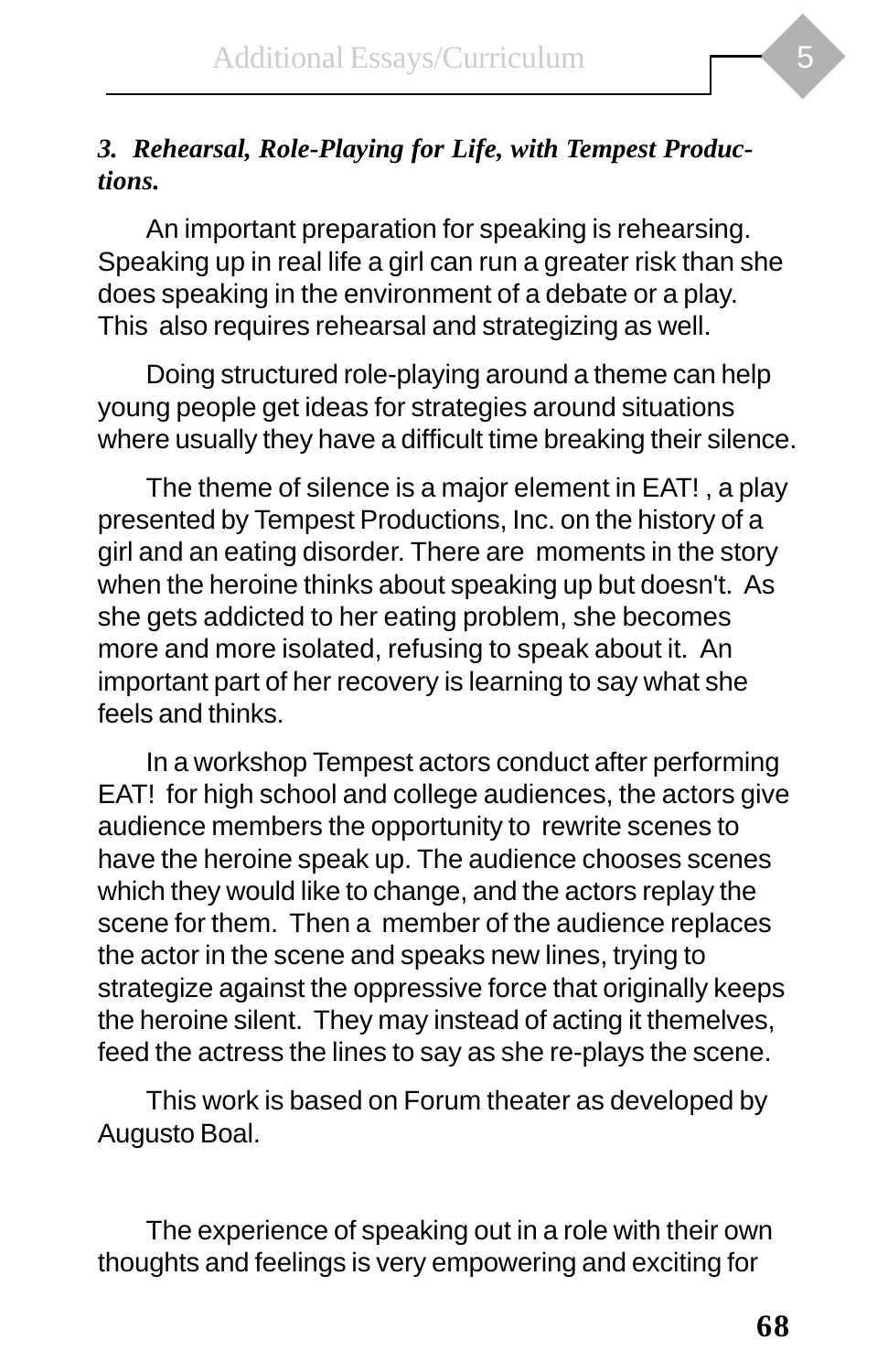students. The experience for the audience of watching their peer speak up, hearing the part of the silent girl reborn as the part of a girl who talks back and stands up for herself -- is very exciting for everyone, including faculty and counselors. This exercise also points up how difficult it is to develop strategies to speak up and how alert we have to be for opportunities to do so. And it gives young people a chance to practice strategy in a safe enviroment.

#### *4. What about singing?*

There are numerous chorus opportunities in the lives of students. What about other types of adventurous use of the voice? Singing contests? Song-writing contests? Contests where kids do rap.

Parents need to press for more kinds of singing in schools and find out opportunities for singing outside school. What about singing at home?

#### *5. Can't we have effective expressive Voices in all the arts in our Schools?*

In fact, all the programs in arts of all kinds- painting, ceramics, sculpture, drawing, as well as dance, theater, and music, and any trade such as electrical work, automobile repair, carpentry, where you learn a skill with your hands, all these activities build confidence and expressiveness and help young people assert their place in the world.

These are also the activities which are increasingly cut from our public school programs.If parents can make school boards realize how important these activites are to helping the adolescent feel whole and empowered, we can restore some of the capacity for education as a "leading out" of the whole person which many schools have had in previous generations. Private schools know the importance of these so-called "extra" subjects, and oftenspend lavish amounts of money on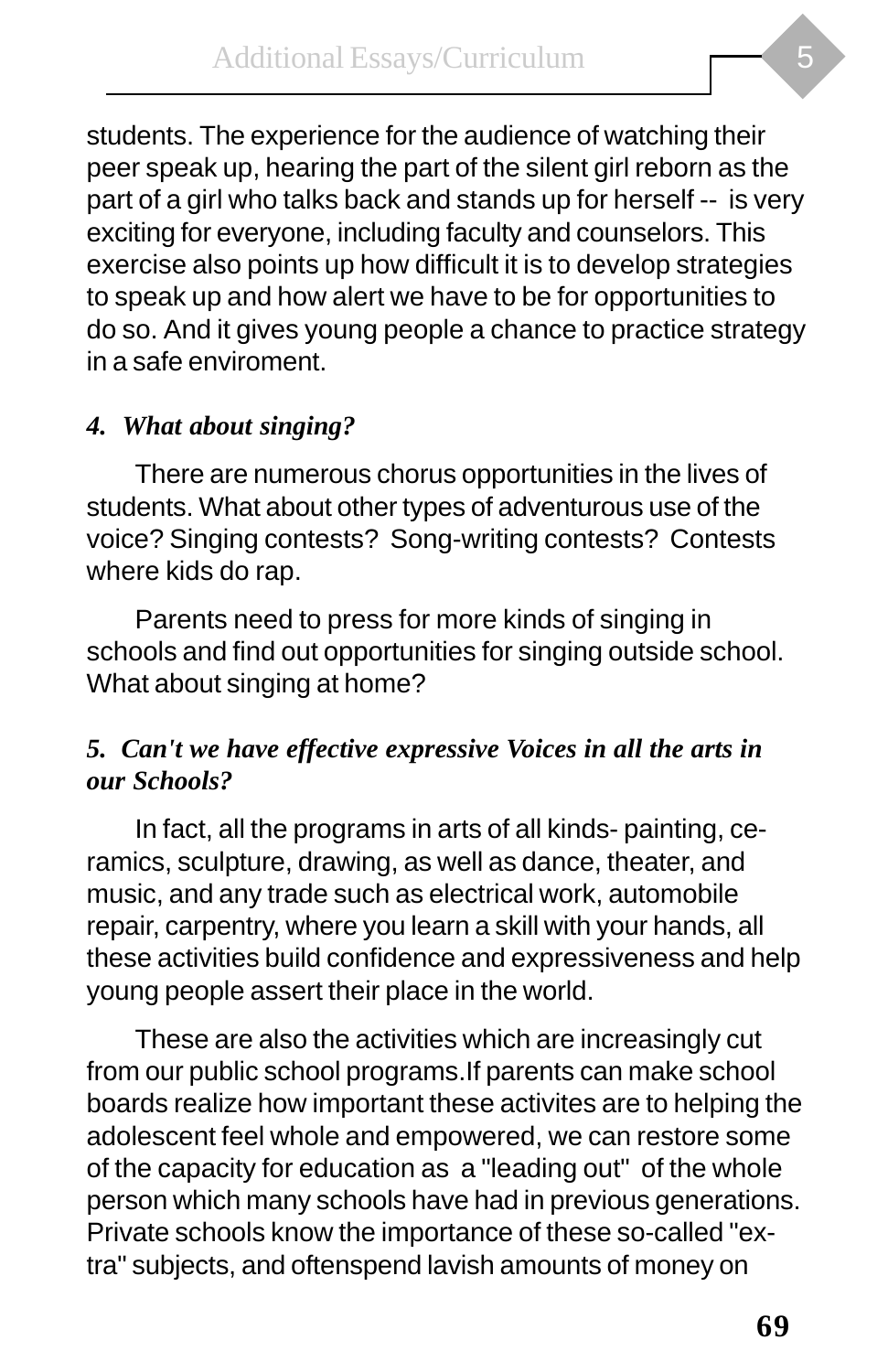drama, film, sculpture, art, music, because they know how important these activities are in the training of future leaders who are confident and clear in their thought and expression, whatever field they enter.

Let's begin with the adults speaking up in public so our young people can follow suit to enlarge their physical expression, their voices, their lives!

**Eds. Note: You can contact Tempest Productions for** a performance of Deborah Fortson's play EAT at (617) 731-9697.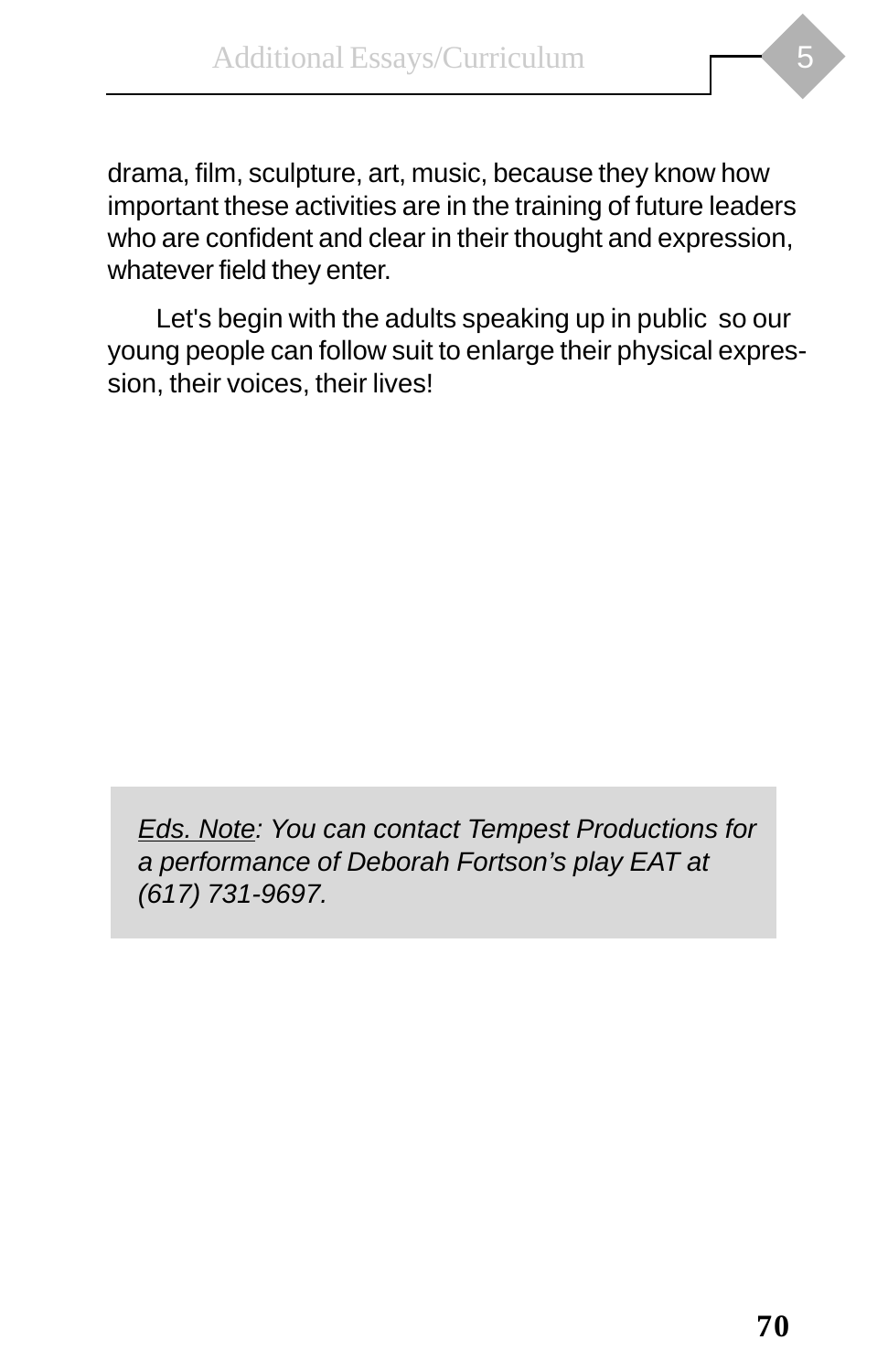

# 5 *Additional Essays and Curriculum*

# **Media Images and Their Effects on Asian American Women**

*Teresa Mok, Ph.D., Clinical Psychologist Counseling Center, University of Illinois at Urbana-Champaign*

The Strength to Resist: The Media's Impact on Women & Girls does a nice job explicating the powerful connections that media images have on our perceptions of ourselves and others. The documentary focuses primarily on the deleterious effects the media can (and often does) have on women, especially in relation to body image and self-esteem. The video also pays attention to cultural and racial messages about beauty and attractiveness, in addition to gender-based messages about appearance.

This is helpful because in many venues, be they social science articles or popular press publications, classifications of gender and race are often treated as dichotomous, independent entities – despite the fact that they are inseparable within individuals. While the documentary deals generally with the impact of media images on women and girls, the specific purpose of this essay is to delineate how issues brought up in the film might particularly apply to Asian American women.

This essay will deal with several related areas.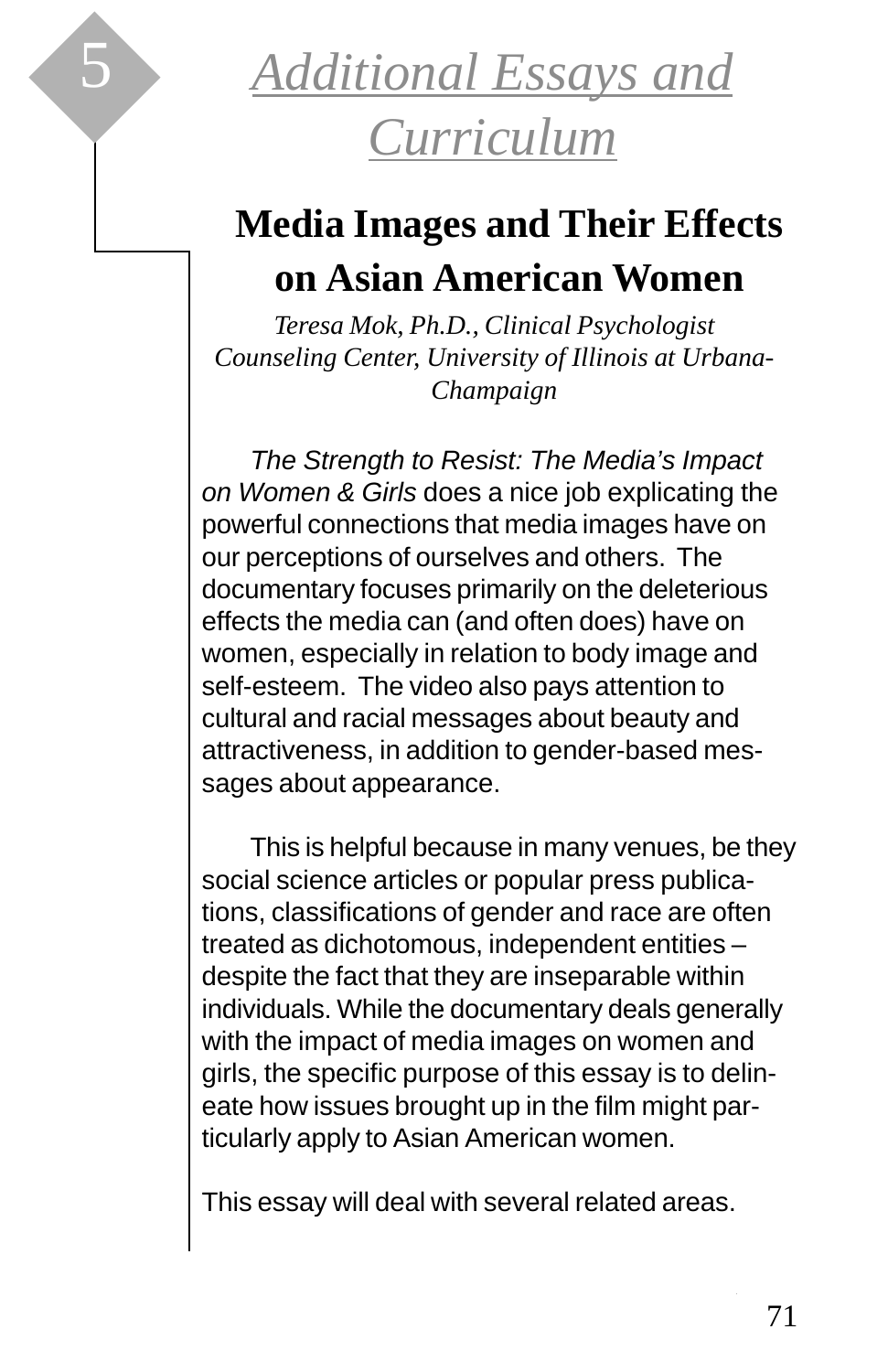First, some of the mental health research focusing on how Asian American women perceive themselves in terms of physical attractiveness will be presented. Then, specific

stereotypes of Asian American women will be discussed. These stereotypes and images will be shown for their contributions both to self-perceptions by Asian American women and perceptions of Asian American women by others. The connections between media images of Asian American women and their profound impact on this group of women will be explored.

#### **Invisible or Exotic**

Asian American women are forced to struggle with the consequences of both racism and sexism; although we live in a culture that often views racial differences through a monochromatic black-and-white lens. This can often lead to confusing feelings of being "invisible" racially and culturally in this country. Yet, at the same time, Asian Americans are often seen as foreign, exotic, or "different," suggesting that, indeed, race and culture do matter and are noticed.

In a country in which supermodel Cindy Crawford is considered "exotic," Asian American women may feel that the standard of beauty has little room for them. Indeed, recognizing and trying to integrate these differing, seemingly dichotomous messages can be a painful struggle leading to internal conflict and confusion. This conflict can lead to questioning at a fundamental level about self-definition, self-worth, and identity.

#### The "Model Minority"

One of the most prevalent stereotypes of Asian Americans in general is that of a "model minority," denoting hard workers, good students, and a group that has little in the way of social problems that affect other minorities. Although there is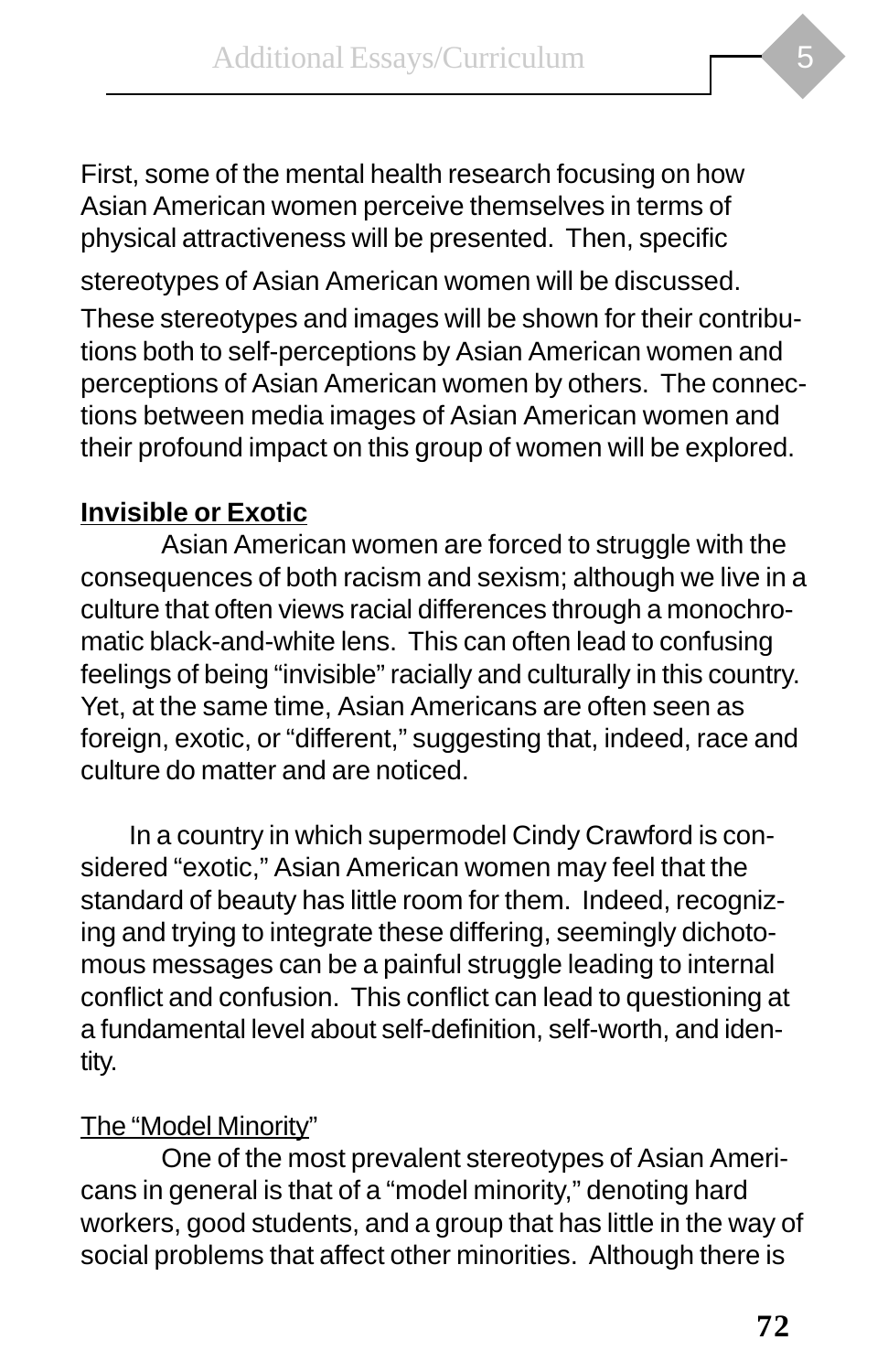recognition that this, as with most stereotypes, is limiting, inaccurate, and incapable of capturing the heterogeneity of this diverse Asian American population, the stereotype and its associated characteristics persist today. Not often discussed is one of the corollary assumptions suggested by this stereotype: that Asian Americans might have relatively positive selfconcepts and healthy self-perceptions.

Although this may be true in a limited way for some Asian Americans with respect to academic success, psychological research clearly has demonstrated that Asian Americans tend to have poor body image, poor physical self-esteem, and negative self-concept as it relates to physical attractiveness. And although this affects both Asian American men and Asian American women, the focus of this essay will be the ways in which Asian American women are deleteriously affected by media images and stereotyped portrayals.

## **Negative Self-Image**

Although a popular American saying claims that "beauty is in the eye of the beholder," the incredibly narrow band of what constitutes beauty should give anyone pause to challenge that claim. Asian American women often struggle with feeling that they do not look "all-American," and that the definition of being "all American" racially excludes them. Psychological research on Asian Americans and physical attractiveness has yielded two primary findings.

First, Asian Americans do not believe that they are physically as attractive as Whites. Secondly, Asian Americans often impart more positive qualities to Whites than to their own racial group. These conclusions should be horrifying and shocking to us as a multicultural and diverse society. They also should silence doubts that race is a potent factor in perceptions of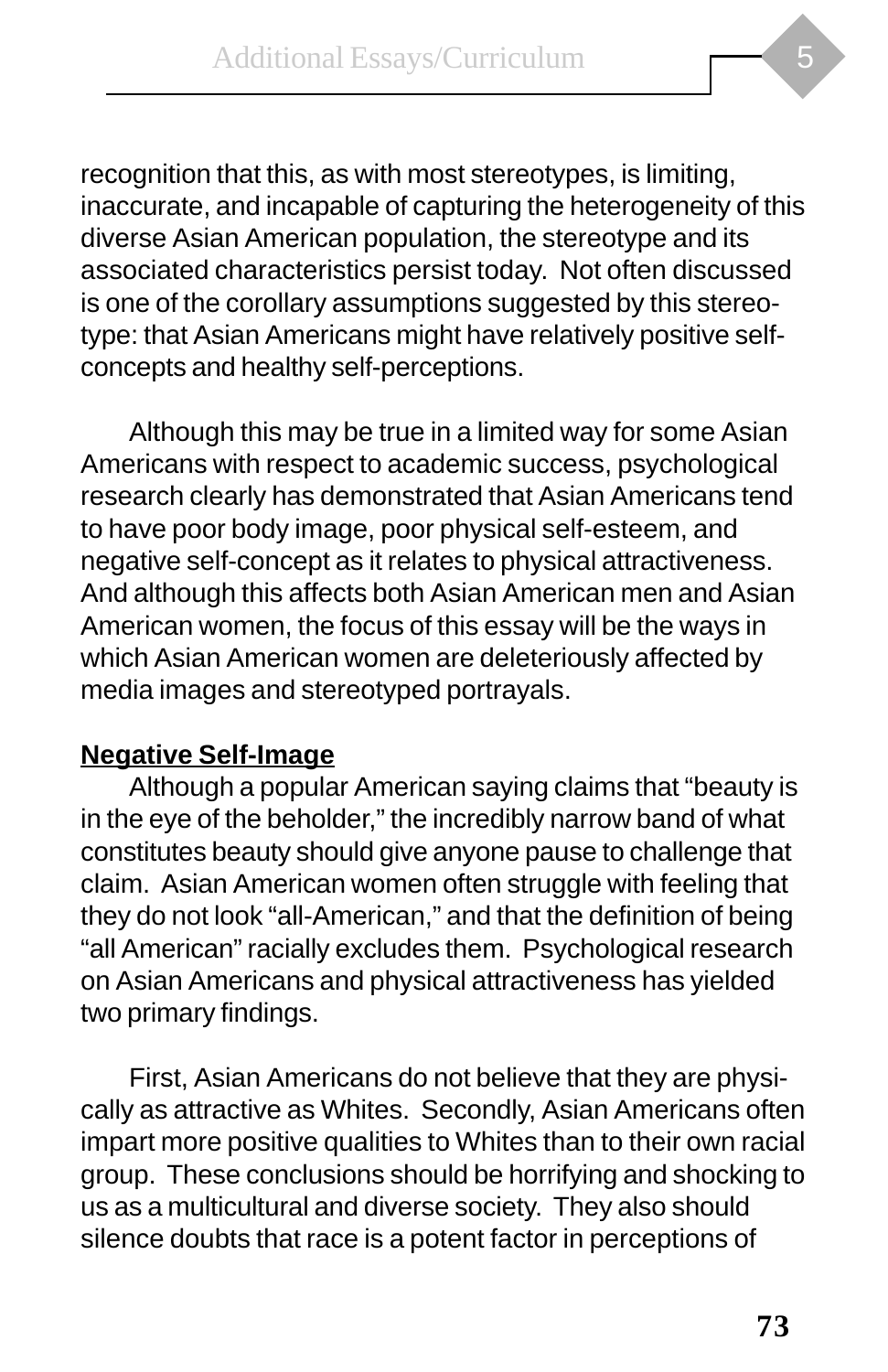attractiveness and that these messages are internalized to the detriment of individuals and our communities.

## **Changing Physical Characteristics**

In terms of specific characteristics that Asian American women cite as the most disliked on their own bodies are the physical features that are tied to race. In other words, the features Asian American women have described as most wishing they could change were those features that tended to differentiate them from Whites.

For example, skin color, as it is for other communities of color, also is a significant determinant of beauty in the Asian American community. Lighter skin is often valued and prized more than darker skin. Eye shape and size is also scrutinized and evaluated, with some Asian American women literally using Scotch tape to create an epicanthic fold on their eyes.

Nose shape and height, cheek shape, and breast size are other characteristics that are often criticized by Asian American women about their own bodies. Often Whites are seen as the "standard" for what constitutes beauty and there is much psychological distress and energy invested in how one can possibly achieve looking as White as possible. Many Asian American women tell stories about pinching their noses so as to attempt to achieve a "less flat" appearance. Others even tell painful stories of attempting to dye their hair blonde or of wearing colored contact lenses to change their appearance. Often some of these women will talk clearly about how they engaged in such behaviors to attempt to mask their own racial phenotype.

Sadly, Asian Americans are the most likely ethnic minority group to pursue cosmetic surgery. Many of the changes sought to be altered surgically attend to the very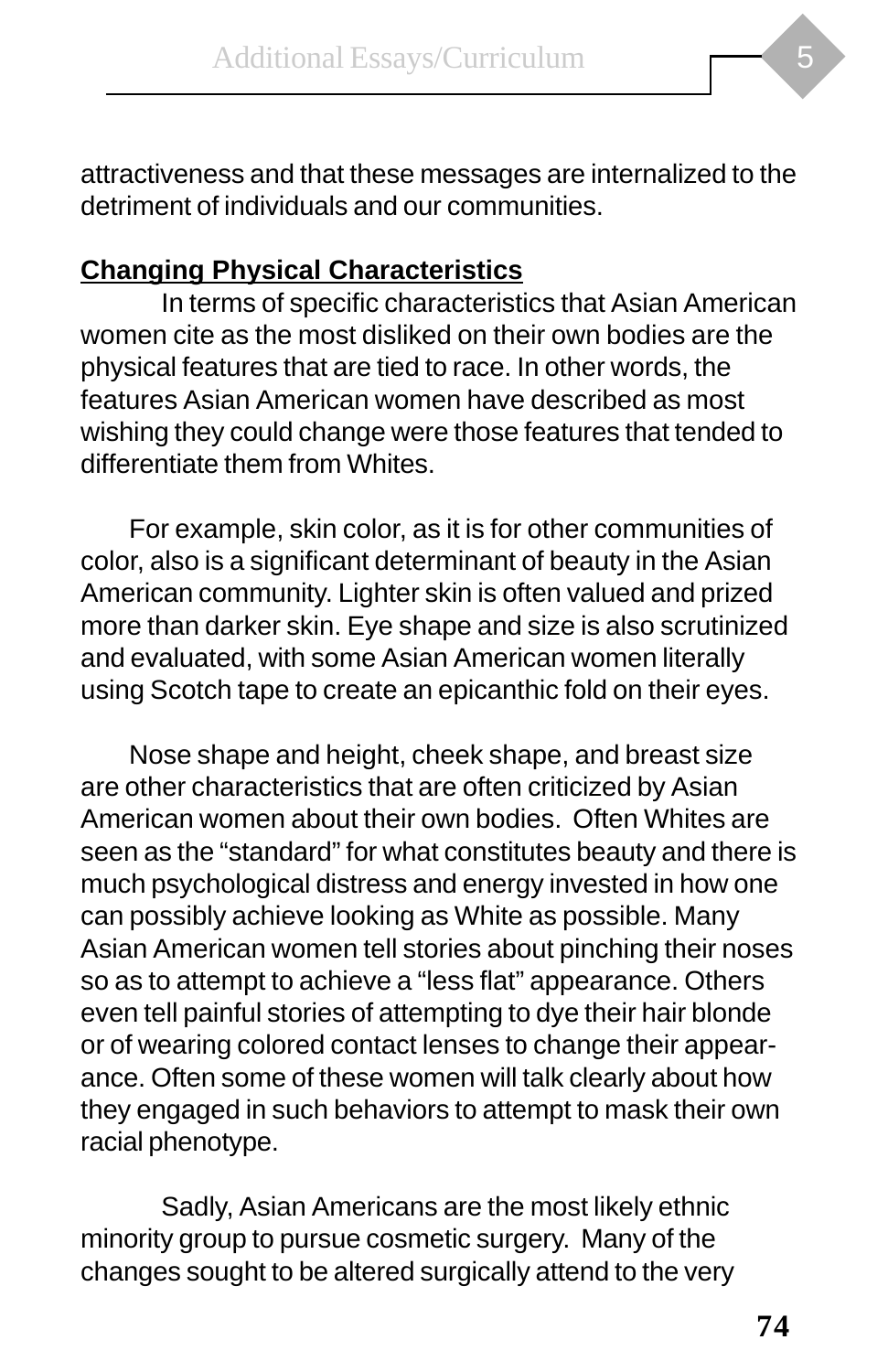features described above – and these are changes that are inextricably tied to race. The media is seen as a potent force in bombarding Asian American women with White standards of beauty as a driving factor in seeking plastic surgery. There are even plastic surgeons who specifically target Asian Americans for their procedures in their advertisements. Some claim to be "Asian eye specialists," while others suggest cheek reduction surgery for Asians who, by virtue of their ethnic background, possess "large amounts of cheek fat."

We should be outraged by claims like this that so clearly delineate that race has a definite impact on the definition of beauty. Therefore, when assessing or discussing standards of beauty, mental health researchers and media scholars need to make sure their definitions and investigations cover the broad spectrum of issues beyond weight that deal with body image. And in our daily lives, we need to be vigilant of who is being portrayed – and who is not being portrayed – in the media.

## **Representation Lacking**

Indeed, part of what makes the media images of Asian Americans so potent is that the images that do exist are so extremely limited in scope and so often defined by a trite stereotype. Asian American women are often only seen in a handful of roles and parts: kung fu expert (or kung fu expert's daughter), news anchor, or mail-order bride. Take a moment and consider our current national demographics (of which Asian Americans constitute approximately three to four percent) and racial makeup and diversity within various localities in the U.S.

Then consider some of the popular television shows and advertisements that run currently – many of which are set in a variety of large, urban cities, where there is known to be sizable populations of Asian Americans. Yet Asian Americans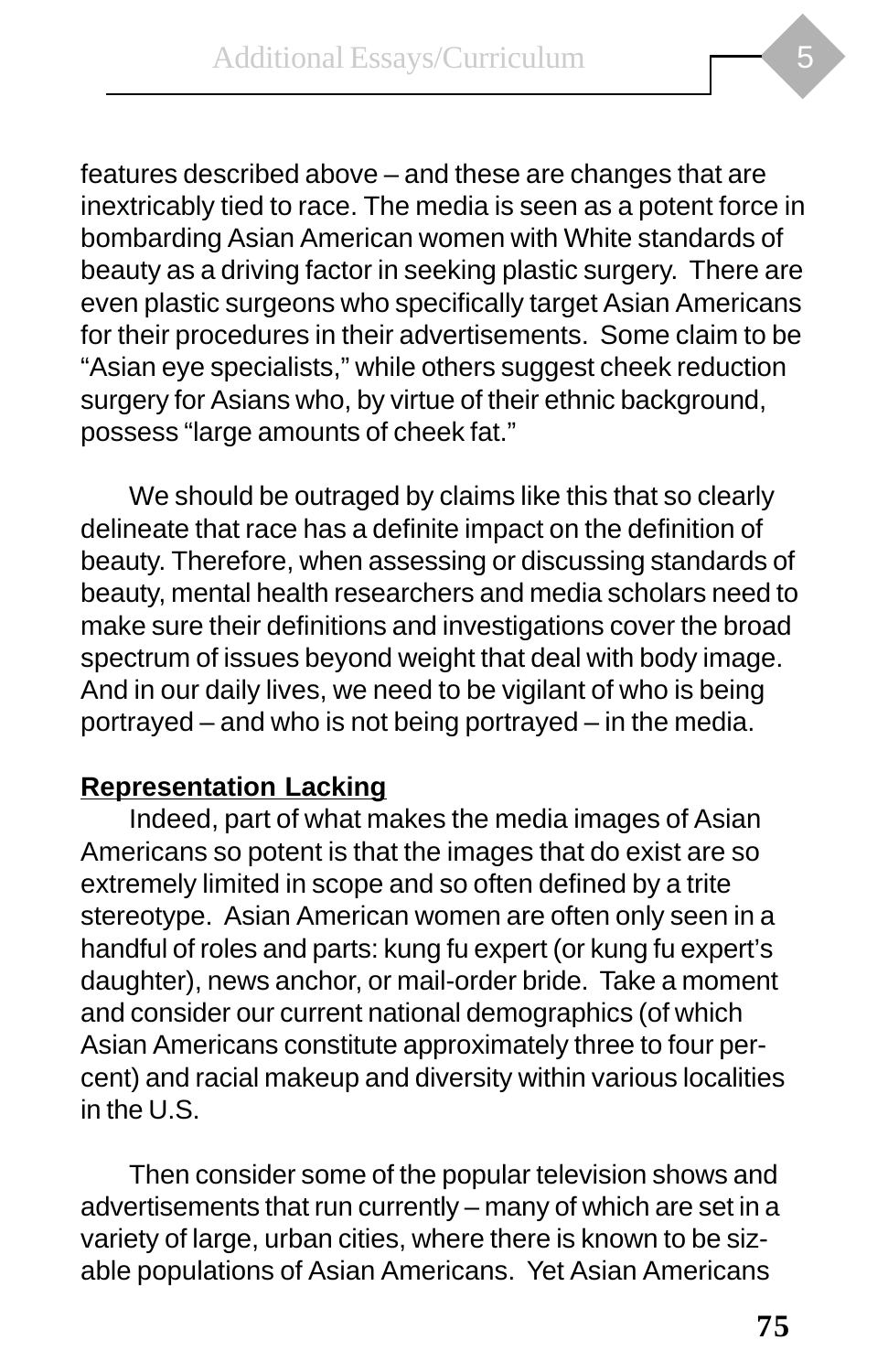are rarely on-screen presences; they are generally neglected or if they are seen at all the are merely "background color" to the actions of Whites. Thus, the relative invisibility of Asian Americans in the media heightens the pressure on any of the few images that do exist.

### **Dragon Lady or Selfless Woman**

In terms of gender- and race-specific stereotypes, Asian American women are often seen in one of two dichotomous images. One of these stereotypes is embodied by an Asian American female character on television currently. Playing a lawyer on a show about lawyers and their professional and personal lives, this woman has been said to represent a "Dragon Lady." The Dragon Lady is a particular image that entertwines race and gender into a stereotype that connotes an innate mysteriousness and exotic eroticism.

The Dragon Lady is seen as being able to charm and seduce men (often White men), yet is deadly in her intentions. This character in the television show is known for growling at her co-workers and has ensnared her boss with sexual tricks she performs with her long, flowing black hair. Perhaps, one might argue, this Asian American character is simply unusual, as many of the other characters on this particular show are. However, there are so few Asian American women portrayed in the media that this image certainly carries more power than if it were merely a portrayal that Asian American women could weigh and evaluate against many other images. Additionally, this portrayal is a stereotype, and one that is specific to Asian and Asian American women.

The other stereotype of Asian American women is one in which they are portrayed as submissive, delicate, and meek, always putting other's (especially men's) needs before their own. A classic example of this stereotype is the main Asian female character in the Broadway musical, Miss Saigon. (As a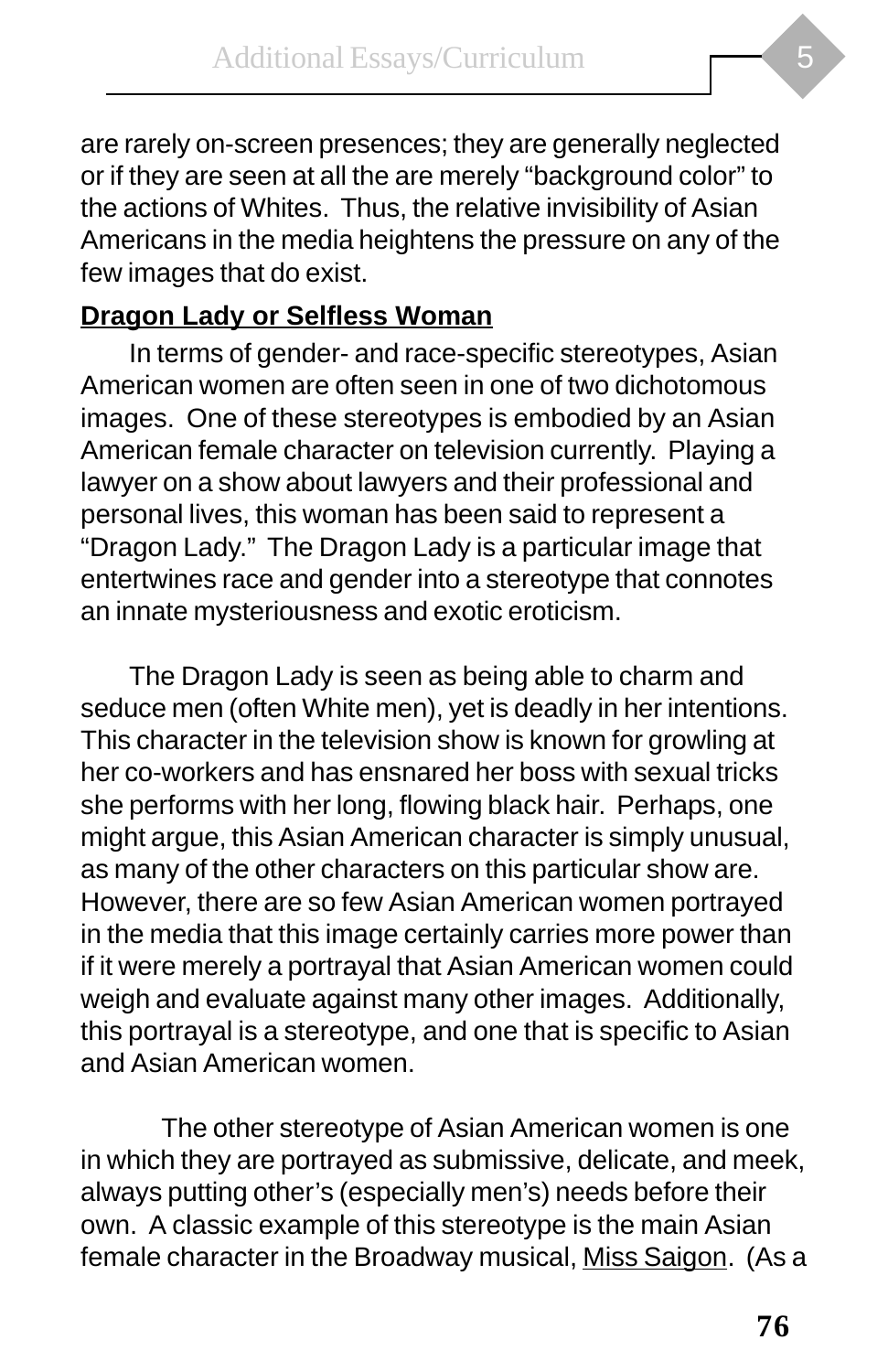side note, there is often a lack of separation on the part of the public as to the difference between Asians and Asian Americans. This lack of distinction is erroneous but as a result, there is often a blending of images and perceptions, such that Asian Americans are seen as Asian.)

This female character falls in love with a White man, bears his child, and ultimately kills herself so that he and his new White wife can take the child and raise it as their own. Such a "selfless act" should be seen for what it really is: integrally tied to race and gender. After all, a role reversal with a White woman and an Asian man would be seen as ludicrous. Yet that such an image of behavior for Asian women is seen as noble, attractive, or worse yet, perhaps genetically innate is both disgusting and racist.

The connection between submissive, powerless Asian women and sex was mentioned in the documentary by references to the sex trafficking of Asian women. Asian American women are often seen in this manner and the sickening link from submissiveness to bondage and torture was horrifyingly illustrated in the pornographic image of an Asian woman who was shown lynched and hanging from a tree.

Psychological research has shown that when Asian women are portrayed in pornographic material, they are often shown in situations where they are being tortured or abused. Research has demonstrated that the pornography with women of color often varies the content dependent upon race. Thus, Asian women are depicted in wartime scenarios, as prostitutes or sex slaves, often as helpless and passive.

In conclusion, this documentary video calls for all of us to be revolutionary as we challenge media images around us. It calls for us to be critical consumers of what we take in. In addition, broadening our attention to always include cultural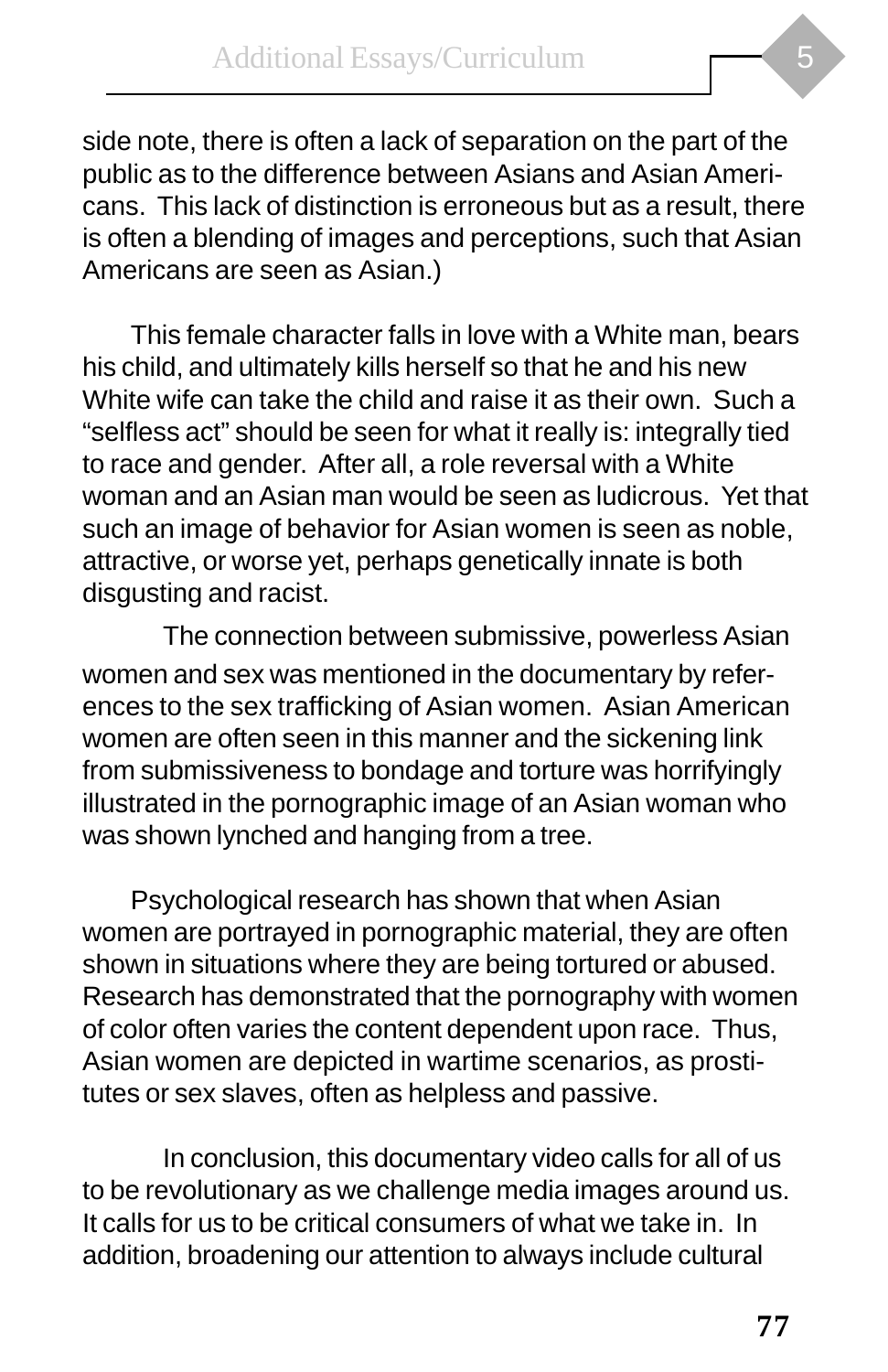messages or implication within media images and portrayals is necessary if we strive to be inclusive and representative of the diversity that truly surrounds us everyday.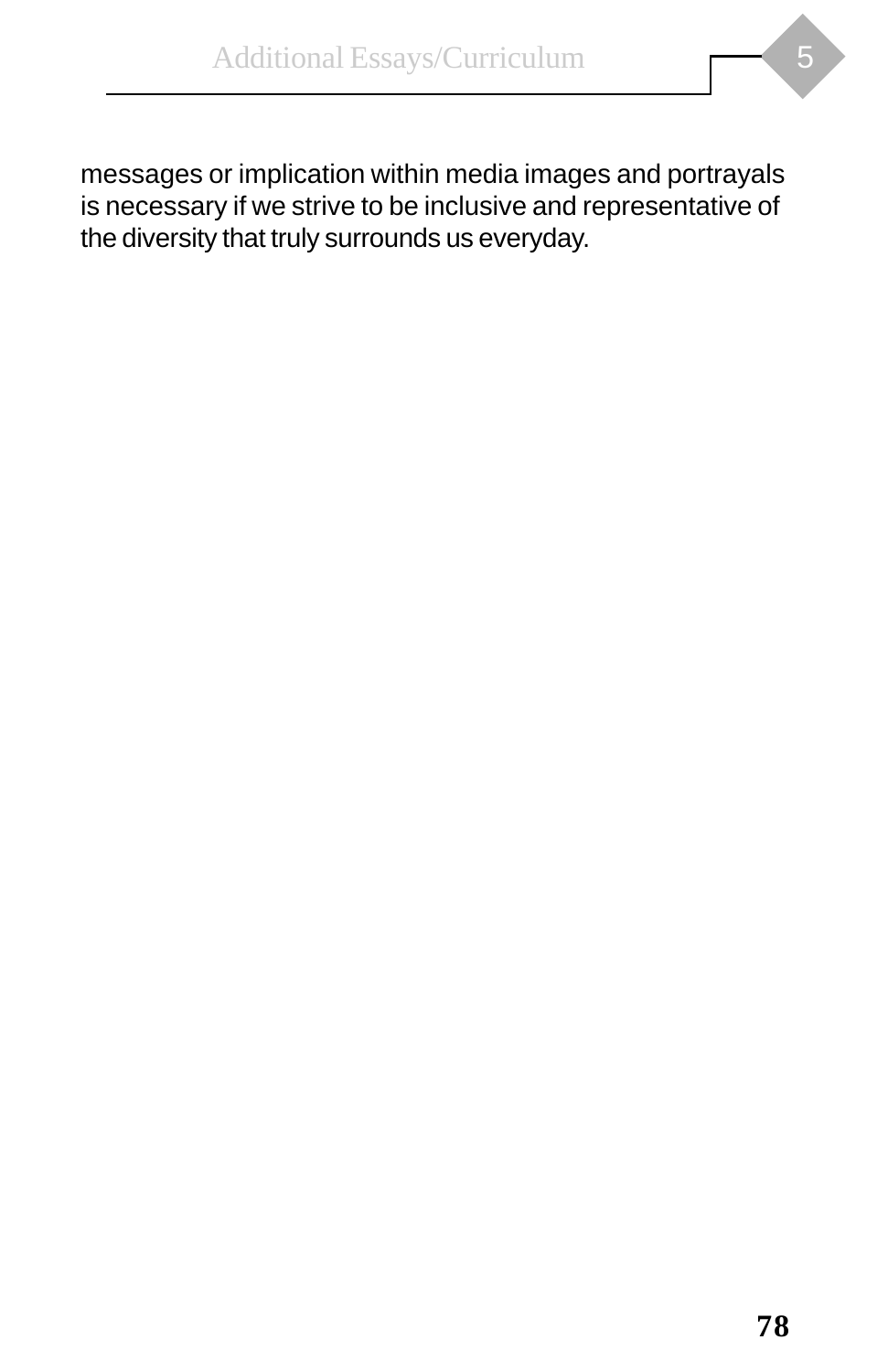

## **Marketing "Woman" to Women Online**

*By Noy Thrupkaew*

I just couldn't do it. I was shuddering at the thought of becoming a member of women.com, one of a rapidly proliferating group of "women's websites," for the purposes of research for this piece. After spending just a few days surfing women.com and iVillage.com, the only publicly traded websites "made by and for women," I was already worried that I would turn into the endlessly dieting, baby-making, big-rock-wearing, tamalepie-baking, husband-pampering creature that is "Woman" on many of the mainstream women's websites.

These websites don't sell themselves that way, of course. They attract women web surfers with perks like surveys, online sex therapists, tax advisers, and chats with famous folks. It's sort of fun in a gross and bloated way, like screeching over Angelina and Billy Bob while eating buckets of chocolate chip cookie dough with your girlfriends. But after a while, it's hard to take. Both women.com and iVillage.com assault the web surfer with immense amounts of feminized goo, from "Pecan Pie: The Southern Specialty," to the helpful "Take some time to make yourself look good!" in an advice column on Making the Transition From Housewife to Employee. It was a little difficult to get to the articles themselves, though, because my attention kept getting diverted by the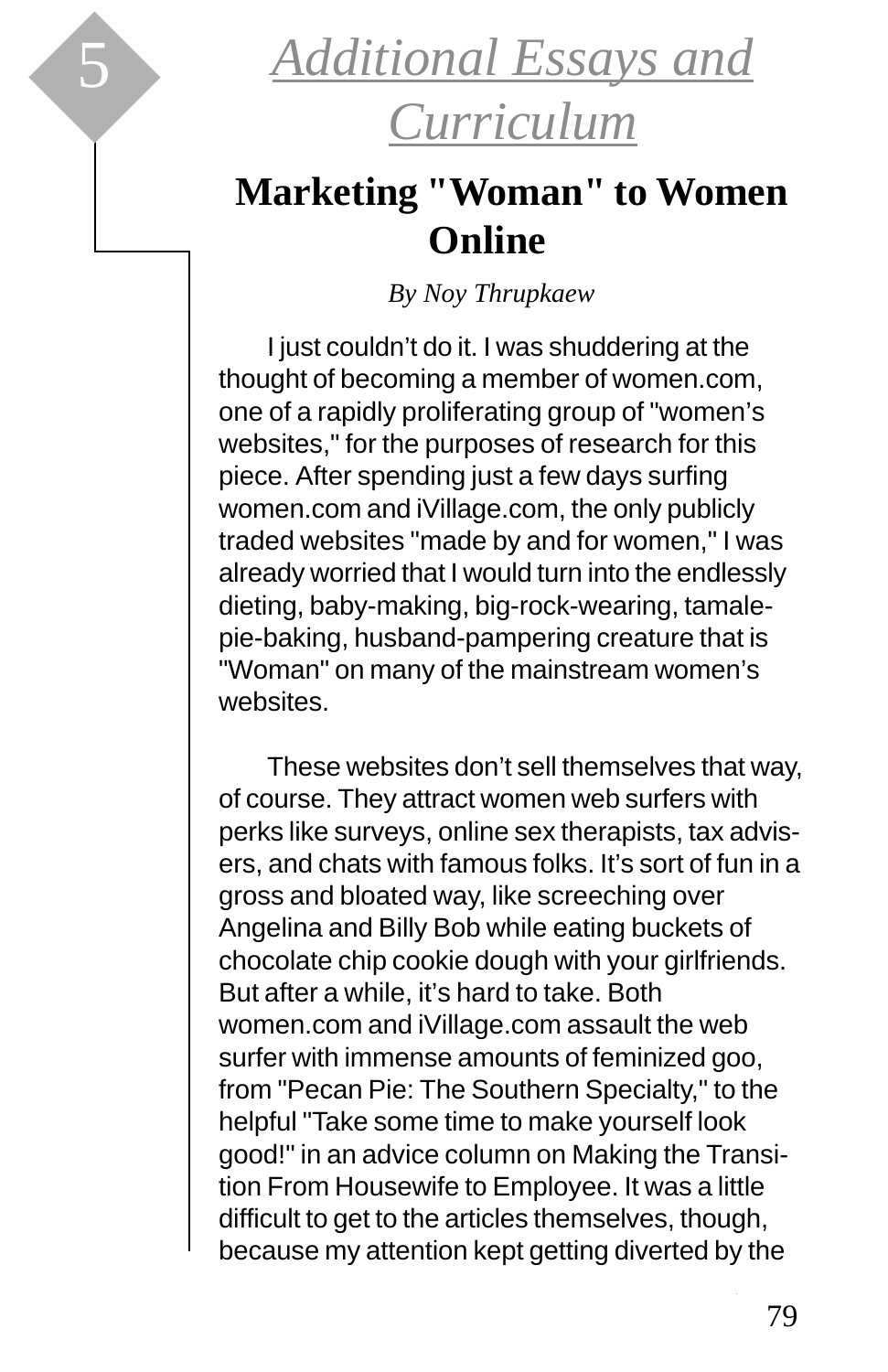shrieking ads telling me to subscribe to Cosmo, buy cute shoes, and purchase "solutions for easy living."

I had already exposed myself to this radioactive blast of "marketing for women," so why not go the extra step and become a member? After all, members of women.com and iVillage.com get a range of goodies from free email accounts and live chat to pregnancy calendars, access to online women's mags, and a "wedding builder." But becoming a member would mean that the websites could declare open season on my email inbox, sending chirpy newsletters, special offers, and heavy-breathing ads for "women's stuff."

My emailbox is already bursting with DO YOU LIKE HOT SEX?, LOSE 2-14 INCHES IN ONE HOUR!, ACNE CURE & PENNY STOCK PICK!, MAKE \$\$\$\$ FOR NO WORK!, so the thought of adding this new twist to what the cybergods already see fit to send me would be too much. "Oh, not only is this person horny, chunky, zitty, and lazy, but she's a woman! She must be white, straight, and married, with two kids, a dog, and an SUV! She must like to shop! And for woman things! Things for her family! Because women are relational."

This is actually pretty much the logic behind women's websites. Studies like those published in the past two years by Jupiter Communications, the "worldwide authority on internet commerce," fanned the flames with their predictions that women will be spending \$53 billion per year on internet purchases by 2003. Venture capitalists and internet developers jumped on board, launching "women's websites" as part of a strategy to corner a previously ignored market.

### **Relationship Marketing**

These folks turned to a bit of corporate philosophy called "Relationship Marketing" to peddle their consumer portals. A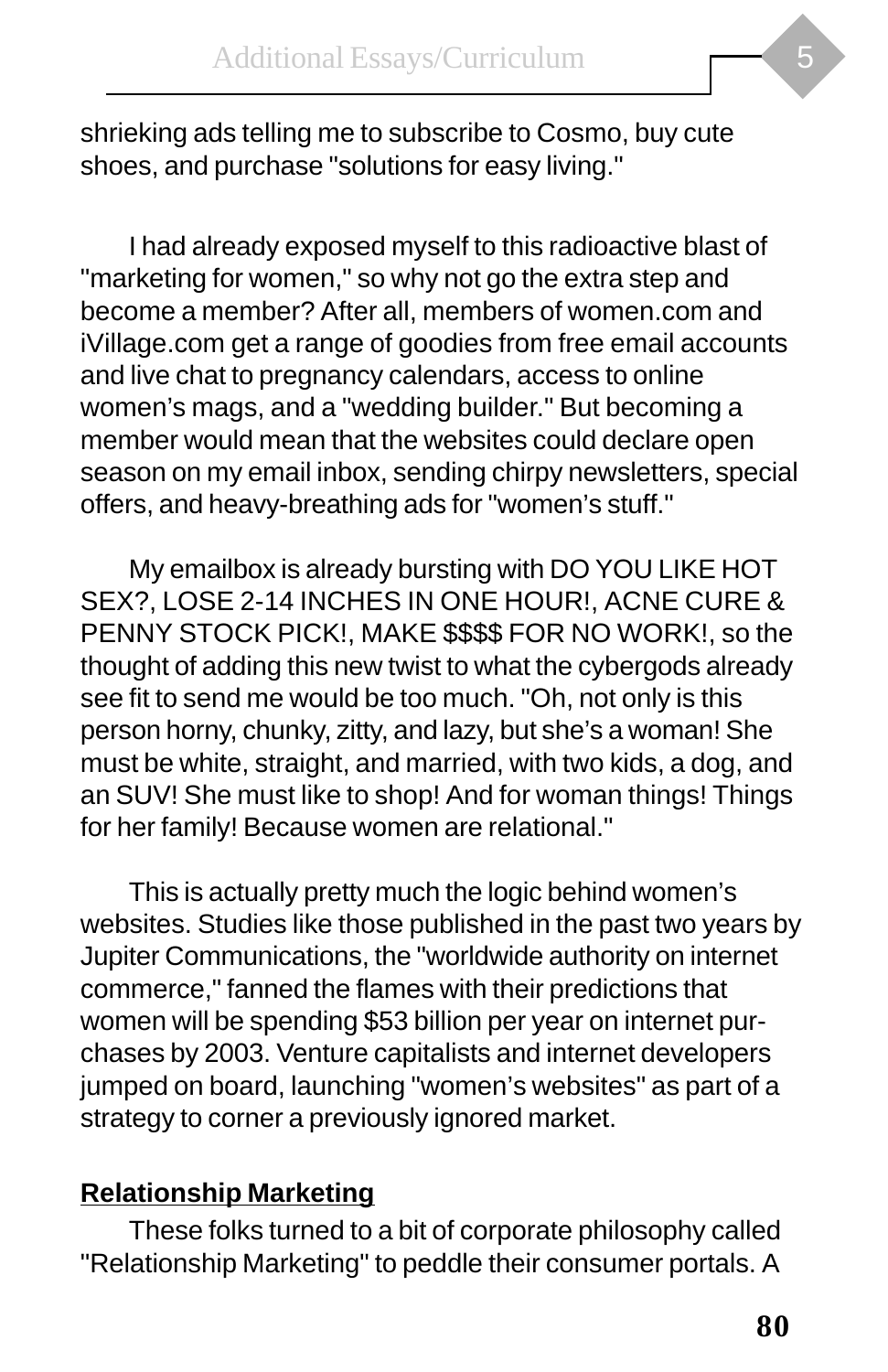prime example is this inspirational nugget from Faith Popcorn, trend guru and corporate consultant, who wrote a book on marketing to women entitled EVEolution: "Marketing to women requires not just learning, but unlearning. Marketers will need to create a rich series of connections and bonds rather than episodic consumer collisions."

MLM Talk Online, a resource website for network marketing professionals, exhorted internet developers to cater to women's "advanced social and people skills. The current rage of `Relationship Marketing' just puts a new label on the tools that women have always used to build their business." Got that?

It seems that women are a whole different species from men--we are relational and love community. This is not an unfamiliar concept to those who have indulged in John Gray's Men Are from Mars, Women Are from Venus, or Deborah Tannen's You Just Don't Understand to explain away all the difficulties between men and women. (Carol Gilligan may have started it with In a Different Voice, but she was genuinely on to something, and I don't think she had Gray's intergalactic sexism in mind when she wrote her book.)

I'm sure some differences between the genders do exist, but as Francine Prose wrote in "A Wasteland of One's Own," her scathing New York Times Magazine essay on women's culture and websites, there are probably not as many "as there would be if this were a society in which men and women could casually decide which gender wants to be president this term, and which one wants to take care of the kids and Great-Grandma. Humans are adaptive creatures, and the people who are responsible for the family tend to get interested in family relationships."

**81**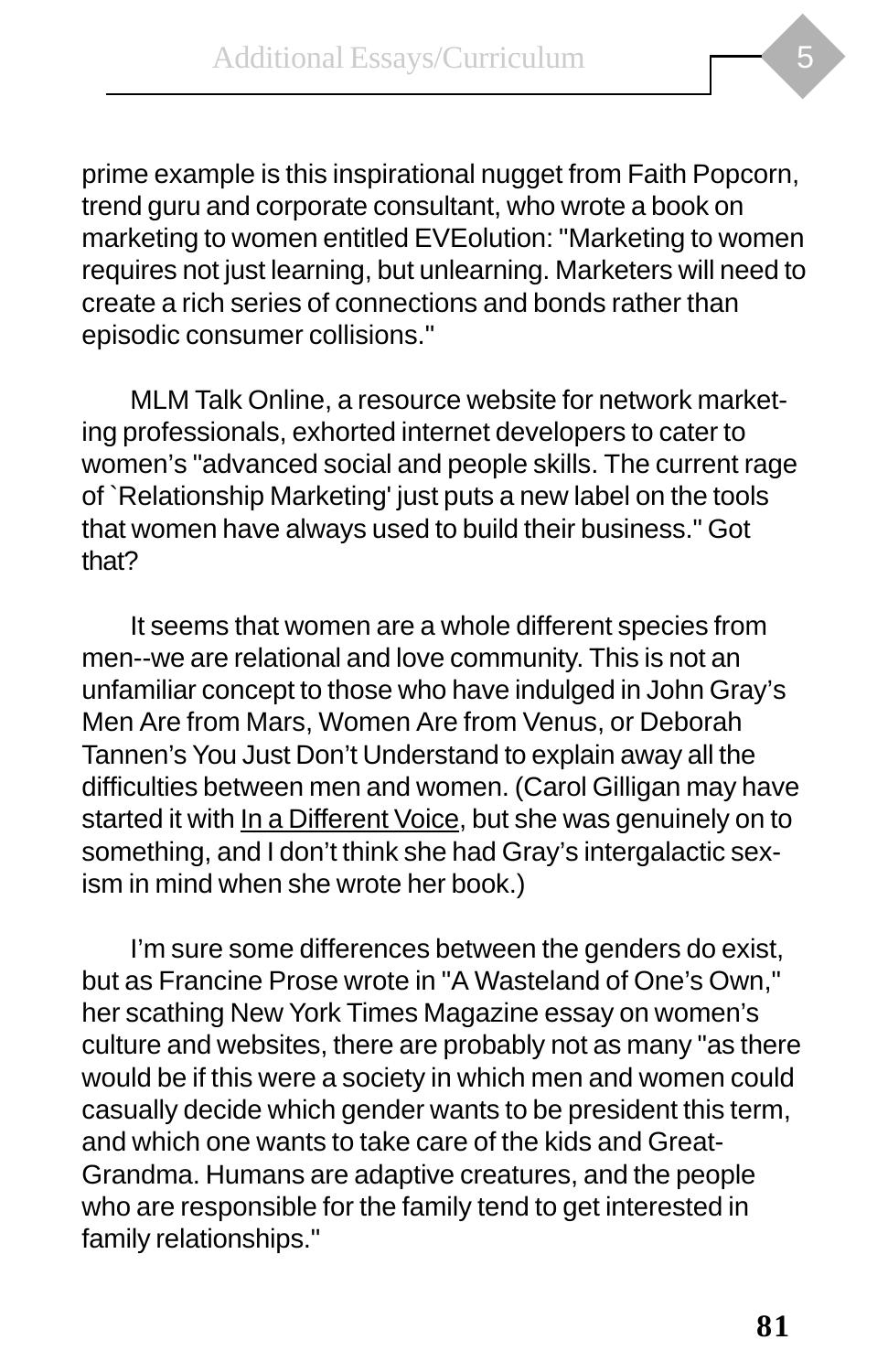But internet developers aren't so radical, so relationship marketing--"build a relationship with women so they buy things for their relationships"--and "women's culture" is what we get. They try to trick us with solicitous advice, sympathetic polls ("The hardest part about dieting and weight loss is a. hunger, b. unappetizing food choices, c. eating out, d. getting off the couch, e. all of the above"), helpful suggestions and tips, and wise experts to guide us through our harried lives as wives and mothers. (And no, there's no room for divorced, unmarried, single parent, young, old, disabled, queer, darker than lily, or poorer than middle here. We are Woman. Resistance is futile.)

But lurking behind all of the handholding are the twin evils of relationship marketing and the co-option of the noble idea of women's space. It's much like being invited to dinner at your best friend's house, only to have her shake you down for all you're worth once you're behind closed doors.

There's something even more insidious behind all the relational talk, however. At Oxygen Media, home to Oprah Winfrey's magazine, cable-TV network, and website, chairwoman Geraldine Laybourne says women "are pushed and pressured in such amazing ways that they deserve to have a place where they can take a deep breath."

Of course women need their blissful solitude. We rarely get any help with or credit and financial compensation for the work of care and mothering--work that has been demeaned through the centuries as "women's work in the home." Add to that the work outside the home that many women do and what do you get? That old Calgon-take-me-away commercial, which was all about the incredible wear and tear of an "average" woman's life. But does this mean that that woman should never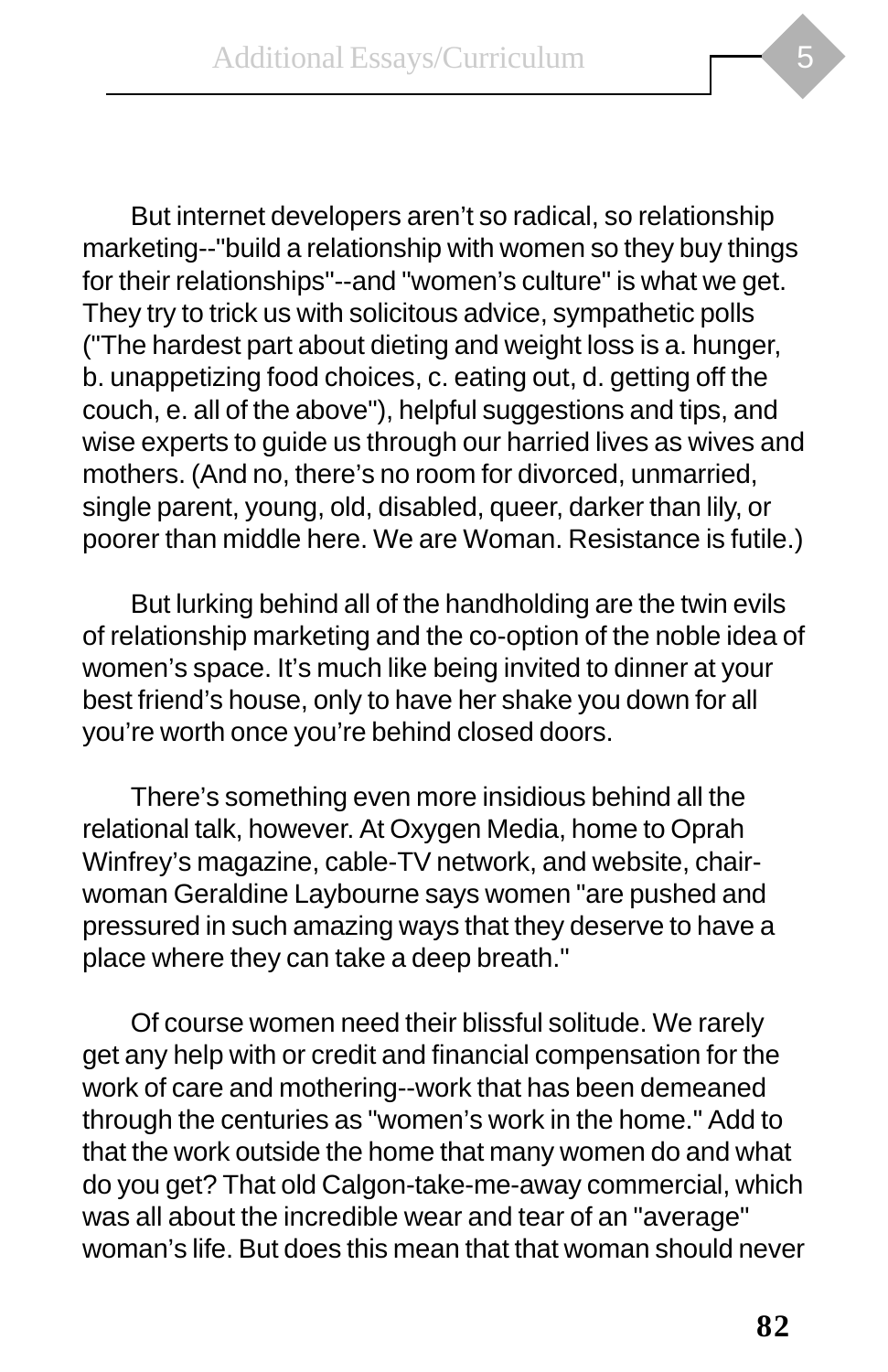get up to fight the larger forces that sent her scuttling to her bathtub in the first place?

Cleaner Homes, Smurfier Lives? Or Something More? If one chooses to buy into this, one can gain a little happiness, I suppose. We can buy the products to make our houses cleaner and more efficient, our families happier, our work lives smoother, our home lives smurfier--ignoring the fact that all this buying will create a cycle of more exhausting work that necessitates another deep breath at the end of it. We can indulge in what I'll call "My Home-ism"--the belief that if our homes are spotless and full of gadgetry, our work is going well, and our families are perfect, our work as human beings is done. We can also tone, trim, dewrinkle-ize ourselves until we're perfect. Our worlds can get smaller and smaller, so we never have to think about all those bad things out there--imbalances of power, sexism, racism, homophobia, inequity, and economics -- and we can escape in our pinker than pink cyberworld.

But I'm not sure that will happen, despite all the doom and gloom I felt after examining the marketing strategies behind the sites. Both iVillage.com and women.com have seen their stocks plummet after an initial stratospheric take-off, even though nearly four million women visit their sites each month. It turns out that not enough of the web surfers actually click on the ad banners that can bring the sites some revenue. This is no surprise to some shoppers, especially the ones who like to get all up in a potential purchase, try it on, frown, fuss, fidget, take it off, leave, and come back and try it on again before buying it and returning it the next day.

But more than that, women are actually building their own communities, real communities--with each other, and not with sponsoring corporations. Take Peg Gray of Maine, for ex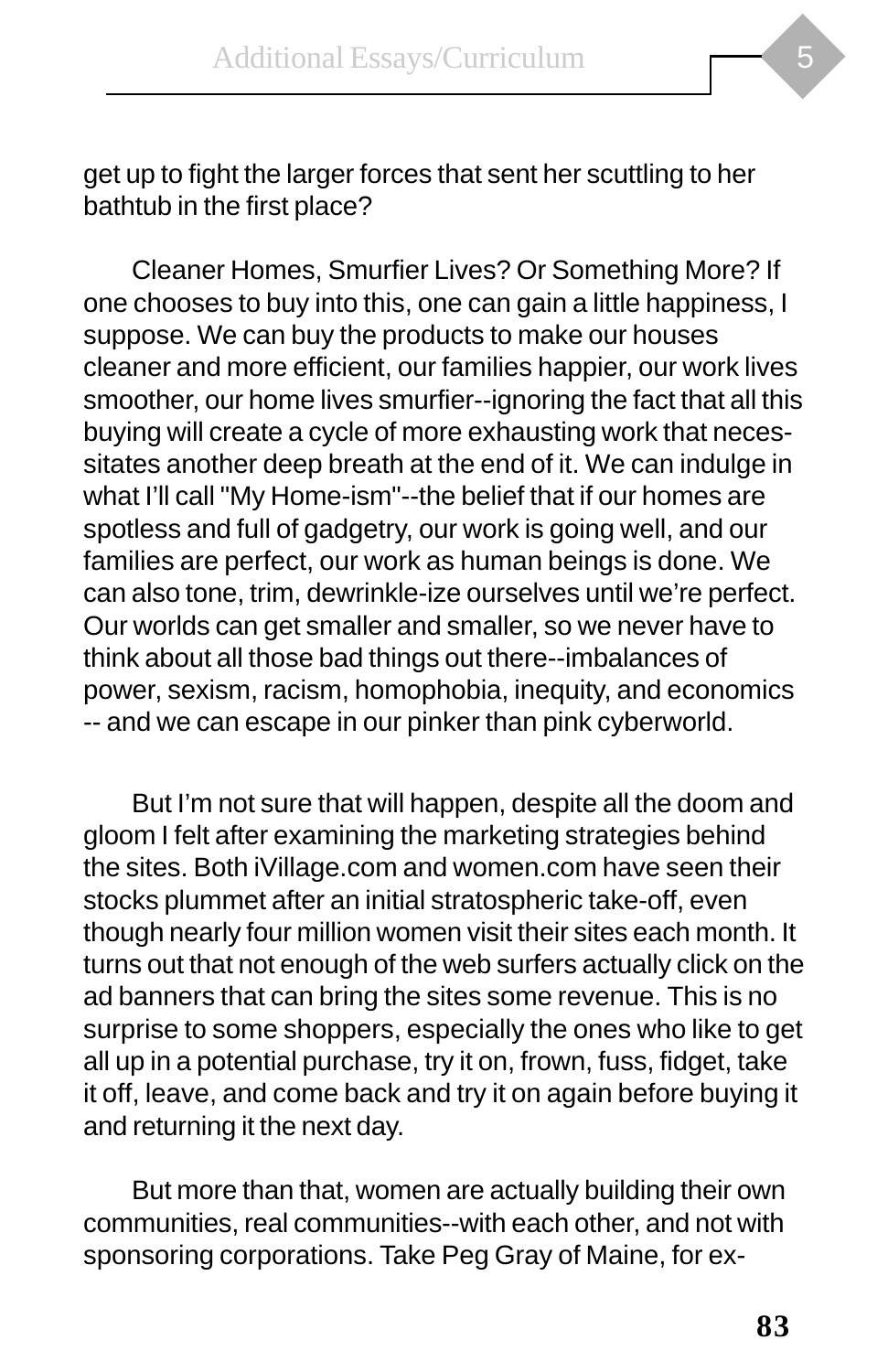ample. As a breast cancer survivor, she felt alone because support groups were an hour's drive away, according to the Boston Globe. She turned to anonymous iVillage message boards and chat groups. "I lurked for a while, reading things that the ladies were saying to each other, and finally mustered enough courage to post something myself," she said. "The depth of compassion and empathy and the love and concern for others is unequaled. . . . It felt like family from the beginning." She now spends two hours a day on the website as a volunteer discussion leader.

Even the fact that some of the websites might draw women online can be a great thing. Oprah's Oxygen Media group was especially proactive about getting women online, creating a TV series, "Oprah Goes Online," whereby Her Oprah-ness and best friend Gayle King go online in twelve sessions. "From email to chats to search engines to home pages, the two women will explore their options and experience firsthand how the Web will change the way women look at money, shopping, education, community, technology and themselves."

Although the priorities of the series are a little messed up -- money andshopping come first, of course -- who's to say that women won't feel they can handle the internet more comfortably? That we won't level that loudly lamented but not-acted-upon gender gap in technology even starting from such a capitalistically minded beginning?

We're already getting some kind of message out, it seems. By logging on, but not buying, by creating our own communities on the "women's websites" or by making our own sites, we're saying that we are more and want more from women's websites than we're given credit for that we are finding a way to make the internet a place of our own.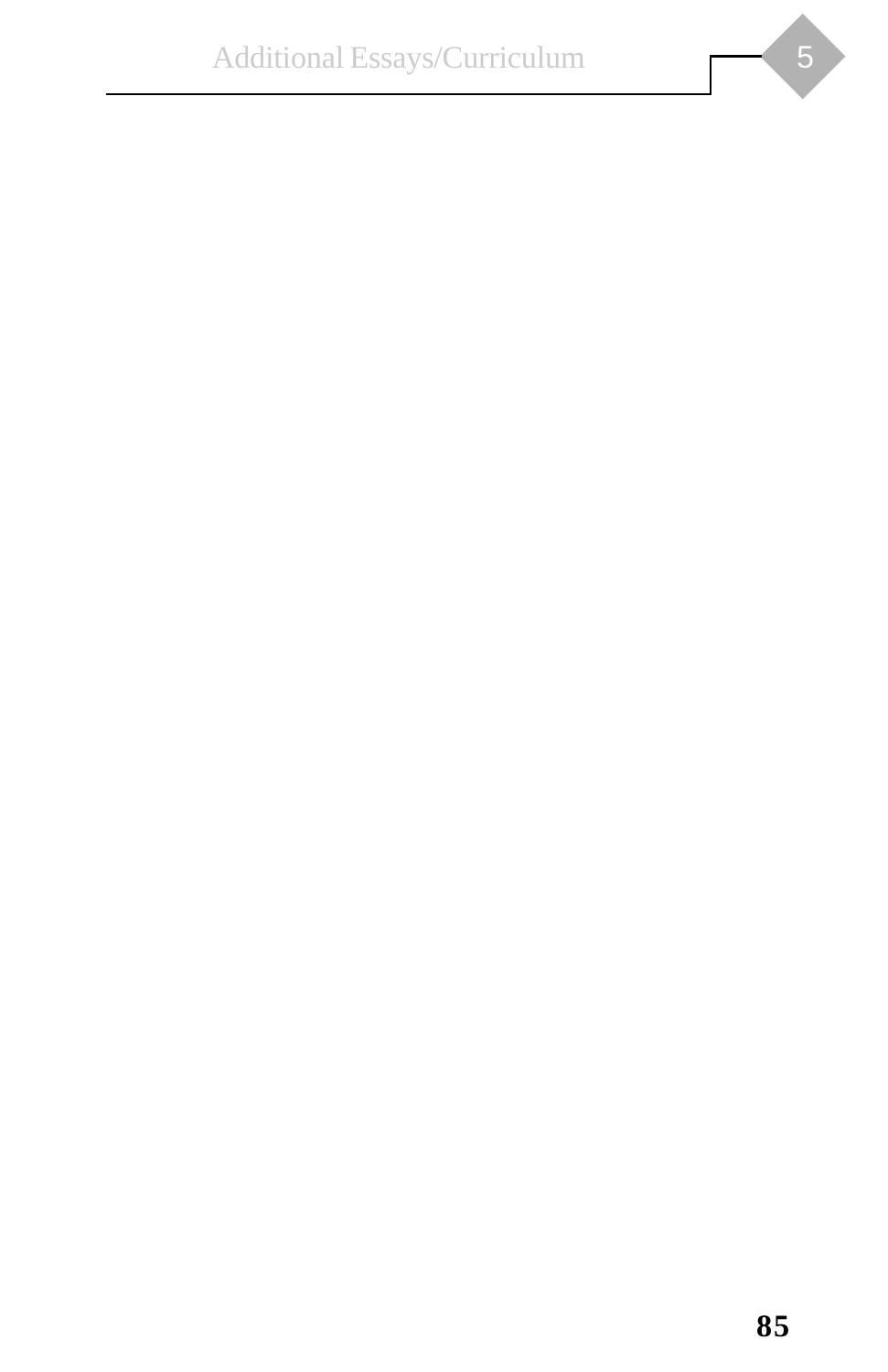

## *THE STRENGTH TO RESIST: The Media's Impact on Women & Girls* **RESOURCES**

#### **AUDIOVISUAL**

*The Body Beautiful* (video/film), 23 minutes Women Make Movies, Inc. 462 Broadway, Suite 500 New York, NY 10013 (212) 925-0606

*Ethnic Notions* and *Color Adjustment (2 videos)* California Newsreel 149 9<sup>th</sup> Street San Francisco, CA 94103 www.newsreel.org

*The Famine Within* (video), 2 hours Direct Cinema P.O. Box 10003 Santa Monica, CA 90410 (800) 525-0000

*Fat Chance* (video) Bullfrog Films P.O. Box 149 Oley, PA 19547 (800) 543-3764

*Images of Indians* (5-30 min episodes) www.oyate.org

*Mirror Mirror* (video/film), 17 minutes Women Make Movies 462 Broadway, Suite 500 New York, NY 10013 (212) 925-060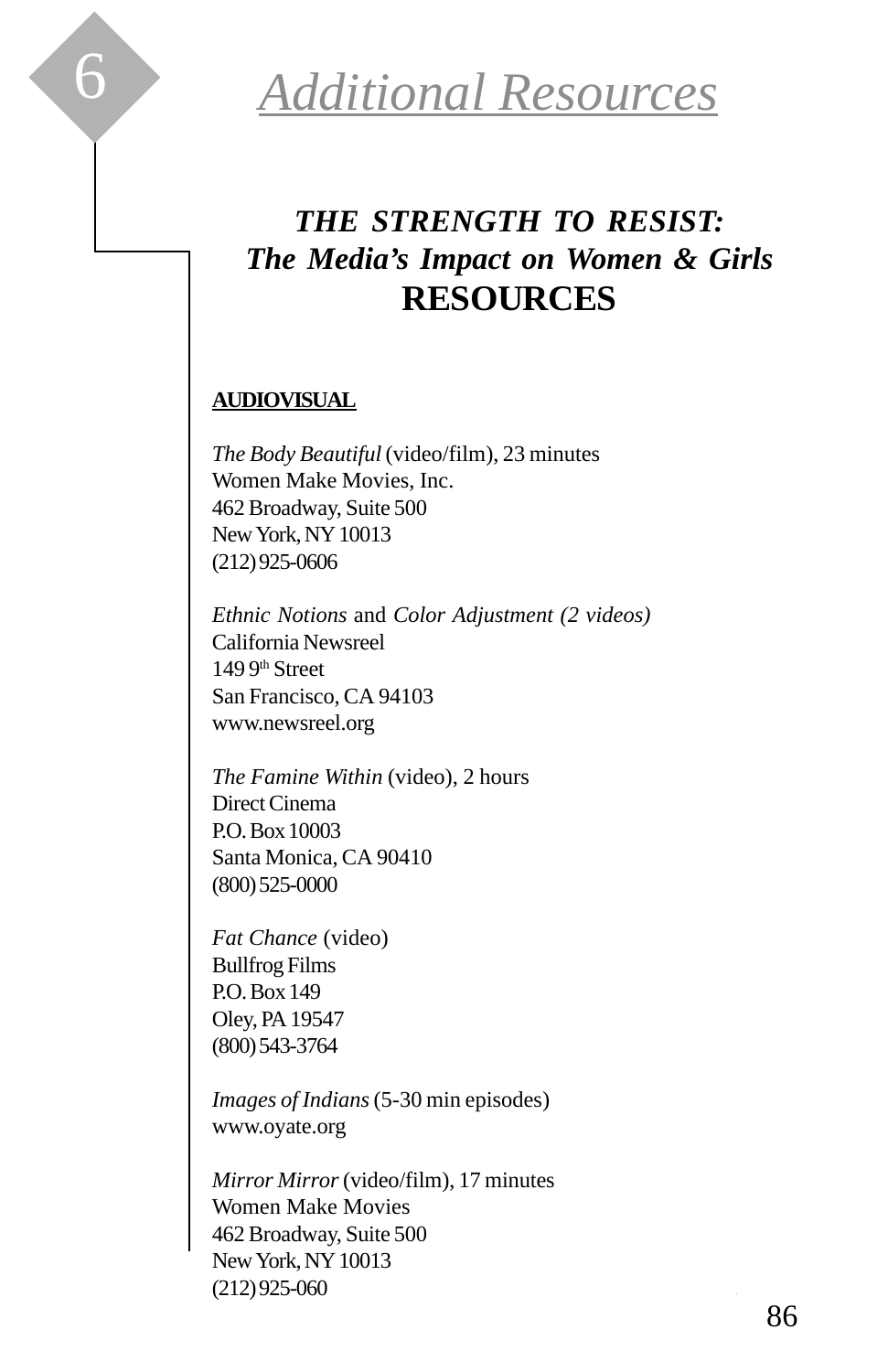*No Apologies* (video), 30 minutes Wry Crips Disabled Women's Reader's Theatre P.O. Box 21474 Oakland, CA 94620 (510) 601-5819

*Nothing to Lose. A Performance by the Fat Lip Reader's Theatre* (video) Fat Lip Reader's Theatre P.O. 29963 Oakland, CA 94604 (415) 583-1649

*Nothing to Lose: Women's Bodies Image Through Time* (video) Wolfe Video c/o Customer Service P.O. Box 685195 Austin, TX 78768 (800) 850-5951

*Size 10* (film), 20 minutes Women Make Movies, Inc. 462 Broadway, Suite 500 New York, NY 10013 (212) 925-0606

*Skin Trade: Women, Complexion and Caste* (videos) Skin Trading Video Series 89 Walden Street Cambridge, MA 02140 (617) 354-8657 jhana@msn.com

#### **BOOKS AND LITERATURE**

#### **Adolescents / Girls' Self-Esteem**

Abner, Allison, and Linda Villerosa. Finding Our Way: The Teen Girls' Survival Guide.New York: Harper Collins, 1995.

American Association of University Women. *Shortchanging Girls, Shortchanging America*. Washington, DC: AAUW, 1991.

Cupolo, A., K. Corbette, and V.Lewis. No More Stares: A Role Model Book for Disabled Teenage Girls. Berkeley: Disability Rights Education Fund, 1982.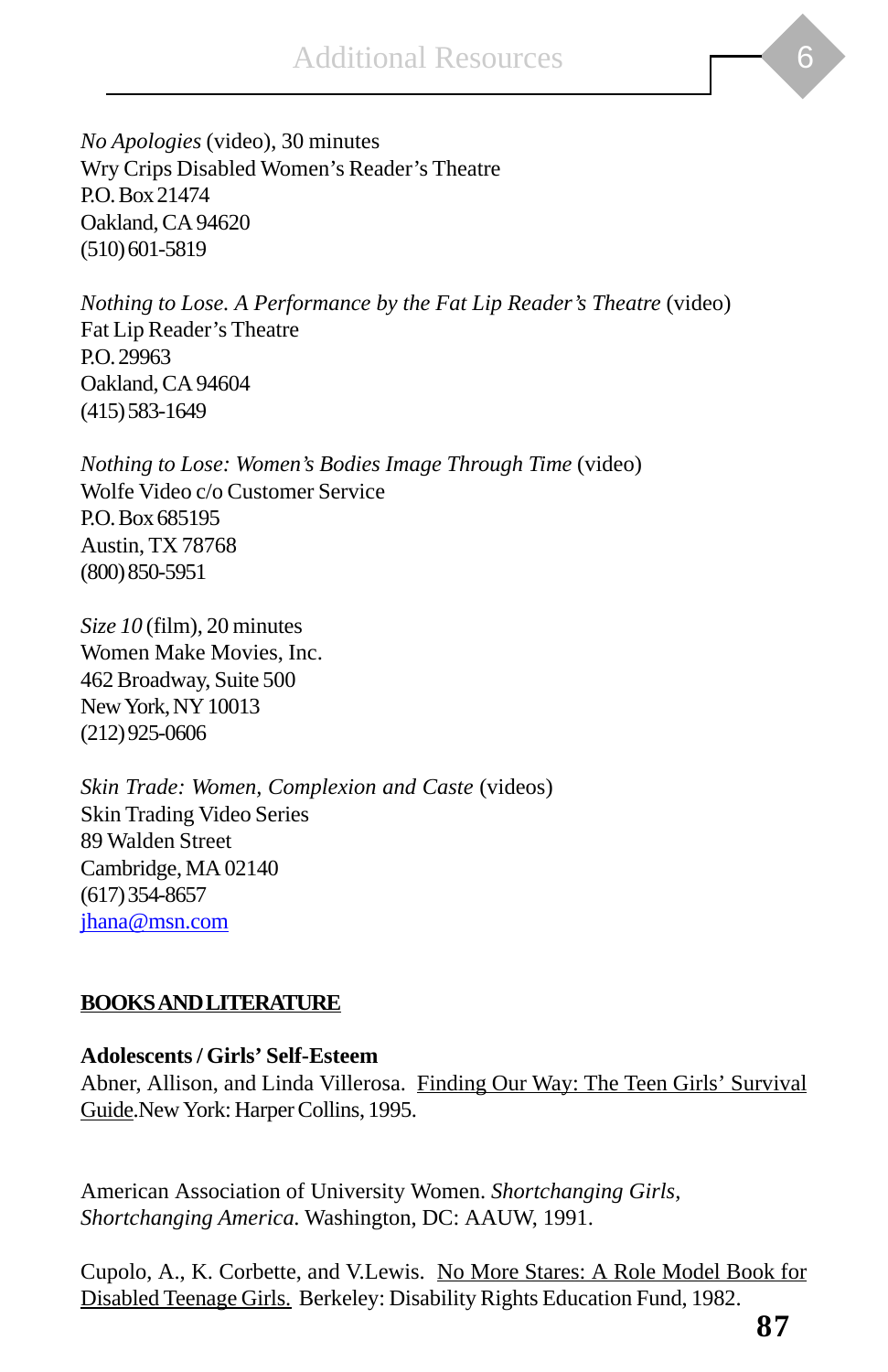Dee, Catherine. The Girl's Guide to Life. Boston: Little, Brown and Co., 1997.

Douglas, Susan J. Where the Girls are: Growing Up Female with the Mass Media.

Doswell, W.M., et al. (1998) Self-image and self-esteem in African American preteen girls: Implications for mental health. *Issues in Mental Health Nursing*, 19: 71-94.

Gilligan, Carol. In a Different Voice. Cambridge, MA: Harvard University Press, 1982.

\_\_\_\_\_\_\_. Meeting at the Crossroads: Women's Psychology and Girl's Development. Cambridge: Harvard University Press, 1992.

Gray, Heather and Phillips, Samantha. Real Girl/Real World: Tools for Finding Your True Self. San Francisco, Seal Press.

HUES (Hear Us Emerging Sisters): A young woman's guide to power and attitude. www.hues.net, 800-HUES-4U2.London: Times Books. 1995.

Mackoff, Barbara. Growing a Girl: Seven Strategies for Raising a Strong Spirited Daughter.

Odean, Kathleen. Great Books for Girls.

Orenstein, Peggy. Schoolgirls: Young Women, Self-Esteem and the Confidence Gap. New York, NY: Doubleday, 1994.

Pipher, Mary. Reviving Ophelia: Saving the Selves of Adolescent Girls. New York: G.P. Putnams Sons, 1994.

Teen Voices Magazine. P.O. Box 120-027, Boston, MA 02112-0027 (888) 882- TEEN.

### **Body Image / Eating Disorders**

Atkins, Dawn. Looking Queer. Binghamton NY: The Haworth Press, Inc., 1998. Arnold, Georgina. "Coming Home: One Black Woman's Journey to Health and Fitness." The Black Woman's Health Book. ed. Evelyn C. White. 2<sup>nd</sup> ed. Seattle: Seal Press, 1995.

Atwood, Margaret. The Edible Woman. London: Verago Press, 1989.

Baker, Nancy C. The Beauty Trap: Exploring Woman's Greatest Obsession. New York: Franklin Watts, 1984.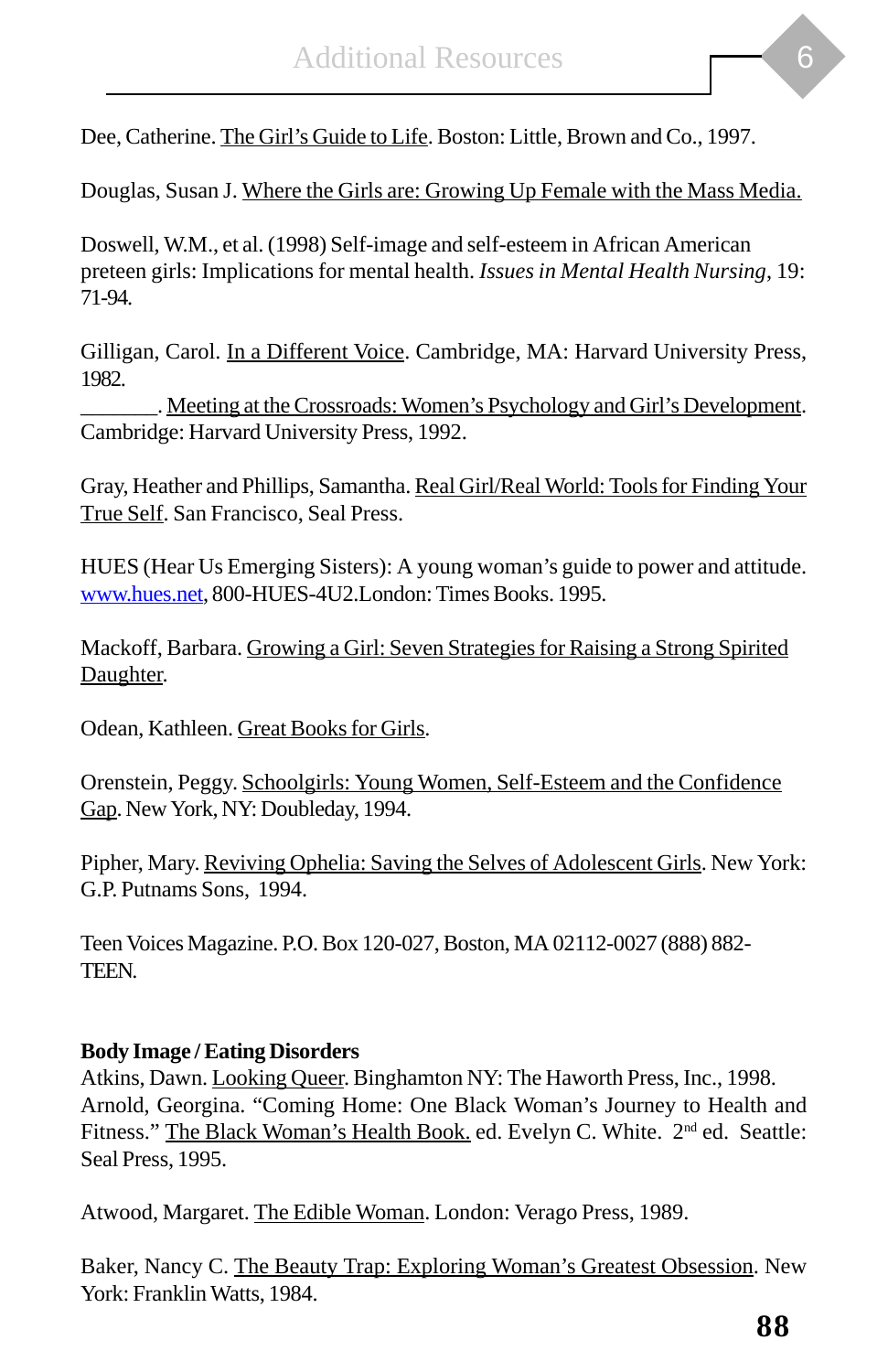

Banner, Lois. American Beauty. New York: Alfred Knopf, 1983.

Brown, Laura S., and Esther Rothblum, Eds. Overcoming Fear of Fat. Binghamton: Harrington Park Press, 1989.

Brumberg, Joan Jacobs. Fasting Girls: The Surprising History of Anorexia Nervosa. New York, NY: Plume Books, 1989.

Camplin, Jo, ed. Images of Ourselves: Women with Disabilities Talking. London: Routledge & Kegan Paul, 1981.

Carillo, Ann, et al., eds. *No More Stares*. Berkeley: Disability Rights and Education Fund, 1982.

Chapkis, Wendy. Beauty Secrets: Women and the Politics of Appearance. Boston: South End Press, 1986.

Chernin, Kim. The Hungry Self: Women, Eating and Identity. London: Virago Press, 1986.

Cooke, Kaz. Real Gorgeous: The Truth about Body and Beauty. New York: W.W. Norton, 1996.

Edison, Laurie T., and Debbie Notkin. Women En Large: Images of Fat Nudes. San Francisco: Books in Focus, 1994.

Edut, Ophira. Body Outlaws: Young Women Write about Body Image and Identity. San Francisco, Seal Press 2000.

Erdman, Cheri K. Nothing to Lose: A Guide to Sane Living in a Larger Body. San Francisco: Harper San Francisco, 1995

*Fat Girl Magazine*: 2215-R Market Street 193; San Francisco, CA 94114 *Fat!So?*: PO Box 423464; San Francisco, CA 94142.

Fraser, Laura. Losing It: America's Obsession with Weight and the Industry that Feeds on It. New York: Dutton, 1997.

Freedman, Rita. Bodylove: Learning to Like our Looks—and Ourselves. New York: Harper &Row, 1990.

Friedman, Sandy. When girls feel fat: helping girls through adolescence. New York, NY: HarperCollins, 1997.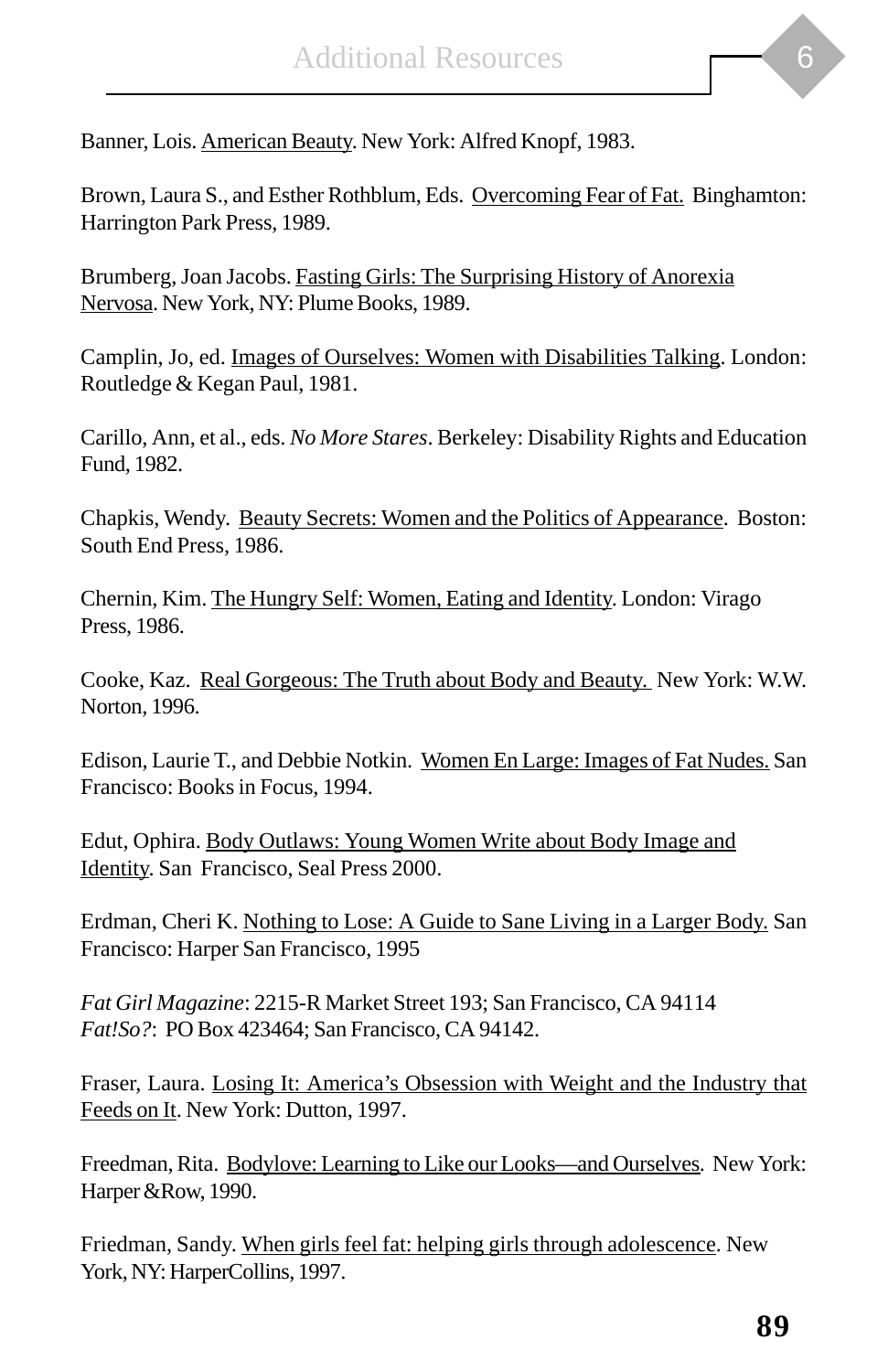

Friday, Nancy. The Power of Beauty. New York: HarperCollins, 1996.

Frost, Liz. Young Women and the Body: A Feminist Sociology. Palgrave, 2000.

Gilman, Sander L. Making the Body Beautiful: A Cultural History of Aesthetic Surgery. Princeton: Princeton Univeristy Press, 1999.

*Healthy Weight Journal*: 402 145<sup>th</sup> Street; Hettinger, ND 58639; (701) 567-2646; Fax: (701) 567-2602

Herron, Carolivia. Nappy Hair. New York: Alfred A. Knopf, 1997.

Heywood, Leslie. Bodymakers: A Cultural Anatomy of Women's Body Building. New Brunswick: Rutgers University Press, 1998.

. Pretty Good for a Girl: An Athlete's Story. New York: Free Press, 1998.

Hirschman, Jane, and Carol Munter. When Women Stop Hating Their Bodies. New York: Fawcett Columbine, 1995.

Hutchinson, Marcia G. Transforming Body Image. New York: Crossing Press, 1985.

Kano, Susan. Making Peace with Food: Freeing Yourself from the Diet/Weight Obsession. New York: Harper & Row, 1989.

Kaw, Eugenia. "Medicalization of Racial Features: Asian American Women and Cosmetic Surgery." In The Politics of Women's Bodies.

Kinzer, Nora Scott. Put Down and Ripped Off: The American Woman and the Beauty Cult. New York: Crowell, 1977.

Lyons, Pat, and Debby Burgard. Great Shape: The First Fitness Guide for Large Women. Palo Alto: Bull Publishing Co., 1990.

Miedema, Baukje, Janet Stoppard, and Vivienne Anderson, eds. Women's Bodies/ Women's Lives: Health, Well-Being and Body Image. Toronto Sumach Press 2000.

Millman, Marcia. Such a Pretty Face: Being Fat in America. New York: Berkley Books, 1981.

Modleski, Tania. Loving With a Vengeance: Mass-Produced Fantasies for Women. New York: Routledge, 1984.

Muscio, Inga. Cunt: A Declaration of Independence. San Francisco: Seal Press.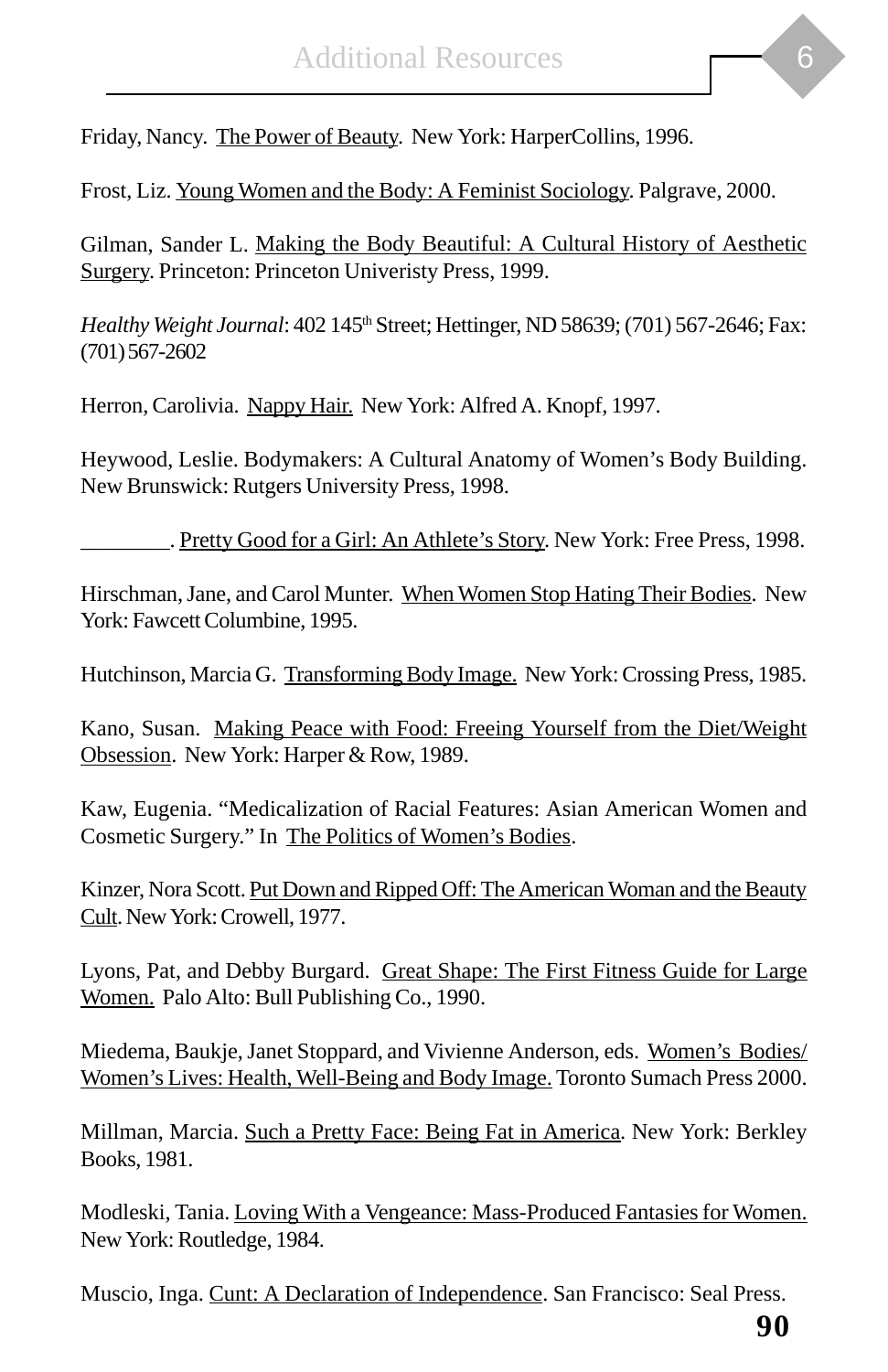Neff, L.J., et al. 1997.

"Black-White: Differences in Body Size Perceptions and Weight Management Practices among Adolescent Females." *Journal of Adolescent Health*, 20: 459-465.

Newman, Leslea. Some Body to Love: A Guide to Loving the Body You Have. Chicago: Third Side Press, 1991.

Panzarino, Connie. The Me in the Mirror. Seattle: Seal Press, 1994.

Polivy, Janet, and Peter Herman. Breaking the Diet Habit. New York: Basic Books,1983.

Pollock, Griselda. "What's Wrong with 'Images of Women'?" The Sexual Subject: A Screen Reader in Sexuality. London and New York: Routledge, 1992.

Rodin, Judy. Body Traps: Breaking the Binds that Keep You from Feeling Good about Your Body. New York: William Morrow & Co., 1992.

Sault, Nicole. Many Mirrors: Body Image and Social Relations. New Brunswick: Rutgers University Press, 1994.

Schoenfielder, Lisa, and Barb Wieser, eds. Shadow on a Tightrope: Writings by Women about Fat Oppression. San Francisco: Aunt Lute Books, 1983.

Seid, Roberta Pollack. Never Too Thin: Why Women Are at War with Their Bodies. New York: Prentice-Hall, 1989.

Steiner-Adair, et al. The Golden Cage: The Enigma of Anorexia Nervosa. Cambridge: Harvard University Press, 2001.

Steiner-Adair, et al., eds. Preventing Eating Disorders : A Handbook of Interventions and Special Challenges. 1999.

Stern, Nanci, et al., eds. With the Power of Each Breath: A Disabled Women's Anthology. Pittsburgh: Cleis Press, 1985.

Thompson, Becky. A Hunger so Wide and so Deep. Minneapolis: University of Minnesota Press, 1994.

Tolmach-Lakoff, Robin, et al. Face Value: The Politics of Beauty. London: Routledg & Kegan Paul, 1984.

Villarosa, Linda, Ed. Body & Soul: The Black Women's Guide to Physical Health and Emotional Well-Being. New York: Harper Perennial, 1994.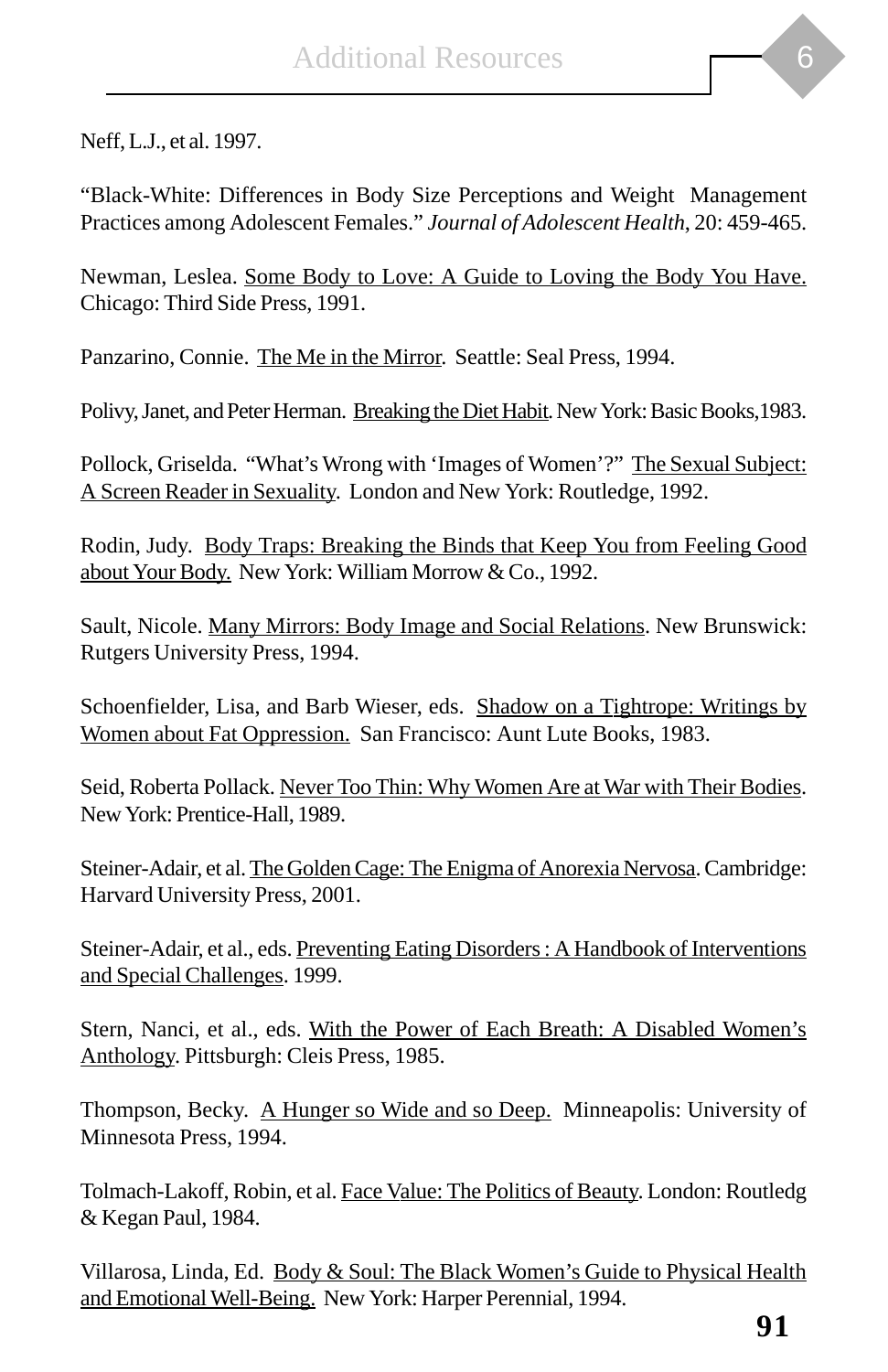Walker, Alice. "Beauty: When the Other Dancer is the Self." The Black Woman's Health Book. ed. Evelyn C. White. 2<sup>nd</sup> ed. Seattle: Seal Press, 1994.

Weitz, Rose. The Politics of Women's Bodies: Sexuality, Appearance and Behavior. Oxford: Oxford University Press, 1998.

Williamson, L. (1998) "Eating Disorders and the cultural forces behind the drive for thinness: Are African American women really protected*?" Social Work in Health Care*, 28(1): 61-73.

# **Children's Literature**

Byers, Betsy. The TV Kid. Puffin Books, 1987. DeBoer, Ron. Caught in the Net. Windmill Press, 2000. DeBoer, Ron. Racing Through the Times. Windmill Press, 2000. DeBoer, Ron. Returning Light to the Wind. Windmill Press, 2000. Hewett, Joan. On Camera: The Story of a Child Actor. Houghton-Mifflin, 1987. Van Allsburg, Chris. The Wretched Stone. Houghton Mifflin, 1991.

#### **Media Literacy**

Alvermann, Donna. Popular Culture in the Classroom: Teaching and Researching Critical Media Literacy. International Reading Association; Chicago, Ill.

Brunner, Cornelia. The New Media Literacy Handbook: an Educator's Guide to Bringing New Media Into the Classroom. Anchor Books, 1999.

Considine, David and Haley, Gail. Visual Messages: Integrating Imagery into Instruction. Teacher Ideas Press, 1992.

Cross, Donna Woolfolk. Mediaspeak: How Television Makes Up Your Mind. Mentor, 1983.

Degaetano, Gloria. Screen Smarts: A Family Guide to Media Literacy. New York, NY: Houghton Mifflin, 1996.

Degaetano, Gloria. Television and the Lives of Our Children. Train of Thought Publishing, 1994.

Healy, Jane. Endangered Minds: Why Our Children Don't Think. Simon and Schuster, 1991.

Miller, Mark Crispin. Boxed In: The Culture of TV. Northwestern University Press, 1988.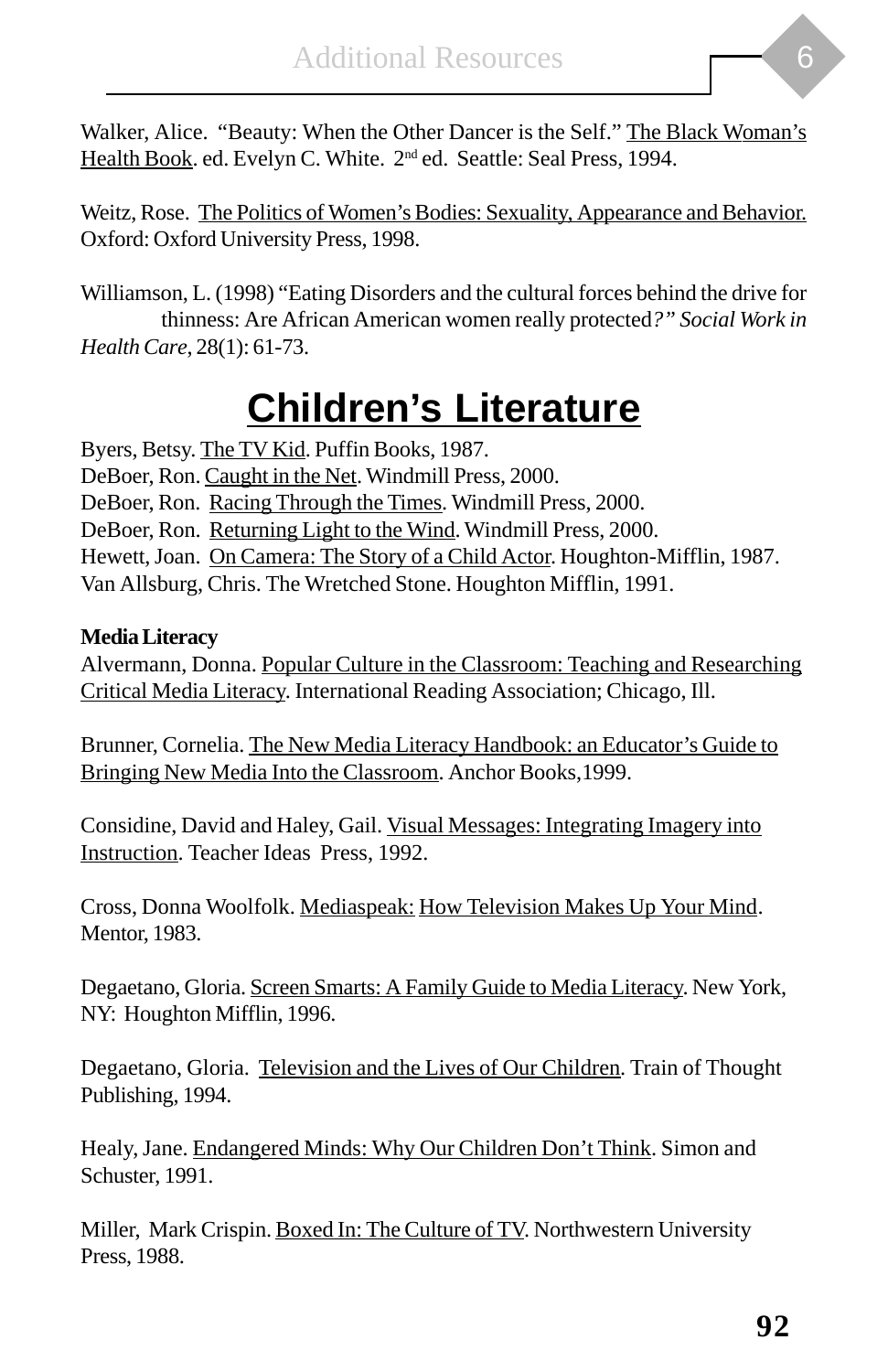

Rosen, Yohnah Elana. Changing the World Through Media Education. Fulcrum Resources, 1998.

## **Media Representations of Women**

Antler, Joyce, Ed. Talking Back: Images of Jewish Women in American Popular Culture. Hanover: University Press of New England, 1998.

Brown, Mary Ellen, ed. Television and Women's Culture. Sage Publications, 1990.

Dines, Gail, ed. Gender, Race, and Class in Media: A Text Reader. Sage Press, 1994.

Dines, Gail. Pornography: The Production and Consumption of Inequality. Routledge Press, 1997, 2001.

Douglas, Susan. Where the Girls Are: Growing Up Female with the Mass Media. New York: Time Books, 1995.

hooks, bell. Black Looks: Race and Representation. Boston: South End Press, 1992.

hooks, bell. Reel to Real: Race, Sex, and Class at the Movies. Boston: South End Press.

Moog, Carol. Are They Selling Her Lips? Advertising and Identity. William Morrow & Co., 1990.

Robertson, Jennifer Ellen. Takarazuka: Sexual Politics and Popular Culture in Modern Japan. Berkeley: University of California Press, 1998.

#### **Popular Culture, Feminist Theory and Criticism.**

Ang, Ien. Watching Dallas: Soap Opera and the Melodramatic Imagination. New York: Routledge, 1985.

Allen, Robert C. ed. Channels of Discourse, Reassembled: Television and Contemporary Criticism. Chapel Hill: University of North Carolina Press, 1992.

Barthel, Diane. Putting on Appearances: Gender and Advertising. Philadelphia: Temple University Press, 1989.

Brown, Mary Ellen. Ed. Television and Women's Culture: The Politics of the Popular. London: Sage Publications, 1990.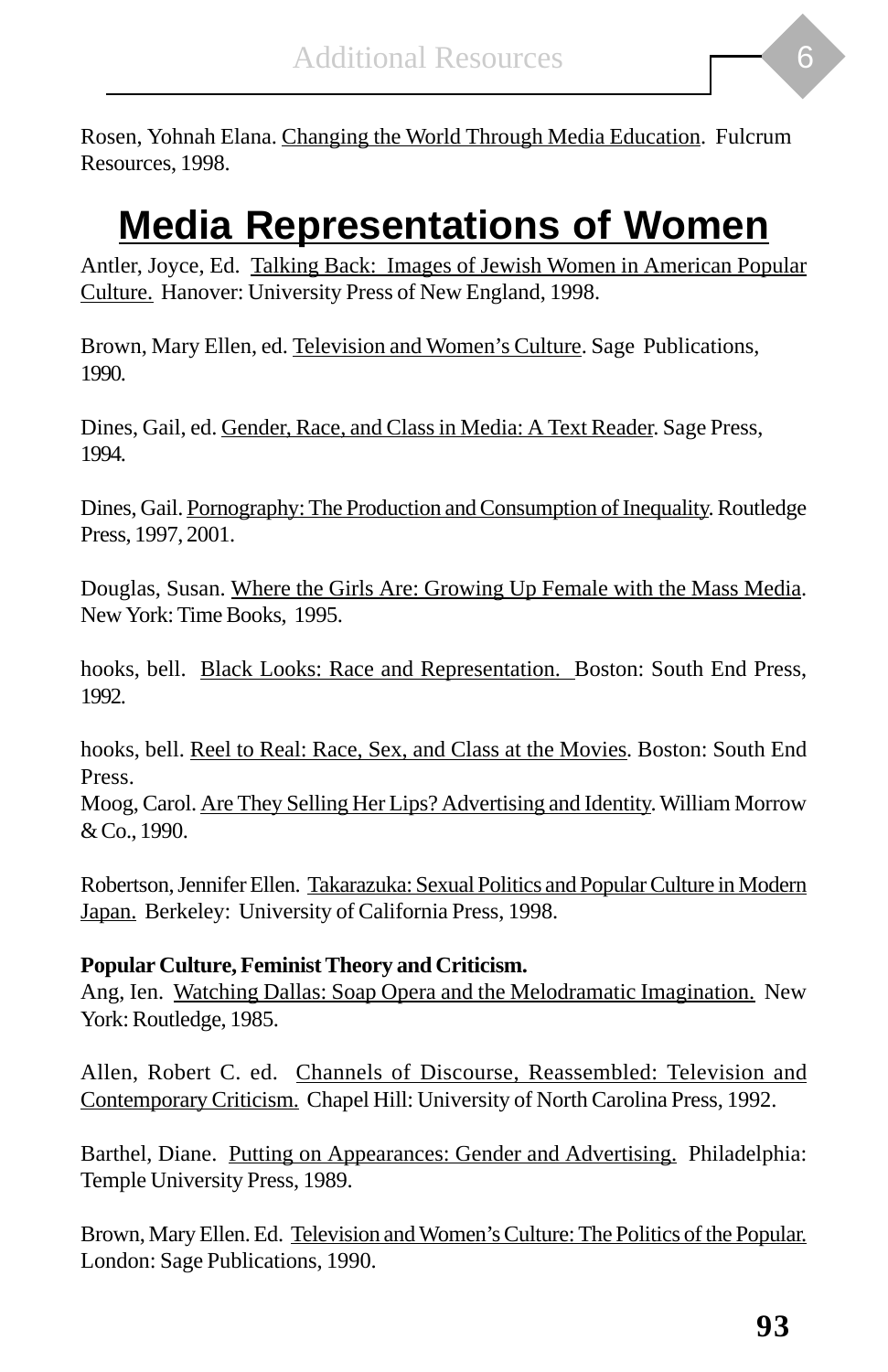Brundson, Charlotte, Julie D'Acci and Lynn Spigel. eds. Feminist Television Criticism: A Reader. New York: Oxford University Press, 1997.

Dow, Bonnie J. Prime-Time Feminism: Television, Media Culture and the Women's Movement since 1970. Philadelphia: University of Pennsylvania Press, 1996.

Findlen, Barbara (ed.), Listen Up: Voices From the Next Feminist Generation. San Francisco, Seal Press.

Gamman, Lorraine and Margaret Marshment. eds. The Female Gaze: Women as Viewers of Popular Culture. Seattle: Real Comet Press, 1989.

Griffin, Gabriele. ed. Outwrite: Lesbianism and Popular Culture. Boulder, CO: Pluto Press, 1993.

Hamer, Diane and Belinda Budge. eds. The Good, the Bad and the Gorgeous: Popular Culture's Romance with Lesbianism. New York: New York University Press 1994.

Haralovich, Mary Beth and Lauren Rabinovitz. eds. Television, History and American Culture: Feminist Critical Essays. Durham, NC: Duke University Press, 1999.

Heide, Margaret J. Television Culture and Women's Lives: Thirtysomething and theContradictions of Gender. Philadelphia: University of Pennsylvania Press, 1995.

hooks, bell. Feminist Theory from Margin to Center. Boston: South End Press, 1984.

Heywood and Drake (eds.) Third Wave Agenda: Being Feminist, Doing Feminist. University of Minnesota Press.

Inness, Sherrie A. Tough Girls: Women Warriors and Wonder Women In Popular Culture. Philadelphia: University of Pennsylvania Press, 1999.

Kaplan, Ann E. Rocking Around the Clock: Music Television, Postmodernism, and Consumer Culture. New York: Routledge, Chapman and Hall, 1988.

Landay, Lori. Madcaps, Screwballs, and Con Women: The Female Trickster in American Culture. Philadelphia: University of Pennsylvania Press, 1998.

Lewis, Lisa A. Gender Politics and MTV: Voicing the Difference. Philadelphia.

Meyers, Marian. Ed. Mediated Women: Representation in Popular Culture. Cresskill, New Jersey: Hampton Press, 1999.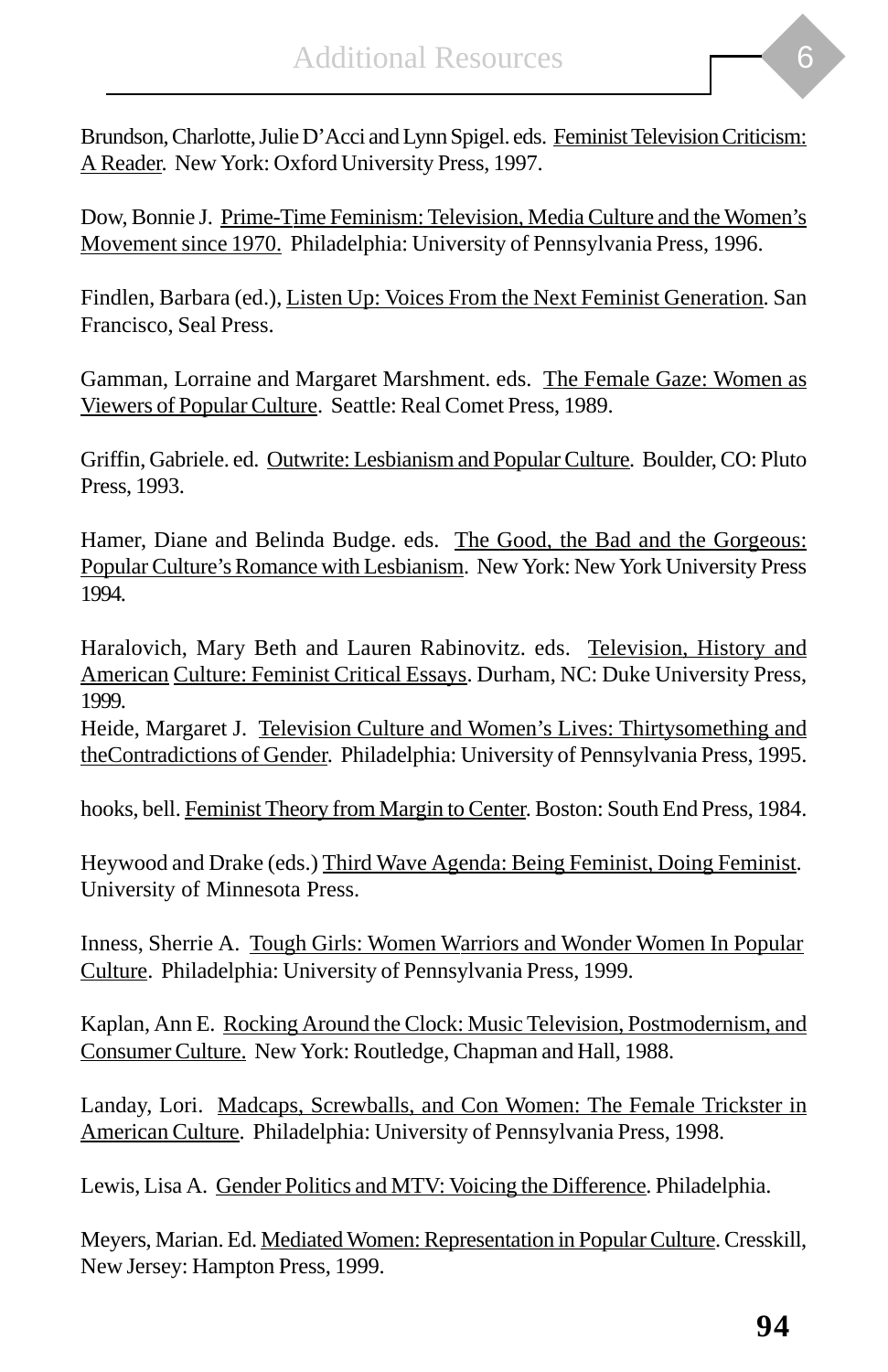Postman, Neil. The Disappearance of Childhood. Viking Penguin, Inc., 1982.

Press, Andrea Lee. Women Watching Television: Gender, Class and Generation in the American Television Experience. Philadelphia: Univ. of Pennsylvania Press,1991.

Radway, Janice A. Reading the Romance: Women, Patriarchy and Popular Literature. Chapel Hill: University of North Carolina Press, 1991.

Rapping, Elayne. Media-tions: Forays into the Culture and Gender Wars. Boston: South End Press, 1994.

Raymond, Diane, ed. Sexual Politics and Popular Culture. Bowling Green, Ohio: Bowling Green State University Popular Press, 1992.

Richards, Amy and Baumgardner, Jennifer. Manifesta: Young Women, Feminism, and the Future. 2000.

Rogers, Mary F. Barbie Culture. Thousand Oaks, California: Sage Publications,1999.

Spigel, Lynn and Denise Mann, eds. Private Screenings: Television and the Female Consumer. Minneapolis: University of Minnesota Press, 1992. Summer, Nancy. The Making of Young Activists: Bringing Size Awareness to the Classroom. *Radiance* Winter 45 1996:10-14.

Walters, Suzanna Danuta. Material Girls: Making Sense of Feminist Cultural Theory. Berkeley: University of California Press, 1995.

Williamson, Judith. Consuming Passions: The Dynamics of Popular Culture. New York: Marion Boyars, 1986.

Wolf, Naomi. The Beauty Myth: How Images of Beauty are Used Against Women New York: Doubleday, 1992.

#### **Women of Color/Racism in Media**

Allen, Paula Gunn. The Sacred Hoop.

Castillo, Ana. Massacre of the Dreamers: Essays on Xicanisma. New York: Plume, 1995.

Collins, Patricia Hill. Black Feminist Thought. New York: Routledge, 1991.

Dragon Ladies: Asian American Feminists Breathe Fire. Boston, South End.

Giddings, Paula. When and Where I Enter: The Impact of Black Women on Race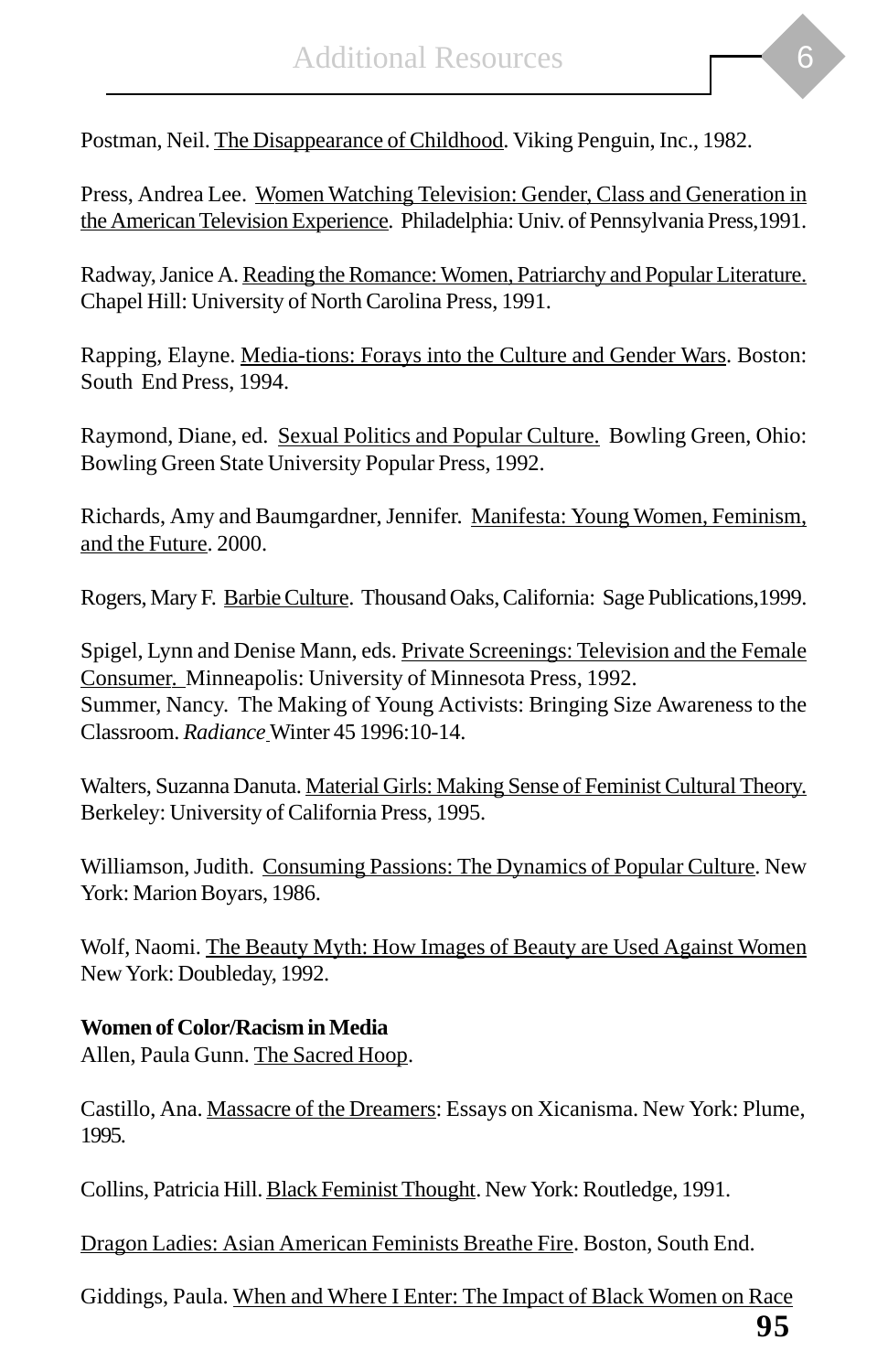and Sex in America. New York, Bantam: 1985.

hooks, bell. Killing Rage: Ending Racism. H. Hol and Co., 1995.

Hurtado, Aida. Voicing Chicana Feminisms: Young Women Speak out on Sexuality and Identity. New York: New York university Press, 2001.

James, Joy. Shadowboxing: Representations of Black Feminist Politics.

Maracle, Lee. I am Woman: A Native Perspective on Sociology and Feminism.

Mohanty, Russo and Torres, eds. Third World Women and the Politics of Feminism.

Moraga, Cherrie, and Anzaldua, Gloria, eds. This Bridge Called My Back: Writings by Radical Women of Color. New York: Kitchen Table Press, 1981.

Sheftall, Beverly Guy. Words of Fire: an Anthology of African American Feminist Though. South End Press. **COURSE SYLLABI**

www.umbc.edu/cwit/syllabi.html

#### **ORGANIZATIONS**

#### **Body Image / Eating Disorders / Women's Health**

Body Image Task Force P.O. Box 934 Santa Cruz, CA 95061 (408)457-4838 datkins@blue.weeg.uiowa.edu

Boston Women's Health Book Collective Our Bodies Ourselves c/o Boston University School of Public Health Boston, MA www.bwhc.org

Council on Size and Weight Discrimination P.O. Box 305 Mt. Marion, NY 12456 (914)678-1209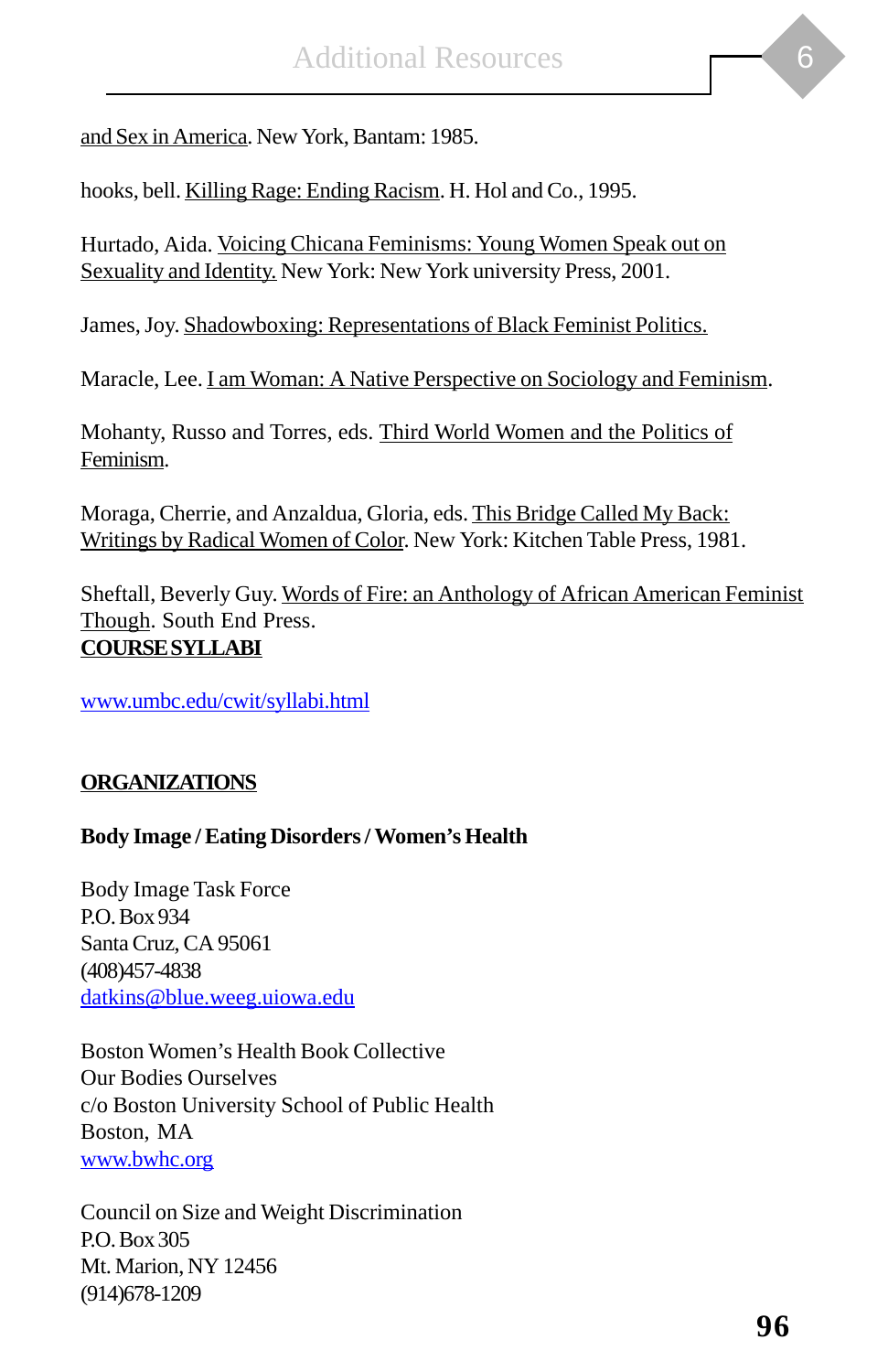Eating Disorder Awareness and Prevention (EDAP) 603 Stewart Street, Suite 803 Seattle, WA 98101 (206)382-3587 www.edap.org

Eating Disorder Education Organization 6R20 Edmonton General Hospital 11111 Jasper Avenue Edmonton, Alberta Canada T5K 0L6 (780)944-2864 www.edeo.org

The Fat Feminist Caucus of the NAAFA National Association to Advance Fat Acceptance P.O. Box 29614 Oakland, CA 94604-9614

Harvard Eating Disorders Center 356 Boylston Street Boston, MA 02116 (617)236-7766 www.hedc.org info@hedc.org

National Association of Anorexia Nervosa (ANAD) Box 7 Highland Park, IL 60035 (847)831-3438 www.anad.org anad20@aol.com

Real Women Project The Central Exchange - Education Center 1020 Central Avenue Kansas City, MO 64105 (816)471-7560 realwomenproject@juno.com

#### **Media Literacy**

About-Face P.O. Box 77665 San Francisco, CA 94107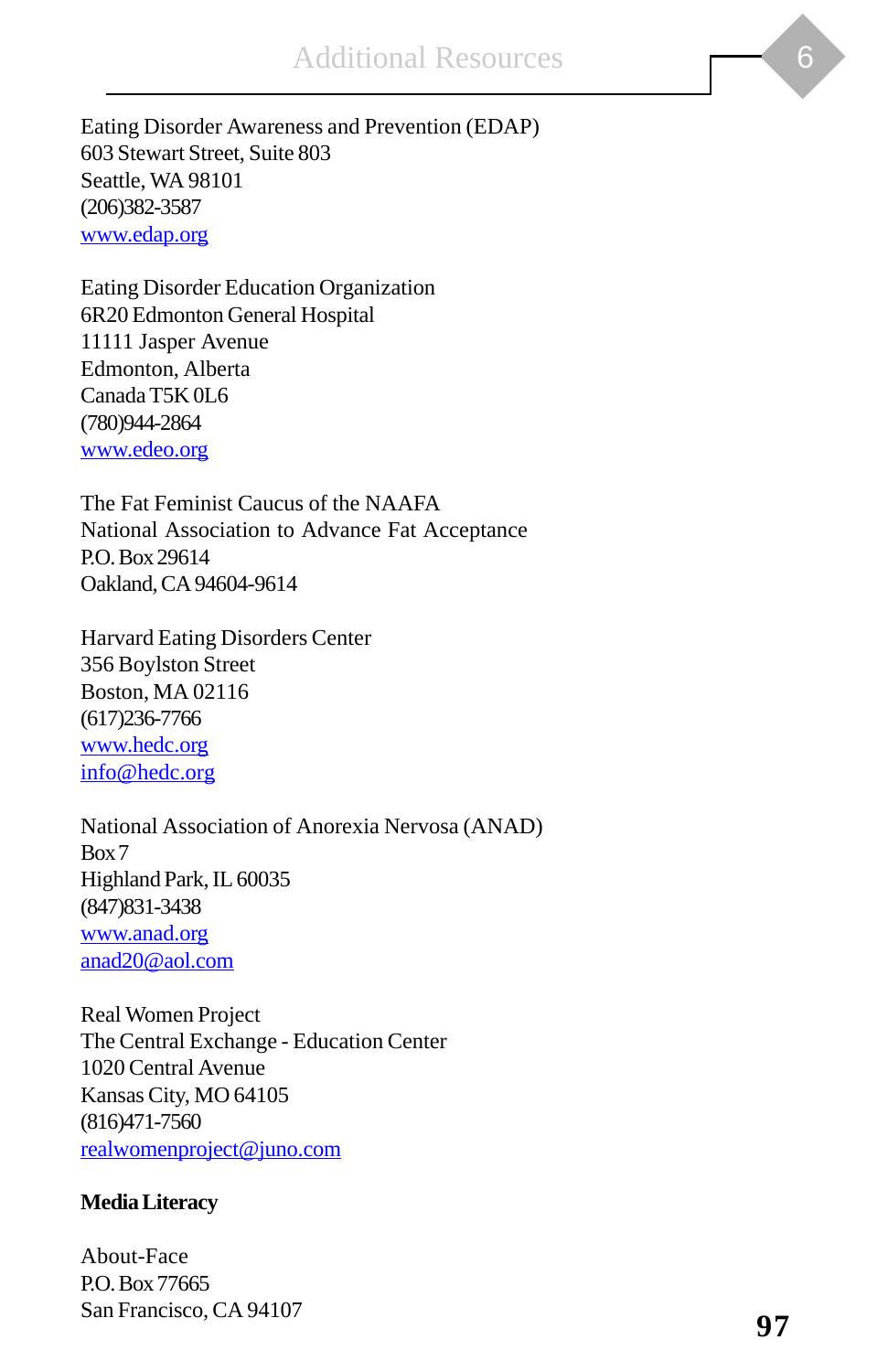(415)436-0212 www.about-face.org

Center for Media Education 518-1511 K Street NW Washington, DC 20005 www.cme.org

The Center for Media Literacy 4727 Wilshire Blvd., #403 Los Angeles, CA 90010 (800) 226-9494 www.medialit.org Center for Research on the Influences of Television on Children (CRITC) CRITC, Department of Human Development 4084 Dole Hall University of Kansas Lawrence, KS 66045 (913) 864-4646 critc@ukans.edu

Dads and Daughters P.O. Box 3458 Duluth, MN 55803 (888) 824-DADS www.dadsanddaughters.org

Just Think Foundation 39 Mesa Street, Suite 106 The Presidio San Francisco, CA 94129 (415) 561-2900 www.justthink.org think@justthink.org

Media Literacy Online Program http://interact.uoregon.edu/medialit/homepage

Media Scope 12711 Ventura Boulevard, Ste. 440 Studio City, CA 91604 (818) 508-2080 www.mediascope.org www.mediawatch.org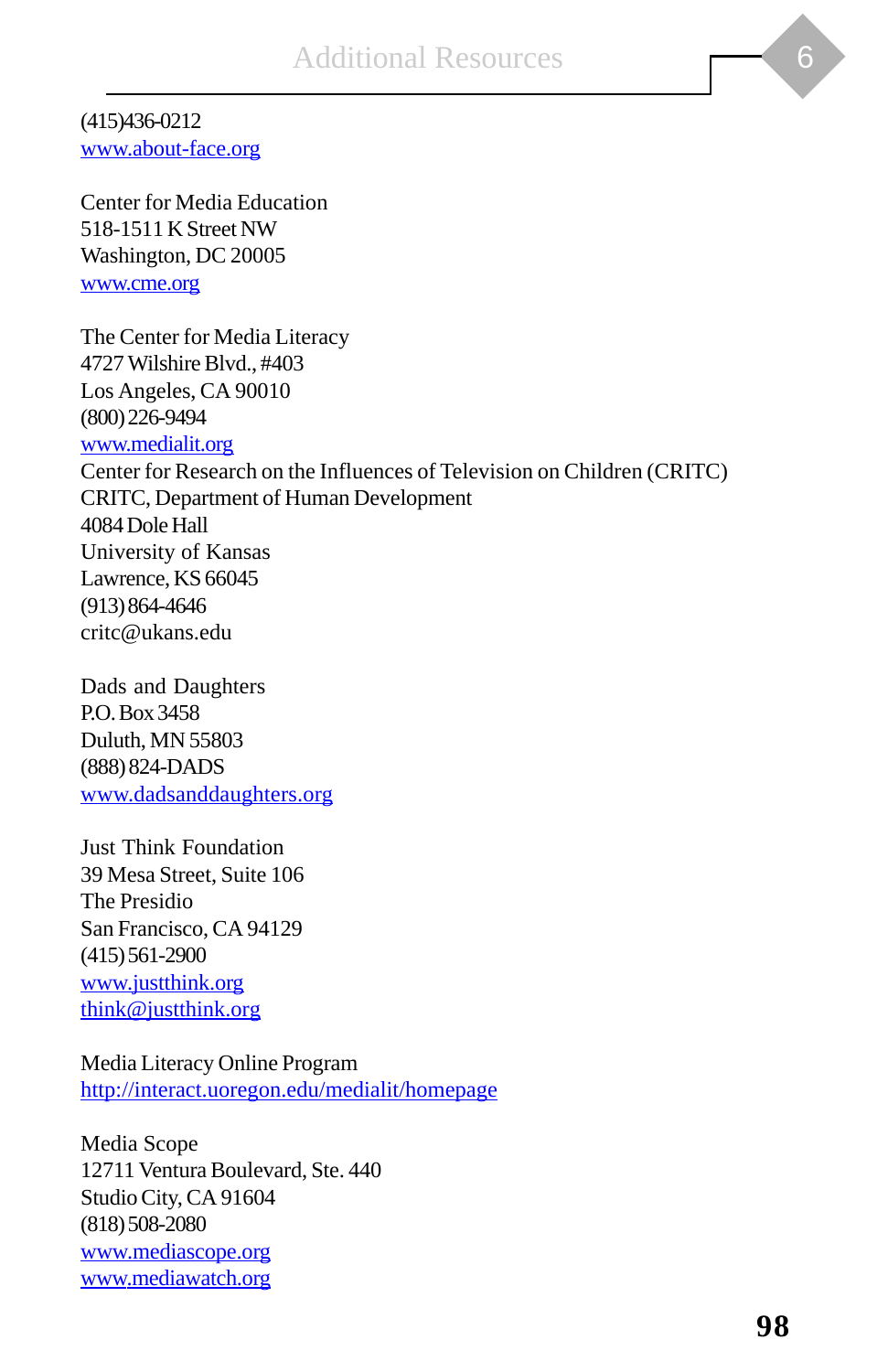#### **Multiculturalism/Anti-Racism**

Visions, Inc. 545 Concord Ave. Suite 1 Cambridge, MA 02138 (617) 876-9257

#### **Violence Against Women**

Campaign Against Trafficking in Women University of Rhode Island Kingston, RI 02881

Family Violence Prevention Fund 383 Rhode Island Street, Suite 304 San Francisco, CA 94103-5133 (415)252-8900 www.fvpv.org

Join Together Online 441 Stuart Street Boston, MA 02116 (617)437-1500 www.jointogether.org

#### **Women and Girls**

GIRLS INC. 120 Wall Street, 3rd floor New York, NY 10005 (212)509-2000 www.girlsinc.org

G.I.R.L.S. (Growing Individuals Reacting to Life's Struggles) www.gis.net/~adena/girls.htm

Sisterhood Is Global Institute 1200 Atwate, Suite 2 Montreal, Quebec Canada H32 1X4 (514)846-9366 www.sigi.org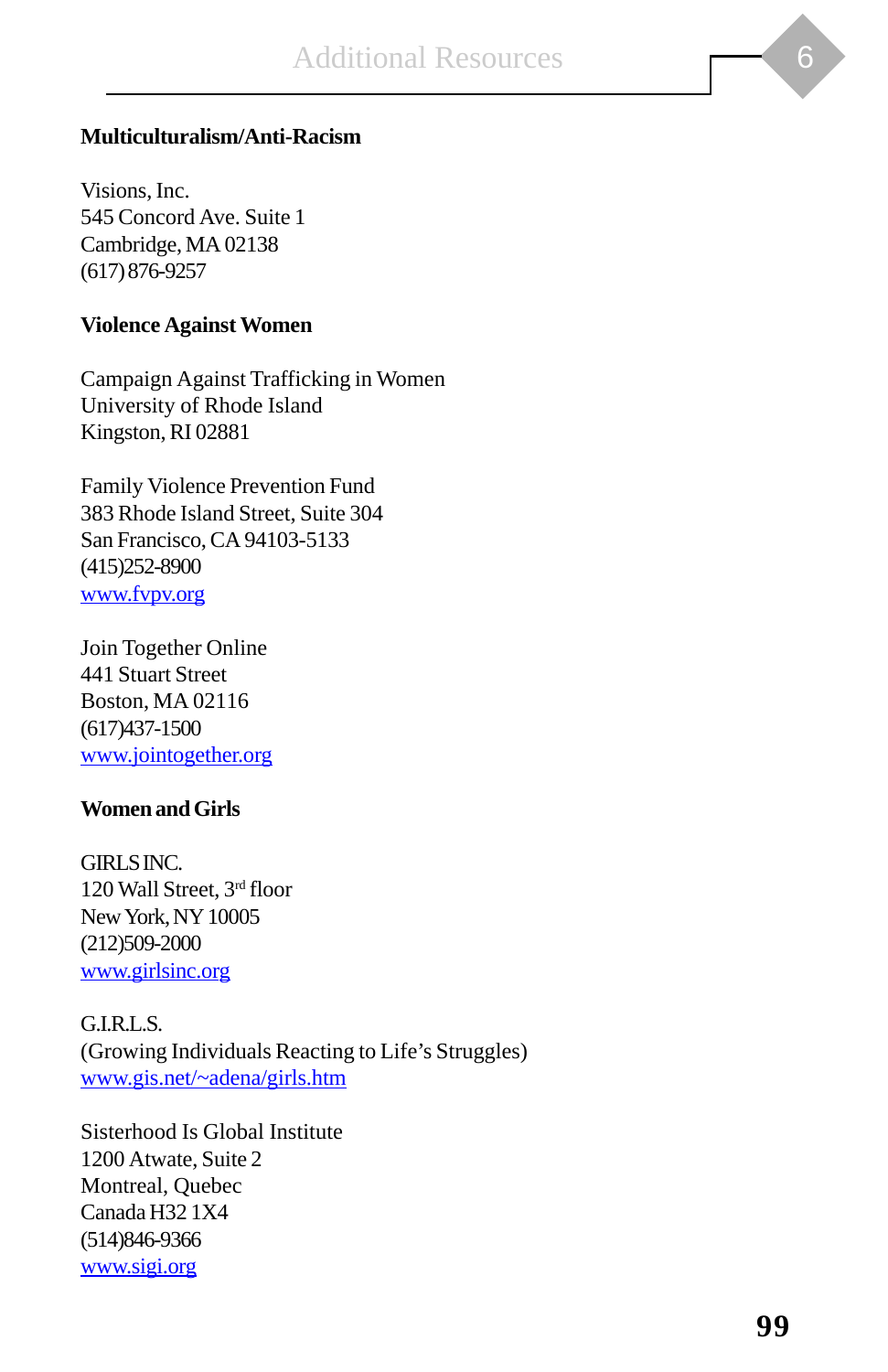Teen Voices Magazine c/o Women Express P.O. Box 120-027 Boston, MA 02112-0027 (888)882-TEEN www.teenvoices.com

#### **WEBSITES**

About Face www.about-face.org

Adbusters www.adbusters.org

African-American Images in Media www.usc.edu/isd/archives/ethnicstudies/media\_stereotypes.html

Asian Stereotypes: Letter to Hollywood http://janet.org/~manaa/a\_stereotypes.html

The Association for Media and Technology in Education in Canada (AMTEC) www.amtec.ca

www.cybergrrl.com

www.feminist.com (Amy Richards, from the film, is "Ask Amy")

The Feminist Majority Foundation www.feminist.org

Gendercide Watch www.gendercide.org

Girls, Inc. www.girlsinc.org

Guerilla Girls www.guerillagirls.com

www.her-online.com

Native American Stereotypes www.usc.edu/ids/archives/ethnicstudies/indian\_image\_bks.html